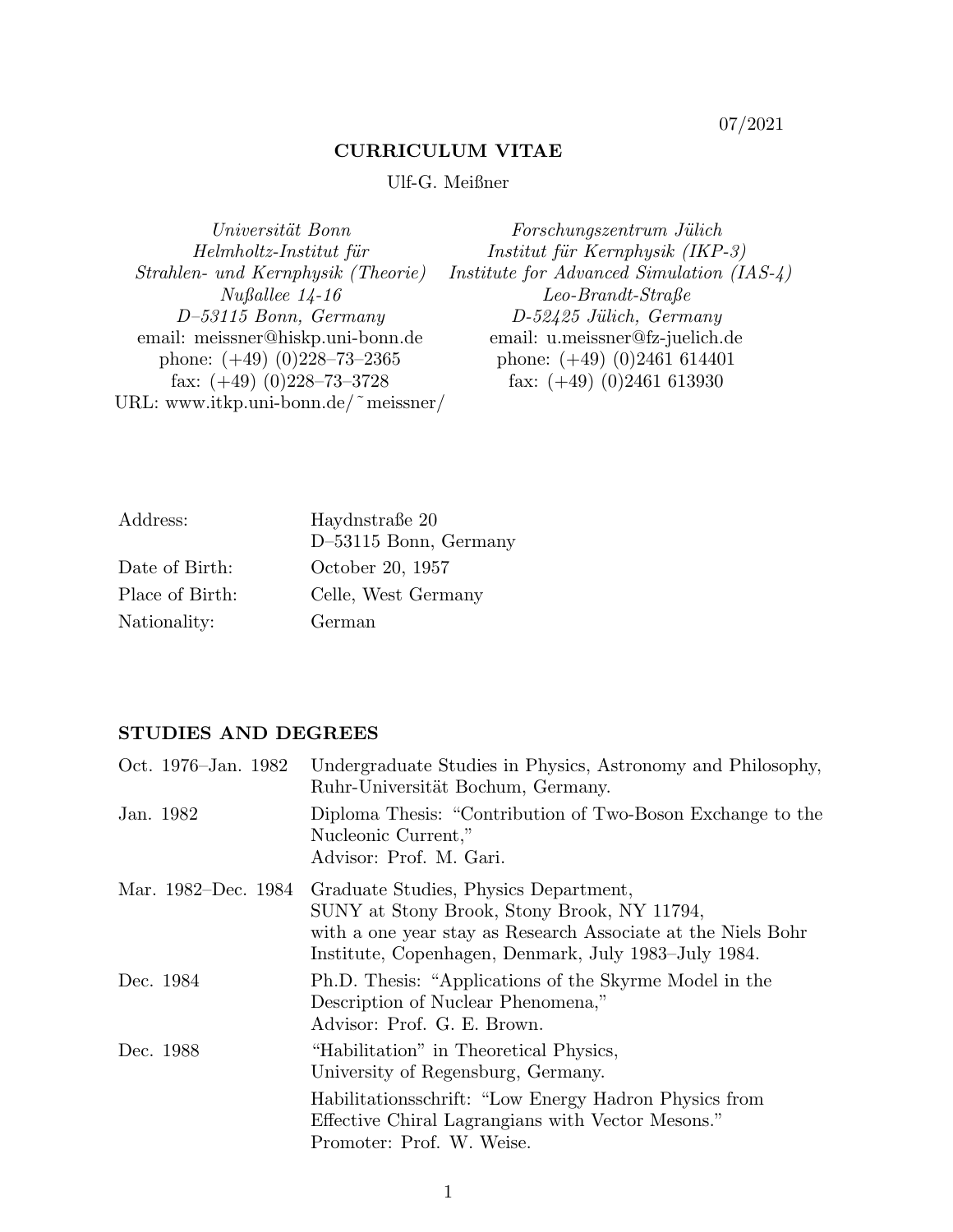# POST-DOCTORAL APPOINTMENTS AND FELLOWSHIPS

Institute for Theoretical Physics, University of Bern, Bern, Switzerland — Dec. 1984–Feb. 1985 (Research Associate).

Institut für Theoretische Physik, Universität Regensburg, Regensburg, FRG — Apr. 1985–Jan. 1987 (Research Associate in the Nuclear Theory Group).

CERN, Theory Division, Geneva, Switzerland — Jul. 1985–Sep. 1985 (Research Associate).

Center for Theoretical Physics, MIT, Cambridge, MA, USA — Jan. 1987–Jan. 1989 (Post-Doctoral Research Staff Member).

Institut für Theoretische Physik, RUB, Bochum, FRG — Feb. 1989 (Research Associate).

Center for Theoretical Physics, MIT, Cambridge, MA, USA — Mar. 1989 – Sep. 1989 (Heisenberg Fellow).

Institute for Theoretical Physics, University of Bern, Bern, Switzerland — Sep. 1989 – Aug. 1993 (Heisenberg Fellow).

Physique Théorique, Centre de Recherches Nucléaires, Strasbourg, France — Sep. 1993 – Sep. 1994 (Research Associate).

Institut für Kernphysik, Universität Mainz, Mainz, Germany — Sep. 1993 – Sep. 1994 (Consultant for physics at MAMI).

Institut für Theoretische Kernphysik, Universität Bonn, Bonn, Germany — Oct. 1994 – Sep. 1996 (C4 Professor in Theoretical Physics, temporary, Lehrstuhlvertretung Prof. M. Huber).

### PERMANENT POSITIONS & DIRECTORSHIPS

Division Leader at the Institut für Kernphysik (Forschungszentrum Jülich), Jülich, and Professor of Physics (C3) at the Universität Bonn (Inst. f. Theoretische Kernphysik), Bonn, Germany — Oct. 1996 – Dec. 2002

Chair in Theoretical Nuclear Physics and Head of the Theory Department of the Helmholtz-Institute, Professor of Physics  $(C4/W3)$  at the Universität Bonn (Helmholtz Inst. f. Strahlen- und Kernphysik), Bonn, Germany — since Jan. 2003

Director at the Institut für Kernphysik at the Forschungszentrum Jülich (IKP-3, Strong Interaction Theory), Jülich, Germany — since Oct. 2003

Director at the Institute for Advanced Simulation at the Forschungszentrum Jülich (IAS-4, Strong Interaction Theory), Jülich, Germany — since Jan. 2010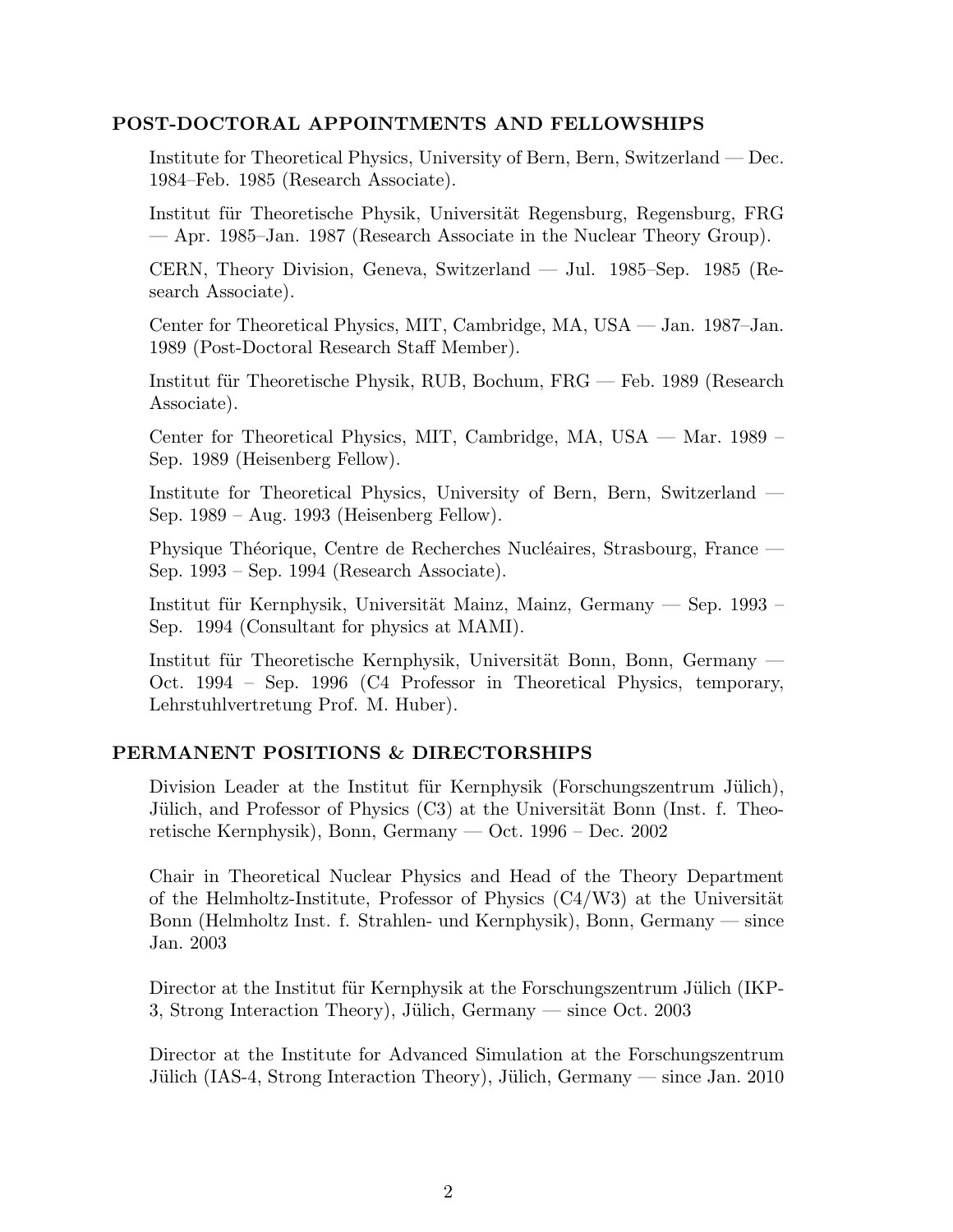### GUEST PROFESSORSHIPS

Guest-Professor at the Institut für Theoretische Physik, Karl-Franzens-Universität Graz, Austria — Apr.  $2002$  – Sep.  $2002$ 

### OTHER OFFERS

Chair in Theoretical Physics (Subatomare Physik), Institut für Theoretische Physik, Karl-Franzens-Universität Graz, Austria, from Sep. 2002 — declined

Chair in Theoretical Nuclear Physics, Institut für Kernphysik, Johannes Gutenberg-Universität Mainz, Germany, June 2006 — declined

Staff position and full professorship, Institute of High Energy Physics, Beijing, China, January 2012 — declined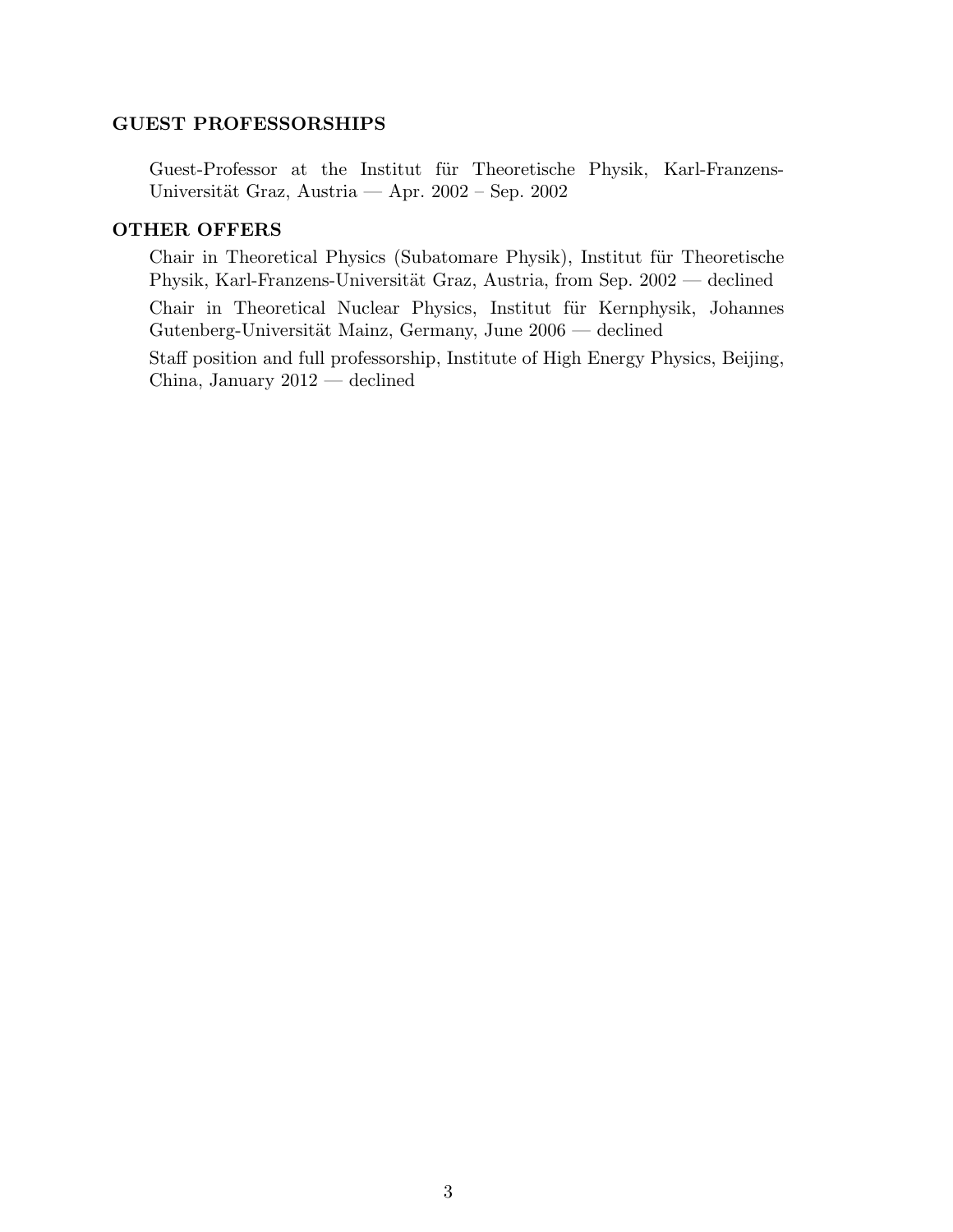# TEACHING

| Nov. $1980 - April. 1982$       | Exercises in Theoretical Physics, graduate and<br>undergraduate level, RUB, Bochum, FRG    |
|---------------------------------|--------------------------------------------------------------------------------------------|
| April 1982 – July 1983          | Exercises in Experimental Physics, undergraduate level,<br>SUNY, Stony Brook, USA          |
| April $1985 - Aug. 1985$        | Lectures on Anomalies<br>University of Regensburg, Regensburg, FRG                         |
| Sept. 1985 – Febr. 1986         | Lectures on Intermediate Energy Physics<br>University of Regensburg, Regensburg, FRG       |
| April 1987                      | Lectures on Selected Topics in Nuclear Physics<br>for graduate students, MIT, USA          |
| Dec. 1993                       | Lectures on Chiral Perturbation Theory<br>University of Mainz, Mainz, FRG                  |
| Oct. $1994 - Mar. 1995$         | Lectures on QCD at Low Energies<br>University of Bonn, Bonn, FRG                           |
| May $1995 -$ Jul. 1995          | Lectures on The Structure of the Nucleon<br>University of Bonn, Bonn, FRG                  |
| Oct. $1995 - Feb. 1996$         | Lectures on Chiral Perturbation Theory<br>University of Bonn, Bonn, FRG                    |
| Apr. 1996 - Jul. 1996           | Lectures on Electrodynamics<br>University of Bonn, Bonn, FRG                               |
| Oct. $1996 - \text{Feb. } 1997$ | Lectures on Dispersion Relations in Physics<br>University of Bonn, Bonn, FRG               |
| Apr. $1997 -$ Jul. 1997         | Seminar on Electron Scattering (with J. Speth)<br>University of Bonn, Bonn, FRG            |
| Oct. $1997 - Feb. 1998$         | Lectures on Quantum Mechanics (with J. Speth)<br>University of Bonn, Bonn, FRG             |
| Apr. $1998 - \text{Jul. } 1998$ | Lectures on Quantum Mechanics II (with J. Speth)<br>University of Bonn, Bonn, FRG          |
| Oct. $1998 - Feb. 1999$         | Lectures on Quantum Field Theory (with J. Speth)<br>University of Bonn, Bonn, FRG          |
| Apr. $1999 - Jul.$ 1999         | Lectures on Electrodynamics (with J. Speth)<br>University of Bonn, Bonn, FRG               |
| Apr. 1999 – Jul. 1999           | Lectures on Advanced Quantum Field Theory<br>University of Bonn, Bonn, FRG                 |
| Oct. $1999 - \text{Feb. } 2000$ | Lectures on Thermodynamics and Statistics (with J. Speth)<br>University of Bonn, Bonn, FRG |
| Apr. $2000 - \text{Jul. } 2000$ | Seminar on Electron Scattering (with J. Speth)<br>University of Bonn, Bonn, FRG            |
| Oct. $2000 - \text{Feb. } 2001$ | Lectures on Thermodynamics and Statistics (with J. Speth)<br>University of Bonn, Bonn, FRG |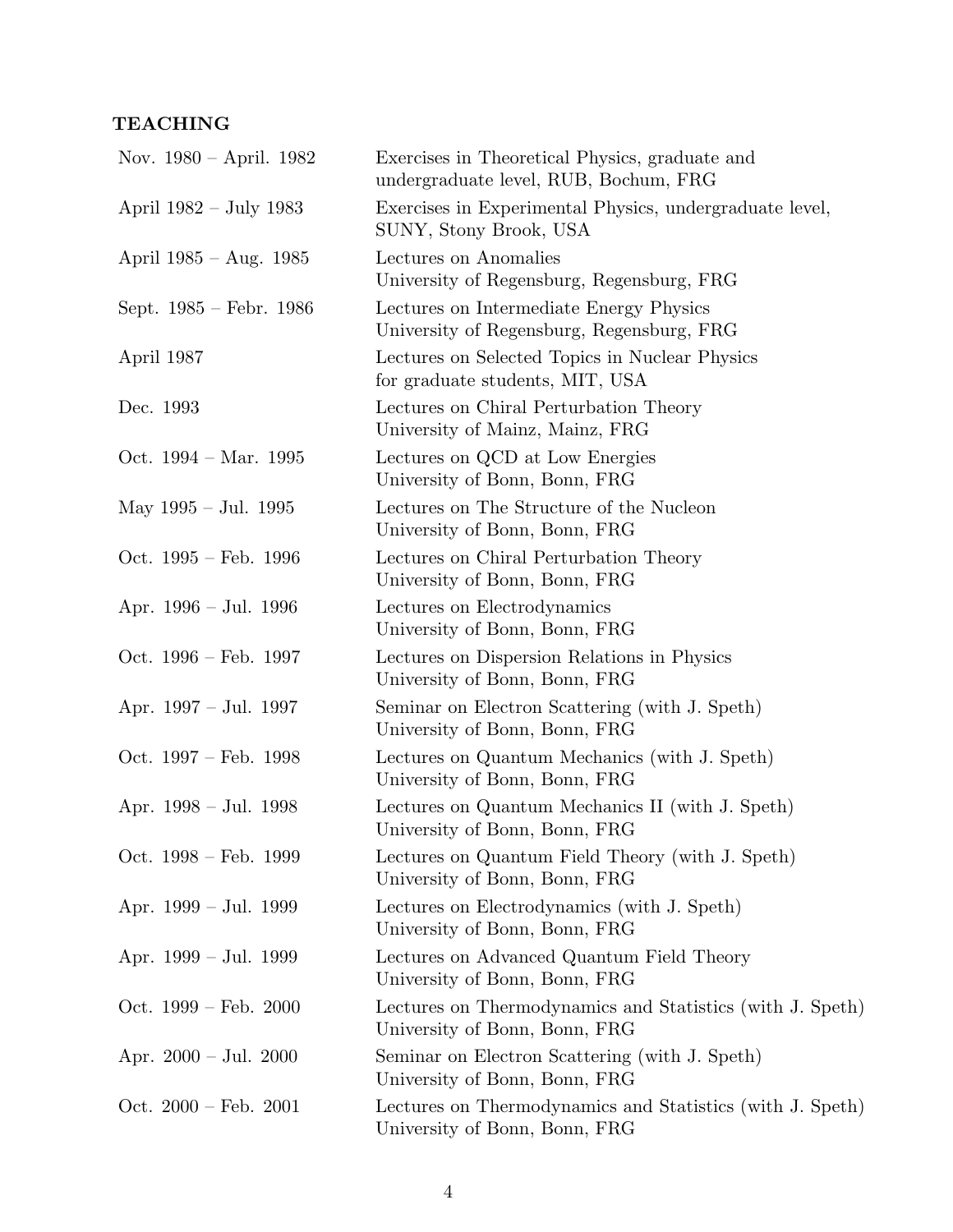| Oct. $2001 - \text{Feb. } 2002$ | Lectures on Quantum Mechanics (with J. Speth)<br>University of Bonn, Bonn, FRG                                          |
|---------------------------------|-------------------------------------------------------------------------------------------------------------------------|
| Oct. $2001 - \text{Feb. } 2002$ | Lectures on Quantum Field Theory<br>University of Bonn, Bonn, FRG                                                       |
| Mar. $2002 - \text{Jul. } 2002$ | Lectures on QCD at low energies<br>Karl-Franzens-Universität Graz, Graz, Austria                                        |
| Apr. $2003 - Jul. 2003$         | Lectures on Thermodynamics and Statistics<br>University of Bonn, Bonn, FRG                                              |
| Oct. $2003 - \text{Feb. } 2004$ | Lectures on Effective Field Theories (with H.-W. Hammer)<br>University of Bonn, Bonn, FRG                               |
| Apr. $2004 - \text{Jul. } 2004$ | Lectures on QuantumChromoDynamics<br>University of Bonn, Bonn, FRG                                                      |
| Oct. $2004 - \text{Feb. } 2005$ | Introduction to Hadron Physics (with S. Krewald)<br>University of Bonn, Bonn, FRG                                       |
| Apr. $2005 - \text{Jul. } 2005$ | Lectures on Quantum Mechanics<br>University of Bonn, Bonn, FRG                                                          |
| Apr. $2005 -$ Jul. $2005$       | Seminar on Hadron Physics (with A. Wirzba a.o.)<br>University of Bonn, Bonn, FRG                                        |
| Oct. $2005 - \text{Feb. } 2006$ | Lectures on Advanced Quantum Mechanics<br>University of Bonn, Bonn, FRG                                                 |
| Oct. $2005 - \text{Feb. } 2006$ | Seminar on Contemporary Hadron Physics (with H.-W. Hammer)<br>University of Bonn, Bonn, FRG                             |
| Apr. $2006 - \text{Jul. } 2006$ | Lectures on Quantum Field Theory<br>University of Bonn, Bonn, FRG                                                       |
| Oct. $2006 - \text{Feb. } 2007$ | Lectures on Advanced Quantum Field Theory<br>University of Bonn, Bonn, FRG                                              |
| Apr. $2007 - \text{Jul. } 2007$ | Lectures on QuantumChromoDynamics<br>University of Bonn, Bonn, FRG                                                      |
| Oct. $2007 - \text{Feb. } 2008$ | Lectures on Hadron Physics (with A. Rusetsky)<br>University of Bonn, Bonn, FRG                                          |
| Oct. $2007 - \text{Feb. } 2008$ | Seminar on Hadron Physics with Antiprotons (with A. Wirzba a.o.)<br>University of Bonn, Bonn, FRG                       |
| Apr. $2008 - \text{Jul. } 2008$ | Lectures on Quantum Field Theory (with A. Rusetsky)<br>University of Bonn, Bonn, FRG                                    |
| Oct. $2008 - \text{Feb. } 2009$ | Lectures on Advanced Quantum Field Theory (with A. Rusetsky)<br>University of Bonn, Bonn, FRG                           |
| Apr. $2009 - \text{Jul. } 2009$ | Lectures on Advanced Hadron Physics (with A. Rusetsky)<br>University of Bonn, Bonn, FRG                                 |
| Oct. $2009 - \text{Feb. } 2010$ | Seminar on Topological Effects in Quantum Field Theory<br>(with B. Kubis, A. Rusetsky)<br>University of Bonn, Bonn, FRG |
| Apr. $2010 - \text{Jul. } 2010$ | Lectures on Quantum Field Theory (with A. Rusetsky)<br>University of Bonn, Bonn, FRG                                    |
| Oct. $2010$ – Feb. $2011$       | Lectures on Advanced Quantum Field Theory (with A. Rusetsky)<br>University of Bonn, Bonn, FRG                           |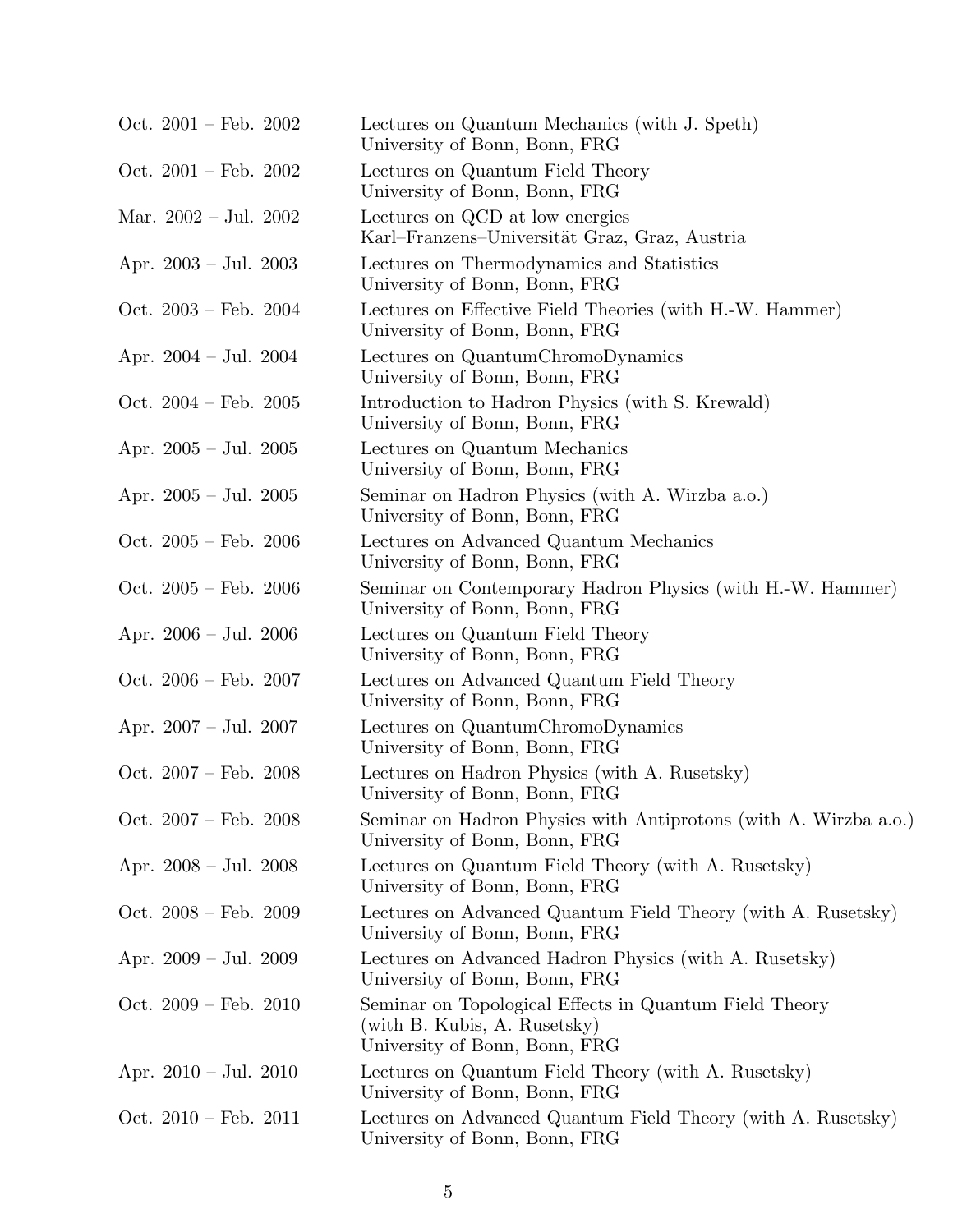| Apr. $2011 - \text{Jul. } 2011$ | Seminar on Hadron Physics with Antiprotons $(w / H.$ Hammer a.o.)<br>University of Bonn, Bonn, FRG                                    |
|---------------------------------|---------------------------------------------------------------------------------------------------------------------------------------|
| Oct. $2011 - \text{Feb. } 2012$ | Lectures on Theoretical Hadron Physics $(w / B$ . Kubis, A. Rusetsky)<br>University of Bonn, Bonn, FRG                                |
| Apr. $2012 - \text{Jul. } 2012$ | Advanced Theoretical Hadron Physics (w/ A. Rusetsky)<br>University of Bonn, Bonn, FRG                                                 |
| Oct. $2012$ – Feb. $2013$       | Hadron Physics I (w/ A. Rusetsky)<br>University of Bonn, Bonn, FRG                                                                    |
| Apr. $2013 - \text{Jul. } 2013$ | Advanced Theoretical Hadron Physics (w/ A. Rusetsky)<br>University of Bonn, Bonn, FRG                                                 |
| Apr. $2013 - \text{Jul. } 2013$ | Seminar on Symmetries & Symmetry Breaking $(w / H.$ Hammer a.o.)<br>University of Bonn, Bonn, FRG                                     |
| Apr. $2014 - \text{Jul. } 2014$ | Lattice QCD $(w / A$ . Rusetsky)<br>University of Bonn, Bonn, FRG                                                                     |
| Apr. $2014 - \text{Jul. } 2014$ | Seminar on Symmetries & Symmetry Breaking $(w / A$ . Wirzba a.o.)<br>University of Bonn, Bonn, FRG                                    |
| Oct. $2014$ – Feb. $2015$       | Theoretical Hadron Physics (w/ A. Rusetsky)<br>University of Bonn, Bonn, FRG                                                          |
| Apr. $2015 - \text{Jul. } 2015$ | Seminar on Symmetries & Symmetry Breaking $(w/T)$ . Luu a.o.)<br>University of Bonn, Bonn, FRG                                        |
| Oct. $2015$ – Feb. $2016$       | Group Theory $(w / A$ . Rusetsky)<br>University of Bonn, Bonn, FRG                                                                    |
| Apr. $2016 - \text{Jul. } 2016$ | Lectures on Quantum Field Theory I $(w / A$ . Rusetsky)<br>University of Bonn, Bonn, FRG                                              |
| Oct. $2016$ – Feb. $2017$       | Sabbatical                                                                                                                            |
| Apr. $2017 - \text{Jul. } 2017$ | Sabbatical                                                                                                                            |
| Oct. $2017 - Feb. 2018$         | Sabbatical                                                                                                                            |
| Apr. $2018 - \text{Jul. } 2018$ | Seminar on Symmetries & Symmetry Breaking<br>in Particle and Nuclear Physics $(w / A$ . Wirzba a.o.)<br>University of Bonn, Bonn, FRG |
| Oct. $2018 - \text{Feb. } 2019$ | Lectures on Theoretical Hadron Physics $(w / A$ . Rusetsky)<br>University of Bonn, Bonn, FRG                                          |
| Apr. 2019 - Jul. 2019           | Advanced Theoretical Hadron Physics (w/ T. Luu, A. Rusetsky)<br>University of Bonn, Bonn, FRG                                         |
| Oct. $2019$ – Feb. $2020$       | Seminar on Current Problems in Theoretical Hadron Physics<br>$(w/T.$ Luu and A. Rusetsky)<br>University of Bonn, Bonn, FRG            |
| Apr. $2020 - \text{Jul. } 2020$ | Lectures on Effective Field Theories $(w / A$ . Rusetsky)<br>University of Bonn, Bonn, FRG                                            |
| Apr. $2020 - \text{Jul. } 2020$ | Seminar on Modern Topics in the Theory of Strong Interactions<br>$(w/M.$ Petschlies and C. Urbach)<br>University of Bonn, Bonn, FRG   |
| Oct. $2020 - \text{Feb. } 2021$ | Lectures on Theoretical Hadron Physics (w/ A. Rusetsky)<br>University of Bonn, Bonn, FRG                                              |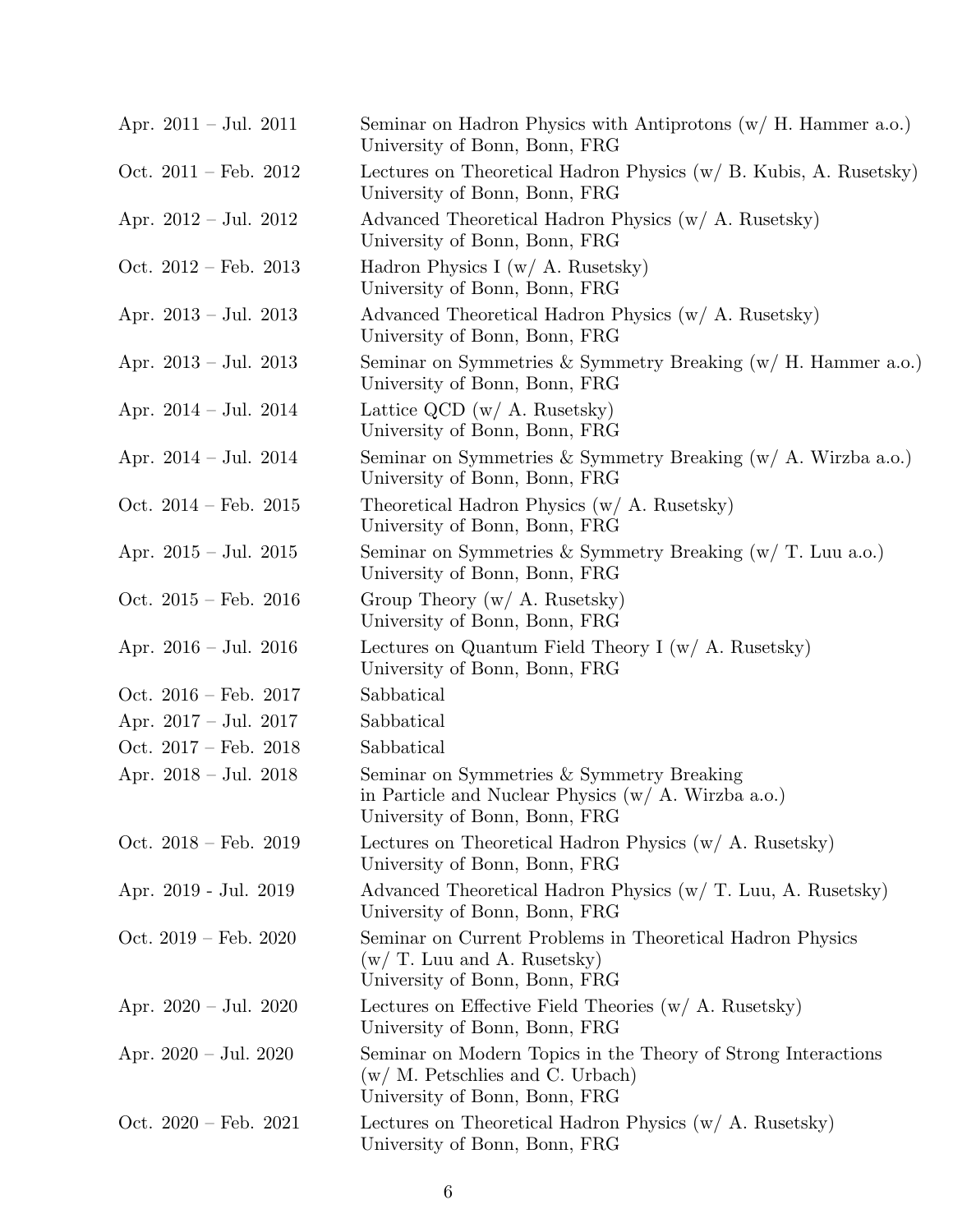# STUDENTS (past and present)

### Diploma/Master students

Sven Steininger, Oct. 1995 - Sept. 1996 "Kaon Produktion in chiraler Störungstheorie" Bastian Kubis, Jan. 1999 - Nov. 1999 "Formfaktoren in chiraler Störungstheorie" Hermann Krebs, May 1999 - Apr. 2000 "Elektropionproduktion am Deuteron in chiraler Störungstheorie" Markus Walzl, Nov. 1999 - Oct. 2000 "Charge–dependent nucleon–nucleon potential from chiral effective field theory" Matthias Frink, Oct. 2000 - Oct. 2001 "Analysis of the Pion–Kaon Sigma Term" Lucas Platter, Jan. 2001 - Feb. 2002 "Effektive Feldtheorie für Fermisysteme bei niedrigen Dichten" Peter Bruns, Aug. 2003 -Sep. 2004 "Vector mesons in chiral perturbation theory" Ilka Scheller, Sep. 2003 - Nov. 2004 "Analyse der Oktett-Baryonmassen in cutoff-regularisierter chiraler Störungstheorie" Eike Müller, July 2005 - July 2006 "T-odd correlations in radiative  $K_{l3}$  decays" André Lacour, Jan. 2006 - Jan. 2007 "Chiral extrapolations for hyperon vector form factors" Eva Schlauch, Jan. 2006 - Jan. 2007 "The two-nucleon current in chiral effective field theory" Michael Lage, Feb. 2006 - Mar. 2007 "Analysis of low-energy constants in baryon chiral perturbation theory" Christoph Ditsche, Oct. 2006 - Nov. 2007 "Isospin violation in  $\eta \to 3\pi$ " Maxim Mai, Nov. 2007 - Nov. 2008 " Meson-baryon scattering to one loop in Lorentz invariant baryon chiral perturbation theory" Christian Eilhard, Mar. 2008 - Jun. 2009 "Quark mass dependence of the pion-nucleon coupling constant" Shahin Bour, May 2008 - May 2009 "Lattice formulation of the hyperon-nucleon interaction" Martin Hoferichter, Oct. 2008 - Aug. 2009 "Pion-nucleon scattering in covariant baryon chiral perturbation theory" Konstantin Ottnad, Oct. 2008 - Oct. 2009 "The neutron electric dipole form factor from chiral perturbation theory" Dino Ruiz, Jun. 2010 - Jun. 2011 "Eta-photoproduction in gauge-invariant chiral unitary framework"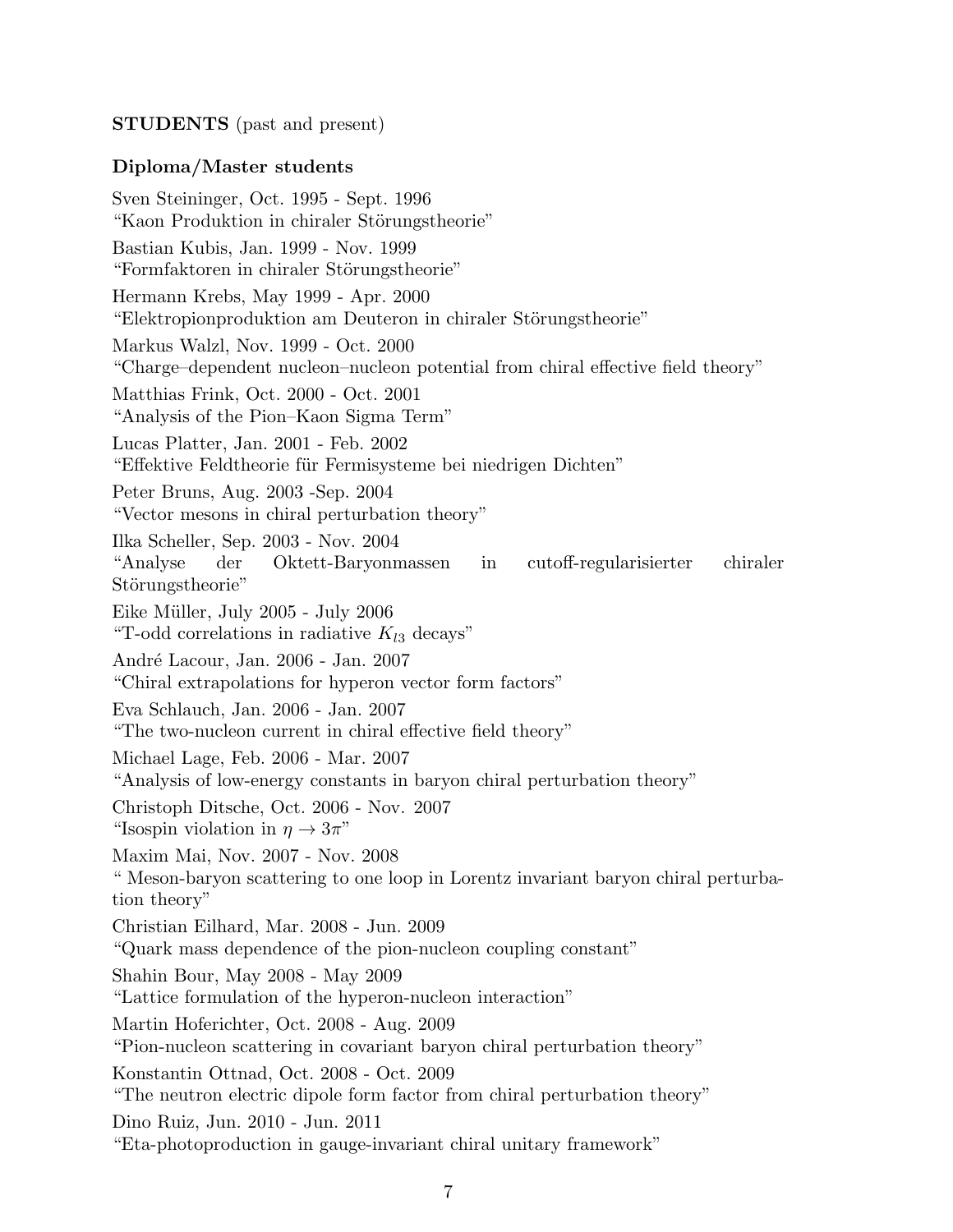Leonardo Novo, Feb. 2011 - Jan. 2012 "The Roper resonance in a finite volume" Tarik Akan, Dec. 2012 - Jan. 2014 "Baryon electric dipole form factors in a finite volume" Dilege Gülmez, Oct. 2013 - Sep. 2014 "Rho-rho meson interaction in a unitary gauge formalism" Weitao Liu, Mar. 2014 - Apr. 2105 "Nuclear lattice simulations in the continuum limit " Neramballi Ripunjay Acharya, Jun. 2014 - Jul. 2015 "θ–dependence of unstable particles" Daniel Severt, Oct. 2017 - Oct. 2018 "Sigma-term physics" Thomas Vonk, Apr. 2018 - Mar. 2019 "Studies on the QCD  $\theta$ -vacuum in chiral perturbation theory" Bastian Kaspschak, Dec. 2018 - Dec. 2019 "How machine learning conquers the unitary limit" Chaitra Kalmahalli Guruswamy, Mar. 2019 - Mar. 2020 "Contraction analysis in pion-kaon scattering" Daniel Galviz, Jun. 2019 - Jun. 2020 "Radiative corrections to  $K_{\ell 3}$  decays revisited"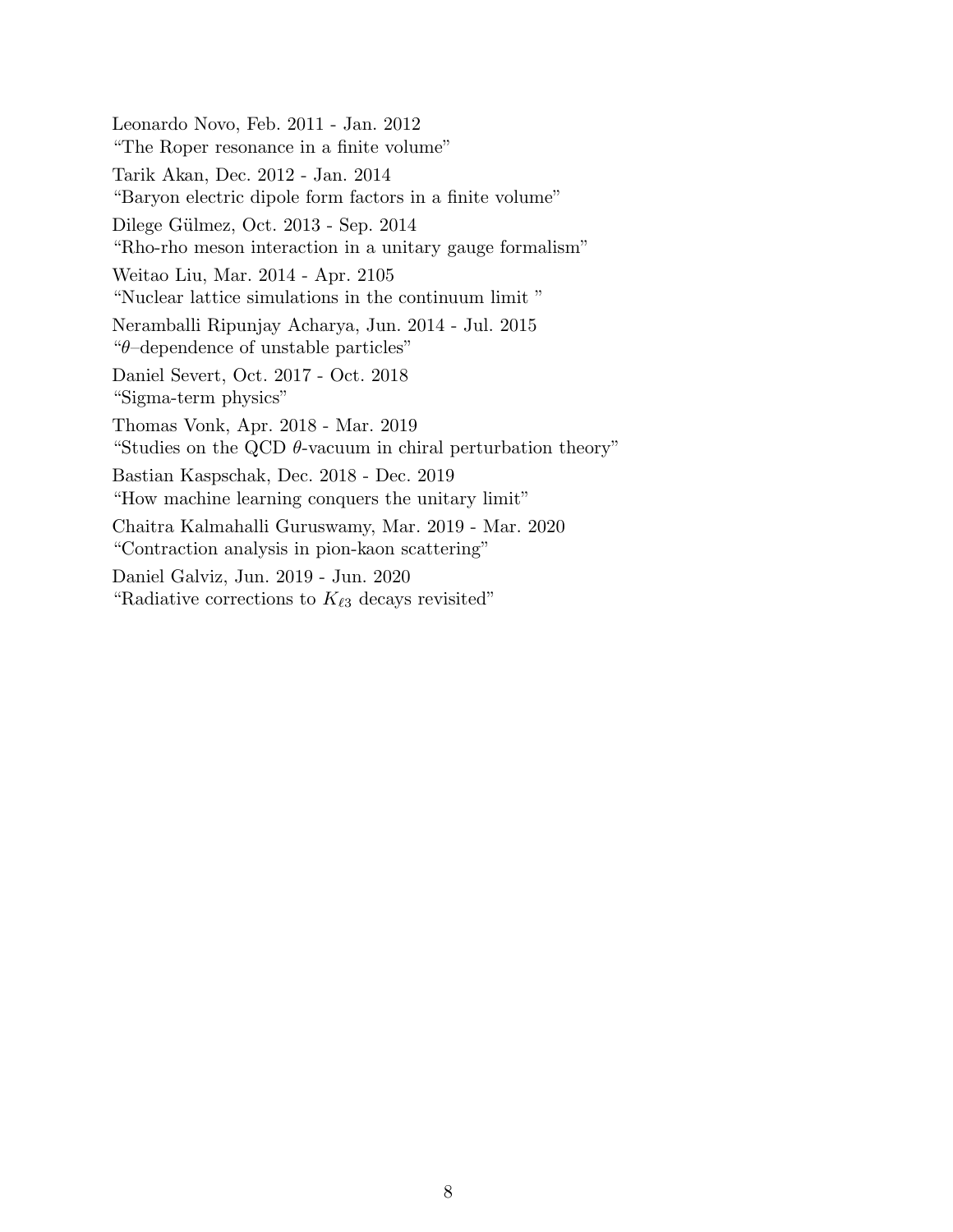# Ph.D. students

Bugra Borasoy, Oct. 1994 - Sept. 1996 "Baryon masses and  $\sigma$ -terms to second order in the quark masses" Guido Müller, Oct. 1995 - May 1998 "Renormalization of the complete one–loop generating functional in chiral perturbation theory with nucleons" Sven Steininger, Oct. 1996 - June 1999 "Reelle und virtuelle Photonen in chiraler Störungstheorie" Evgeny Epelbaum, Oct. 1997 - May 2000 (co-advisor with W. Glöckle) "The nucleon–nucleon interaction from a chiral effective field theory" Nadia Fettes, Oct. 1997 - Sept. 2000 "Pion–nucleon physics in chiral perturbation theory" Bastian Kubis, Dec. 1999 - Oct. 2002 "Strong interactions and electromagnetism in low-energy hadron physics" Andrea Löhr, Apr. 2001 - Oct. 2003 (external dissertation, EADS Ulm) "A noise reduction method based upon statistical analysis for the detection of weak signals in discrete data" Hermann Krebs, Mai 2000 - Nov. 2003 "Neutral pion electroproduction off the deuteron" Lucas Platter, Mar. 2002 - Jul. 2005 "From cold atoms to light nuclei: the four-body problem in an effective theory with contact interactions" Udit Raha, Mar. 2003 -Sep. 2006 "Hadronic atoms in effective field theory" Maxim Belushkin, Mar. 2004 - Jun. 2007 "Dispersion-theoretical analysis of the nucleon electromagnetic form factors" Robin Nißler, Feb. 2004 - Feb. 2008 "Topics in three flavor chiral dynamics" Peter Bruns, Oct. 2005 - Jan. 2009 "Multi-scale chiral dynamics" Pavel Saviankou, Nov. 2005 - Feb. 2009 "Anwendung effektiver Feldtheorie auf Kernmaterie und Neutronenmaterie" André Lacour, Feb. 2007 - Aug. 2010 "Finite density chiral effective field theory in nuclear physics" Christoph Ditsche, Nov. 2007 - Dec. 2012 "Probing quark mass effects in low-energy hadron physics" Michael Lage, Apr. 2008 - Aug. 2012 "Resonances in a finite volume" Maxim Mai, Dec. 2008 - Dec. 2012 "From meson-baryon scattering to meson photoproduction" Shahin B. Bour, Jun. 2009 - Jun. 2104 "Low-energy scattering on the lattice"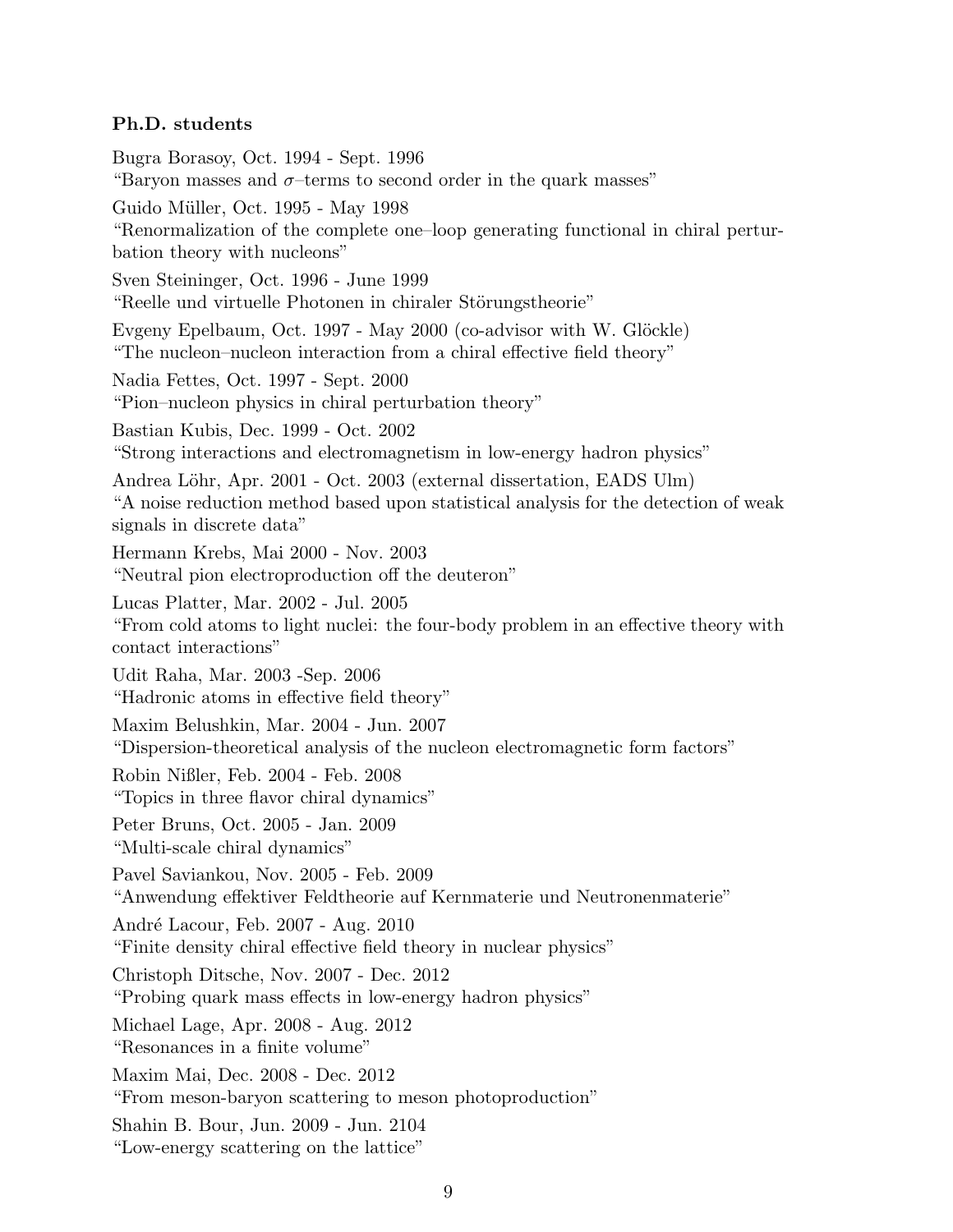Martin Hoferichter, Sep. 2009 - Jul. 2012 "Precision calculations for the low-energy dynamics of pions and nucleons" Susanna Liebig, Sep. 2009 - Apr. 2013 "Antisymmetrisation in a Jacobi-coordinate based no-core shell model approach" Xian-Wei Kang, Sep. 2011 - Aug. 2014 "Chiral dynamics and final-state interactions in semileptonic B meson decay and antinucleon-nucleon scattering" Ina Lorenz, Feb. 2012 - Aug. 2015 "Theory and phenomenology of the nucleon electromagnetic form factors" Dimitri Agadjanov, Jul. 2012 - Sept. 2016 "Exotic states in boxed QCD" Dechuan Du, Oct. 2012 - Oct. 2016 "Nucleon-nucleon scattering on the lattice" Yang Zhi, Sep. 2013 - Jul. 2016 "Production of hadronic molecules at hadron colliders" Dilege Gülmez, Dec. 2014 - Jul. 2018 "Vector-meson interactions, dynamically generated molecules, and the hadron spectrum" Nico Klein, Mar. 2014 - Dec. 2018 "Few-Body Systems in Lattice Effective Field theory" Menglin Du, Jul. 2014 - Aug. 2017 "Topics in chiral perturbation theory for charmed mesons" Neramballi Ripunjay Acharya, Sep. 2015 - Dec. 2019 "Disconnected contributions to hadronic processes" Hoai Le Thi, Jan. 2016 - Apr. 2020 "Jacobi No-Core Shell Model for P-Shell Hypernuclei" Gianluca Stellin, Sep. 2016 - Dec. 2020 "Nuclear physics in a finite volume: Investigation of two-particle and  $\alpha$ -cluster systems" Daniel Severt, Jan. 2019 "Aspects of chiral QCD" Thomas Vonk, May 2019 "Axion-matter interactions" Bastian Kaspschak, Jun. 2020 "Machine learning in quantum physics"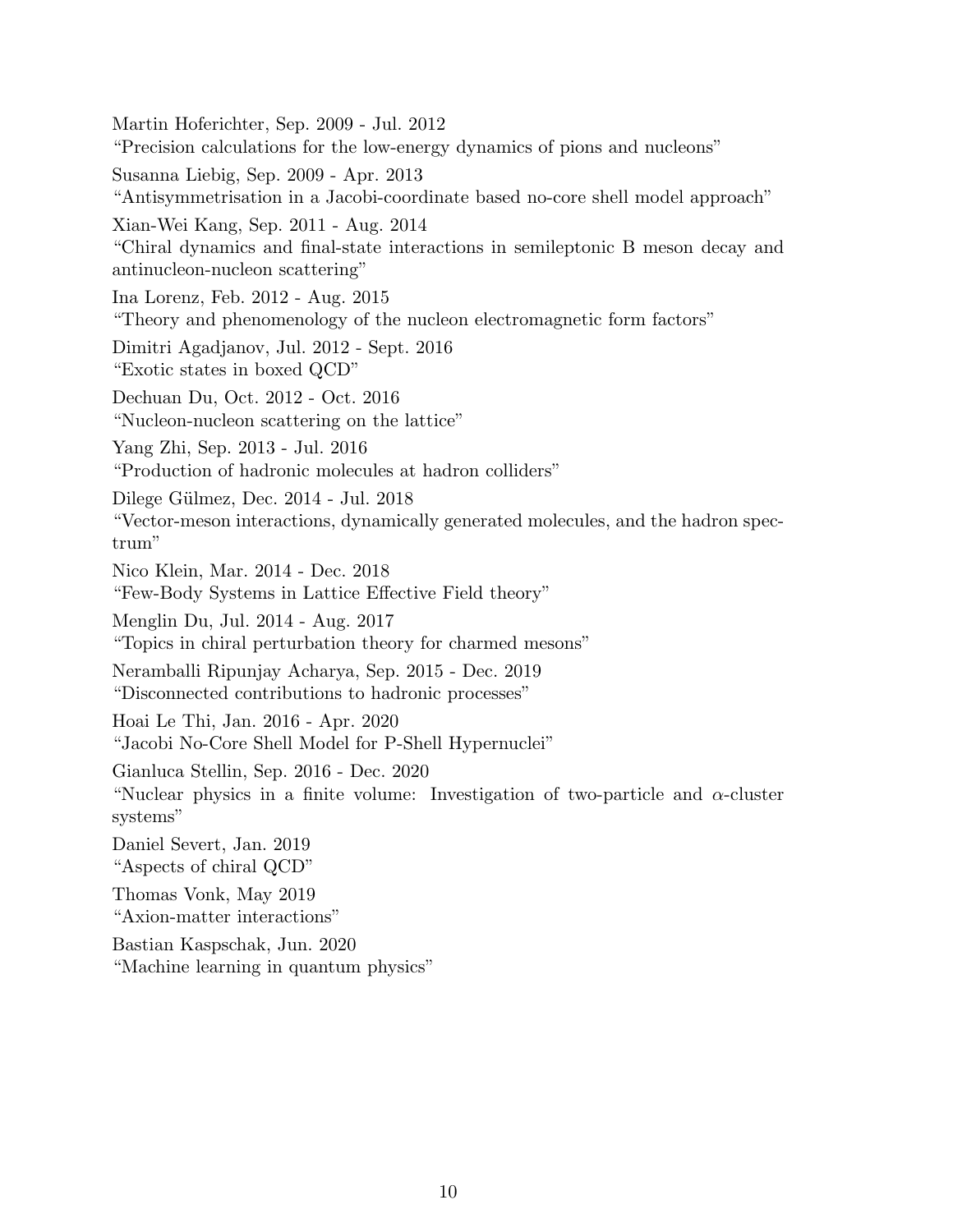# POST-DOCS, ASSISTANTS and HABILITANDEN (past and present)

Jose Manuel Alarcon Soriano (now postdoc at Univ. Complutense Madrid, Spain) Muhammad Naeem Anwar Peter C. Bruns (now staff member at Nuclear Physics Institute, Rez, Czech Rep.) Paul Büttiker (now at Bank Vontobel, Zürich, Switzerland) Yun-Hua Chen (now Professor, Univ. of Science & Technology Beijing, China) Constantinos Constantinou (now research staff member, Ohio Univ., USA) Lingyuan Dai (now Professor at Hunan University, China) Meng-Lin Du (now Postdoc at IFIC Valencia, Spain) Jordy de Vries (now Professor at UMASS Amherst, USA) Michael Döring (now Professor at George Washington University, USA) Serdar Elhatisari (now Professor at Karamanoglu Mehmetbey Univ., Turkey) Dillon Frame Jambul Gegelia (now post-doc at Ruhr Universität Bochum) George Gellas (now at Siemens, Greece) Shayan Ghosh Feng-Kun Guo (now Professor at ITP, CAS, Beijing) Zhi-Hui Guo (Professor at Hebei Normal Univ., China) Hans-Werner Hammer (now Professor at TU Darmstadt) Christoph Hanhart (staff member at IKP-3, FZ Jülich and apl. Prof., Univ. Bonn) Thomas Hemmert (now high school teacher, Munich) Xian-Wei Kang (now Professor at Beijing Normal Univ., China) Hermann Krebs (now research staff scientist at RUB) Bastian Kubis (now permanent staff member at HISKP, Bonn) Timo Lähde (now staff member at IAS, FZ Jülich) Ning Li (now ass. Professor at Zhongshan University, China) Yonghui Lin Liuming Liu (now Professor at IMP, Lanzhou, China) Xiao-Hei Liu (now Professor at Tianjin University, China) Bingnan Lu (now Professor at Graduate School of China Academy of Engeneering Physics, Beijing, China) Yu Lu (now Postdoc at UCAS, Beijing, China) Li Ma (now Professor at Northern Jiaotong University, Beijing, China) Andreas Nogga (now staff member at IKP-3, FZ Jülich) José Antonio Oller (now Professor at Murcia Univ., Spain) Manolo Pavon Valderama (now Professor at Beihang Univ., China) Antonio Pineda (now Professor at Univ. Autonoma Barcelona, Spain)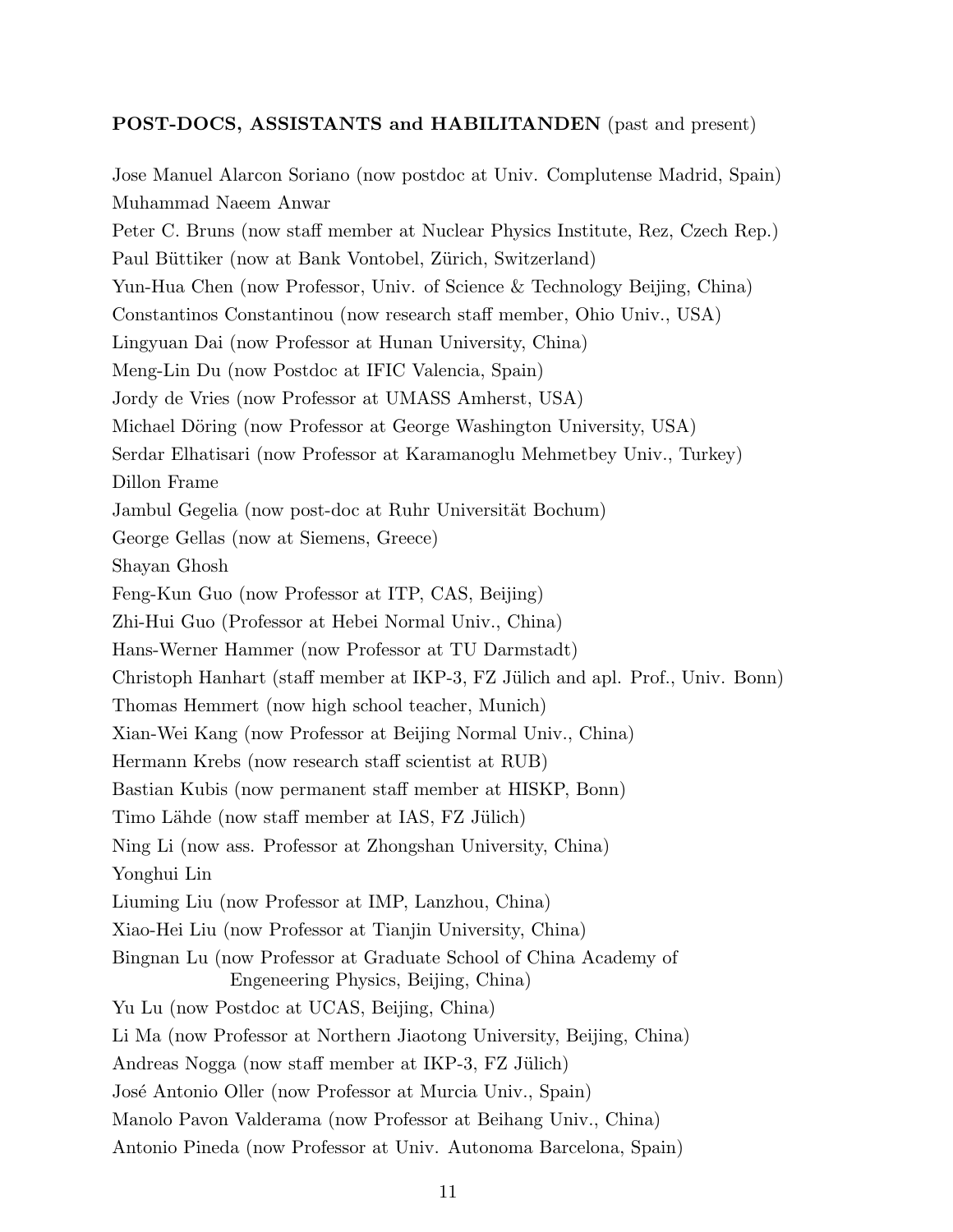Henk Polinder (now research scientist at TNO Delft, The Netherlands) Deborah Rönchen (now staff member at IAS-4, FZ Jülich) Akaki Rusetsky (now staff member at HISKP, Univ. Bonn) Chien-Yeah Seng Shihang Shen Yuji Shi Alexander Sibirtsev (deceased) Liang Tang (Professor at Hebei Normal Univ., China) Yasemin Unal Andreas Wirzba (now staff member at IKP-3, FZ Jülich) Yufei Wang Qian Wang (now Professor at South China Normal University, China) Wei Wang (now Professor at Shanghai Jiao Tong University, China) Jiajun Wu (now Professor at UCAS, Beijing, China) Xiaonu Xiong (now Professor at Central South Univ., Changsha, China) Zhi Yang (now Professor at Univ. of Elect. Science & Technology, Chengdu, China) De-Liang Yao (now Professor at Hunan University, China)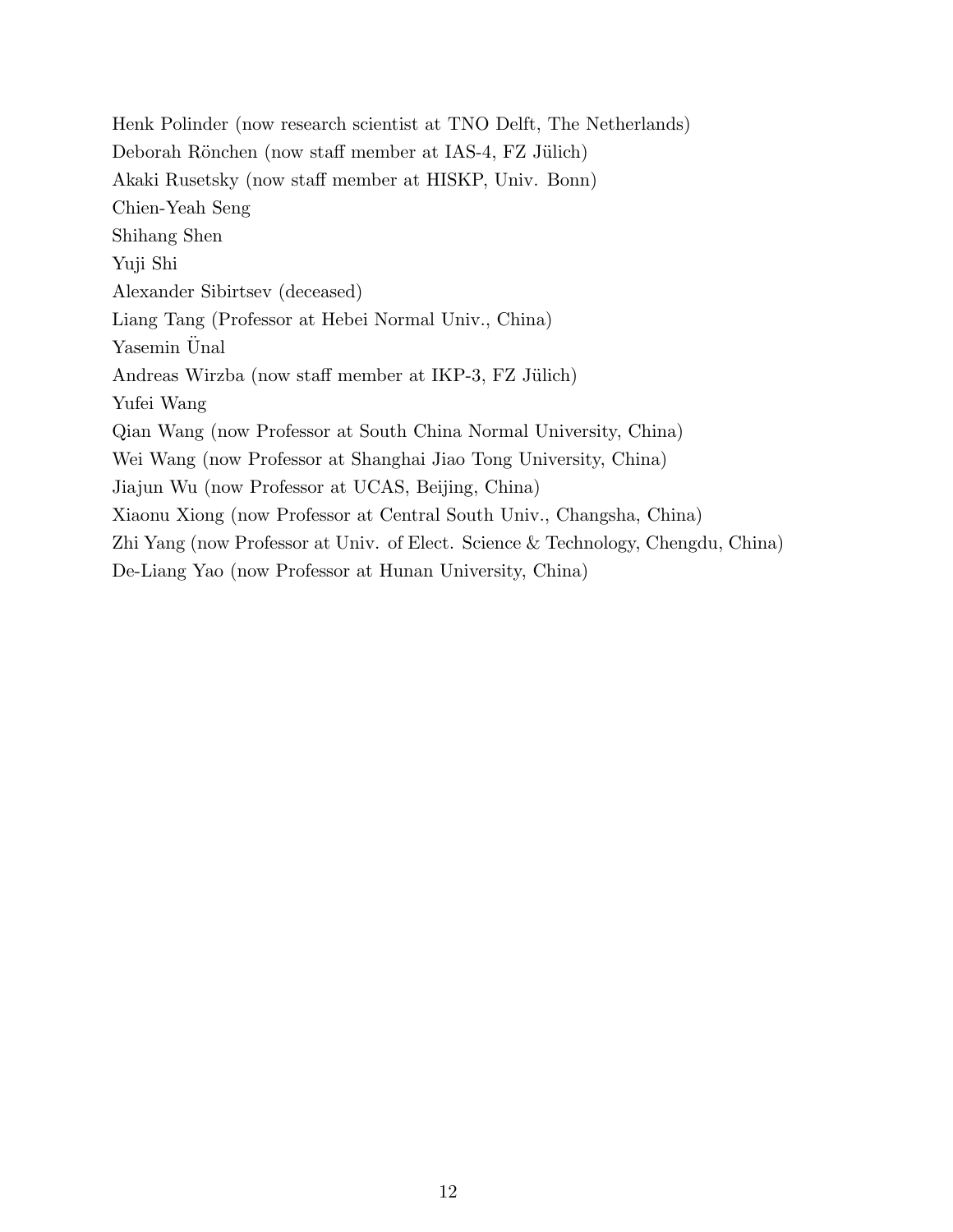# GRANTS (past and present)

NATO Collaborative Reserch Grant 950607 "Pion electroproduction in chiral perturbation theory" with V. Bernard and T.S. H. Lee, 1995-1997.

DFG Research Grant Me 864/11 "Isospin-Symmetrie im Pion-Nukleon System" with D. Schütte, 1996-1999.

DFG Research Grant Me 864/13 "Tiefinelastische Streuung bei kleinen x" 1996-1997.

DFG Research Grant Me 864/14 "Chirale Symmetrie und Quark Modelle" with B.C. Metsch and H.R. Petry, 1997-1999.

DFG Research Grant Me 864/15 "Verbindung der chiralen Störungstheorie mit Dispersionsrelationen" 1997-2001.

DFG Research Grant Me 864/16 "Schwellenproduktion neutraler Pionen im Rahmen der chiralen Störungstheorie" 1999-2004.

COSY Research Grant COSY-067 "Anderungen von Hadroneneigenschaften im Medium" ¨ 2003-2005.

DFG Research Grant GL 87/34-1 "Dreikörperkräfte in Wenig-Nukleon Systemen im Rahmen der chiralen effektiven Feldtheorie" with W. Glöckle, 2003-2004.

DFG Research Grant Ha 3203/2-1 "Dispersion-theoretical analysis of the electromagnetic form factors of the nucleon" with H.-W. Hammer, 2003-2004.

Coordinator and Spokesperson of Node 6, "Hadron Physics Theory", EU Integrated Infrastructure Initiative FP6, I3HP "Hadron Physics: Study of Strongly Interacting Matter" 2004-2008.

DFG Sonderforschungsbereich/Transregio TR 16 "Subnuclear Structure of Matter" Projectleader B.3, "Meson production off nucleons and nuclei", 2004-2008.

DFG Sonderforschungsbereich/Transregio TR 16 "Subnuclear Structure of Matter" Projectleader C.2, "Dispersion-theoretical analysis of the electromagnetic form factors of the nucleon", with H.-W. Hammer, 2004-2008.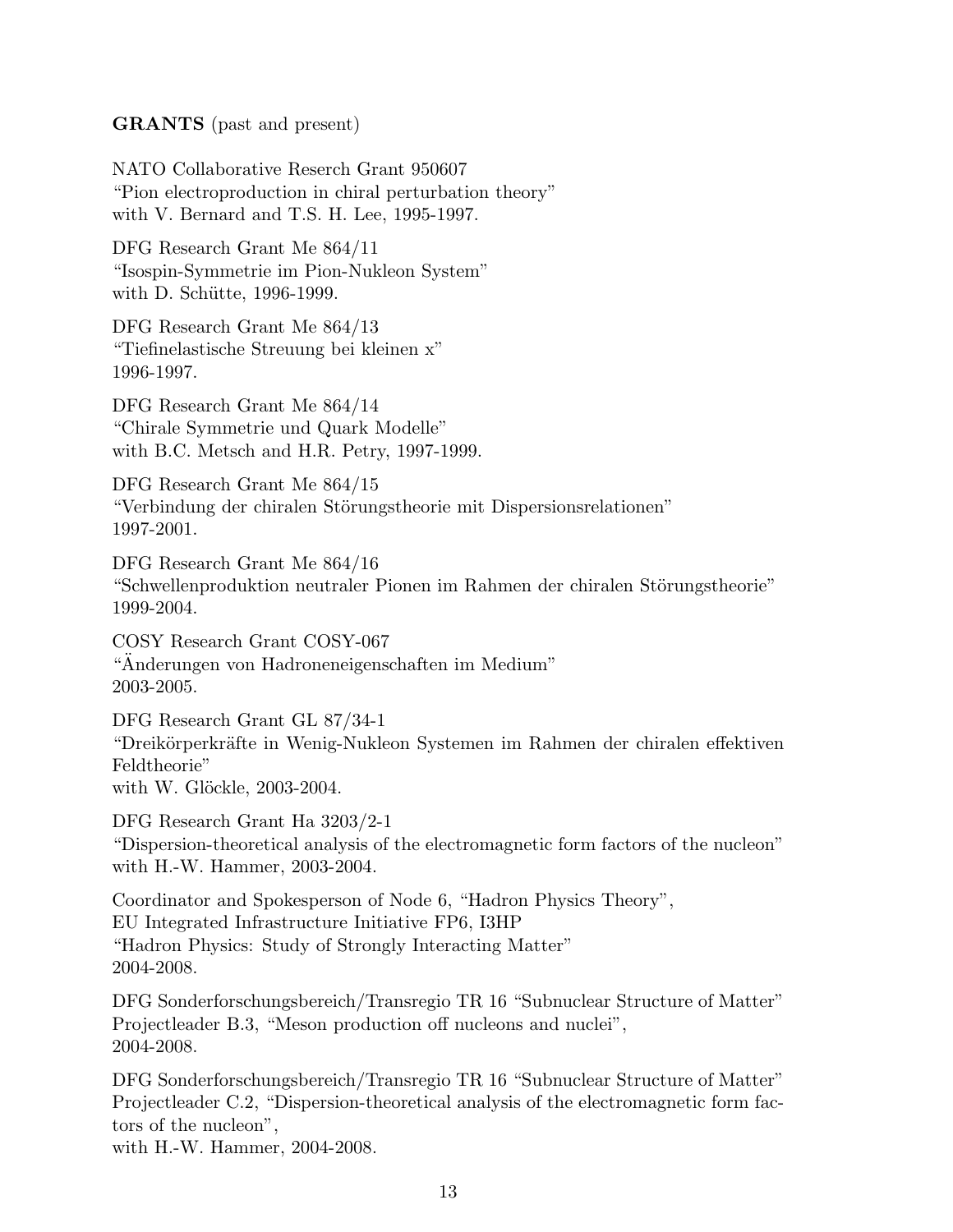DFG Sonderforschungsbereich/Transregio TR 16 "Subnuclear Structure of Matter" Projectleader C.3, "Spin structure of the nucleon", 2004-2008.

JLab-FZJ Colloborative Research Grant SURA-06-C0452 "Baryon resonance analysis" 2006-2010.

BMBF research grant 06BN411 "FAIR: Fundamentale Kernkräfte und Kernstruktur" 2006-2009, with H.-W. Hammer.

HGF research grant VH-VI-231, Virtual Institute "Spin and strong QCD" 2007-2011, with M. Anselmino, J. Gasser, R. Kulessa, P. Lenisa, R. Maier, K. Peters, J. Ritman, H. Ströher, H. Witala

DFG Sonderforschungsbereich/Transregio TR 16 "Subnuclear Structure of Matter" Projectleader A.6, "Baryon resonances in a finite volume", with A. Rusetsky, 2008-2012.

DFG Sonderforschungsbereich/Transregio TR 16 "Subnuclear Structure of Matter" Projectleader B.3, "Chiral dynamics with (non)strange quarks", with B. Kubis, 2008-2012.

DFG Sonderforschungsbereich/Transregio TR 16 "Subnuclear Structure of Matter" Projectleader Z.1, "Administration and scientific exchange", with R. Beck and F. Klein, 2008-2012.

Coordinator and Spokesperson of the Network "QCDnet", EU Integrated Infrastructure Initiative FP7, I3HP "Hadron Physics 2: Study of Strongly Interacting Matter" 2009-2011.

BMBF research grant 06BN9006 "Strong interaxtion studies for FAIR" 2009-2012, with H.-W. Hammer.

HGF research grant VH-VI-417, Nuclear Astrophysics Virtual Institute "NAVI" 2011-2015, with K. Langanke, G. Martinez-Pinedo, F. Thielemann, Th. Lippert, and others.

Coordinator and Spokesperson of the Network "EPOS", EU Integrated Infrastructure Initiative FP7, I3HP "Hadron Physics 3: Study of Strongly Interacting Matter" 2012-2014.

DFG Sonderforschungsbereich/Transregio TR 110 "Symmetries and the Emergence of Structure in QCD" Projectleader A.6, "Quark mass dependence of heavy-light systems", with F.-K. Guo and P. Wang, 2012-2016.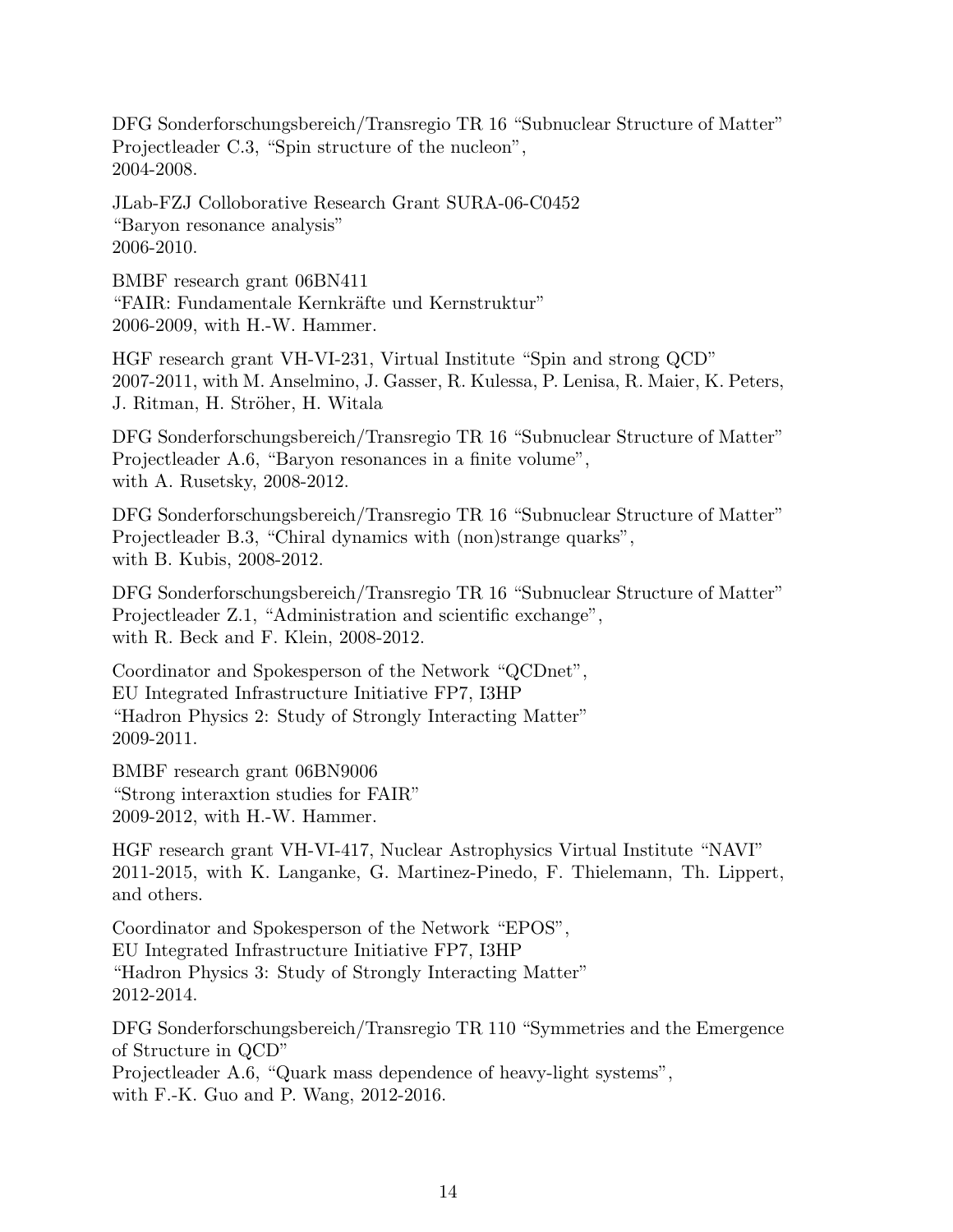DFG Sonderforschungsbereich/Transregio TR 110 "Symmetries and the Emergence of Structure in QCD" Projectleader B.7, "Chiral Dynamics of Nuclei and Hypernuclei", with A. Nogga and N. Kaiser, 2012-2016.

DFG Sonderforschungsbereich/Transregio TR 110 "Symmetries and the Emergence of Structure in QCD" Projectleader Z.1, "Administration and scientific exchange", with B.-S. Zou, 2012-2016.

BMBF research grant 06BN7008 "Neutron-rich matter in effective field theories" 2012-2015, with H.-W. Hammer.

DFG Sonderforschungsbereich/Transregio TR 110 "Symmetries and the Emergence of Structure in QCD" Projectleader B.1, "Nucleon Form Factors", with Y. Dong, 2013-2016.

Grant from the Volkswagenstiftung "Regional Training Center in Theoretical Physics," Bonn University, Tbilisi State University (Georgia) and Yerevan State University (Armenia)

Project Coordinator, 2013-2015.

BMBF research grant 05P15PCFN1 "Kernkr¨afte und leichte Kerne in chiraler effektiver Feldtheorie im Kontinuum und auf dem Gitter" 2015-2018, with E. Epelbaum.

DFG Sonderforschungsbereich/Transregio TR 110 "Symmetries and the Emergence of Structure in QCD"

Projectleader A.5, "Quark mass dependence of hadronic observables", with F.-K. Guo and P. Wang, 2016-2020.

DFG Sonderforschungsbereich/Transregio TR 110 "Symmetries and the Emergence of Structure in QCD"

Projectleader B.9, "Lattice nuclear physics",

with H. Krebs and T. Luu, 2016-2020.

DFG Sonderforschungsbereich/Transregio TR 110 "Symmetries and the Emergence of Structure in QCD"

Projectleader Z.1, "Administration and scientific exchange",

with C. Urbach and B.-S. Zou, 2016-2020.

Helmholtz-Exzellenznetzwerke ExNet-0011-Phase2-3 "CASCADE - Computational Science for Complex Systems" (HGF Impuls- und Vernetzungsfonds), FZ Jülich, DZNE Bonn, Univ. Bonn, Fraunhofer SCAI, Fraunhofer IAIS, Max-Plank-Institiut für Radioastronomie, CAESAR Bonn Spokesperson, 2018 - 2019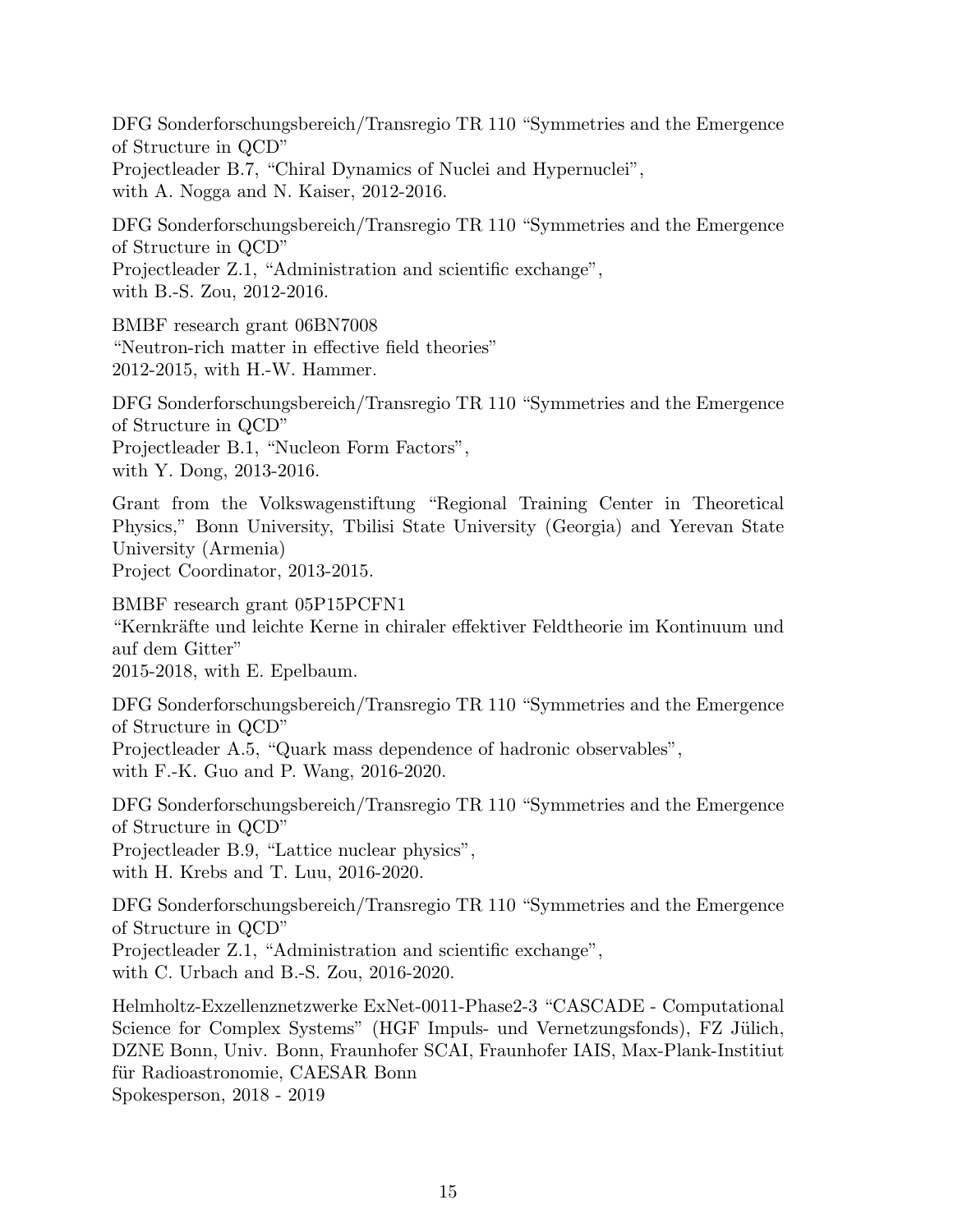Grant from the Volkswagenstiftung "Regional Doctoral Program in Theoretical and Experimental Particle Physics," Bonn University, Siegen University, FZ Jülich, Tbilisi State University (Georgia) and Yerevan State University (Armenia) Project Coordinator, 2018-2023.

DFG Sonderforschungsbereich/Transregio TR 110 "Symmetries and the Emergence of Structure in QCD" Projectleader A.5, "Quark mass dependence of hadronic observables", with F.-K. Guo, 2021-2024.

DFG Sonderforschungsbereich/Transregio TR 110 "Symmetries and the Emergence of Structure in QCD" Projectleader B.9, "Lattice nuclear physics", with E. Epelbaum, 2021-2024.

DFG Sonderforschungsbereich/Transregio TR 110 "Symmetries and the Emergence of Structure in QCD" Projectleader Z.1, "Administration and scientific exchange", with C. Urbach and B.-S. Zou, 2021-2024.

ERC Advanced Grant (AdG) 101018170−EXOTIC "Emergent Complexity from Strong Interactions (EXOTIC)" 2021-2026.

 $\frac{1}{\sqrt{2}}$  , and the set of the set of the set of the set of the set of the set of the set of the set of the set of the set of the set of the set of the set of the set of the set of the set of the set of the set of the

Note that "DFG" stands for Deutsche Forschungsgemeinschaft. "COSY" grants are R&D grants closely related to work performed at the Cooler Synchrotron COSY at Jülich.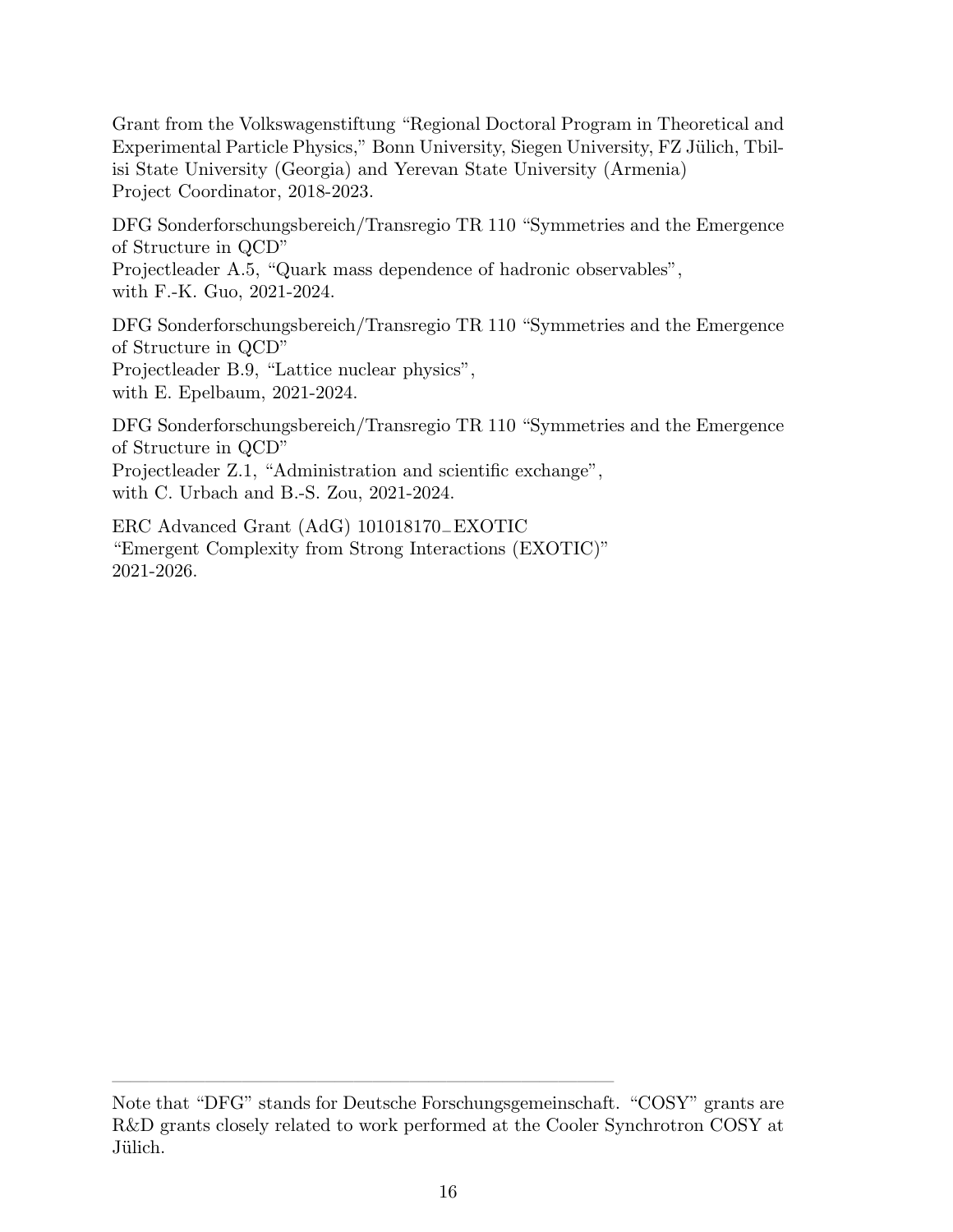#### AWARDS etc.

In March 1989, I was awarded the Heisenberg Research Fellowship from the "Deutsche Forschungsgemeinschaft (DFG)" which allowed me to work at MIT and the University of Bern for 4.5 years.

In March 1989, I was awarded the first JSPS fellowship for foreigners for a two year research stay in Japan - declined

In September 1991, I was named M.J. Murdock Fellow of the Institute of Nuclear Theory, University of Washington, Seattle, USA.

In February 2008, I was named Outstanding Referee of the American Physical Society.

In November 2009, I was elected as Fellow of the American Physical Society (Division of Nuclear Physics), "for leading the development of chiral perturbation theory with baryons, including many pioneering and successful predictions for the interactions of nucleons with photons, pions, and other nucleons."

In October 2010, I was elected as member of Academia Europaea (The Academy of Europe).

In January 2014, I was awarded a "Beller Lectureship" from the American Physical Society.

In January 2015, I was awarded a "CAS President's Fellowship for Visiting Scientists" from the Chinese Academy of Sciences.

In January 2016, I was awarded a "CAS president's fellowship for Visiting Scientists" from the Chinese Academy of Sciences.

In May 2016, I was awarded the "2016 Lise Meitner Prize" from the European Physical Society for "his developments and applications of effective field theories in hadron and nuclear physics, that allowed for systematic and precise investigations of the structure and dynamics of nucleons and nuclei based on Quantum Chromodynamics."

In January 2017, I was awarded a "CAS President's Fellowship for Visiting Scientists" from the Chinese Academy of Sciences.

In January 2018, I was awarded a "CAS President's Fellowship for Distinguished Scientists" from the Chinese Academy of Sciences.

In August 2018, I was awarded the Honorary Doctorate (Dr. h.c.) of the Ivane Javakhishvili Tbilisi State University, Tbilisi, Georgia.

In May 2020, my project "Nuclear Lattice Simulations" was distinguished as "John von Neumann Exzellenzprojekt 2020" of the John von Neumann-Institut für Computing, Forschungszentrum Jülich.

In April 2021, I was awarded an ERC Advanced Grant (AdG) for the topic "Emergent Complexity from Strong Interactions (EXOTIC)".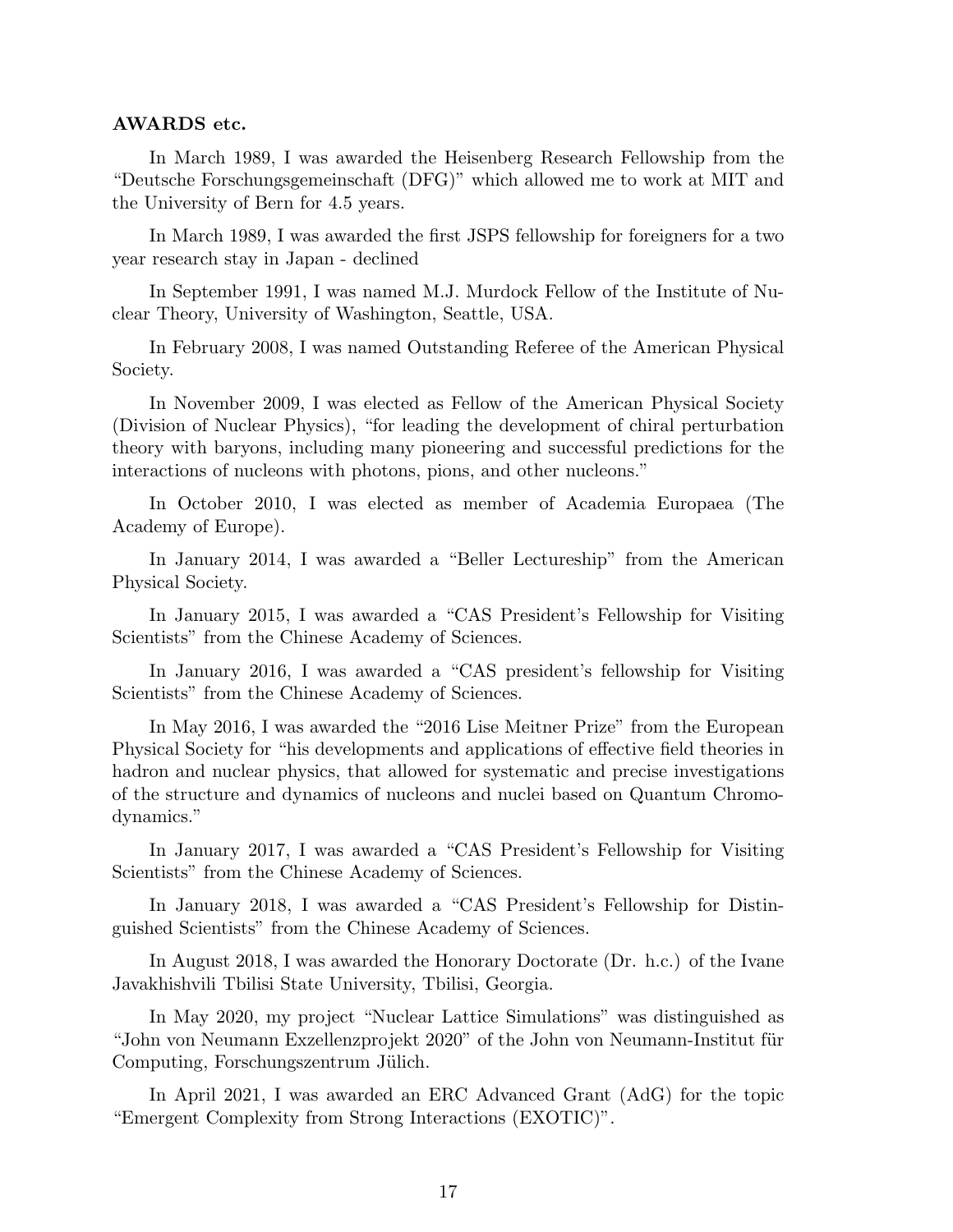# COMPUTING TIME AWARDS as PI or CO-PI (since 2013)

2013, Chiral Dynamics in Few-Baryon Systems (jikp03) on JUQUEEN/JUROPA  $(JSC, FZ$  Jülich), 6.1 Mcore-h (with A. Nogga).

2013, Nuclear Lattice Simulations (jikp04/jara0015) on JUQUEEN (JSC, FZ Jülich) and BULLW (RWTH Aachen), 31.0 Mcore-h (with T. Lähde).

2013, The electric dipole moment of the nucleon from  $N_f f = 2 + 1$  lattice QCD (jikp05) on JUQUEEN (JSC, FZ Jülich),  $25.0$  Mcore-h (with T. Lähde, A. Nogga).

2013, Unified analysis of  $\gamma$ - and  $\pi$ -induced reactions in the hadron exchange picture  $(jikp07)$  on JUROPA (JSC, FZ Jülich), 0.5 Mcore-h (with C. Hanhart, S. Krewald).

2014, Chiral Dynamics in Few-Baryon Systems (jikp03) on JUQUEEN/JUROPA  $(JSC, FZ$  Jülich), 13.1 Mcore-h (with A. Nogga).

2014, Nuclear Lattice Simulations (jikp04/jara0015) on JUQUEEN (JSC, FZ Jülich) and BULLW (RWTH Aachen), 48.2 Mcore-h (with T. Lähde, T. Luu).

2014, The electric dipole moment of the nucleon from  $N_f f = 2 + 1$  lattice QCD  $(jikp05)$  on JUQUEEN (JSC, FZ Jülich), 25.0 Mcore-h (with T. Lähde, A. Nogga).

2014, Unified analysis of  $\gamma$ - and  $\pi$ -induced reactions in the hadron exchange picture  $(jikp07)$  on JUROPA (JSC, FZ Jülich), 0.4 Mcore-h (with C. Hanhart, S. Krewald).

2015, Chiral Dynamics in Few-Baryon Systems (jikp03) on JUQUEEN/JUROPA  $(JSC, FZ$  Jülich), 13.1 Mcore-h (with A. Nogga).

2015, Nuclear Lattice Simulations (hfz02/jara0015) on JUQUEEN (JSC, FZ Jülich) and BULLW (RWTH Aachen), 41.3 Mcore-h (with T. Lähde, T. Luu).

2015, The electric dipole moment of the nucleon from  $N_f f = 2 + 1$  lattice QCD  $(jikp05)$  on JUQUEEN (JSC, FZ Jülich), 22.0 Mcore-h (with T. Lähde, A. Nogga).

2015, Unified analysis of  $\gamma$ - and  $\pi$ -induced reactions in the hadron exchange picture (jikp07) on JUROPA (JSC, FZ Jülich),  $0.4$  Mcore-h (with J. Haidenbauer, C. Hanhart).

2016, Chiral Dynamics in Few-Baryon Systems (jikp03) on JUQUEEN/JURECA  $(JSC, FZ$  Jülich), 16.2 Mcore-h (with A. Nogga).

2016, Nuclear Lattice Simulations (hfz02/jara0015) on JUQUEEN (JSC, FZ Jülich) and BULLW (RWTH Aachen), 41.3 Mcore-h (with T. Lähde, T. Luu).

2016, The electric dipole moment of the nucleon from  $N_f f = 2 + 1$  lattice QCD  $(jikp05)$  on JUQUEEN (JSC, FZ Jülich), 30.0 Mcore-h (with T. Lähde).

2016, Unified analysis of  $\gamma$ - and  $\pi$ -induced reactions in the hadron exchange pic $ture$  (jikp07) on JURECA (JSC, FZ Jülich), 0.3 Mcore-h (with J. Haidenbauer, C. Hanhart).

2017, Chiral Dynamics in Few-Baryon Systems (jikp03) on JUQUEEN/JURECA  $($ JSC, FZ Jülich $)$ , 18.2 Mcore-h (with A. Nogga).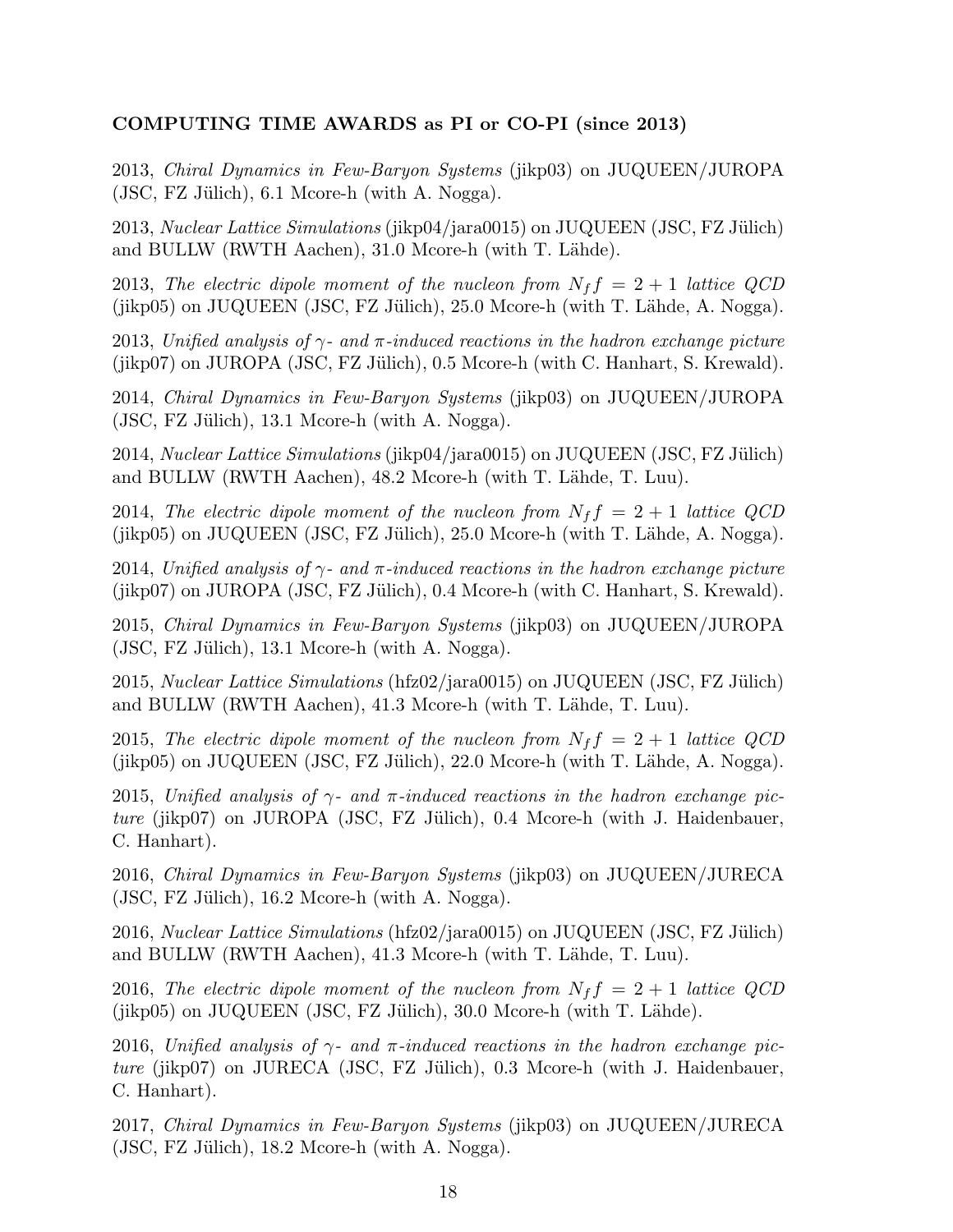2017, Nuclear Lattice Simulations (hfz $02/$ jara $0015$ ) on JUQUEEN (JSC, FZ Jülich) and CLAIX (RWTH Aachen), 45.5 Mcore-h (with T. Lähde, T. Luu).

2017, Axion and electric dipole moment of the nucleon (jikp05) on JUQUEEN (JSC, FZ Jülich), 54.0 Mcore-h (with T. Lähde).

2017, Unified analysis of  $\gamma$ - and  $\pi$ -induced reactions in the hadron exchange pic $ture$  (jikp07) on JURECA (JSC, FZ Jülich), 0.4 Mcore-h (with J. Haidenbauer, C. Hanhart).

2018, Chiral Dynamics in Few-Baryon Systems (jikp03) on JUQUEEN/JURECA  $(JSC, FZ$  Jülich), 9.2 Mcore-h (with A. Nogga).

 $2018$ , *Nuclear Lattice Simulations* (hfz $02/$ jara $0015$ ) on JUWELS (JSC, FZ Jülich) and CLAIX (RWTH Aachen), 36.9 Mcore-h (with T. Lähde, T. Luu).

2018, Axion and electric dipole moment of the nucleon (jikp05) on JUQUEEN (JSC, FZ Jülich), 16.0 Mcore-h (with T. Lähde).

2018, Unified analysis of  $\gamma$ - and  $\pi$ -induced reactions in the hadron exchange pic $ture$  (jikp07) on JURECA (JSC, FZ Jülich), 0.3 Mcore-h (with J. Haidenbauer, D. Rönchen).

2019, Chiral Dynamics in Few-Baryon Systems (jikp03) on JUQUEEN/JURECA  $(JSC, FZ$  Jülich), 11.8 Mcore-h (with A. Nogga).

2019, Nuclear Lattice Simulations (hfz02/jara0015) on JUWELS (JSC, FZ Jülich) and CLAIX (RWTH Aachen), 38.4 Mcore-h (with T. Lähde).

2019, Unified analysis of  $\gamma$ - and  $\pi$ -induced reactions in the hadron exchange picture (jikp07) on JURECA (JSC, FZ Jülich), 0.3 Mcore-h (with J. Haidenbauer, D. Rönchen).

2020, Chiral Dynamics in Few-Baryon Systems (jikp03) on JURECA/JURECA-Booster (JSC, FZ Jülich), 13.4 Mcore-h (with A. Nogga).

2020, Nuclear Lattice Simulations (chfz02/jara0015) on JUWELS (JSC, FZ Jülich) and CLAIX (RWTH Aachen), 31.9 Mcore-h (with T. Lähde) [awarded as "NIC Exzellenzprojekt"].

2020, Baryon spectroscopy from pion-, photon-, and electron-induced reactions  $(baryon spectra)$  on JURECA-DC (JSC, FZ Jülich), 0.69 Mcore-h (with J. Haidenbauer, D. Rönchen).

2021, Nuclear Lattice Simulations (chfz02) on JUWELS Cluster and JUWELS Booster (JSC, FZ Jülich), 25.9 Mcore-h (with T. Lähde).

2021, Chiral Dynamics in Few-Baryon Systems (jikp03) on JURECA DC/JURECA-Booster (JSC, FZ Jülich), 18.75 Mcore-h (with A. Nogga).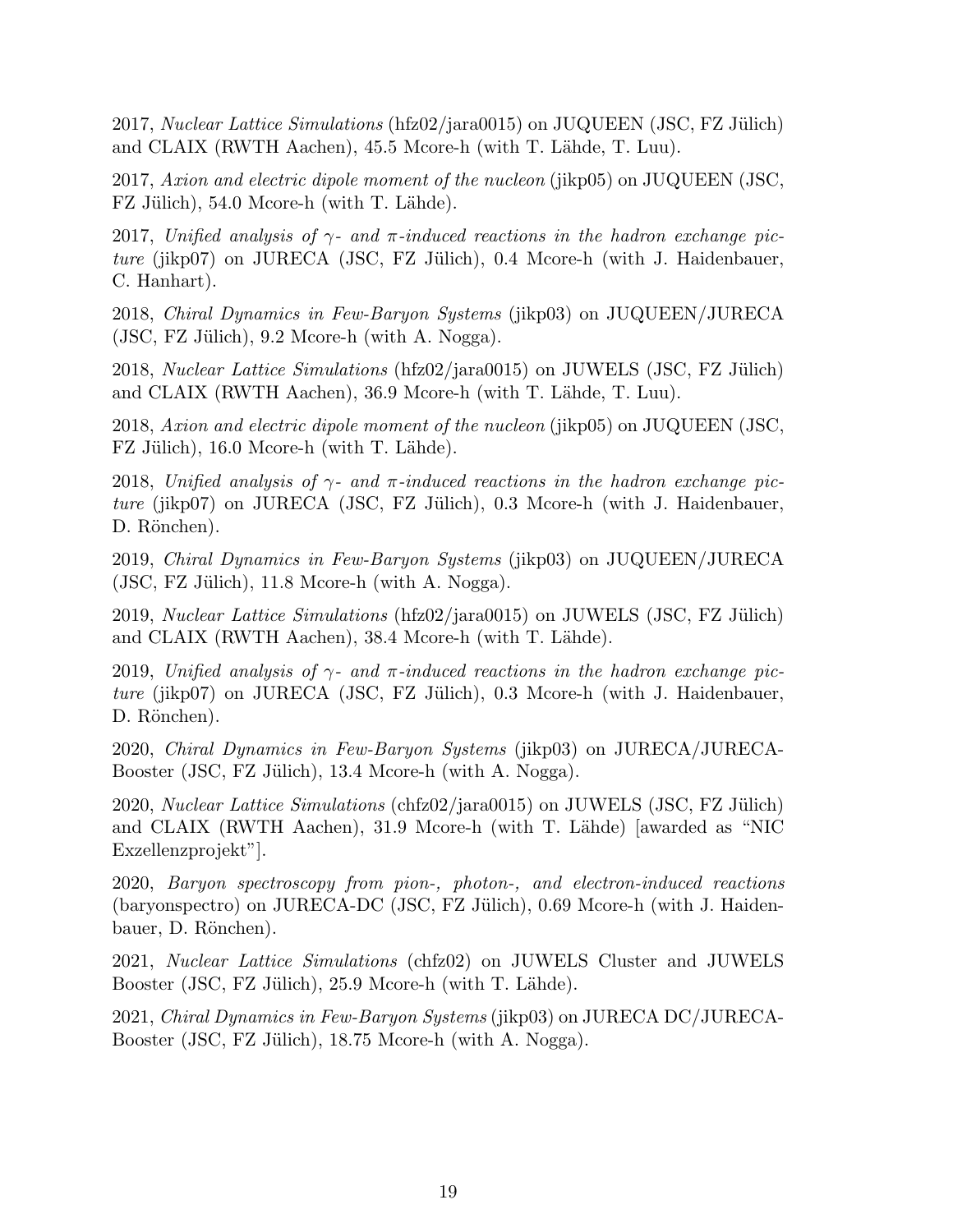#### CONFERENCE & WORKSHOP ORGANIZATION

Organization of the workshop: "Effective Field Theories of the Standard Model", Dobogoko, Hungary, August 1991 (together with G. Ecker (Vienna), P. Hasenfratz (Bern) and A. Patkós (Budapest)). Edition of the workshop proceedings published by World Scientific Publ. Co., Singapore, 1992.

Organization of the  $\mu$ -Workshop on "Selected Topics in Chiral Dynamics", University of Bonn, Mai 1995.

Co-Convenor of the "Chiral Physics" session, 7th International Conference on the Structure of Baryons "Baryons '95", Santa Fe, USA, October 1995.

Co-Organizer of the ECT\* program "The Standard Model at Low Energies", European Centre for Theoretical Studies in Nuclear Physicis and related Areas, Trento, Italy, April 28 -May 10, 1996 (with H. Bijnens (Lund)).

Co-Convenor of the "Chiral Physics" session, 8th International Conference on the Structure of Baryons "Baryons '98", Bonn, Germany, Setember 1998.

Co-Organizer of the 205th Hereaus Seminar on "Chiral Effective Theories", Physikzentrum, Bad Honnef, Dezember 1998 (with H. Bijnens (Lund)).

Co-chair, member of the organizing committee of the conference and co-editor of the proceedings "Chiral Dynamics: Theory and Experiment", Jefferson Laboratory, Newport News, USA, July 2000.

Member of the program committee of the 9th Internatioanl Conference on "Meson–Nucleon Physics" (MENU 2001), Washington, USA, July 2001.

Co-Organizer of the 264th Hereaus Seminar on "Effective Field Theories of QCD", Physikzentrum, Bad Honnef, November 2001 (with H. Bijnens (Lund) and A. Wirzba (Jülich)).

Co-Convenor der "Chiral Physics" Session, 9th International Conference on the Structure of Baryons "Baryons 2002", Newport News, USA, März 2002.

Convenor of the "Effective Field Theory" session, International Conference on the Quark-Nuclear Physics "QNP 2002", Jülich, Juni 2002.

Co-Director of the Advanced Study Program on "Pushing the Limits of QCD," Benasque, Spanien, July 2002 (with M. Savage (Seattle)).

Director of the 41. Internationalen Universitätswochen in Theoretischer Physik on "Flavor Physics", Schladming, Austria, Feb. 22-28, 2003.

Chair and Member of the Program Committee of the Fourth International Workshop on "Chiral Dynamics: Theory and Experiment" (CD 2003), Bonn, Germany, September 8-13, 2003.

Co-Organizer of the "Hadron Physics I3 Topical Workshop", Universuty of St. Andrews, Scotland, August 30 - September 1, 2004 (with G. Rosner (Glsagow), R. Kaiser (Glasgow), G. Schierholz (DESY)).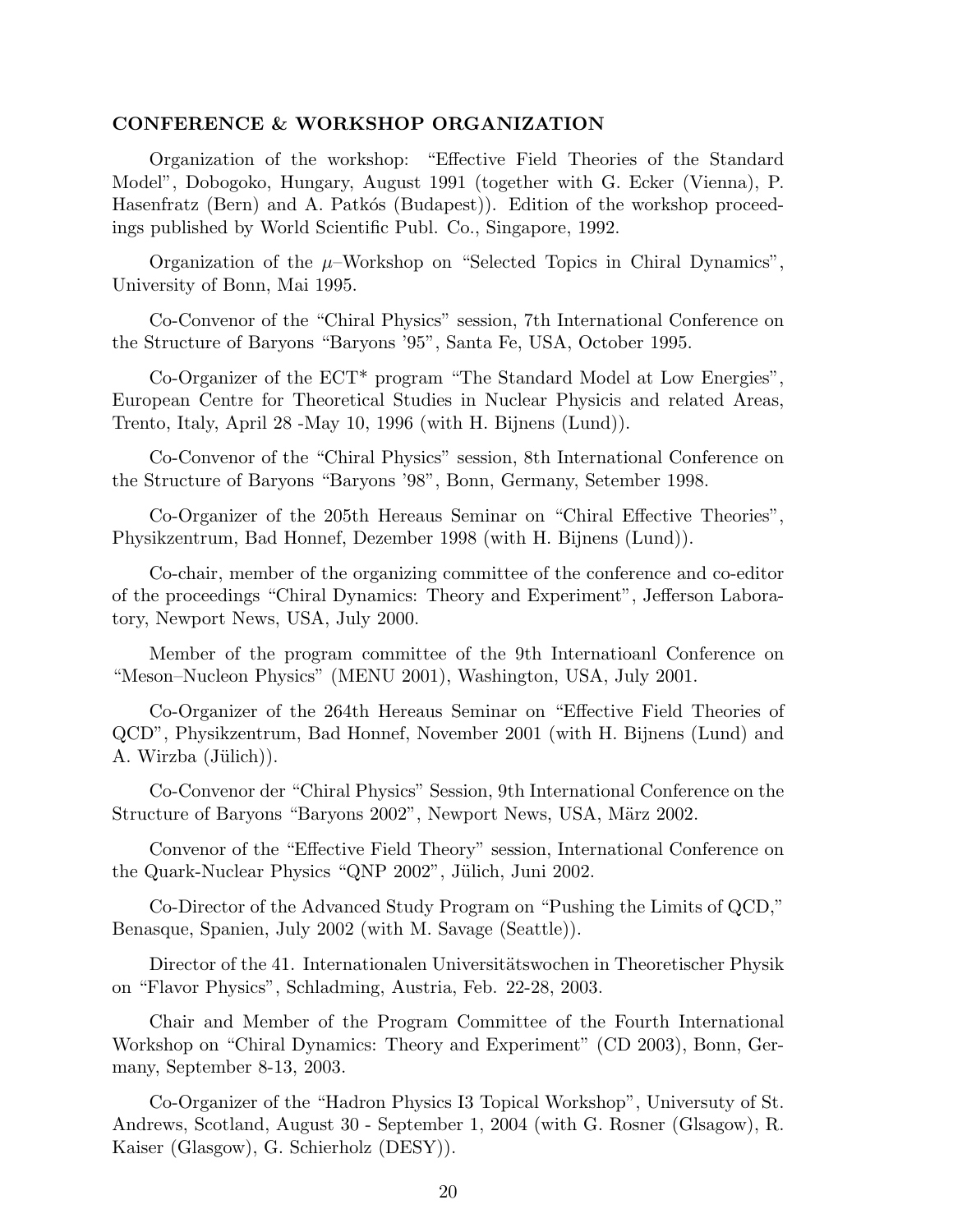Co-Organizer of the 337th Heraeus Seminar on "Effective Field Theories in Nuclear, Particle and Atomic Physics", Physikzentrum, Bad Honnef, Dezember  $2004$  (with H. Bijnens (Lund) and A. Wirzba (Jülich)).

Organizing Committee of the International WE-Heraeus-Seminar on "Exotic States: Challenges for QCD", Physikzentrum, Bad Honnef, January 2005.

Organizing Committee of the 6th International Conference on Nuclear Physics at Storage Rings (STORI'05), Gustav-Stresemann-Institute, Bonn, Germany, May 23-26, 2005.

Co-Organizer of the ECT\*/I3HP workshop "Lattice QCD, Chiral Perturbation Theory and Hadron Phenomenology", Trento, Oct. 2-6, 2006 (with G. Schierholz  $(DESY)$ ).

Co-Organizer of the 380th Heraeus Seminar on "QCD and Few-Hadron Physics", Physikzentrum, Bad Honnef, November 2006 (with E. Epelbaum (Jefferson Lab), W. Glöckle (Bochum) and H.-W. Hammer (Bonn)).

Organizing Committee of the conference "MENU2007 – 11th International Conference on Meson-Nucleon Physics and the Structure of the Nucleon", Jülich, Germany, Sept. 10-14, 2007.

Organizing Committee of the workshop "39. Arbeitstreffen Kernphysik", Schleching, Germany, Feb. 21-28, 2008.

Co-Convenor of the session "QCD, spin physics and chiral dynamics in nculei" Session, International Conference on Particles And Nuclei (PANIC08), Eilat, Israel, November 2008.

Organizing Committee of the workshop "40. Arbeitstreffen Kernphysik", Schleching, Germany, Febuary 2009.

Co-Organizer (with Evgeny Epelbaum), "Frontiers in Nuclear Physics", Symposium in honor of Walter Glöckle's 70th birthday, Bad Honnef, Germany, June 18-20, 2009.

Organizing Committee of the workshop "Charmed Exotics" (447-th Wilhelm and Else Heraeus Seminar), Bad Honnef, Germany, Aug. 10-12, 2009.

Organizing Committee of the workshop "Hadron Structure and Dynamics," Bad Honnef, Germany, Aug. 13-14, 2009.

Chair and Member of International Advisory Committee of the 19th International IUPAP Conference on Few-Body Problems in Physics "FB 19", Bonn, Germany, Aug. 31 - Sept. 5, 2009.

Organizing Committee of the workshop "41. Arbeitstreffen Kernphysik", Schleching, Germany, Febuary 2010.

Co-Organizer of the FP7 QCDnet workshop "Hadrons, Lattice QCD and Chiral Perturbation Theory," Graz, Austria, Sep. 13-16, 2010 (with C. Gattringer (Graz), C.B. Lang (Graz) and G. Schierholz (DESY)).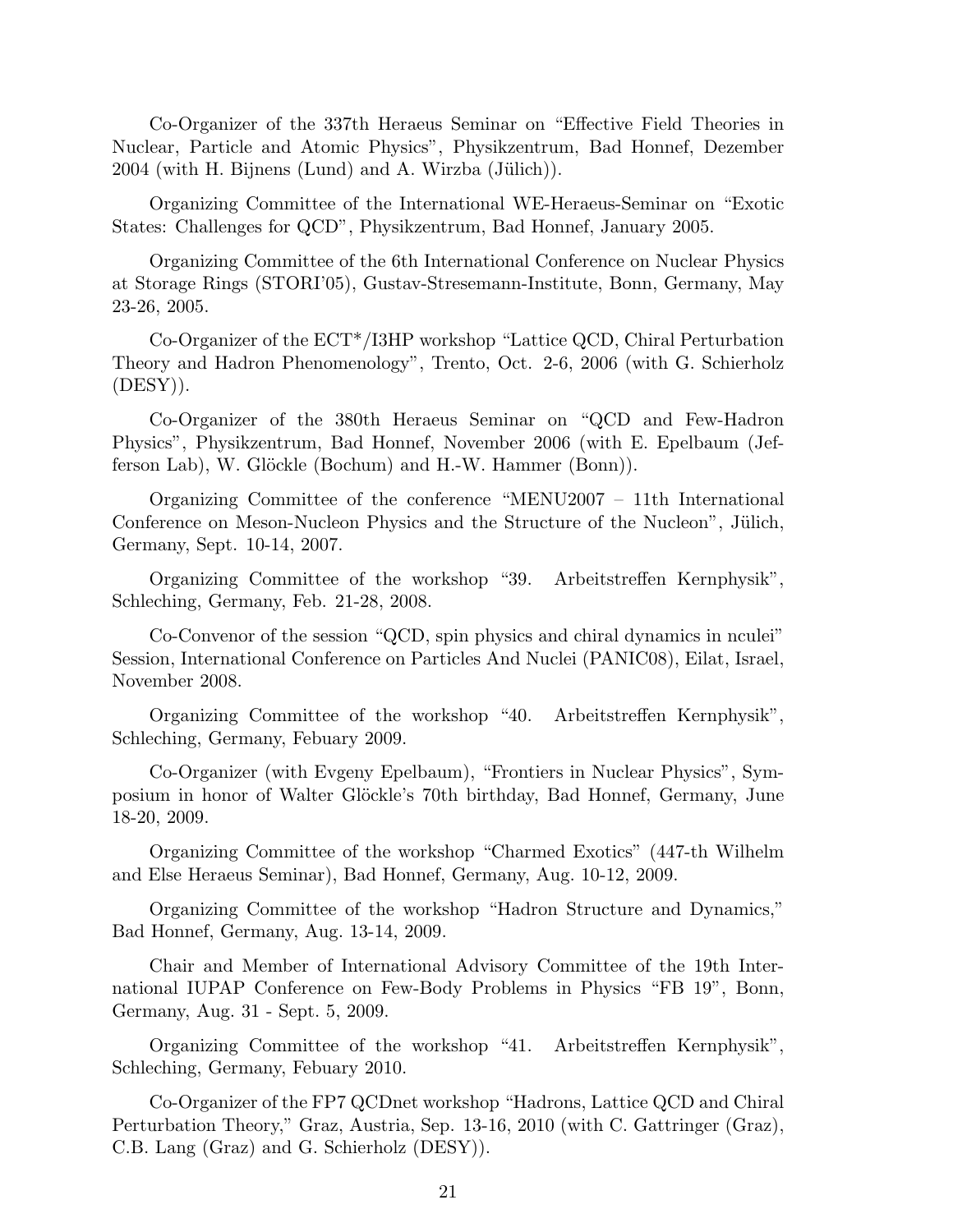Organizing Committee of the workshop "42. Arbeitstreffen Kernphysik", Schleching, Germany, Febuary 2011.

Co-Organizer of the 474th Heraeus Seminar on "Strong interactions: From methods to structures", Physikzentrum, Bad Honnef, February 2011 (with E. Epelbaum (Bochum), N. Brambilla (München) and H.-W. Hammer (Bonn)).

Organizing Committee of the workshop "43. Arbeitstreffen Kernphysik", Schleching, Germany, Febuary 2012.

Lead Organizer of the Bethe Forum on "Exotic Hadrons", Bethe Center for Theoretical Physics, Bonn, April-May 2012 (with C. Hanhart (Jülich), H.-W. Hammer (Bonn) and C. Urbach (Bonn)).

Organizer, Micro-Workshop on "Strangeness and Nuclear Physics," Technische Universität München, October 25-26, 2012.

Organizing Committee of the workshop "44. Arbeitstreffen Kernphysik", Schleching, Germany, Febuary 2013.

Organizing Committee, Inaugural Workshop of the Regional Training Network in Theoretical Physics, Tiflis, Georgia, March 14-15, 2013.

Organizing Committee, First Autumn School & Workshop on Particle Phenomenology of the Regional Training Network in Theoretical Physics, Tiflis and Lake Balazeti, Georgia, September 23 - 28, 2013.

Organizing Committee of the workshop "45. Arbeitstreffen Kernphysik", Schleching, Germany, Febuary 2014.

Co-Chair, long term Workshop on the "Present Status of Nuclear Interaction Theory," Kavli Institute of Theoretical Physics, Beijing, China, August 25 - September 18, 2014.

Co-Organizer, workshop on "Achievements and Perspectives in Low-Energy QCD with Strangeness," ECT\*, Trento, Italy, October 27 - 31, 2014 (with C. Curceanu (Frascati), L. Fabietti (TU M¨unchen), C. Guaraldo (Frascati), J. Mares (Res), J. Marton (Vienna)).

Organizing Committee of the workshop "46. Arbeitstreffen Kernphysik", Schleching, Germany, Febuary 2015.

Co-Organizer of the Bethe Forum on "Methods for lattice field theory", Bethe Center for Theoretical Physics, Bonn, March-April 2015 (with A. Rusetsky (Bonn) and C. Urbach (Bonn)).

Co-Organizer, 7th Bethe Center Workshop on "Challenges in Strong Interaction Physics," Bad Honnef, Germany, September 22 - October 2, 2015 (with E. Epelbaum (Bochum), H.-W. Hammer (Darmstadt), C. Hanhart (Jülich), B. Kubis (Bonn), C. Urbach (Bonn)).

Co-Organizer, workshop on "Frontiers in hadron and nuclear physics with strangeness and charm," ECT\*, Trento, Italy, October 19 - 23, 2015 (with K.- T. Brinkmann (Gießen, C. Curceanu (Frascati), J. Marton (Vienna), B.-S. Zou (Beijing)).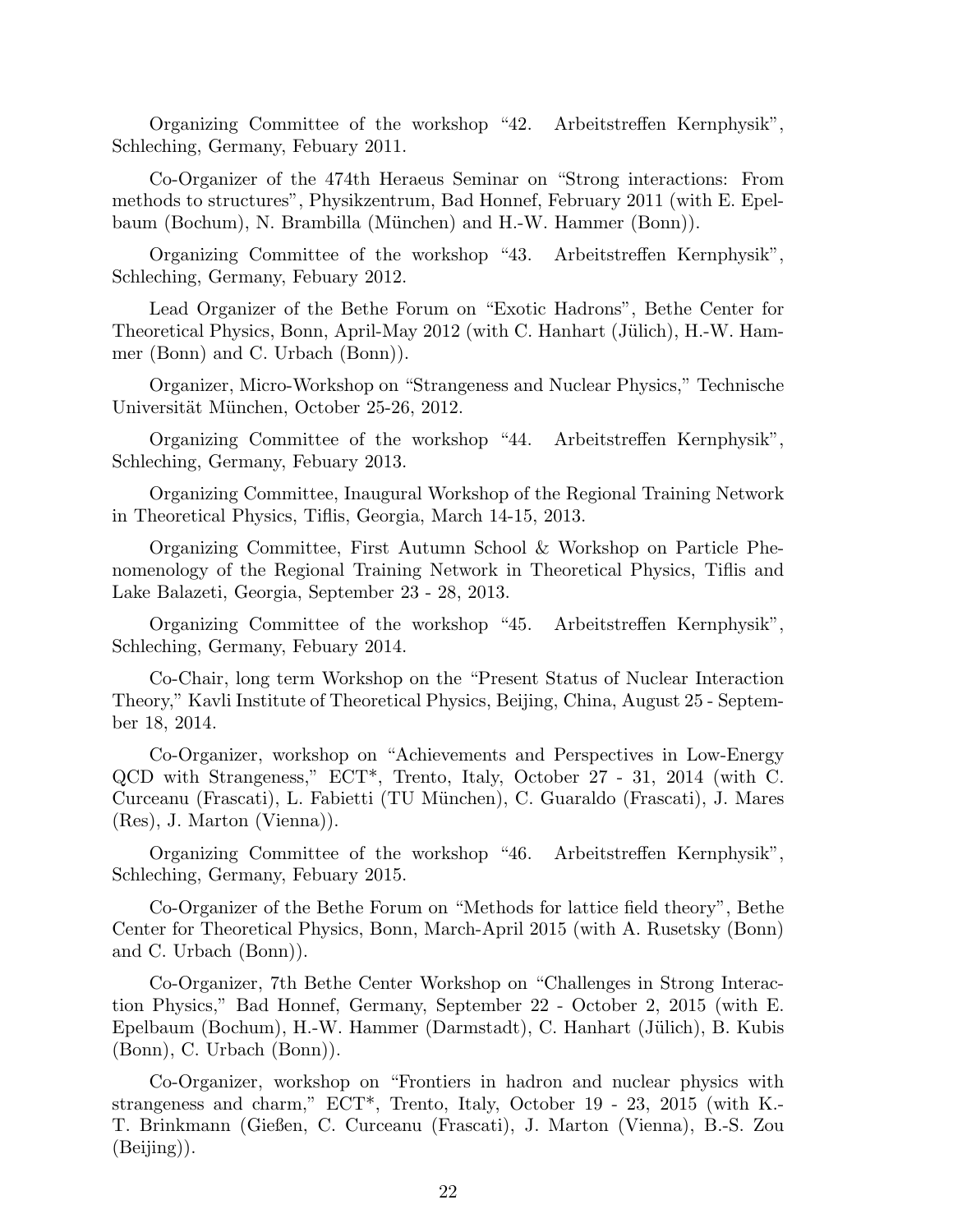Organizing Committee of the workshop "47. Arbeitstreffen Kernphysik", Schleching, Germany, Febuary 2016.

Initiator and Coordinator, Program on "Frontiers in Nuclear Physics," Kavli Institute for Theoretical Physics, Santa Barbara, USA, Aug 22 - Nov 4, 2016 (with Barry Holstein (Amherst), Wick Haxton (Berkeley), Martin Savage (Seattle)).

International coordinator, Program on "Clustering effects of nucleons in nuclei and quarks in multi-quark states," Kavli Institute for Theoretical Physics China at the Chinese Academy of Sciences, Beijing, China, March 28 - April 22, 2016 (with Z. Ren (Nanjing), B.-S. Zou (ITP, CAS), H. Horiuchi (Osaka), P. Schuck (Orsay))

Organizing Committee of the workshop "48. Arbeitstreffen Kernphysik", Schleching, Germany, Febuary 2017.

Co-organizer, Workshop on "Nuclear Dynamics and Threshold Phenomena," Ruhr-Universität Bochum, Germany, April 5-7, 2017 (with E. Epelbaum (Bochum) and H. Krebs (Bochum))

Co-organizer, School and Workshop "Physics of the Standard Model and Beyond" , Tbilisi State University, Tiflis, Georgia, Sept. 25-30, 2017 (with T. Mannel (Siegen), A. Nersessian (Yerevan), A. Rusetsky (Bonn), M. Tabidze (Tiflis) and others).

Co-organizer, 9th Bethe Center Workshop on "Computational Sciences and Reality," Bad Honnef, Germany, Oct. 2-6, 2017 (with M. Gabriel (Bonn), T. Luu  $(\text{Jülich})$ , C. Urbach  $(\text{Bonn})$ ).

Organizing Committee of the workshop "49. Arbeitstreffen Kernphysik", Schleching, Germany, Febuary 2018.

Organizing Committee of the workshop on "Pion-Kaon Interactions," Thomas Jefferson National Accelerator Facility, Newport News, VA, February 2018.

Co-organizer, 2018 JOINT FAR/ANSEF-ICTP and RDP-VW summer school in theoretical physics, Yerevan, Armenia, July 2-7, 2018 (with A. Nersessian, R. Manvelyan, E. Karapetyan, V. Sahakian, H. Shmavonyan).

Co-organizer, EMMI Rapid Reaction Task Force "Electromagnetic Structure of Strange Baryons," GSI, Darmstadt, October 22-24, 2018 (with T. Galatyuk, S. Leupold and K. Schönning).

Organizing Committee of the workshop "50. Arbeitstreffen Kernphysik", Schleching, Germany, Febuary 2019.

Co-organizer, ECT\* workshop on "Antiproton-nucleus interactions and related phenomena," ECT\*, Trento, Italy, June 17-21, 2019 (with J. Carbonell, A. Obertelli and E. Widmann)

Co-organizer, Helmholtz International Summer School and Dubna Advanced School of Theoretical Physics, "Quantum Field Theory at the Limits: from Strong Fields to Heavy Quarks," JINR Dubna, Russia, July 22 - August 2, 2019 (with D. Blaschke, H. Gies and M. A. Ivanov).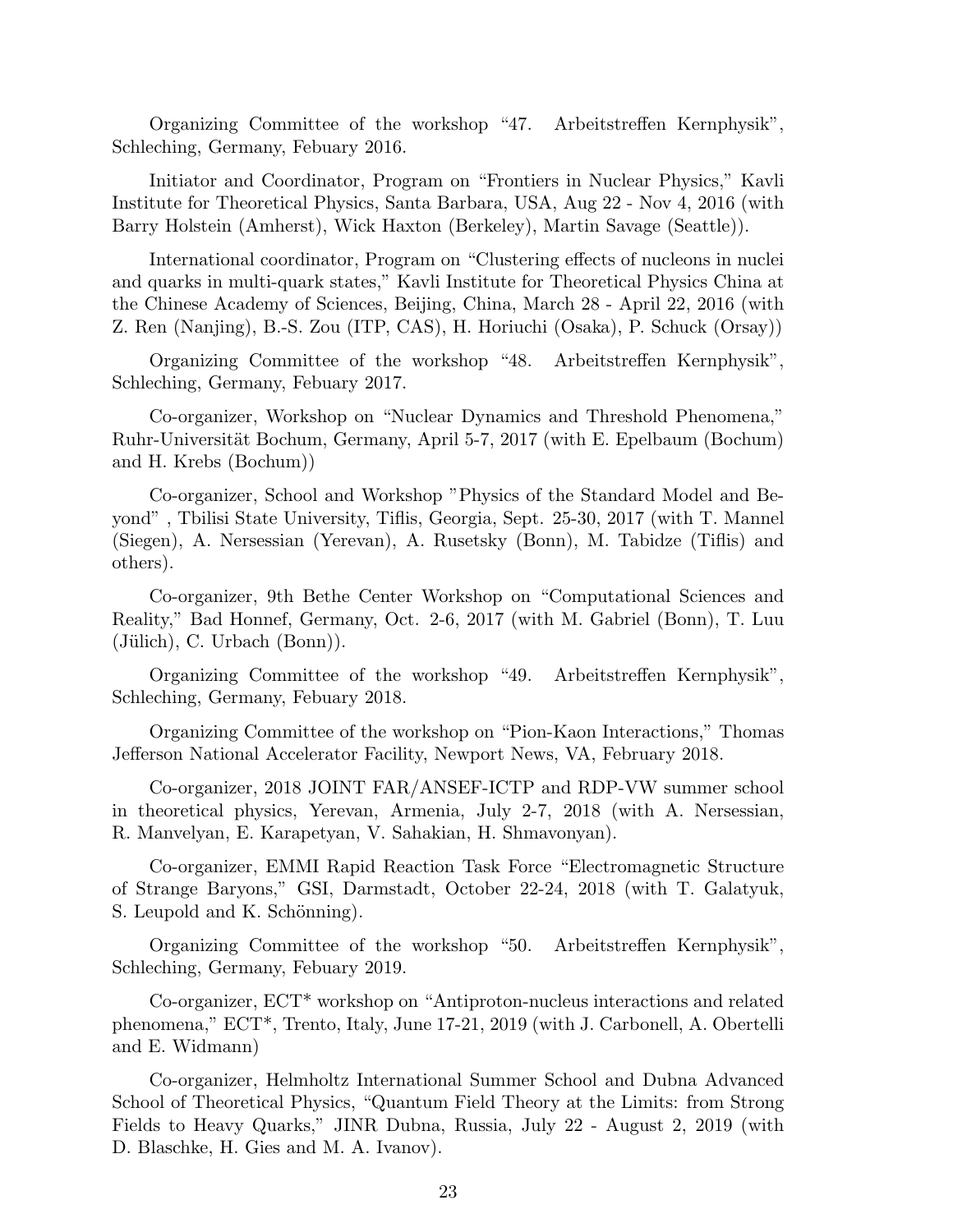Co-organizer, Bethe Forum "Multihadron dynamics in a box", 9th - 13th September, 2019, BCTP, Bonn, Germany (with M. Mai, A. Rusetsky and C. Urbach).

Co-organizer, PhD school and workshop, "Frontiers of QCD", September 23- 28, 2019, Tbilisi, Georgia (with A. Rusetsky, M. Tabidze, T. Mannel, A. Kacharava and A. Nersessian).

Co-organizer, RDP Online Workshop in Mathematical Physics "Recent Advances in Mathematical Physics", December 5-6, 2020, Yerewan, Armenia (with A. Nersessian, A. Rusetsky and M. Tabidze).

Co-organizer, Bethe Forum "Multihadron dynamics in a box – A.D. 2022", 21 -25 February, 2022, BCTP, Bonn, Germany (with M. Mai, A. Rusetsky and C. Urbach).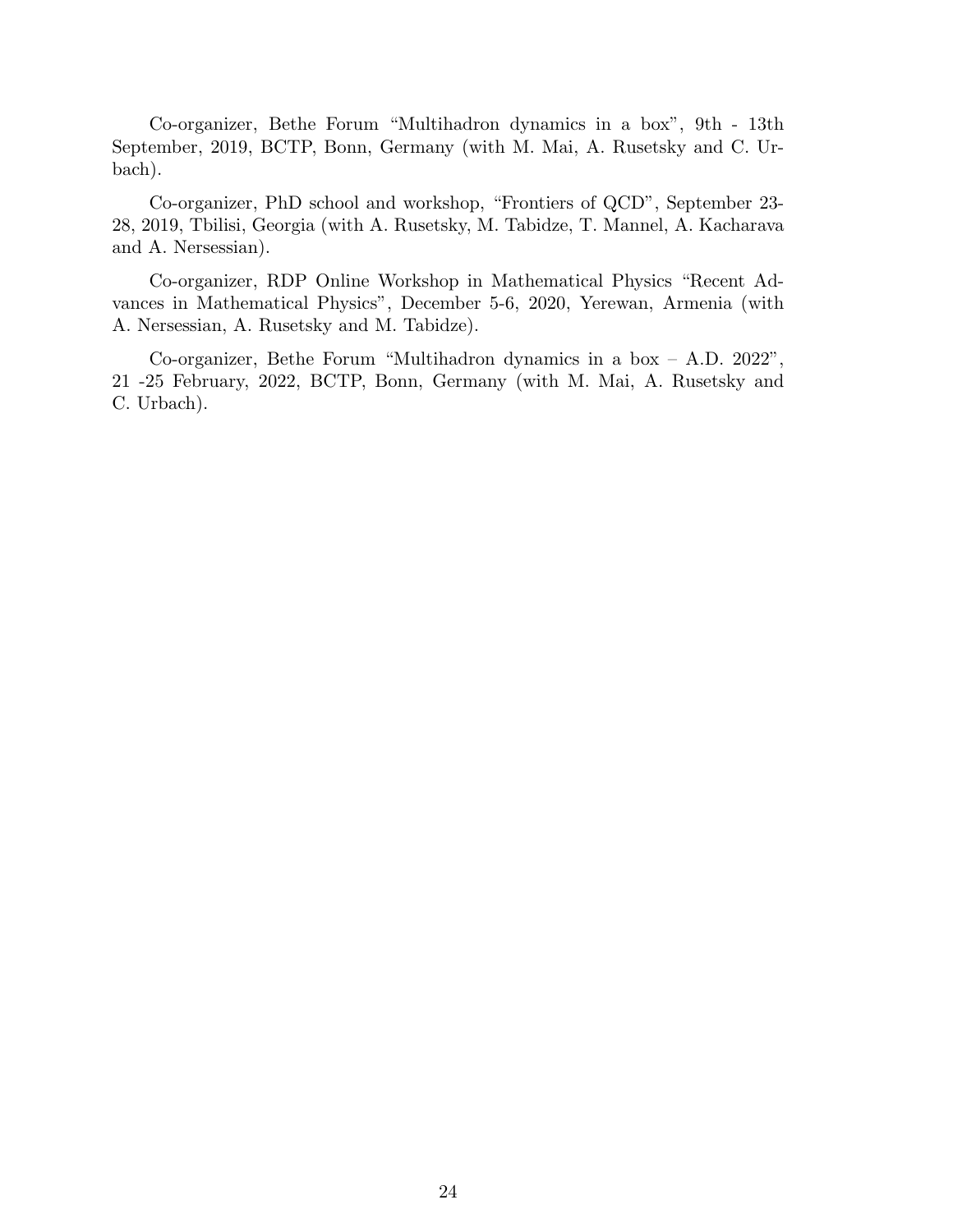#### CONFERENCE ADVISORY BOARDS & PROGRAM COMMITTEES

Program Committee of the workshop "Chiral Dynamics: Theory and Experiment", MIT (Cambridge, USA), July 1994.

International Advisory Committee of the Workshop on "Chiral Dynamics: Theory and Experiment", Mainz, Germany, September 1-5, 1997

International Advisory Committee of the Conference "Baryons '98", Bonn, Germany, Sept. 22-26, 1998.

Member of the organizing committee of the 8th Internatioanl Conference on "Meson–Nucleon Physics" (MENU 99), Zuoz, Switzerland, August 10-16, 1999.

International Advisory Committee of the 1st Summer School on COSY Physics, Rolduc Conference Centre, Jülich, FRG, Aug. 30 - Sept. 4, 2002.

International Advisory Committee of the 17th International IUPAP Conference on Few-Body Problems in Physics "FB 17", Durham, NC, USA, June 5-10, 2003.

International Advisory Committee of the Workshop "From Parity Violation to Hadronic Structure and more . . . (part 2)", Grenoble, France, March 3-6, 2004.

Advisory Committee of the 19th International Conference on European Few-Body Problems in Physics "FB 19", Groningen, Netherlands, August, 2004.

International Advisory Committee of the International conference on "Low energy antiproton physics" (LEAP '05), Gustav-Stresemann-Institute, Bonn, Germany, May 16-22, 2005.

International Advisory Committee of The Third Asia-Pacific Conference on Few-Body Problems in Physics (APFB05), Nakhon Ratchasima, Thailand, July 26 - 30, 2005.

International Advisory Committee of the workshop "The Shape of Hadrons", Institute for Accelerating Systems, Athens University, Athens, Greece, April 27-30, 2006.

International Advisory Committee of the conference "IVth International Conference on Quarks and Nuclear Physics (QNP06)", Madrid, Spain, June 5-10, 2006.

International Advisory Committee and Program Committee of the conference "Chiral Dynamics V: Theory and Experiment", Duke University, Durham, USA, Sept. 18-22, 2006.

International Advisory Committee and Program Committee of the conference "NSTAR 2007 – Workshop on the Physics of Excited Nucleons", Bonn University, Germany, Sept. 5-8, 2007.

International Advisory Committee of the conference "LIGHT CONE 2008 – Relativistic Nuclear and Particle Physics", Mulhouse, France, July 7-11, 2008.

International Advisory Committee of the conference "Vth International Conference on Quarks and Nuclear Physics (QNP09)", Beijing, China, Spet. 21-26, 2009.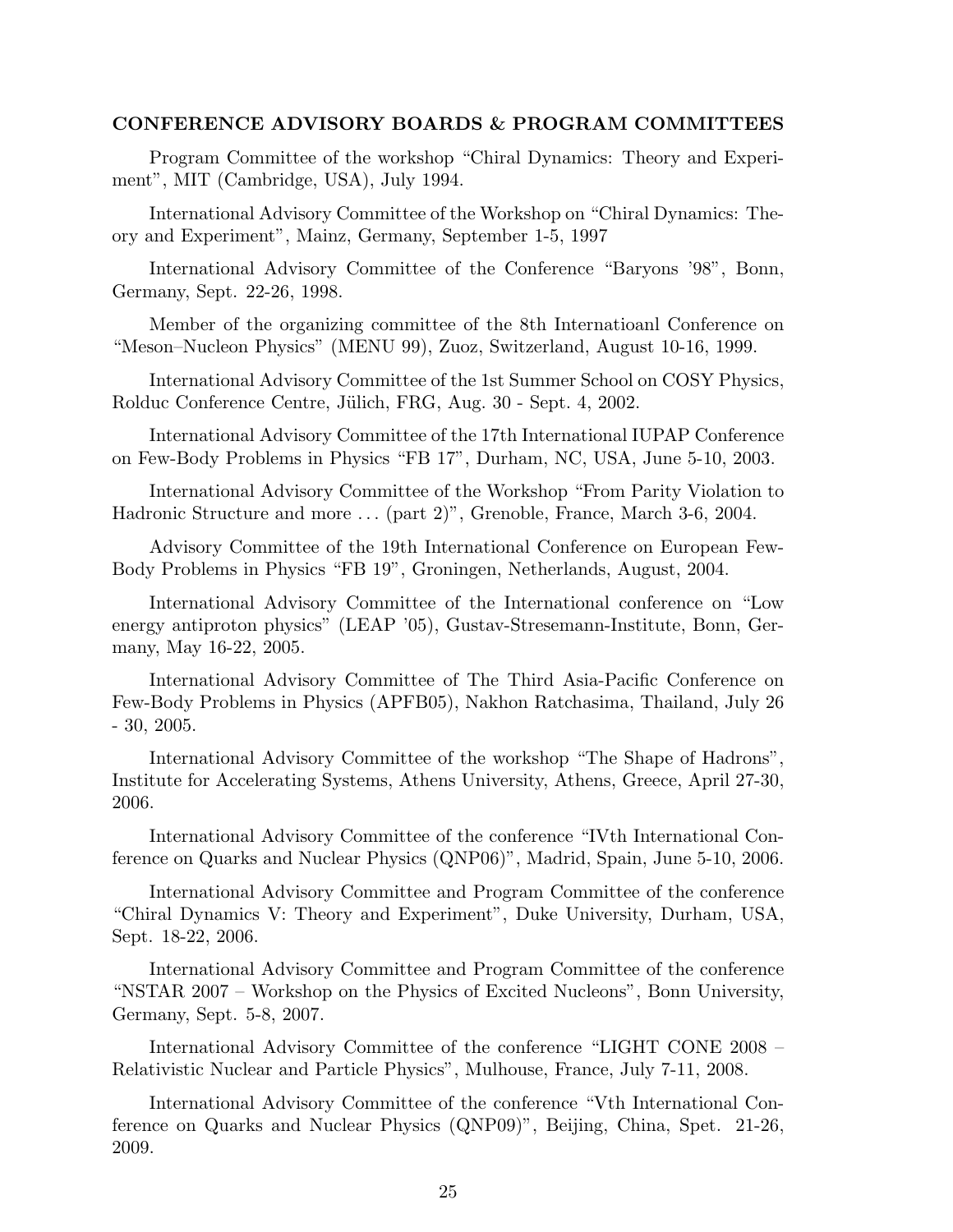International Advisory Committee and Program Committee of the conference "Chiral Dynamics VI: Theory and Experiment", Bern University, Bern, Switzerland, July 2009.

International Advisory Committee of the workshop "Chiral10", Valencia (Spain), June 21-24, 2010.

International Advisory Committee of 21st European Conference on Few-Body Problems in Physics (EFB21), Salamanca, Spain Aug.29 - Sept. 3, 2010.

International Advisory Committee of the conference "NSTAR 2011 – Workshop on the Physics of Excited Nucleons", Jefferson Lab, USA, May 2011.

International Advisory Committee of The Fifth Asia-Pacific Conference on Few-Body Problems in Physics 2011 Seoul, Korea, August 22-26, 2011.

International Advisory Committee, 5th International Symposium on Symmetries in Subatomic Physics, Groningen, the Netherlands, June 2012.

International Advisory Committee and Program Committee of the conference "Chiral Dynamics VII: Theory and Experiment", Jefferson Lab, Newport News, USA, 2012.

International Advisory Committee, The 20th International IUPAP Conference on Few-Body Problems in Physics (FB20), Fukuoka, Japan, August 2012.

International Advisory Committee, 9th Workshop on the "Physics of Excited Nucleons" (NSTAR 2013), Peniscola, Spain, May 27-30, 2013.

International Advisory Committee, 22nd European Conference on Few-Body Problems in Physics, Cracow, Poland, September 9-13, 2013.

International Advisory Committee, 13th International Conference on "Meson-Nucleon Physics and the Structure of the Nucleon" (MENU 2013) Rome, Italy, September 30 - October 4, 2013.

International Advisory Committee, Chiral13: "International Symposium on Chiral Symmetry in Hadrons and Nuclei", Beijing, China, October 27-30, 2013.

International Advisory Committee, "Conference on Science and Technology of FAIR at Europe," Worms, Germany, October 2014

International Advisory Committee, The 10th International Workshop on "the Physics of Excited Nucleons" (NSTAR2015), Osaka, Japan, May 25-28, 2015.

International Advisory Committee, 6th International Symposium on "Symmetries in Subatomic Physics" (SSP 2015), Victoria, B.C., Kanada, June 8-12, 2015.

International Advisory Committee and Program Committee of the conference "Chiral Dynamics VIII: Theory and Experiment", Univ. of Pisa, Pisa, Italy, 2015.

International Advisory Committee, "Computational Advances in Nuclear and Hadron Physics (CANHP 2015)", Yukawa Institute for Theoretical Physics, Kyoto University (YITP), Japan, September/October 2015.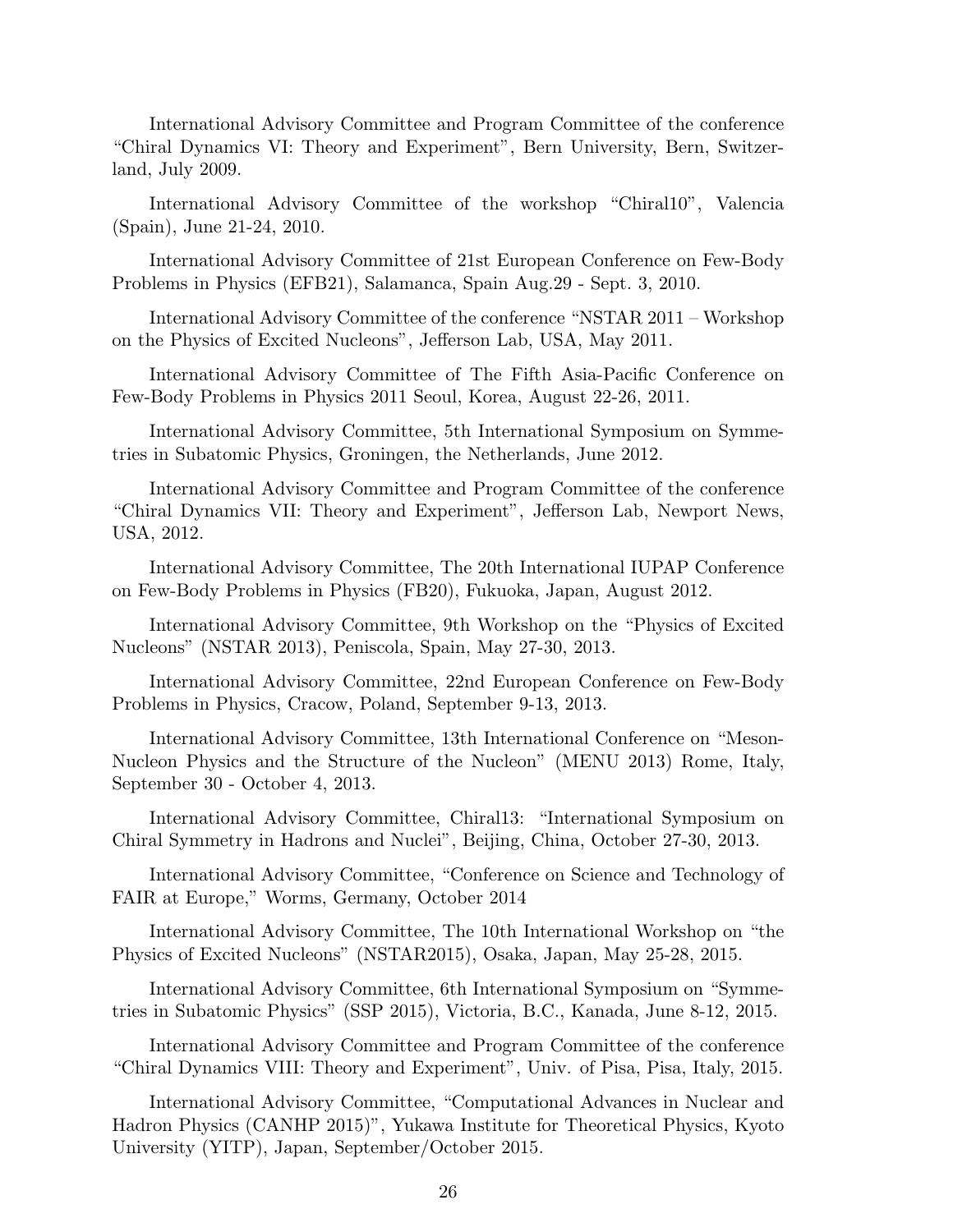International Advisory Committee, The 14th International Conference on "Meson-Nucleon Physics and the Structure of the Nucleon", Kyoto, Japan, July 25-30, 2016.

International Advisory Committee, The Seventh Asia-Pacific Conference on Few-Body Problems in Physics (APFB 2017), Guilin, China, Aug. 2529, 2017.

International Advisory Committee, XVII International Conference on "Hadron Spectroscopy and Structure" (Hadron 2017), Salamanca, Spain, September 25th-29th, 2017.

International Advisory Committee, International Conference on "Few-Body Problems in Physics" (FB22) Caen, France, July 9-13, 2018.

International Advisory Committee, International Workshop on Partial Wave Analysis and Advanced Tools for AHdron Spectroscopy PWA10/ATHOS5, IHEP, Beijing, China, July 2018.

International Advisory Committee and Program Committee of the conference "Chiral Dynamics IX: Theory and Experiment", Duke Univ., Durham, USA, 2018.

International Advisory Committee and Program Committee of the conference "NSTAR 2019 – Workshop on the Physics of Excited Nucleons", Bonn University, Germany, June 11 - 14, 2019.

International Advisory Committee, 18th International Conference on Hadron Spectroscopy and Structure (HADRON2019), Guilin, China, August 16-21, 2019.

International Advisory Committee, International Workshop on Partial Wave Analyses and Advanced Tools for Hadron Spectroscopy (PWA/ATHOS 2019), Rio de Janeiro, Brazil, September 12-16, 2019

International Advisory Committee, The Eight Asia-Pacific Conference on Few-Body Problems in Physics (APFB 2020), Kanazawa, Japan, Aug. 19-23, 2020.

International Advisory Committee, 14th international conference on Nucleus Nucleus Collisions 2021 (NN2021), Whistler, BC, Canada, July 18-23, 2021.

International Advisory Committee, 19th International Conference on Hadron Spectroscopy and Structure (HADRON2021), Mexico City, Mexico, July 26-31, 2021.

International Advisory Committee, "Chiral Dynamics X: Theory and Experiment", Institute of High-Energy Physics, Beijing, China, September 2021.

International Advisory Committee, XXXIIIth Int'l Workshop on High Energy Physics, "Hard Problems of Hadron Physics: Non-Perturbative QCD & Related Quests," IHEP, Protvino, Russia, November 8-12, 2021.

International Advisory Committee, International Nuclear Physics Conference (INPC2022), Cape Town, South Africa, September 11-16, 2022.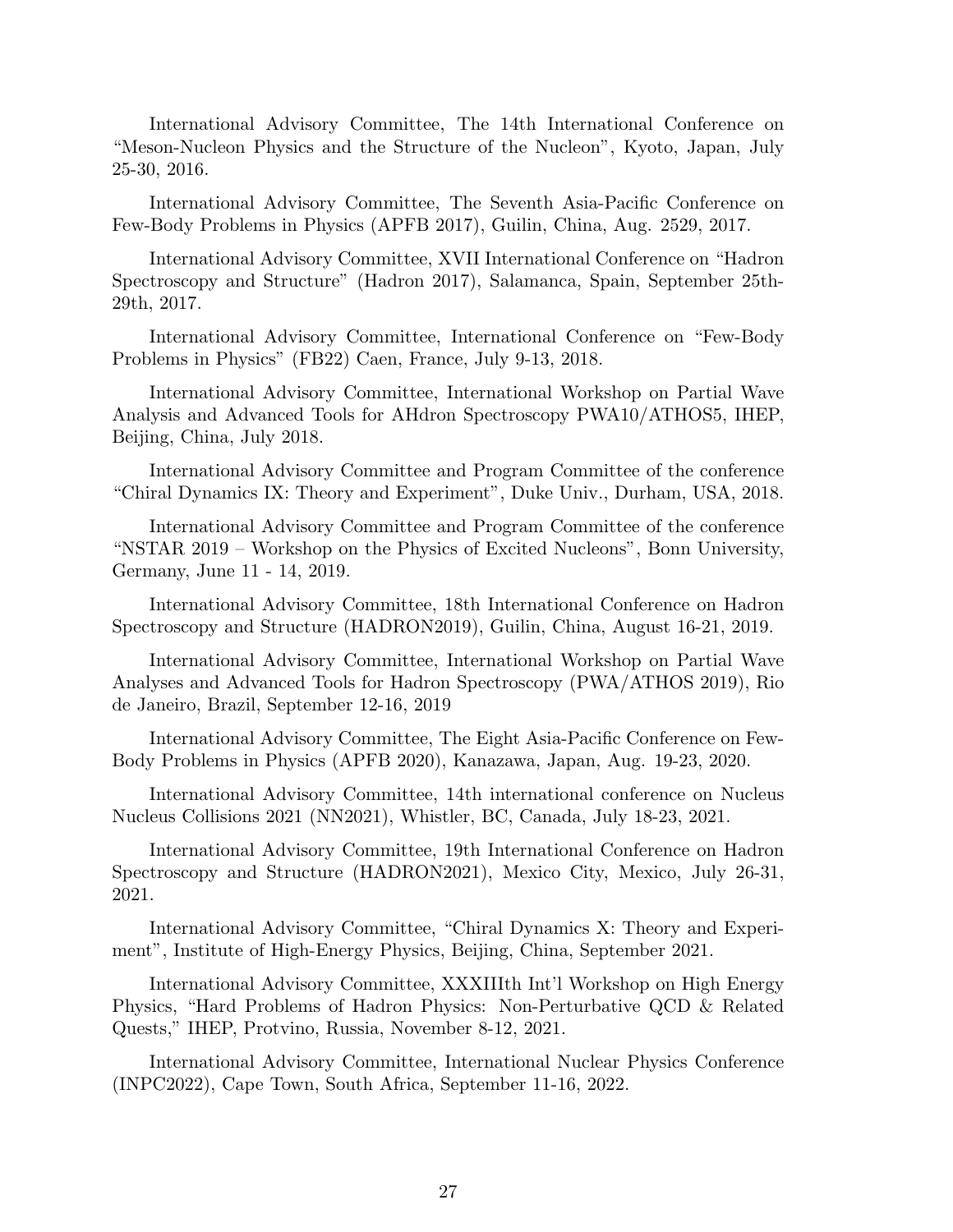### OTHER PROFESSIONAL ACTIVITIES

Spokesperson of the large research network "Hadron physics: theory" of the EU I3HP program "Study of strongly interacting matter" within the EU FP 6 (2004-2008).

Spokesperson of the large research network "QCDnet" of the EU I3HP program "HadronPhysics2" within the EU FP 7 (2009-2011).

Spokesperson of the large research network "EPOS" of the EU I3HP program "HadronPhysics3" within the EU FP 7 (2012-2014).

Executive Board of the Colloborative Research Center SFB/TR-16 "Subnuclear Structure of Matter" at Bonn University, Ruhr-Universität Bochum and Gießen University (2004-2008).

Spokesperson of the Colloborative Research Center SFB/TR-16 "Subnuclear Structure of Matter" at Bonn University, Ruhr-Universität Bochum and Gießen University (2008-2012).

Spokesperson of the Colloborative Research Center SFB/TR-110 "Symmetries and the Emergence of Structure in QCD" at Bonn University, Forschungszentrum Jülich, TU München, Institute of High-Energy Physics, Peking University, Institute of Theoretical Physics/CAS, Ruhr-Universität Bochum, (since 2012).

Co-Speaker and Executive Board of the Colloborative Research Center SFB/TR-16 "Subnuclear Structure of Matter" at Bonn University, Ruhr-Universität Bochum and Gießen University (2004-2008, 2013-2016).

Spokesperson of the Virtual Institute on "Spin and strong QCD" (VIQCD) of the Helmhotz Society (2007-2011).

Project coordinator, Regional Training Network in Theoretical Physics (Bonn, Siegen, Tiflis, Yerevan), funded by Volkswagen Stiftung (2013-2017).

Project coordinator, Regional Doctoral Program in Theoretical and Experimental Particle Physics (Bonn, Jülich, Siegen, Tiflis, Yerevan), funded by Volkswagen Stiftung (2018-2021).

Fachkollegiat der DFG, Fachkollegium 309 "Teilchen, Kerne und Felder" (Apr. 2008 - Mar. 2012)

Fachkollegiat der DFG, Fachkollegium 309-01 "Kern- und Elementarteilchenphysik, Quantenmechanik, Relativit¨atstheorie, Felder" (Apr. 2020 - Mar. 2023)

Member, Gutachterausschuß des BMBF "Hadronen- und Kernphysik" (2009- 2012)

Chairman, Gutachterausschuß des BMBF "Hadronen- und Kernphysik" (2012- 2015)

Co-Chairman, Gutachterausschuß des BMBF "Physik der kleinsten Teilchen" (2015-2018)

Member of the Emmy-Noether-Selection Panel of the DFG (2008-2012 & 2020- 2023)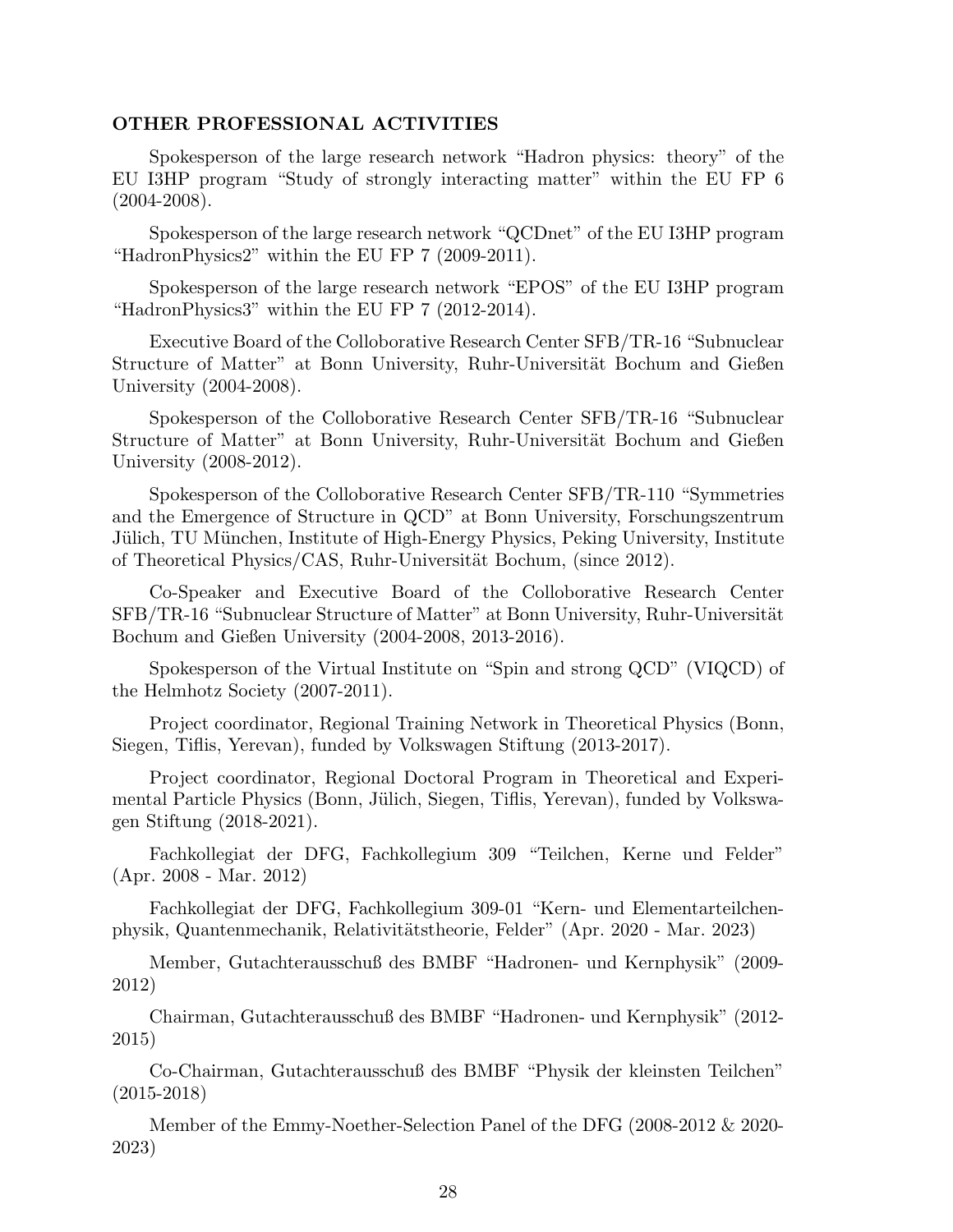German/DFG delegate of NuPECC (The Nuclear Physics European Collaboration Committee) (from Jun. 2016)

Acting Director, Helmholtz Institut für Strahlen- und Kernphysik (Oct. 2003 - Sep. 2006)

Head of the Department of Physics & Astronomy, Bonn University (Oct. 2006 - Sep. 2008)

Dean of the Faculty of Natural Sciences and Mathematics, Bonn University (Oct. 2008 - Sep. 2016)

Founding member and Associate Director of the Bethe Center for Theoretical Physics (bctp) at Bonn University (Jan. 2008 - Feb. 2021)

Director of the Bethe Center for Theoretical Physics (bctp) at Bonn University (from Mar. 2021)

Founding member and Associate Director of the Center for Science and Thought (CST), Physics at Bonn University (from Jul. 2017)

Principal Investigator of the Bonn-Cologne Graduate School of Physics and Astronomy (from Jun. 2007)

Principal Investigator of the German Research School for Simulation Sciences, Forschungszentrum Jülich (2007-2016)

Director, Institute for Advanced Simulation (IAS-4, Theorie der Starken Wechselwirkung), FZ Jülich (from Jan. 2010)

Member of JARA-HPC (High Performance Computing), 2011-2018

Founding member of JARA-FAME (Forces and Matter Experiments), 2013-

Editor-in-Chief of "The European Physical Journal A: Hadrons and Nuclei" (May 2007 - Dec. 2013)

Editorial board of "The European Physical Journal A: Hadrons and Nuclei" (April 2003 - April 2007, since Jan. 2014)

Editorial board of "Progress in Particle and Nuclear Physics" (2004 - 2008)

Editorial board of "Communications in Theoretical Physics" (since June 2013)

Editorial board of "Symmetry" (since August 2020)

Member of the PAC of the "The Svedberg Laboratory", Uppsala, Sweden (1997  $-2005$ ).

Member of the ELSA (Bonn) – MAMI (Mainz) Program Advisory Committee  $(2005 - 2008).$ 

Member of the COSY-PAC and the Beirat (Scientific Counsil) of the IKP, FZ Jülich, ex officio  $(2003 - 2014)$ .

Member of the Scientific Counsil of the "Physik-Zentrum Bad Honnef" (Nov. 2005 - Dec. 2011)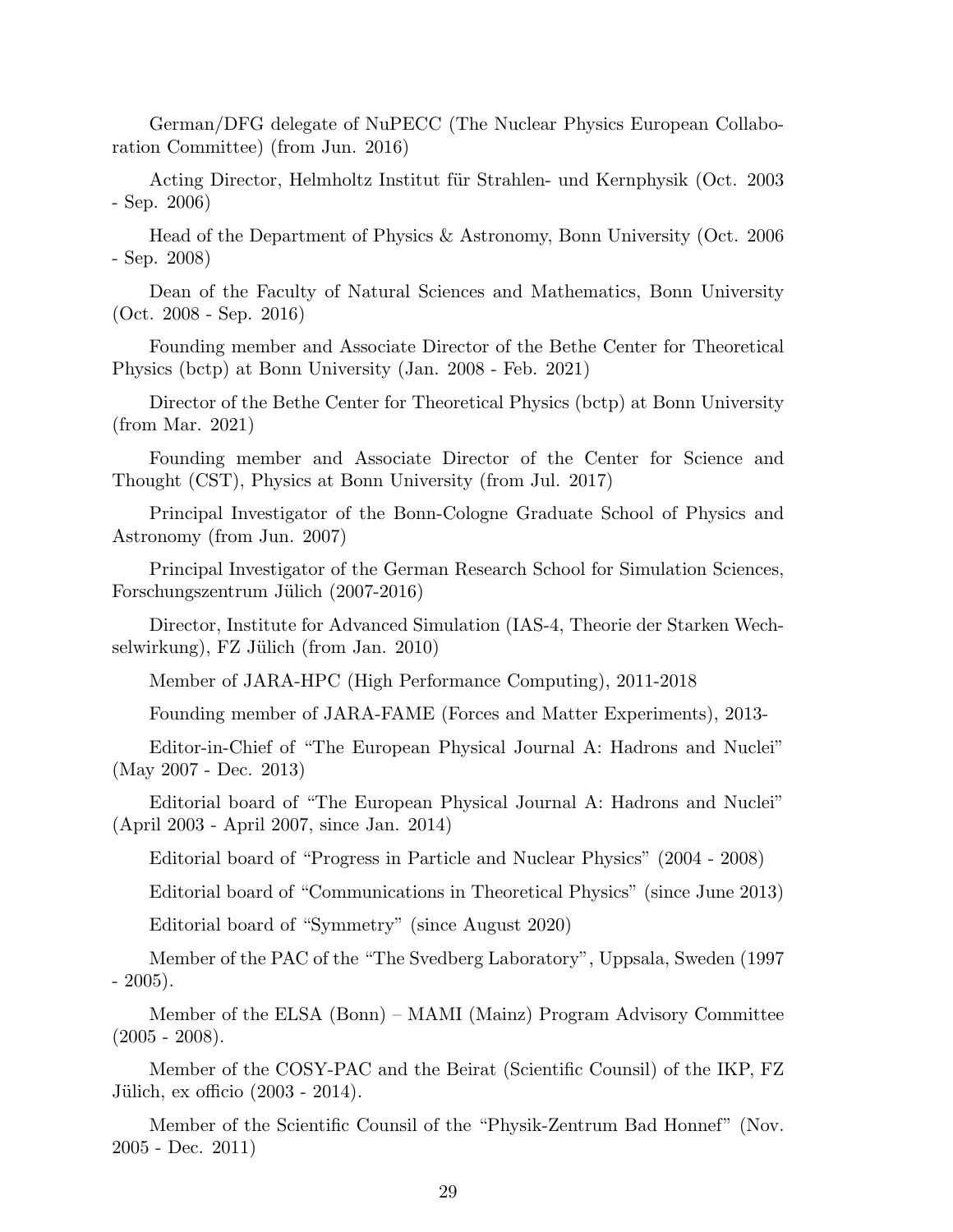Member of the Scientific Advisory Committe of the Collaborative Research Center (SFB) 1245 "Nuclei: From fundamental interactions to structure and stars, TU Darmstadt (since Jan. 2016).

Evaluator for the "Ramon y Cajal" program (Spain 2003).

Selection Committee of the Leonard-Euler-Program of the German Academic Exchange Service (2006 - 2013).

Selection Committee for the Chinese participants of the Lindau Noble Prize Winners meeting, DFG & NSFC (Feb. 2010, March 2015, Feb. 2019).

Kuratorium der Dr. Klaus Erkelenz Stiftung (2013 - ).

EBAC review panel, Jefferson Laboratory, Newport News, USA (July 2009).

Panel, quadrennial review of the U.S. National Laboratory Medium Energy Research Groups, USDOE, Germantown, USA (May 2010).

Member, review panel, "Evaluation der Technik- und Naturwissenschaften der Universität Bielefeld", Bielefeld, Germany (March 2012).

Member, review panel, "Evaluation of the Stefan Meyer Institute", Osterreichische Akademie der Wissenschaften, Wien, Austria (June 2018).

Member, review panel, "Evaluation of the Institute of High-Energy Physics", Chinese Academy of Sciences, Beijing, China (June 2018).

Member, review panel, "Evaluation of the School of Physics", Peking University, Beijing, China (December 2018).

Grant reviews for: Deutsche Forschungsgemeinschaft (DFG), Natural Sciences and Research Council of Canada (NSERC), The Israel Science Foundation (Israel), National Science Foundation (NSF) (USA), US Department of Energy (USDOE) (USA), Fonds zur Förderung der Wissenschaften (FWF) (Austria), Schweizerischer Nationalfonds (SNF) (Switzerland), Academy of Finland and Tekes, the Finnish Funding Agency for Technology and Innovation (Finland).

Referee for: Nuclear Physics A and B, Physics Letters B, Physics Reports, Physical Review Letters, Physical Review A, B, C and D, Journal of Physics G, Modern Physics Letters A, Zeitschrift für Physik A and C, Annals of Physics  $(NY)$ , Progress in Nuclear and Particle Physics, Europhysics Letters, Helvetia Physica Acta, European Physical Journal A & C, Reviews of Modern Physics, Progress of Theoretical and Experimental Physics, Communications in Theoretical Physics, Chinese Physics C.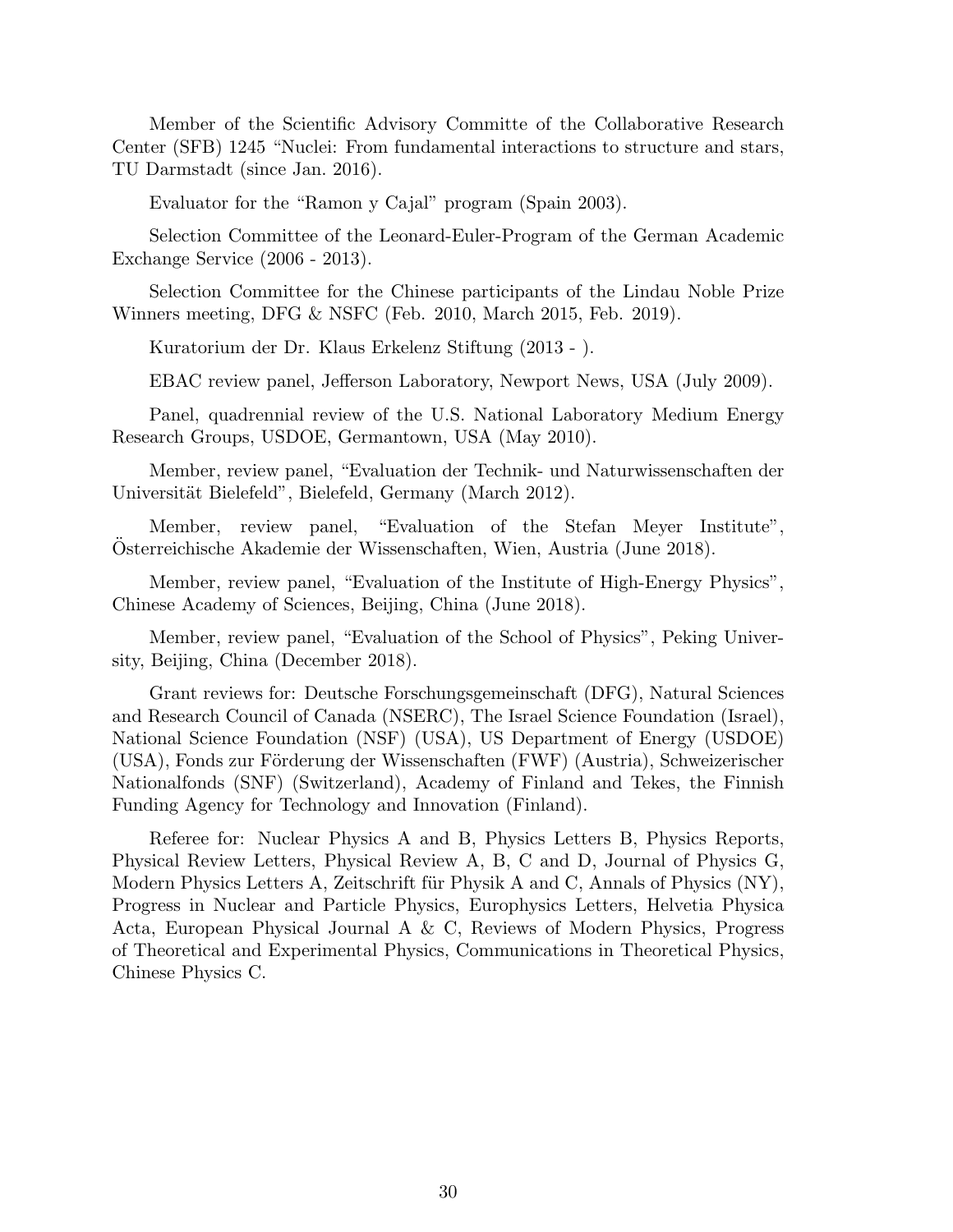# PLANING OF EXPERIMENTAL ACTIVITIES & COLLABORA-**TIONS**

H.R. Weller, A.E. Champgane, C.R. Gould, D.G. Haase, C.R. Howell, V. Litvinenko, M.J. Madey, Ulf Meißner, B.E. Norum, P.G. O'Shea, N.R. Robertson, K.D. Straub and W. Tornow, "Proposal to the US Department of Energy for the Support of an Inverse Compton  $\gamma$ -ray source (HIGS) for Nuclear Physics," accepted. The machine is operating.

D. Crabb et al. (Bigbite Collaboration), "Precision Measurements of Electroproduction of  $\pi^0$  near threshold: A Test of Chiral QCD Dynamics," Jefferson Lab PAC19 Proposal, accepted.

Member of the PAX Collaboration (Polarization Experiments with Antiprotons), Spokespersons Frank Rathmann and Paolo Lenisa, to perform Antiproton-Proton Scattering Experiments with Polarization at the HESR of the GSI-FAIR, for details see http://www.fz-juelich.de/ikp/pax/. The proposal can also be found under http://arxiv.org/abs/hep-ex/0505054.

Member of the WASA-at-COSY Collaboration, Corresponding Authors: Bo Hoistad and Jim Ritman, to perform symmetry tests in  $\eta$  and  $\eta'$  decays and hadron spectroscopy with the WASA detector at the Cooler Synchrotron at IKP Jülich, for details see http://www.fz-juelich.de/ikp/wasa/index.shtml. The proposal can also be found under http://arxiv.org/abs/nucl-ex/0411038.

Member of the JEDI (Jülich Electric Dipole moment Investigations) Collaboration. JEDI is aiming to carry out a long term project for the measurement of permanent electic dipole moments of charged particles in a storage ring. Spokespersons: J. Pretz, A. Lehrach and F. Rathmann. Details can be found under http://www2.fz-juelich.de/ikp/jedi/index.shtml.

Founding member of the NLEFT (Nuclear Lattice Effective Field Theory) Collaboration. NLEFT is carrying out forefront research in nuclear structure and reaction theory by combining the successfull methods of chiral nuclear EFT and Monte Carlo simulations.

Founding member of the Low Energy Nuclear Physics International Collaboration (LENPIC). LENPIC aims to develop chiral effective field theory nucleon-nucleon and three-nucleon interactions complete through fourth order in the chiral expansion (N3LO). Using these new interactions, LENPIC aims to solve the structure and reactions of light nuclei including electroweak observables with consistent treatment of the corresponding exchange currents. See http://www.lenpic.org/.

S. Adhikari et al. (GlueX Collaboration), "Strange Hadron Spectroscopy with a Secondary  $K_L$  Beam at GlueX," Jefferson Lab PAC45 Proposal, see https://arxiv.org/pdf/1707.05284.pdf.

F. Abusaif et al. (CPEDM Collaboration), "Storage Ring to Search for Electric Dipole Moments of Charged Particles – Feasibility Study," CERN-PBC-REPORT-2019-002, see https://arxiv.org/pdf/1912.07881.pdf.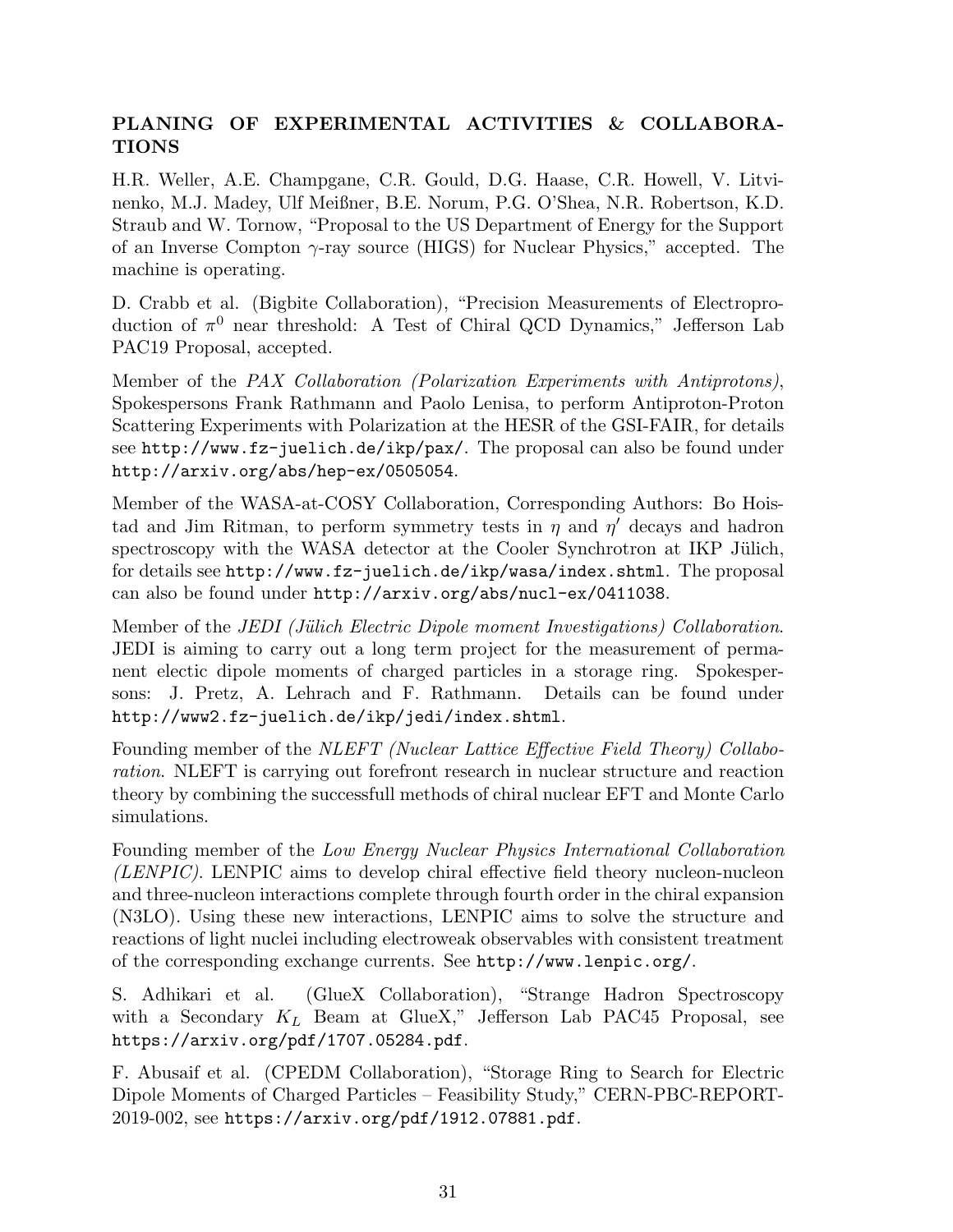# RESEARCH INTERESTS

- Symmetry breaking and vacuum structure of QCD
- Non–perturbative structure of the nucleon
- Nuclear lattice simulations
- Resonance properties from lattice field theory
- Photo–nucleon and photo–nuclear physics
- Effective field theory for nuclear forces & nuclei
- Baryon chiral perturbation theory
- Isospin violation and quark masses
- Chiral perturbation theory beyond one loop
- Radiative corrections for hadronic processes
- Chiral extrapolations for lattice QCD
- Baryon resonances in lattice QCD
- Nuclear forces and few-nucleon systems
- Chiral, scale and trace anomalies
- Hadronic parity violation
- Hadrons at finite temperature and density
- Baryon form factors
- Dispersion relations and their applications
- Hadronic atoms
- Hadronic decays of heavy mesons
- Heavy-light quark systems
- Charmonium and bottomonium transitions
- Effective Lagrangians for electroweak symmetry breaking
- Stochastic quantization of quantum field theories
- Models of chiral symmetry breaking and dynamical mass generation
- Topological solitons / Skyrmions
- Casimir effects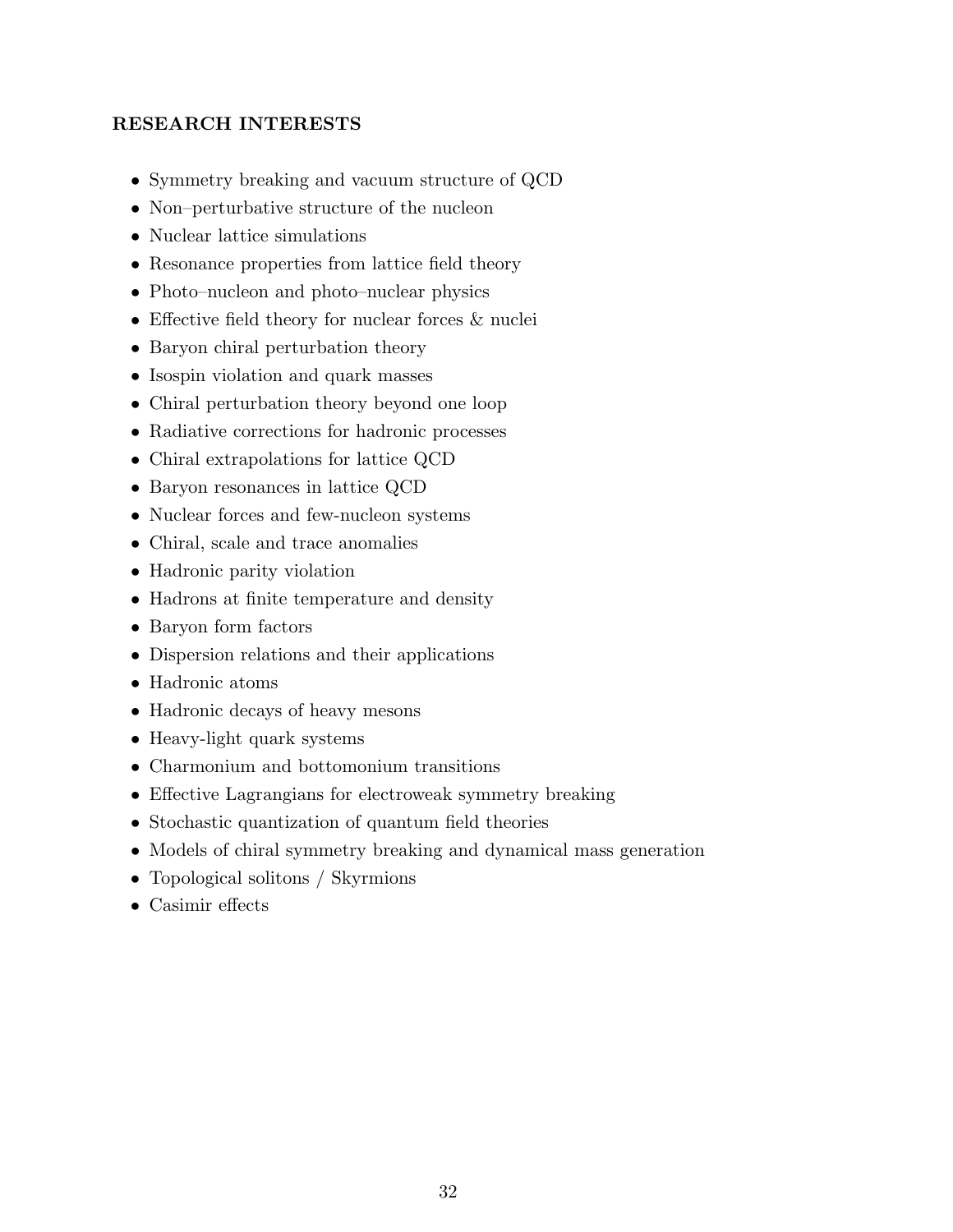#### LIST OF PUBLICATIONS

#### I. Published Papers

- 1. Ulf-G. Meißner and M. Gari, "Contribution of the  $\rho \pi \gamma$ -Meson Exchange Current in the Two-Boson Exchange Model," *Phys. Lett.* **125B** (1983) 364.
- 2. Ulf-G. Meißner, "Is There Need for Baryons with Constituent Glue?", Phys. Lett. **128B** (1983) 99.
- 3. I. Zahed, Ulf-G. Meißner and U. B. Kaulfuß, "Low-Lying Resonances in the Skyrme Model Using the Semi-Classical Approximation," Nucl. Phys. A426 (1984) 525.
- 4. I. Zahed, Ulf-G. Meißner and A. Wirzba, "Casimir Effects in Chiral Bag Models," *Phys. Lett.* **145B** (1984) 117.
- 5. Ulf-G. Meißner and J. W. Durso, "Effects of Bag Surface Motion with Relativistic Kinematics," *Nucl. Phys.*  $\mathbf{A430}$  (1984) 670.
- 6. Ulf-G. Meißner and U. B. Kaulfuß, "Three-Body Potential in the Skyrme Model," *Phys. Rev.* **C30** (1984) 2058.
- 7. I. Zahed, A. Wirzba, Ulf-G. Meißner, C. Pethick and J. Ambjørn, "Periodic Skyrme Solitons," *Phys. Rev.* **D31** (1985) 1114.
- 8. Ulf-G. Meißner, "Toroidal Solitons with Unit Hopf-Charge," Phys. Lett. 154B (1985) 180.
- 9. U. B. Kaulfuß and Ulf-G. Meißner, "The Breathing Mode of the Modified Skyrmion," Phys. Lett. **154B** (1985) 183.
- 10. U. B. Kaulfuß and Ulf-G. Meißner, "Deformation Effects in The Skyrmion-Skyrmion Interaction," Phys. Rev. **D31** (1985) 3024.
- 11. I. Zahed, A. Wirzba and Ulf-G. Meißner, "Chiral Vacuum Effects in a Topological Bag Model of the Light Hadrons," Ann. Phys. (NY) 165 (1985) 406.
- 12. Ulf-G. Meißner, "Some Remarks on Vector Mesons Coupled to Skyrmions," Phys. Lett. 166B (1986) 169.
- 13. I. Zahed, A. Wirzba and Ulf-G. Meißner, "Soft-Pion Corrections to the Skyrme Soliton", Phys. Rev. D33 (1986) 830.
- 14. Ulf-G. Meißner and I. Zahed, "Skyrmions in the Presence of Vector Mesons," Phys. Rev. Lett. 56 (1986) 1035.
- 15. U. B. Kaulfuß and Ulf-G. Meißner, "Stochastic Regularization of Fermions", Phys. Rev. D33 (1986) 2416.
- 16. Ulf-G. Meißner, N. Kaiser, A. Wirzba and W. Weise, "Skyrmions with  $\rho$  and  $\omega$  Mesons as Dynamical Gauge Bosons," Phys. Rev. Lett. 57 (1986) 1676.
- 17. Ulf-G. Meißner and N. Kaiser, "Massive Yang–Mills Approach to Skyrmions with Vector Mesons: A Study of an  $U(2)_V$  Model," Z. Phys. **A325** (1986) 267.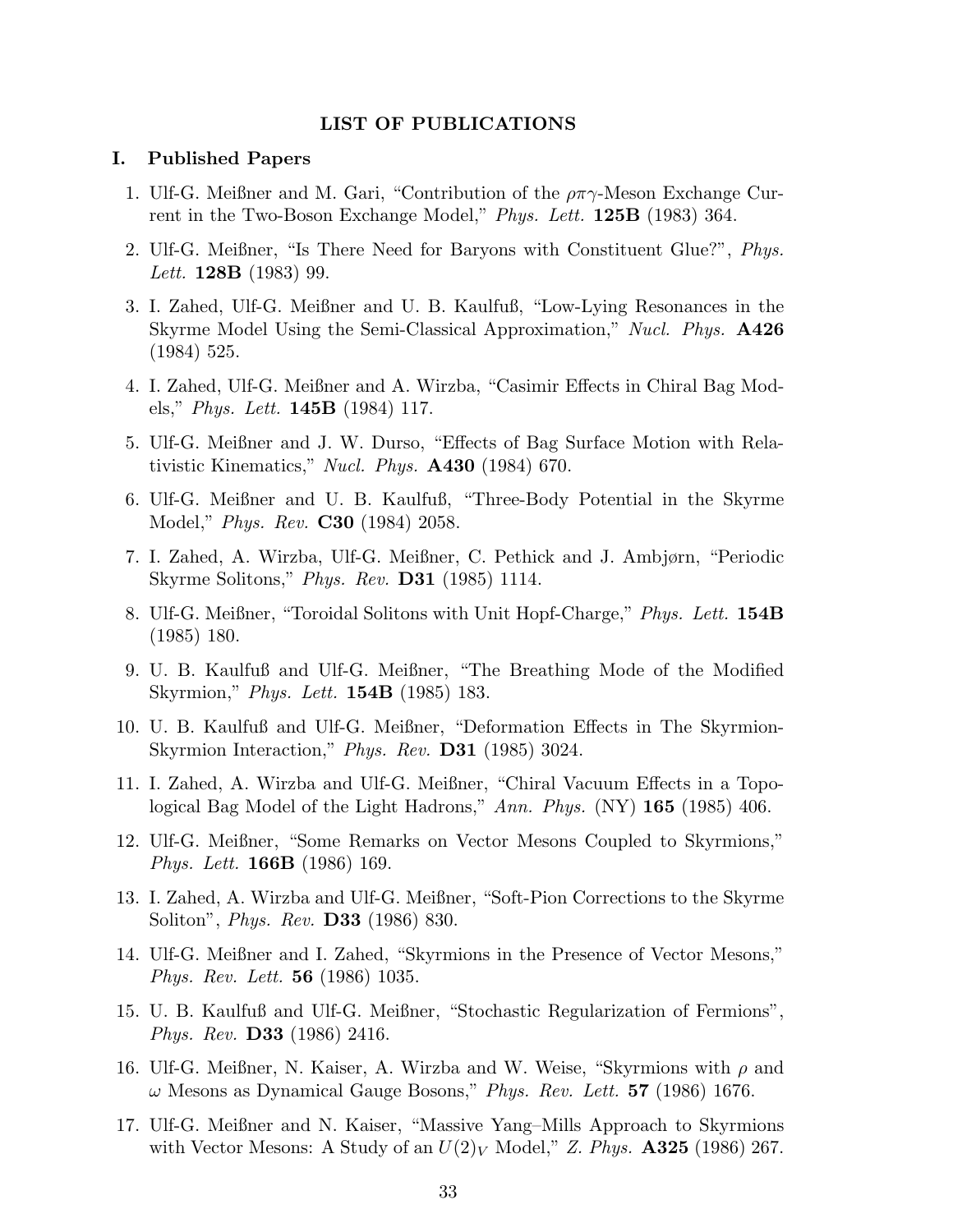- 18. Ulf-G. Meißner and N. Kaiser, " $U(2)_V$  Yang–Mills Approach to Skyrmions with Vector Mesons: Axial Properties of Nucleons," Phys. Lett. 180B (1986) 129.
- 19. Ulf-G. Meißner and I. Zahed, "Skyrmions in Nuclear Physics," Adv. in Nucl. Phys. 17 (1986) 143.
- 20. Ulf-G. Meißner, "A study of the Adiabatic Approximation in a  $(1 + 1)$ -Dimensional Composite Model," Nouvo Cimento **95A** (1986) 211.
- 21. Ulf-G. Meißner, "Rho Mesons in the Skyrme Model: An Alternative Approach," Phys. Lett. 185B (1987) 399.
- 22. Ulf-G. Meißner and N. Kaiser, "Bag Formation in the Presence of Vector Mesons," *Phys. Rev.* **D35** (1987) 2859.
- 23. Ulf-G. Meißner, N. Kaiser and W. Weise, "Nucleons as Skyrme Solitons with Vector Mesons: Electromagnetic and Axial Properties," Nucl. Phys. **A466** (1987) 685.
- 24. Ulf-G. Meißner and I. Zahed, "Nucleons from Skyrmions with Vector Mesons," Z. Phys. A327 (1987) 5.
- 25. Ulf-G. Meißner and N. Kaiser, " $U(2)_V$  Yang–Mills Approach to Skyrmions with Vector Mesons: Electromagnetic Properties of Nucleons," Phys. Rev. D36 (1987) 203.
- 26. V. Bernard, Ulf-G. Meißner and I. Zahed, "Decoupling of the Pion at Finite Temperature and Density," Phys. Rev. D36 (1987) 819.
- 27. V. Bernard, Ulf-G. Meißner and I. Zahed, "Properties of the Scalar  $\sigma$  Meson at Finite Density," *Phys. Rev. Lett.*  $59$  (1987) 966.
- 28. V. Bernard, R. L. Jaffe and Ulf-G. Meißner, "Flavor Mixing via Dynamical Chiral Symmetry Breaking," Phys. Lett. 198B (1987) 92.
- 29. N. Kaiser, Ulf-G. Meißner and W. Weise, "Pion-Nucleon Vertex Form Factor in a Chiral Soliton Model with Vector Mesons," Phys. Lett. 198B (1987) 319.
- 30. Ulf-G. Meißner, "Low Energy Hadron Physics from Effective Chiral Lagrangians with Vector Mesons", *Phys. Reports* 161 (1988) 213.
- 31. Ulf-G. Meißner, R. Johnson, N. W. Park and J. Schechter, "Bag Formation in the Presence of Vectors Mesons II: Inclusions of Scalars," *Phys. Rev.* **D37** (1988) 1285.
- 32. P. Jain, R. Johnson, Ulf-G. Meißner, N. W. Park and J. Schechter, "Realistic Pseudoscalar-Vector Chiral Lagrangian and its Soliton Excitations," Phys. Rev. D37 (1988) 3252.
- 33. V. Bernard and Ulf-G. Meißner, "Meson Properties at Finite Density from  $SU(3)_f$  Quark Dynamics," Phys. Rev. D38 (1988) 1551.
- 34. N. Kaiser, U. Vogl, W. Weise and Ulf-G. Meißner, "Meson-Nucleon Form Factors in a Chiral Soliton Model," Nucl. Phys. A484 (1988) 593.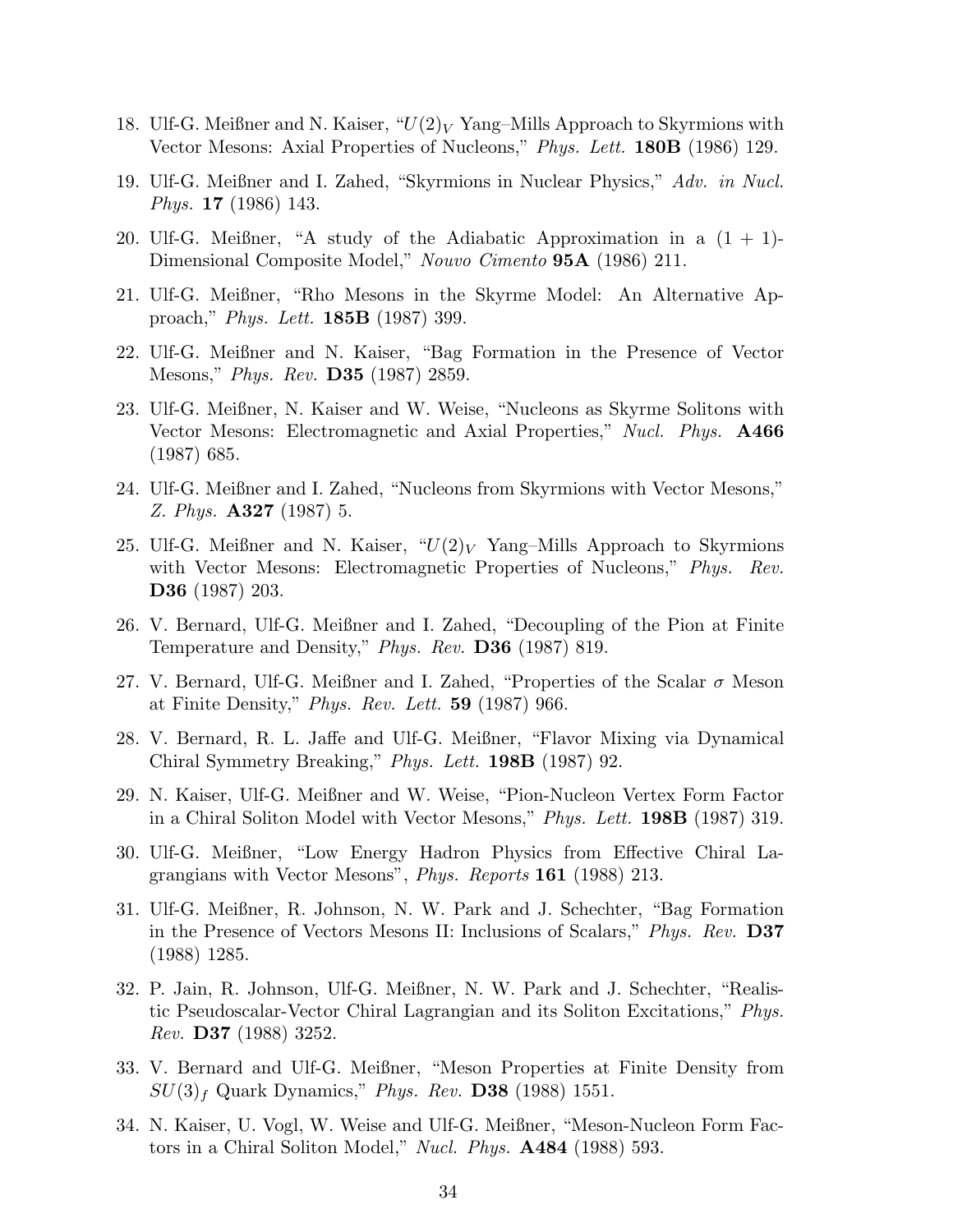- 35. V. Bernard, R. L. Jaffe and Ulf-G. Meißner, "Strangeness Mixing and Quenching in the Nambu–Jona-Lasinio Model," Nucl. Phys. B308 (1988) 753.
- 36. V. Bernard and Ulf-G. Meißner, "Electromagnetic Structure of the Pion and the Kaon," Phys. Rev. Lett. **61** (1988) 2296.
- 37. V. Bernard and Ulf-G. Meißner, "Properties of Vector and Axial-Vector Mesons from a Generalized Nambu–Jona-Lasinio Model," Nucl. Phys. **A489** (1988) 647.
- 38. N. Kaiser and Ulf-G. Meißner, "The Weak Pion-Nucleon Vertex Revisited," Nucl. Phys. A489 (1988) 671.
- 39. V. Bernard and Ulf-G. Meißner, "Strange Goings On in the Proton?," Phys. Lett. **216B** (1989) 392.
- 40. Ulf-G. Meißner, "Medium Modifications of the Neutron Charge Form Factor," Phys. Rev. Lett. 62 (1989) 1013.
- 41. Ulf–G. Meißner, N. Kaiser, H. Weigel and J. Schechter, "Realistic Pseudoscalar-Vector Lagrangian. Static and Dynamical Baryon Properties," Phys. Rev. D39 (1989) 1956.
- 42. Ulf-G. Meißner, "Chiral Symmetry and Medium Modifications of Nucleon Properties," Phys. Lett. **220B** (1989) 1.
- 43. V. Bernard and Ulf-G. Meißner, "Quark Mass Differences and Isospin Violation in the Pion-Nucleon Coupling Constants," Phys. Rev. C39 (1989) 2054.
- 44. V. Bernard and Ulf-G. Meißner, "Low Energy Constraints on Strange Matrix-Elements of the Proton," Phys. Lett.  $223B$  (1989) 439.
- 45. N. Kaiser and Ulf-G. Meißner, "Novel Calculations of Weak Meson Nucleon Couplings," Nucl. Phys. A499 (1989) 699.
- 46. V. Bernard and Ulf-G. Meißner, "Nucleons Below the Chiral Phase Transition," Phys. Lett. 227B (1989) 465.
- 47. Ulf-G. Meißner and V. Bernard, "The Nambu–Jona-Lasinio Model: Applications and Limitations of a Strong Coupling Theory," Comm. Nucl. Part. Phys. 19 (1989) 67.
- 48. Ulf-G. Meißner, "Boson Exchange Phenomenology: A First Step from Nucleons to Nuclei," *Nucl. Phys.* **A503** (1989) 801.
- 49. V. Bernard and Ulf-G. Meißner, "Higher Order Corrections to the Scalar Quark Density in the Proton," Phys. Rev.  $\mathbf{D41}$  (1990) 203.
- 50. N. Kaiser and Ulf-G. Meißner, "Correlated Two-Pion Exchange and the Elusive Intermediate-Range Attraction in Skyrme-type Models," Phys. Lett. B233 (1990) 457.
- 51. N. Kaiser and Ulf-G. Meißner, "The Nucleon-Nucleon Interaction from a Realistic Pseudoscalar-Vector Chiral Lagrangian," Nucl. Phys. **A506** (1990) 417.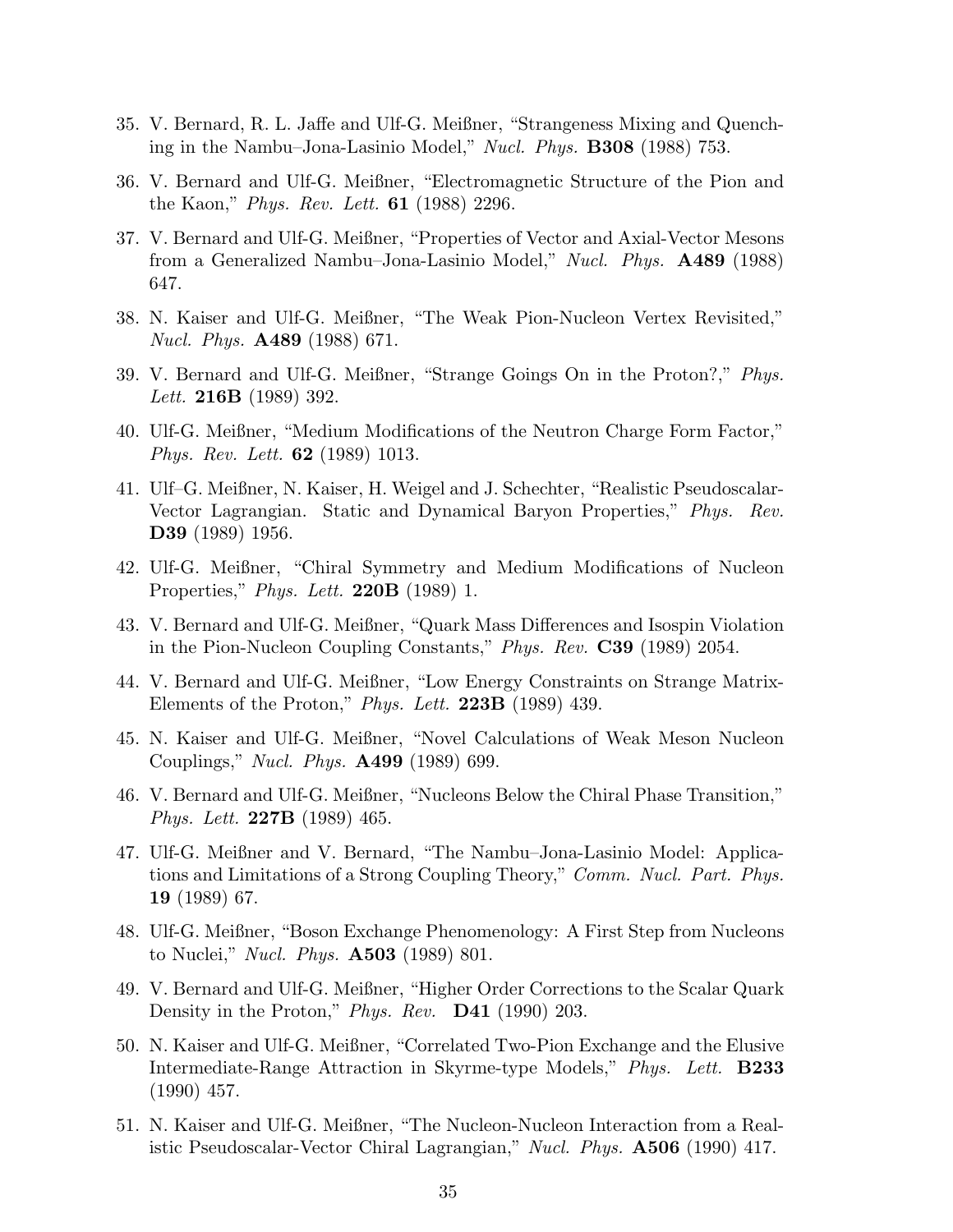- 52. Ulf-G. Meißner and V. Pasquier, "A Chiral Soliton Model with Mesonic Democracy," *Phys. Lett.* **B235** (1990) 153.
- 53. C. L. Korpa and Ulf-G. Meißner, "Flavor-Mixing Structure Functions in the Nambu-Jona-Lasinio Model," Phys. Rev. D41 (1990) 1679.
- 54. D. E. Driscoll and Ulf-G. Meißner, "Topological Soliton Model Calculation of the Proton-Proton Parity-Violating Interaction," Phys. Rev. C41 (1990) 1303.
- 55. V. Bernard, N. Kaiser and Ulf-G. Meißner, "Axial Charges and Form Factors of the Nucleon," *Phys. Lett.* **B237** (1990) 545.
- 56. N. Kaiser and Ulf-G. Meißner, "Theoretical Aspects of Nuclear Parity Violation," *Nucl. Phys.*  $A510$  (1990) 759.
- 57. V. Bernard, N. Kaiser and Ulf-G. Meißner, "Nucleon Structure Uncertainties in Parity–Violating Quasi–Elastic Electron Scattering," Phys. Lett. **B243** (1990) 439.
- 58. N. Kaiser and Ulf-G. Meißner, "The Pseudoscalar Nucleon-Nucleon Interaction from a Chiral Soliton Model," Nucl. Phys. **A515** (1990) 648.
- 59. Ulf-G. Meißner, "Parity Violation in Few–Nucleon Systems: Where Do We Stand?," *Mod. Phys. Lett.* **A5** (1990) 1703.
- 60. N. Kaiser and Ulf-G. Meißner, "Generalized Hidden Symmetry For Low–Energy Hadron Physics," Nucl. Phys. A519 (1990) 671.
- 61. H. Weigel, J. Schechter, N. W. Park and Ulf-G. Meißner, "Kaon Excitation in the SU(3) Skyrme Model," *Phys. Rev.* **D42** (1990) 3177.
- 62. V. Bernard and Ulf-G. Meißner, "Hot Nucleons," Ann. Phys. (N.Y.) 206 (1991) 50.
- 63. V. Bernard, Ulf-G. Meißner, A. Blin and B. Hiller, "Four–Point Functions in Quark Flavor Dynamics: Meson–Meson Scattering," Phys. Lett. B253 (1991) 443.
- 64. Ulf-G. Meißner, "Chiral Dynamics: Where are the Scalars?", Comments Nucl. Part. Phys. 20 (1991) 119.
- 65. J. Gasser and Ulf-G. Meißner, "On the Phase of  $\epsilon'$ ", *Phys. Lett.* **B258** (1991) 219.
- 66. V. Bernard, N. Kaiser and Ulf-G. Meißner, "Threshold Parameters of  $\pi K$  Scattering in QCD", *Phys. Rev.* **D43** (1991) 2757.
- 67. J. Gasser and Ulf-G. Meißner, "Chiral Expansion of Pion Form Factors Beyond One Loop", Nucl. Phys. B357 (1991) 90.
- 68. V. Bernard, N. Kaiser and Ulf-G. Meißner, "πK Scattering in Chiral Perturbation Theory to One Loop", *Nucl. Phys.* **B357** (1991) 129.
- 69. V. Bernard and Ulf-G. Meißner, "The Nambu–Jona-Lasinio Model in the Light of Chiral Perturbation Theory Revisited", Phys. Lett. B266 (1991) 403.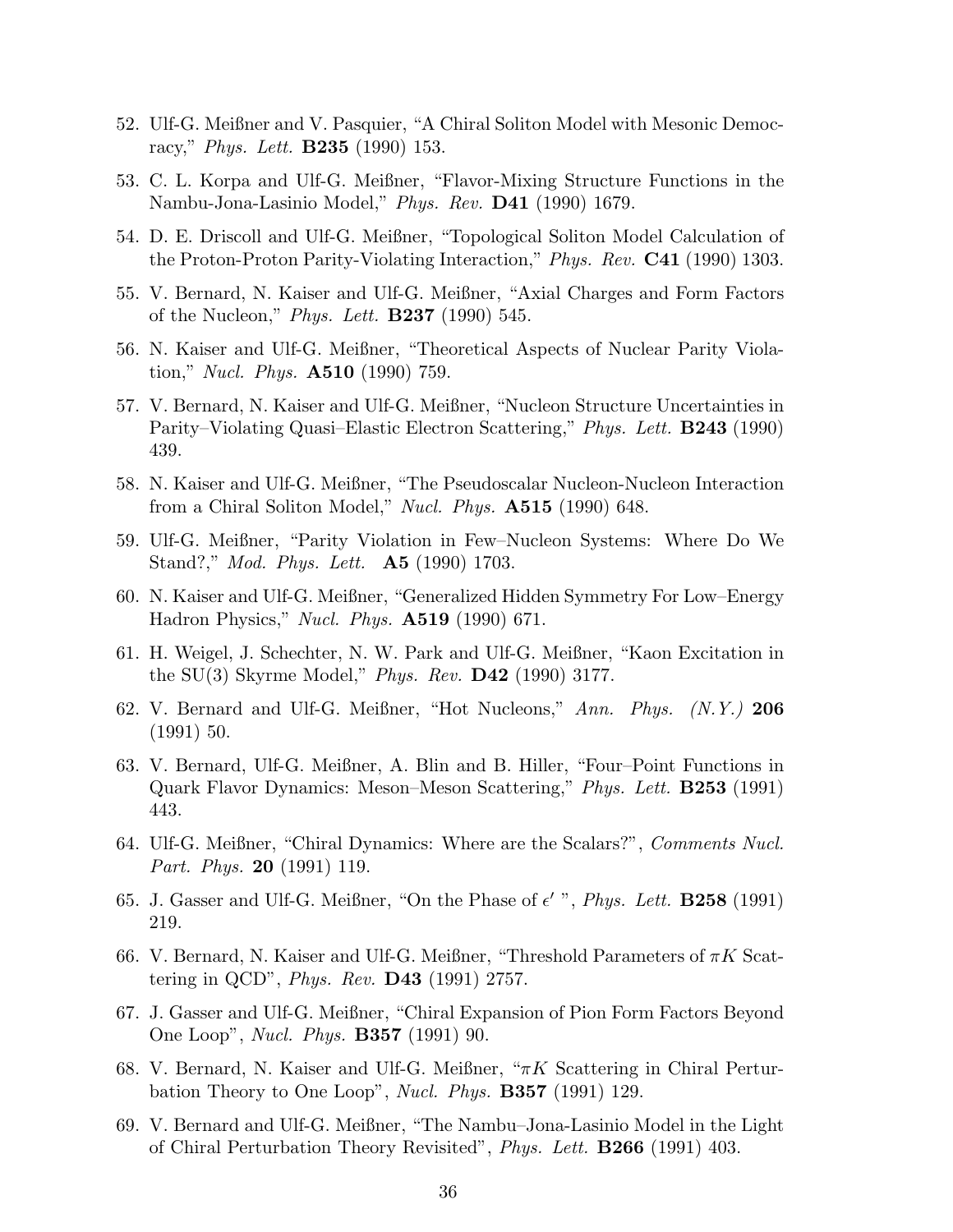- 70. V. Bernard, N. Kaiser and Ulf-G. Meißner, "Chiral Perturbation Theory in the Presence of Resonances: Application to  $\pi\pi$  and  $\pi K$  Scattering", Nucl. Phys. B364 (1991) 283.
- 71. V. Bernard, N. Kaiser and Ulf-G. Meißner, "Chiral Expansion of the Nucleon's Electromagnetic Polarizabilities", Phys. Rev. Lett. 67 (1991) 1515.
- 72. V. Bernard, N. Kaiser, J. Gasser and Ulf-G. Meißner, "Neutral Pion Photoproduction at Threshold", Phys. Lett. B268 (1991) 291.
- 73. Ulf-G. Meißner and H. Weigel, "Chiral Symmetry and the Neutron-Proton Mass Difference in the Medium", *Phys. Lett.* **B267** (1991) 167.
- 74. V. Bernard, N. Kaiser and Ulf-G. Meißner, " $\pi\eta$  Scattering in QCD", *Phys.* Rev. D44 (1991) 3698.
- 75. V. Bernard, N. Kaiser and Ulf-G. Meißner, "Nucleons with Chiral Loops: Electromagnetic Polarizabilities", Nucl. Phys. B373 (1992) 346.
- 76. V. Bernard, N. Kaiser and Ulf-G. Meißner, "On the Low–Energy Theorems for Threshold Pion Electroproduction", Phys. Lett. B282 (1992) 448.
- 77. V. Bernard, A. Osipov and Ulf-G. Meißner, "Consistent Treatment of the Bosonized Nambu–Jona-Lasinio Model", *Phys. Lett.* **B285** (1992) 119.
- 78. V. Bernard, N. Kaiser and Ulf-G. Meißner, "Determining the axial radius of the nucleon from data on pion electroproduction", *Phys. Rev. Lett.* **69** (1992) 1877.
- 79. V. Bernard, N. Kaiser, J. Kambor and Ulf-G. Meißner, "Hyperon Polarizabilities", *Phys. Rev.* **D46** (1992) 2756.
- 80. V. Bernard, A. Osipov and Ulf-G. Meißner, "On the low–energy theorem for the  $a_1 \rightarrow \pi(\pi \pi)_s$  decay", *Phys. Lett.* **B292** (1992) 205.
- 81. V. Bernard, N. Kaiser and Ulf-G. Meißner, "Threshold Pion Photoproduction in Chiral Perturbation Theory", Nucl. Phys. **B383** (1992) 442.
- 82. V. Bernard, N. Kaiser, J. Kambor and Ulf-G. Meißner, "Chiral Structure of the Nucleon", *Nucl. Phys.* **B388** (1992) 315.
- 83. Ulf-G. Meißner, "Chiral Perturbation Theory with Nucleons", Int. J. Mod. Phys. E1 (1992) 561.
- 84. V. Bernard, N. Kaiser, T.-S. H. Lee and Ulf-G. Meißner, "Chiral Symmetry and  $\pi^0$  Electroproduction", *Phys. Rev. Lett.* **70** (1993) 387.
- 85. V. Bernard, A. Blin, B. Hiller, Ulf-G. Meißner and M. Ruivo, "Strong and Radiative Meson Decays in a Generalized Nambu–Jona-Lasinio Model", Phys. Lett.  $B305$  (1993) 163 [arXiv:hep-ph/9302245].
- 86. V. Bernard, A. Blin, B. Hiller, Ulf-G. Meißner and C.M. Nemes and P.J. Turner, Jr., "Aspects of Pseudoscalar Meson Production in Two–Photon Fusion", Phys. Lett. **B305** (1993) 168.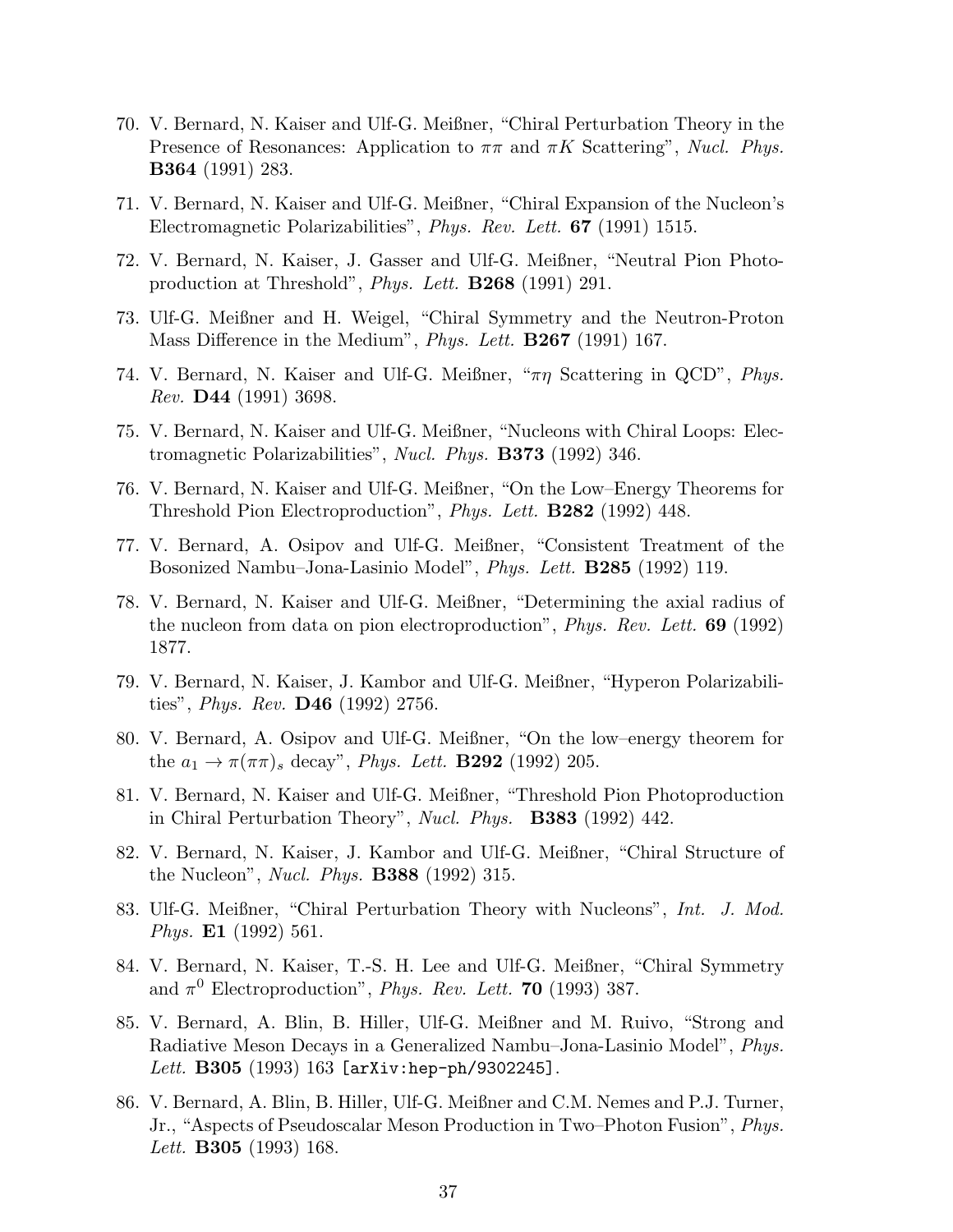- 87. V. Bernard, N. Kaiser and Ulf-G. Meißner, "Chiral Corrections to the S–Wave Pion–Nucleon Scattering Lengths", Phys. Lett. B309 (1993) 421 [arXiv:hepph/9304275].
- 88. N. Kaiser and Ulf-G. Meißner, "On the Axial Charge in Skyrme Models with Vector Mesons", *Phys. Lett.* **B311** (1993) 1.
- 89. Ulf-G. Meißner, "Recent Developments in Chiral Perturbation Theory", Rep. Prog. Phys. 56 (1993) 903 [arXiv:hep-ph/9302247].
- 90. V. Bernard, N. Kaiser and Ulf-G. Meißner, "Critical Analysis of Baryon Masses and  $\sigma$ -Terms in Heavy Baryon Chiral Perturbation Theory", Z. Phys. C60 (1993) 111 [arXiv:hep-ph/9303311].
- 91. V. Bernard, N. Kaiser and Ulf-G. Meißner, "Small Momentum Evolution of the Drell-Hearn–Gerasimov Sum Rule", *Phys. Rev.* **D48** (1993) 3062 [arXiv:hepph/9212257].
- 92. V. Bernard, N. Kaiser, A. Schmidt and Ulf-G. Meißner, "Consistent Calculation of the Nucleon Electromagnetic Polarizabilities in Chiral Perturbation Theory beyond next-to-leading Order", Phys. Lett. **B319** (1993) 269 [arXiv:hepph/9309211].
- 93. V. Bernard, Ulf-G. Meißner and A. Osipov, "The Momentum-Space Bosonization of the Nambu–Jona-Lasinio Model with vector and axial–vector mesons", Phys. Lett. **B324** (1994) 201 [arXiv:hep-ph/9312203].
- 94. V. Bernard, N. Kaiser and Ulf-G. Meißner, Comment on "Axial and pseudoscalar nucleon form factors from low energy pion electroproduction", Phys. *Rev. Lett.* **72** (1994) 2810(C).
- 95. V. Bernard, N. Kaiser, Ulf-G. Meißner and A. Schmidt, "Aspects of Nucleon Compton Scattering", Z. Phys. **A348** (1994) 317 [arXiv:hep-ph/9311354].
- 96. V. Bernard, N. Kaiser and Ulf-G. Meißner, "Low–Energy Theorems for Weak Pion Production", *Phys. Lett.* **B331** (1994) 137 [arXiv:hep-ph/9312307].
- 97. V. Bernard, N. Kaiser and Ulf-G. Meißner, "The Reaction  $\pi N \to \pi \pi N$  at Threshold", *Phys. Lett.*  $B332$  (1994) 415 [arXiv:hep-ph/9404236].
- 98. V. Bernard, T.–S. H. Lee, N. Kaiser and Ulf-G. Meißner, "Threshold Pion Electroproduction in Chiral Perturbation Theory", *Physics Reports* 246 (1994) 315 [arXiv:hep-ph/9310329].
- 99. V. Bernard, N. Kaiser, Ulf-G. Meißner and A. Schmidt, "Threshold Two–Pion Photo- and Electroproduction: More Neutrals than expected", Nucl. Phys. A580 (1994) 475 [arXiv:nucl-th/9403013].
- 100. V. Bernard, N. Kaiser and Ulf-G. Meißner, "QCD accurately predicts the induced pseudoscalar coupling constant", Phys. Rev. D50 (1994) 6899 [arXiv:hep-ph/9403351].
- 101. V. Bernard, N. Kaiser and Ulf-G. Meißner, Comment on "Low energy expansion for double pion photoproduction", *Phys. Rev. Lett.* **74** (1995) 1036(C).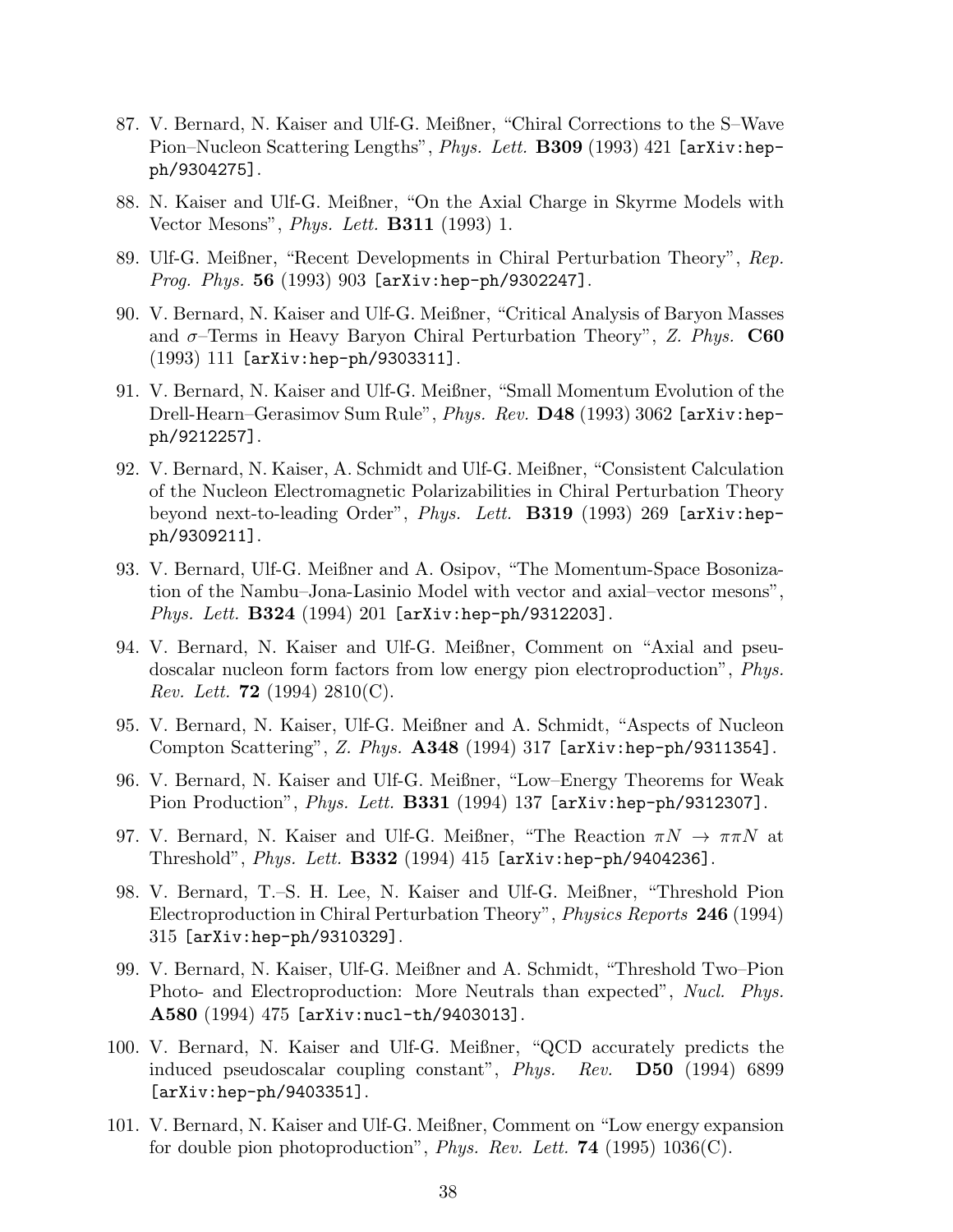- 102. Ulf-G. Meißner, "Baryon Chiral Perturbation Theory A.D. 1994", Czech. J. Phys. 45 (1995) 153 [arXiv:hep-ph/9411300].
- 103. V. Bernard, N. Kaiser and Ulf-G. Meißner, "Novel Pion Electroproduction Low–Energy Theorems", Phys. Rev. Lett. **74** (1995) 3752 [arXiv:hepph/9412282].
- 104. Ulf-G. Meißner, E. Oset and A. Pich, "Chiral Symmetry Constraints on the  $K^+$ –Interaction with the Nuclear Pion Cloud", *Phys. Lett.* **B353** (1995) 161 [arXiv:nucl-th/9503011].
- 105. V. Bernard, N. Kaiser and Ulf-G. Meißner, "Chiral Dynamics in Nucleons and Nuclei", Int. J. Mod. Phys. E4 (1995) 193 [arXiv:hep-ph/9501384].
- 106. G. Ecker and Ulf-G. Meißner, "What is a Low–Energy Theorem ?", Comm. *Nucl. Part. Phys.* 21 (1995) 347  $[ary:hep-ph/9409442]$ .
- 107. V. Bernard, N. Kaiser and Ulf-G. Meißner, "Chiral Prediction for the  $\pi N$  S– wave scattering length  $a^-$  to Order  $\mathcal{O}(M_\pi^4)$ ", *Phys. Rev.* **C52** (1995) 2185 [arXiv:hep-ph/9506204].
- 108. V. Bernard, N. Kaiser and Ulf-G. Meißner, "The Reaction  $\pi N \to \pi \pi N$  at Threshold in Chiral Perturbation Theory", Nucl. Phys. B457 (1995) 147 [arXiv:hep-ph/9507418].
- 109. B. Borasoy and Ulf-G. Meißner, "Baryon masses and pion–nucleon  $\sigma$ –term to second order in the quark masses", *Phys. Lett.* **B365** (1996) 285 [arXiv:hepph/9508354].
- 110. H.-W. Hammer, Ulf-G. Meißner and D. Drechsel, "The Strangeness Radius and Magnetic Moment of the Nucleon Revisited", *Phys. Lett.* **B367** (1996) 323 [arXiv:hep-ph/9509393].
- 111. P. Mergell, Ulf-G. Meißner and D. Drechsel, "Dispersion–theoretical analysis of the nucleon electromagnetic form factors", Nucl. Phys. **A596** (1996) 367 [arXiv:hep-ph/9506375].
- 112. V. Bernard, N. Kaiser and Ulf-G. Meißner, "Neutral Pion Photoproduction off Nucleons Revisited", Z. Phys. C70 (1996) 483 [arXiv:hep-ph/9411287].
- 113. V. Bernard, N. Kaiser and Ulf-G. Meißner, "Chiral symmetry and the reaction  $\gamma p\to\pi^0p$ ",  $Phys.$   $Lett.$   ${\bf B378}$   $(1996)$   $337$  [arXiv:hep-ph/9512234].
- 114. V. Bernard, N. Kaiser and Ulf-G. Meißner, "Double neutral pion photoproduction at threshold", *Phys. Lett.* **B382** (1996) 19  $[\text{arXiv:nucl-th/9604010]$ .
- 115. V. Bernard, N. Kaiser and Ulf-G. Meißner, "Chiral corrections to the Kroll– Ruderman theorem", Phys. Lett. B383 (1996) 116 [arXiv:hep-ph/9603278].
- 116. V. Bernard, A. Blin, B. Hiller, Y. Ivanov, A. Osipov and Ulf-G. Meißner, "Pion properties in an extended Nambu–Jona-Lasinio Model with vector and axial– vector mesons", Ann. Phys.  $(NY)$  249 (1996) 499 [arXiv:hep-ph/9506309].
- 117. V. Bernard, N. Kaiser and Ulf-G. Meißner, "Threshold neutral pion electroproduction in heavy baryon chiral perturbation theory", Nucl. Phys. A607 (1996) 379 [arXiv:hep-ph/9601267].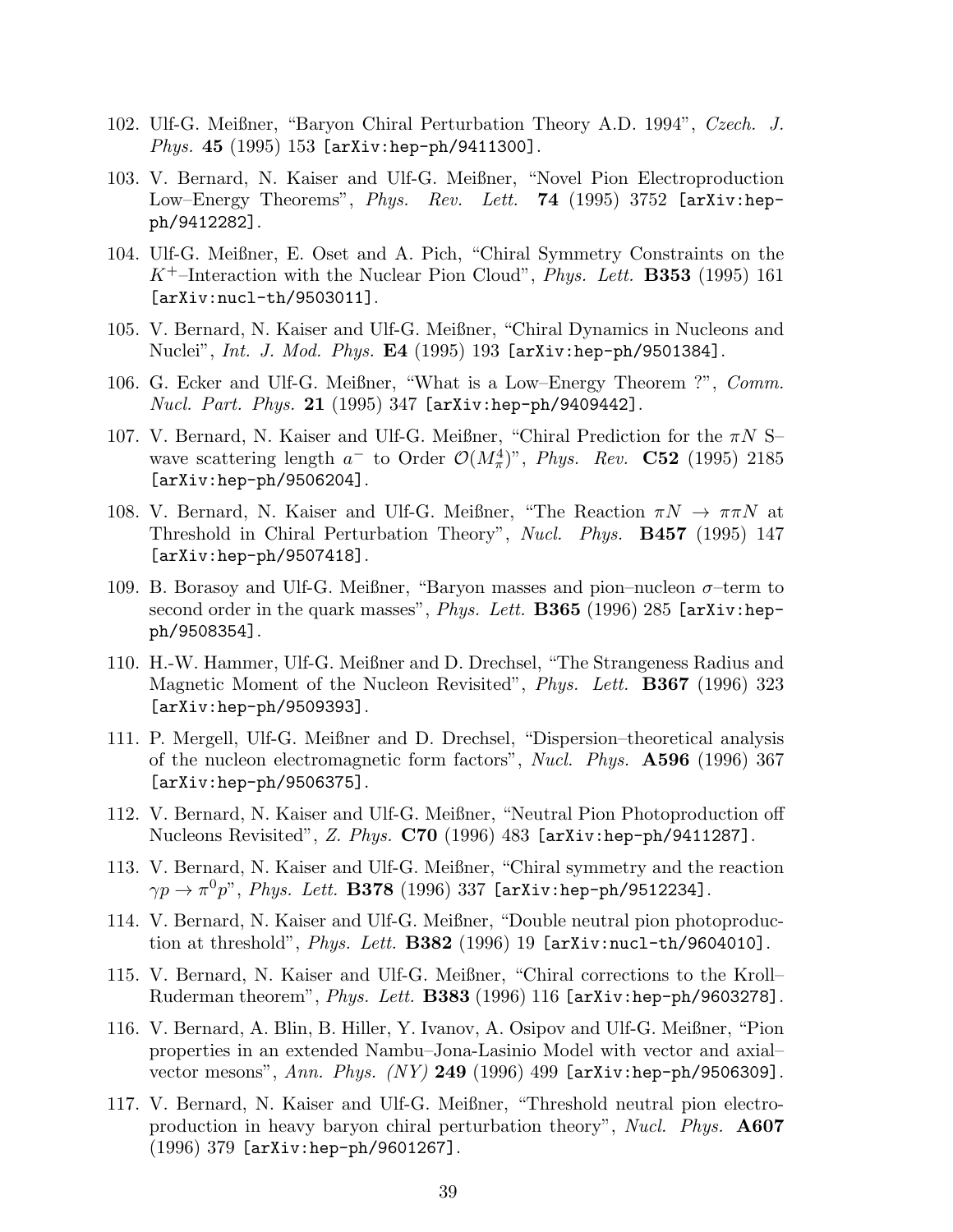- 118. B. Borasoy and Ulf-G. Meißner, "Chiral lagrangians for baryons coupled to massive spin-1 fields", Int. J. Mod. Phys. A11 (1996) 5183 [arXiv:hepph/9511320].
- 119. H.-W. Hammer, Ulf-G. Meißner and D. Drechsel, "Dispersion–theoretical analysis of the nucleon electromagnetic form factors: Inclusion of time–like data", Phys. Lett. **B385** (1996) 343 [arXiv:hep-ph/9604294].
- 120. V. Bernard, N. Kaiser and Ulf-G. Meißner, "On the analysis of the pion-nucleon  $\sigma$ -term: The size of the remainder at the Cheng-Dashen point", *Phys. Lett.* B389 (1996) 144 [arXiv:hep-ph/9607245].
- 121. V. Bernard, N. Kaiser and Ulf-G. Meißner, "Nucleon electroweak formfactors: Analysis of their spectral functions", Nucl. Phys. **A611** (1996) 429 [arXiv:hep-ph/9607428].
- 122. S. Steininger and Ulf-G. Meißner, "Threshold kaon photo– and electroproduction in  $SU(3)$  baryon chiral perturbation theory", *Phys. Lett.* **B391** (1997) 446 [arXiv:nucl-th/9609051].
- 123. B. Borasoy and Ulf-G. Meißner, "Chiral expansion of baryon masses and  $\sigma$ terms", Ann. Phys.  $(NY)$  254 (1997) 192 [arXiv:hep-ph/9607432].
- 124. V. Bernard, N. Kaiser and Ulf-G. Meißner, "Aspects of chiral pion–nucleon physics", Nucl. Phys. A615 (1997) 483 [arXiv:hep-ph/9611253].
- 125. G. Müller and Ulf-G. Meißner, "Renormalization of the three flavor Lagrangian in heavy baryon chiral perturbation theory", Nucl. Phys. B492 (1997) 379 [arXiv:hep-ph/9610275].
- 126. S.R. Beane, V. Bernard, T.-S.H. Lee, Ulf-G. Meißner, and U. van Kolck, "Neutral pion photoproduction on deuterium in baryon chiral perturbation theory to order  $q^{4}$ ", *Nucl. Phys.*  $\mathbf{A618}$  (1997) 381 [arXiv:hep-ph/9702226].
- 127. V. Bernard, N. Kaiser and Ulf-G. Meißner, "The reaction  $\pi N \to \pi \pi N$  above threshold in chiral perturbation theory", Nucl. Phys. **A619** (1997) 261 [arXiv:hep-ph/9703218].
- 128. Ulf-G. Meißner and S. Steininger, "Baryon magnetic moments in chiral perturbation theory", Nucl. Phys.  $B499$  (1997) 349 [arXiv:hep-ph/9701260].
- 129. Ulf-G. Meißner, G. Müller and S. Steininger, "Virtual photons in SU(2) chiral perturbation theory and electromagnetic corrections to  $\pi\pi$  scattering", *Phys. Lett.*  $B406$  (1997) 154 [arXiv:hep-ph/9704377].
- 130. Ulf-G. Meißner, V. Mull, J. Speth and W. Van Orden, "Strange vector currents and the OZI-rule", *Phys. Lett.* **B408** (1997) 381 [arXiv:hep-ph/9701296].
- 131. V. Bernard, A. Blin, B. Hiller, Y. Ivanov, A. Osipov and Ulf-G. Meißner, "Quark-antiquark resonances in the NJL model", *Phys. Lett.* **B409** (1997) 483 [arXiv:hep-ph/9705438].
- 132. S.R. Beane, V. Bernard, T.-S.H. Lee and Ulf-G. Meißner, "Isoscalar S–wave  $\pi$ N scattering length  $a^+$  from  $\pi$ -deuteron scattering", *Phys. Rev.* **C57** (1998) 424 [arXiv:nucl-th/9708035].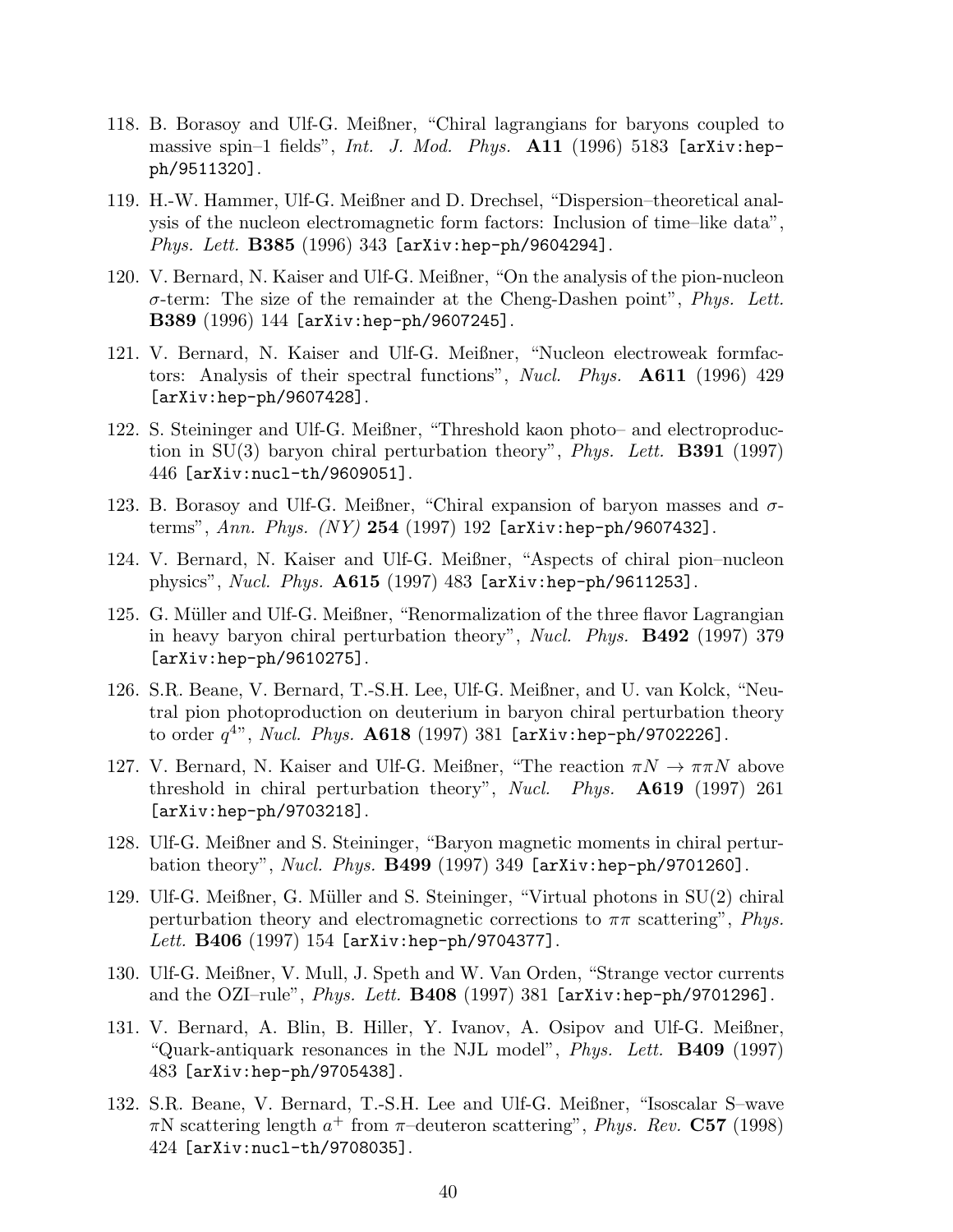- 133. Ulf-G. Meißner and S. Steininger, "Isospin violation in pion–nucleon scattering," Phys. Lett. B419 (1998) 403 [arXiv:hep-ph/9709453].
- 134. A. Moskal, Ulf-G. Meißner et al. (30 authors), "Close to threshold  $\eta$ ' production in proton-proton scattering," *Phys. Rev. Lett.* **80** (1998) 3202 [arXiv:nuclex/9803002].
- 135. C. Hanhart, J. Haidenbauer, M. Hoffmann, Ulf-G. Meißner and J. Speth, "The reactions  $pp \to pp\pi^0$  and  $pp \to d\pi^+$  at threshold: The role of the isoscalar  $\pi N$ scattering amplitude," Phys. Lett. B424 (1998) 8 [arXiv:nucl-th/9707029].
- 136. V. Bernard, H. Fearing, T.R. Hemmert and Ulf-G. Meißner, "The form factors of the nucleon at small momentum transfer," Nucl. Phys.  $A635$  (1998) 121 [arXiv:hep-ph/9801297].
- 137. E. Epelbaoum, W. Glöckle and Ulf-G. Meißner, "Nuclear forces from chiral Lagrangians using the method of unitary transformation  $(I)$ : Formalism," Nucl. *Phys.*  $A637$  (1998) 107 [arXiv:nucl-th/9801064].
- 138. S. Steininger, Ulf-G. Meißner and N. Fettes, "On wave function renormalization and related aspects in heavy fermion effective field theories," J. High Energy Phys. 9809 (1998) 008 [arXiv:hep-ph/9803266].
- 139. K. Kilian, Ulf-G. Meißner and J. Speth, "Physik am Kühlersynchrotron COSY," Phys. Bl. 54 (1998) 911.
- 140. N. Fettes, Ulf-G. Meißner and S. Steininger, "Pion–nucleon scattering in chiral perturbation theory (I): Isospin–symmetric case," *Nucl. Phys.*  $\mathbf{A640}$  (1998) 199 [arXiv:hep-ph/9803266].
- 141. T.R. Hemmert, Ulf-G. Meißner and S. Steininger, "Strange magnetism in the nucleon," *Phys. Lett.*  $B437$  (1998) 184 [arXiv:hep-ph/9806226].
- 142. E. Epelbaoum, W. Glöckle and Ulf-G. Meißner, "Low-momentum effective theory for nucleons,"  $Phys. Lett. B439 (1998) 1 [arXiv:nucl-th/9804005].$
- 143. Ulf-G. Meißner and H. Weigel, "The parity–violating pion–nucleon coupling constant from a realistic three flavor Skyrme model," Phys. Lett. **B447** (1999) 1 [arXiv:nucl-th/9807038].
- 144. E. Epelbaoum, W. Glöckle, A. Krüger and Ulf-G. Meißner, "Effective theory for the two–nucleon system," Nucl. Phys.  $A645$  (1999) 413 [arXiv:nuclth/9809084].
- 145. V. Bernard, N. Kaiser and Ulf-G. Meißner, "Novel approach to pion and eta production in proton–proton collisions near threshold," Eur. Phys. J.  $\mathbf{A4}$ (1999) 259 [arXiv:nucl-th/9806013].
- 146. N. Fettes, Ulf-G. Meißner and S. Steininger, "On the size of isospin violation in low–energy pion–nucleon scattering," Phys. Lett. **B451** (1999) 233 [arXiv:hep-ph/9811366].
- 147. B. Kubis, T.R. Hemmert and Ulf-G. Meißner, "Baryon form factors," Phys. Lett.  $B456$  (1999) 240 [arXiv:hep-ph/9903285].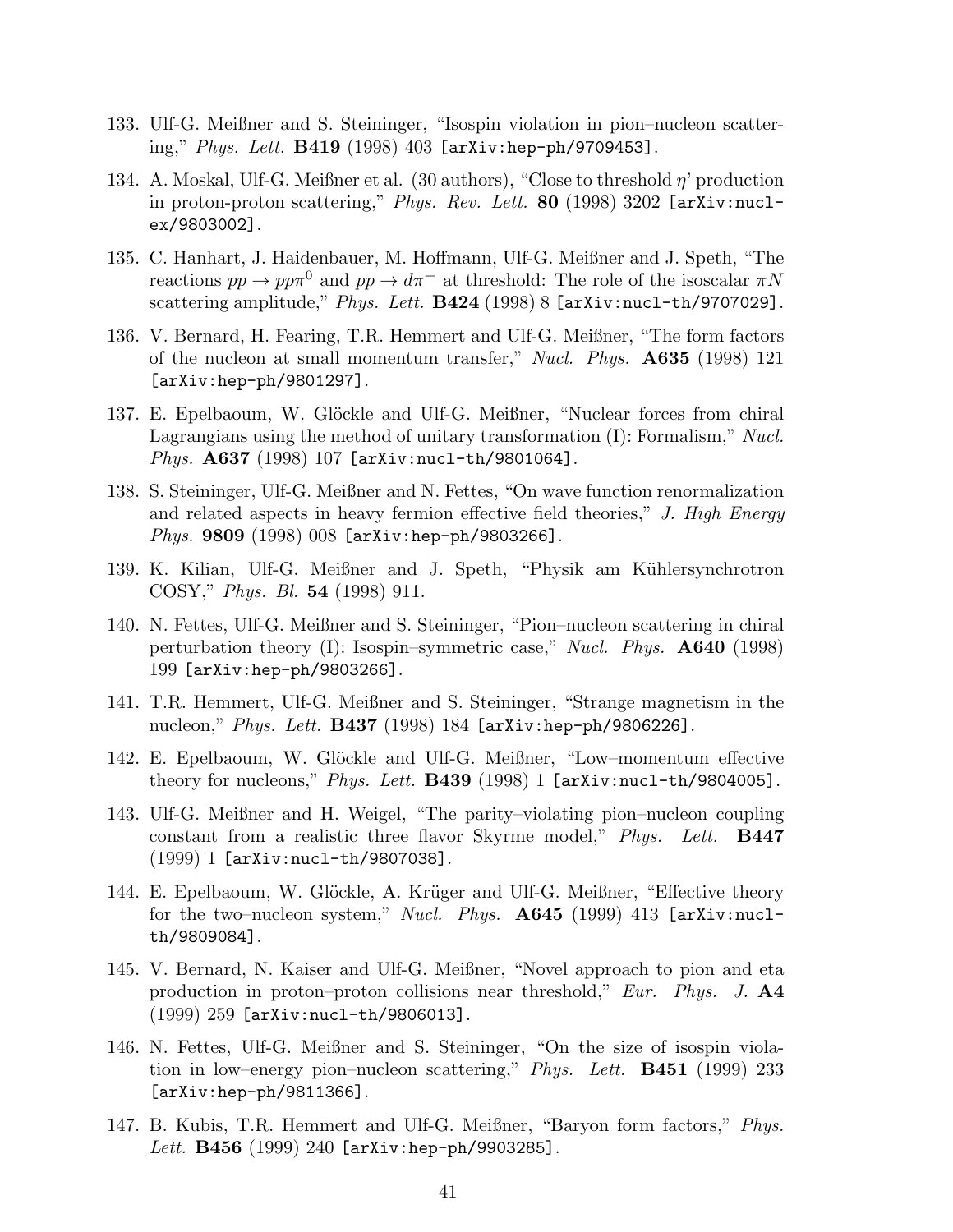- 148. E. Epelbaum and Ulf-G. Meißner, "Charge independence breaking and charge symmetry breaking in the nucleon–nucleon interaction from effective field theory," Phys. Lett.  $B461$  (1999) 287 [arXiv:nucl-th/9902042].
- 149. T.R. Hemmert, B. Kubis and Ulf-G. Meißner, "Strange chiral nucleon form factors," Phys. Rev.  $C60$  (1999) 045501 [arXiv:nucl-th/9904076].
- 150. G. M¨uller and Ulf-G. Meißner, "Virtual photons in baryon chiral perturbation theory," *Nucl. Phys.*  $B556$  (1999) 265  $[arXiv:hep-ph/9903375]$ .
- 151. G. M¨uller, Ulf-G. Meißner and S. Steininger, "Renormalization of the chiral pion–nucleon Lagrangian beyond next–to–leading order," Ann. Phys. (NY)  $279 (2000) 1$  [arXiv:hep-ph/9809446].
- 152. Ulf-G. Meißner, A. Rakhimov and U. Yakhshiev, "The nucleon–nucleon interaction and properties of the nucleon in a  $\pi \rho \omega$  soliton model including a dilaton field," *Phys. Lett.*  $B473$  (2000) 200 [arXiv:nucl-th/9901067].
- 153. P. Büttiker and Ulf-G. Meißner, "Pion–nucleon scattering inside the Mandelstam triangle," Nucl. Phys. A668 (2000) 97 [arXiv:hep-ph/9908247].
- 154. N. Fettes, V. Bernard and Ulf-G. Meißner, "One–loop analysis of the reaction  $\pi N \to \pi \pi N$ ," Nucl. Phys. A669 (2000) 269 [arXiv:hep-ph/9907276].
- 155. E. Epelbaum, W. Glöckle and Ulf-G. Meißner, "Nuclear forces from chiral Lagrangians using the method of unitary transformation (II): The two–nucleon system," Nucl. Phys.  $A671$  (2000) 295 [arXiv:nucl-th/9910064].
- 156. B. Kubis and Ulf-G. Meißner, "Virtual photons in the pion form factors and the energy–momentum tensor," Nucl. Phys.  $A671$  (2000) 331 [arXiv:hepph/9908261].
- 157. V. Bernard, H. Krebs and Ulf-G. Meißner, "Neutral pion electroproduction off deuterium," Phys. Rev. C61 (2000) 058201  $[\text{arXiv:nuc1-th}/9912033]$ .
- 158. Ulf-G. Meißner and J.A. Oller, "Chiral unitary meson–baryon dynamics in the presence of resonances: elastic pion–nucleon scattering," Nucl. Phys. A673 (2000) 311 [arXiv:nucl-th/9912026].
- 159. V. Bernard, N. Kaiser and Ulf-G. Meißner, "The pion charge radius from charged pion electroproduction," Phys. Rev. C62 (2000) 028201 [arXiv:nucl-th/0003062].
- 160. G. Gellas, T.R. Hemmert and Ulf-G. Meißner "Complete one loop analysis of the nucleon spin polarizabilities," Phys. Rev. Lett.  $85$  (2000) 14 [arXiv:nuclth/0002027].
- 161. N. Fettes and Ulf-G. Meißner, "Pion–nucleon scattering in chiral perturbation theory (II): Fourth order calculation," *Nucl. Phys.*  $\mathbf{A676}$  (2000) 311 [arXiv:hep-ph/0002162].
- 162. N. Fettes, Ulf-G. Meißner, M. Mojžiš and S. Steininger, "The effective pion–nucleon Lagrangian of order  $p^4$ ," Ann. Phys. (NY) 283 (2000) 273 [arXiv:hep-ph/0001308].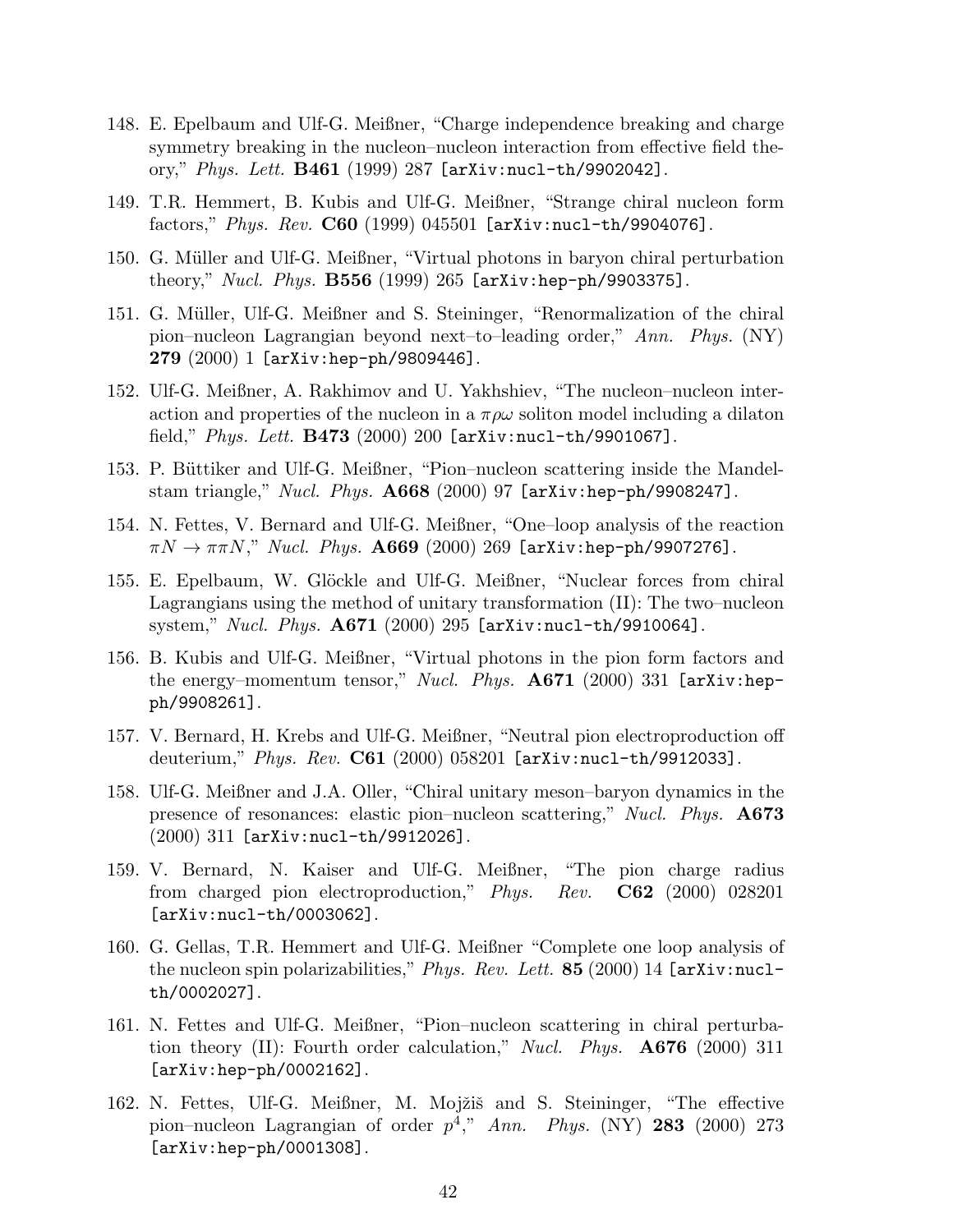- 163. Ulf-G. Meißner, "Applications of effective field theory methods in nuclear and particle physics," Prog. Part. Nucl. Phys. 44 (2000) 223.
- 164. N. Fettes and Ulf-G. Meißner, "Pion–nucleon scattering in an effective chiral field theory with explicit spin- $3/2$  fields," Nucl. Phys.  $\mathbf{A679}$  (2001) 629 [arXiv:hep-ph/0006299].
- 165. Ulf-G. Meißner and J.A. Oller, " $J/\Psi \rightarrow \phi \pi \pi (K\overline{K})$  decays, chiral dynamics and OZI violation," Nucl. Phys. **A679** (2001) 671 [arXiv:hep-ph/0005253].
- 166. B. Kubis and Ulf-G. Meißner, "Low energy analysis of the nucleon electromagnetic form factors," Nucl. Phys. **A679** (2001) 698 [arXiv:hep-ph/0007056].
- 167. Ulf-G. Meißner and J.A. Oller, "Chiral dynamics in the presence of bound states: kaon-nucleon interactions revisited," Phys. Lett. **B500** (2001) 263 [arXiv:hep-ph/0011146].
- 168. V. Bernard, T.R. Hemmert and Ulf-G. Meißner, "Ordinary and radiative muon capture on the proton and the pseudoscalar form factor of the nucleon," Nucl. Phys. A686 (2001) 290 [arXiv:nucl-th/0001052].
- 169. B. Kubis and Ulf-G. Meißner, "Baryon form factors in chiral perturbation theory," Eur. Phys. J.  $C18$  (2001) 747 [arXiv:hep-ph/0010283].
- 170. N. Fettes and Ulf-G. Meißner, "Towards an understanding of isospin violation in pion–nucleon scattering," Phys. Rev.  $C63$  (2001) 045201 [arXiv:hepph/0008181].
- 171. E. Epelbaum, H. Kamada, A. Nogga, H. Witala, W. Glöckle and Ulf-G. Meißner, "The three nucleon and four nucleon systems from chiral effective field theory," *Phys. Rev. Lett.* 86 (2001) 4787 [ $arXiv:nucl-th/0007057$ ].
- 172. Ulf-G. Meißner and J.A. Oller, "The S–wave  $\Lambda \pi$  phase shift is not large," *Phys.*  $Rev.$   $D64$   $(2001)$   $014006$   $[arXiv:hep-ph/0011293]$ .
- 173. M. Walzl, Ulf-G. Meißner and E. Epelbaum, "Charge–dependent nucleon– nucleon potential from chiral effective field theory," Nucl. Phys. **A693** (2001) 663 [arXiv:nucl-th/0010019].
- 174. N. Fettes and Ulf-G. Meißner, "Complete analysis of pion–nucleon scattering in chiral perturbation theory to third order," Nucl. Phys.  $\mathbf{A693}$  (2001) 693 [arXiv:hep-ph/0101030].
- 175. V. Bernard, N. Kaiser and Ulf-G. Meißner, "Aspects of near threshold neutral pion photoproduction off protons," Eur. Phys. J.  $\mathbf{A11}$  (2001) 209 [arXiv:hep-ph/0102066].
- 176. S. Gardner, Ulf-G. Meißner and G. Valencia, "Watson's theorem and electromagnetism in  $K \to \pi\pi$  decay," Phys. Lett. **B508** (2001) 44 [arXiv:hepph/0103144].
- 177. M. Walzl and Ulf-G. Meißner, "Elastic electron-deuteron scattering in chiral effective field theory," Phys. Lett.  $B513$  (2001) 37 [arXiv:nucl-th/0103020].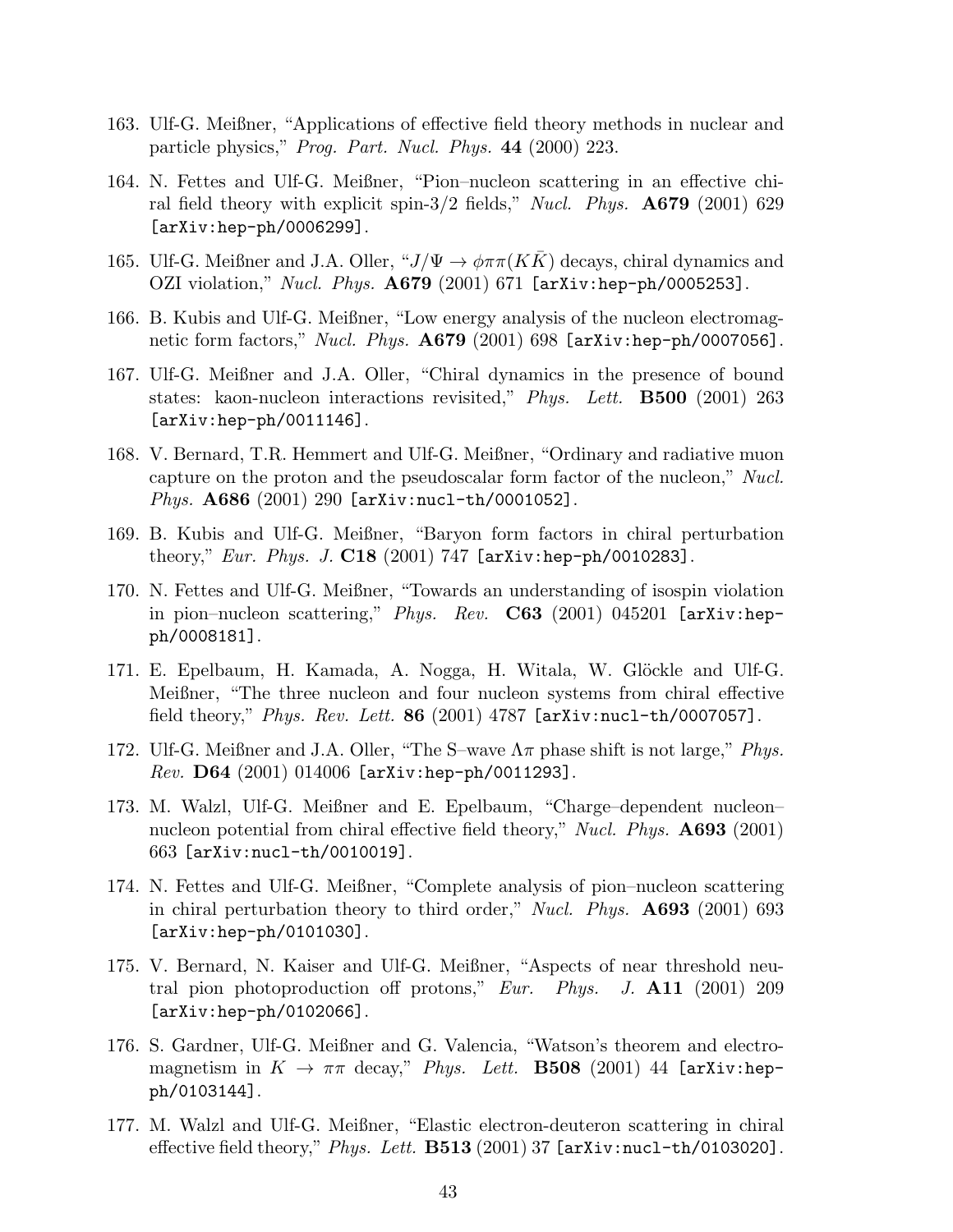- 178. E. Oset, J.A. Oller and Ulf-G. Meißner, "Chiral dynamics and the reactions  $pp \to dK^+\bar{K}^0$  and  $pp \to d\pi^+\eta$ ," Eur. Phys. J. A12 (2001) 435 [arXiv:nuclth/0109050].
- 179. V. Bernard, L. Elouadrhiri and Ulf-G. Meißner, "Axial structure of the nucleon," J. Phys.  $G28$  (2002) R1 [arXiv:hep-ph/0107088].
- 180. B. Kubis and Ulf-G. Meißner, "Isospin violation in pion–kaon scattering," Nucl. Phys. A699 (2002) 709 [arXiv:hep-ph/0107199].
- 181. U.T. Yakhshiev, M.M. Musakhanov, A.M. Rakhimov, Ulf-G. Meißner and A. Wirzba, "Nucleon deformation at finite density," Nucl. Phys. **A700** (2002) 403 [arXiv:nucl-th/0109008].
- 182. E. Epelbaum, W. Glöckle, Ulf-G. Meißner and Ch. Elster, "Resonance saturation for four–nucleon operators," Phys. Rev.  $C65$  (2002) 044001 [arXiv:nuclth/0106007].
- 183. B. Kubis and Ulf-G. Meißner, "Isospin violation in charged pion–kaon scattering,"  $Phys. Lett. B529 (2002) 69 [arXiv:hep-ph/0112154].$
- 184. S. Gardner and Ulf-G. Meißner, "Chiral dynamics and rescattering in  $B \to \rho \pi$ decay," Phys. Rev.  $D65$  (2002) 094004 [arXiv:hep-ph/0112281].
- 185. Ulf-G. Meißner, J.A. Oller and A. Wirzba, "In–medium chiral perturbation theory beyond the mean–field approximation," Ann. Phys. 297 (2002) 27-66 [arXiv:nucl-th/0109026].
- 186. M. Frink, B. Kubis and Ulf-G. Meißner, "Analysis of the pion–kaon sigma term and related topics," Eur. Phys. J. C25 (2002) 259-276 [arXiv:hepph/0203193].
- 187. V. Bernard, T. Hemmert and Ulf-G. Meißner, "Novel analysis of chiral loop effects in the generalized Gerasimov-Drell-Hearn sum rule," *Phys. Lett.* **B545** (2002) 105-111 [arXiv:hep-ph/0203167].
- 188. E. Epelbaum, A. Nogga, W. Glöckle, H. Kamada, Ulf-G. Meißner and H. Witala, "Few-Nucleon Systems with Two-Nucleon Forces from Chiral Effective Field Theory," Eur. Phys. J.  $\mathbf{A}$  15 (2002) 543-563 [arXiv:nuclth/0201064].
- 189. E. Epelbaum, A. Nogga, W. Glöckle, H. Kamada, Ulf-G. Meißner and H. Witala, "Three-nucleon forces from chiral effective field theory," Phys. Rev.  $C 66 (2002) 064001$  [arXiv:nucl-th/0208023].
- 190. H. Krebs, V. Bernard and Ulf-G. Meißner, "Near threshold neutral pion electroproduction on deuterium in chiral perturbation theory," Nucl. Phys. A 713 (2003) 405-437 [arXiv:nucl-th/0207072].
- 191. L. Platter, H. W. Hammer and Ulf-G. Meißner, "Quasiparticle Properties in Effective Field Theory," Nucl. Phys.  $\bf{A}$  714 (2003) 250-264 [arXiv:nuclth/0208057].
- 192. E. Epelbaum, Ulf-G. Meißner and W. Glöckle, "Nuclear forces in the chiral limit," Nucl. Phys. A 714 (2003) 535-574 [arXiv:nucl-th/0207089].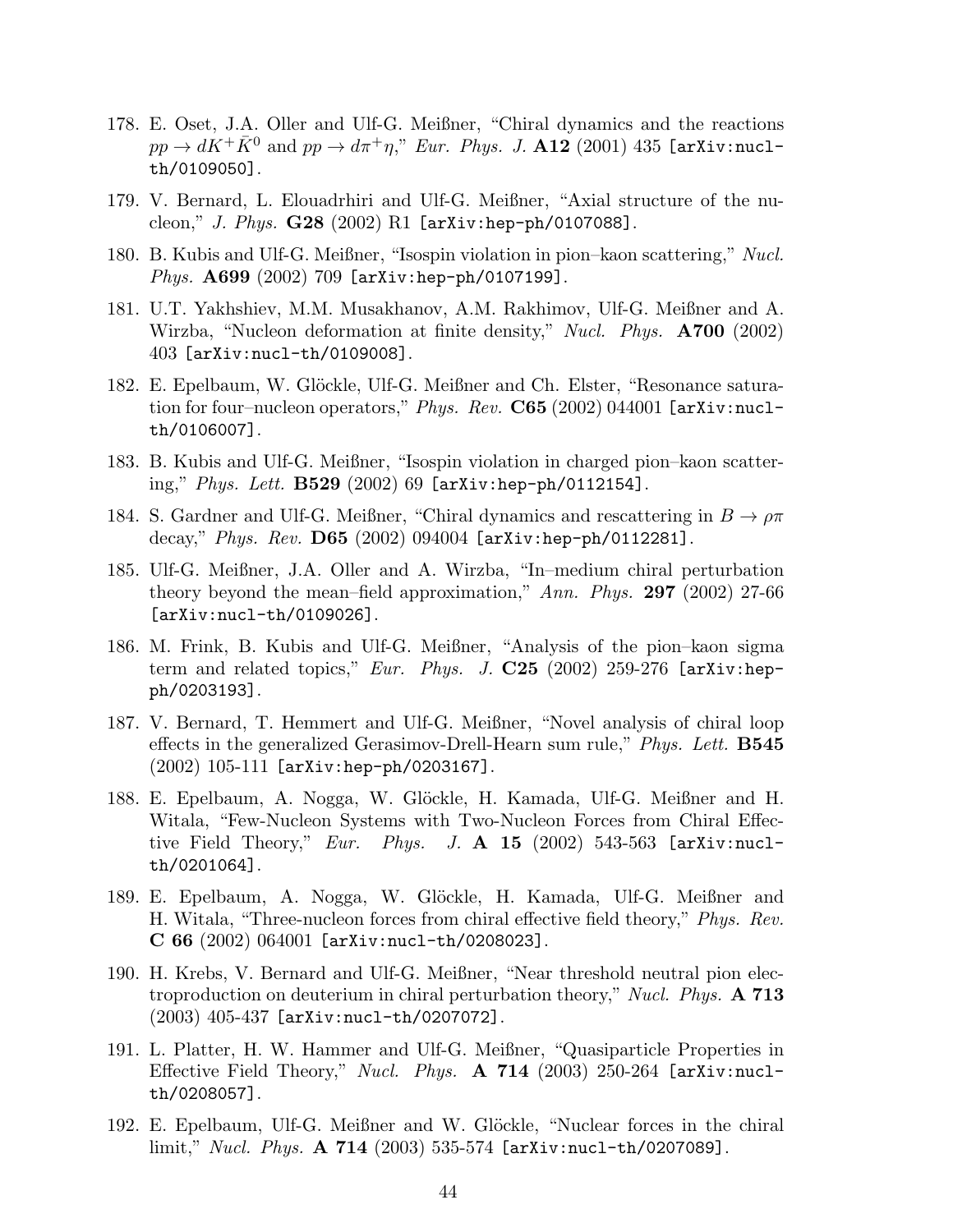- 193. U. T. Yakhshiev, Ulf-G. Meißner and A. Wirzba, "Electromagnetic form factors of bound nucleons revisited," Eur. Phys. J.  $\mathbf{A}$  16 (2003) 569-574 [arXiv:nucl-th/0211055].
- 194. V. Bernard, T.R. Hemmert and Ulf-G. Meißner, "Spin structure of the nucleon at low energies," Phys. Rev.  $D 67 (2003) 076008$  [arXiv:hep-ph/0212033.]
- 195. S. R. Beane, V. Bernard, E. Epelbaum, Ulf-G. Meißner and D. R. Phillips, "The S-wave pion nucleon scattering lengths from pionic atoms using effective field theory," Nucl. Phys. A 720 (2003) 399-415 [arXiv:hep-ph/0206219].
- 196. V. Bernard, T.R. Hemmert and Ulf-G. Meißner, "Infrared regularization with spin-3/2 fields," *Phys. Lett.*  $\bf{B} 565 (2003) 137$ -145 [arXiv:hep-ph/0303198].
- 197. D. Jido, J. A. Oller, E. Oset, A. Ramos and Ulf-G. Meißner, "Chiral dynamics of the two Lambda(1405) states," Nucl. Phys.  $\bf{A}$  725 (2003) 181-200 [arXiv:nucl-th/0303062].
- 198. E. Epelbaum, W. Glöckle and Ulf-G. Meißner, "Improving the convergence of the chiral expansion for nuclear forces I: Peripheral phases," Eur. Phys. J.  $\mathbf{A}$ 19 (2004) 125-137 [arXiv:nucl-th/0304037].
- 199. V. Bernard, T. R. Hemmert and Ulf-G. Meißner, "Cutoff schemes in chiral perturbation theory and the quark mass expansion of the nucleon mass," Nucl. Phys. A 732 (2004) 149-170 [arXiv:hep-ph/0307115].
- 200. E. Epelbaum, W. Glöckle and Ulf-G. Meißner, "Improving the convergence of the chiral expansion for nuclear forces II: Low phases and the deuteron," Eur. Phys. J. A 19 (2004) 401-412 [arXiv:nucl-th/0308010].
- 201. H.-W. Hammer, D. Drechsel and Ulf-G. Meißner, "On the pion cloud of the nucleon," Phys. Lett. **B 586** (2004) 291-296  $[ary:hep-ph/0310240]$ .
- 202. V. Baru, C. Hanhart, A. E. Kudryavtsev and Ulf-G. Meißner, "The role of the nucleon recoil in low-energy meson nucleus reactions," *Phys. Lett.* **B** 589 (2004) 118-124 [arXiv:nucl-th/0402027].
- 203. C. Hanhart, M. Büscher, W. Eyrich, K. Kilian, Ulf-G. Meißner, F. Rathmann, A. Sibirtsev, and H. Ströher "How to measure the parity of the  $\Theta^+$  in  $\vec{p}\vec{p}$ " collisions," Phys. Lett.  $\bf{B}$  590 (2004) 39-44  $[$ arXiv:hep-ph/0312236].
- 204. H. W. Hammer and Ulf-G. Meißner, "Updated dispersion-theoretical analysis of the nucleon electromagnetic form factors," Eur. Phys. J.  $\mathbf{A}$  20 (2004) 469-473 [arXiv:hep-ph/0312081].
- 205. Ulf-G. Meißner, U. Raha and A. Rusetsky, "Spectrum and decays of kaonic hydrogen," Eur. Phys. J.  $C$  35 (2004) 349-357 [arXiv:hep-ph/0402261].
- 206. V. Bernard, S. Gardner, Ulf-G. Meißner and C. Zhang, "Radiative neutron beta-decay in effective field theory," Phys. Lett.  $\bf{B}$  593 (2004) 105-114 [arXiv:hep-ph/0403241].
- 207. M. Frink and Ulf-G. Meißner, "Chiral extrapolations of baryon masses for unquenched three-flavor lattice simulations," J. High Energy Phys.  $0407$  (2004) 028 arXiv:hep-lat/0404018].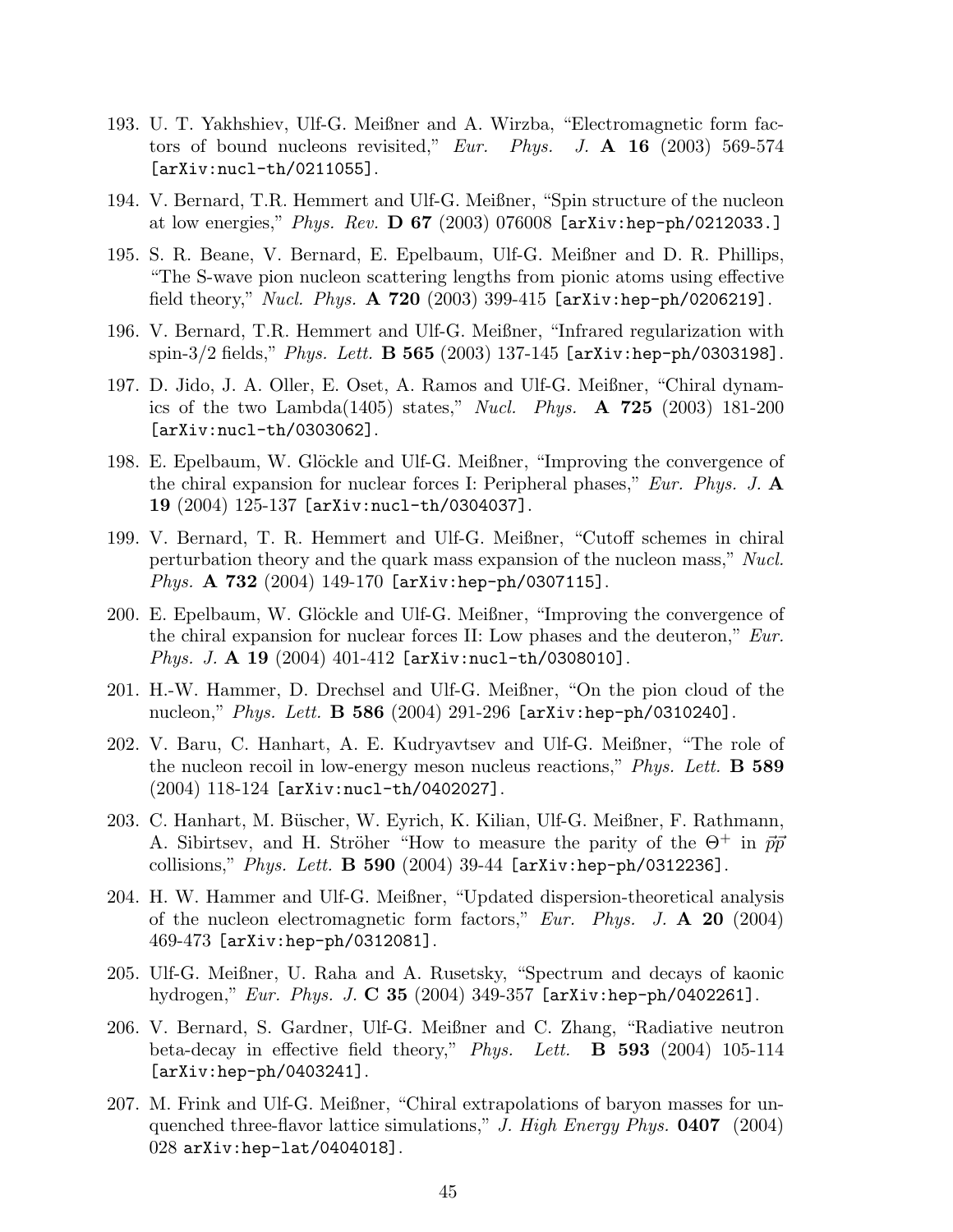- 208. S. Gardner, V. Bernard and Ulf-G. Meißner, "Radiative tritium  $\beta$ -decay and the neutrino mass," Phys. Lett. **B** 598 (2004) 188-196 [arXiv:hepph/0407077].
- 209. A. Sibirtsev, J. Haidenbauer, S. Krewald and Ulf-G. Meißner, "New results on the limit for the width of the exotic  $\Theta^+$  resonance," Phys. Lett. **B** 599 (2004) 230-235 [arXiv:hep-ph/0405099].
- 210. A. Sibirtsev, M. B¨uscher, V. Y. Grishina, C. Hanhart, L. A. Kondratyuk, S. Krewald and Ulf-G. Meißner, "Determination of the  $K^0d$  scattering length from the reaction  $pp \rightarrow d\bar{K}^0 K^+$ ," Phys. Lett. **B** 601 (2004) 132-136 [arXiv:nucl-th/0406061].
- 211. A. Sibirtsev, J. Haidenbauer, J. A. Niskanen and Ulf-G. Meißner, "Bounds on the bound  $\eta$ <sup>3</sup>He system," Phys. Rev. C 70 (2004) 047001 [arXiv:nuclth/0407073].
- 212. L. Platter, H.-W. Hammer and Ulf-G. Meißner, "Four-Boson System with Short-Range Interactions," Phys. Rev. A 70 (2004) 052101 [arXiv:condmat/0404313].
- 213. H. Krebs, V. Bernard and Ulf-G. Meißner, "Improved analysis of coherent neutral pion electroproduction on deuterium in chiral perturbation theory," *Eur. Phys. J. A* 22 (2004) 503-514 [arXiv:nucl-th/0405006].
- 214. L. Platter, H.-W. Hammer and Ulf-G. Meißner, "Universal Properties of the Four-Boson System in Two Dimensions," Few Body Syst. 35 (2004) 169-174 [arXiv:cond-mat/0405660].
- 215. E. Epelbaum, W. Glöckle and Ulf-G. Meißner, "The two-nucleon system at next-to-next-to-next-to-leading order," Nucl. Phys.  $\mathbf{A}$  747 (2005) 362-424 [arXiv:nucl-th/0405048].
- 216. C. Hanhart, J. Haidenbauer, K. Nakayama and Ulf-G. Meißner, "On the determination of the parity of the Theta+," Phys. Lett. **B** 606 (2005) 67-76 [arXiv:hep-ph/0407107].
- 217. L. Platter, H. W. Hammer and Ulf-G. Meißner, "On the correlation between the binding energies of the triton and the alpha-particle," *Phys. Lett.* **B** 607 (2005) 254-258 [arXiv:nucl-th/0409040].
- 218. A. Sibirtsev, J. Haidenbauer, S. Krewald and Ulf-G. Meißner, "Analysis of  $\Theta^+$  production in  $K^+Xe$  collisions," Eur. Phys. J. A 23 (2005) 491-499 [arXiv:nucl-th/0407011].
- 219. V. Baru, J. Haidenbauer, C. Hanhart, A. Kudryavtsev and Ulf-G. Meißner, "Flatté-like distributions and the  $a_0(980)/f_0(980)$  mesons," Eur. Phys. J. A. 23 (2005) 523-533 [arXiv:nucl-th/0410099].
- 220. E. Epelbaum, Ulf-G. Meißner, and J. E. Palomar, "Isospin dependence of the three-nucleon force," Phys. Rev. C 71 (2005) 024001 [arXiv:nuclth/0407037].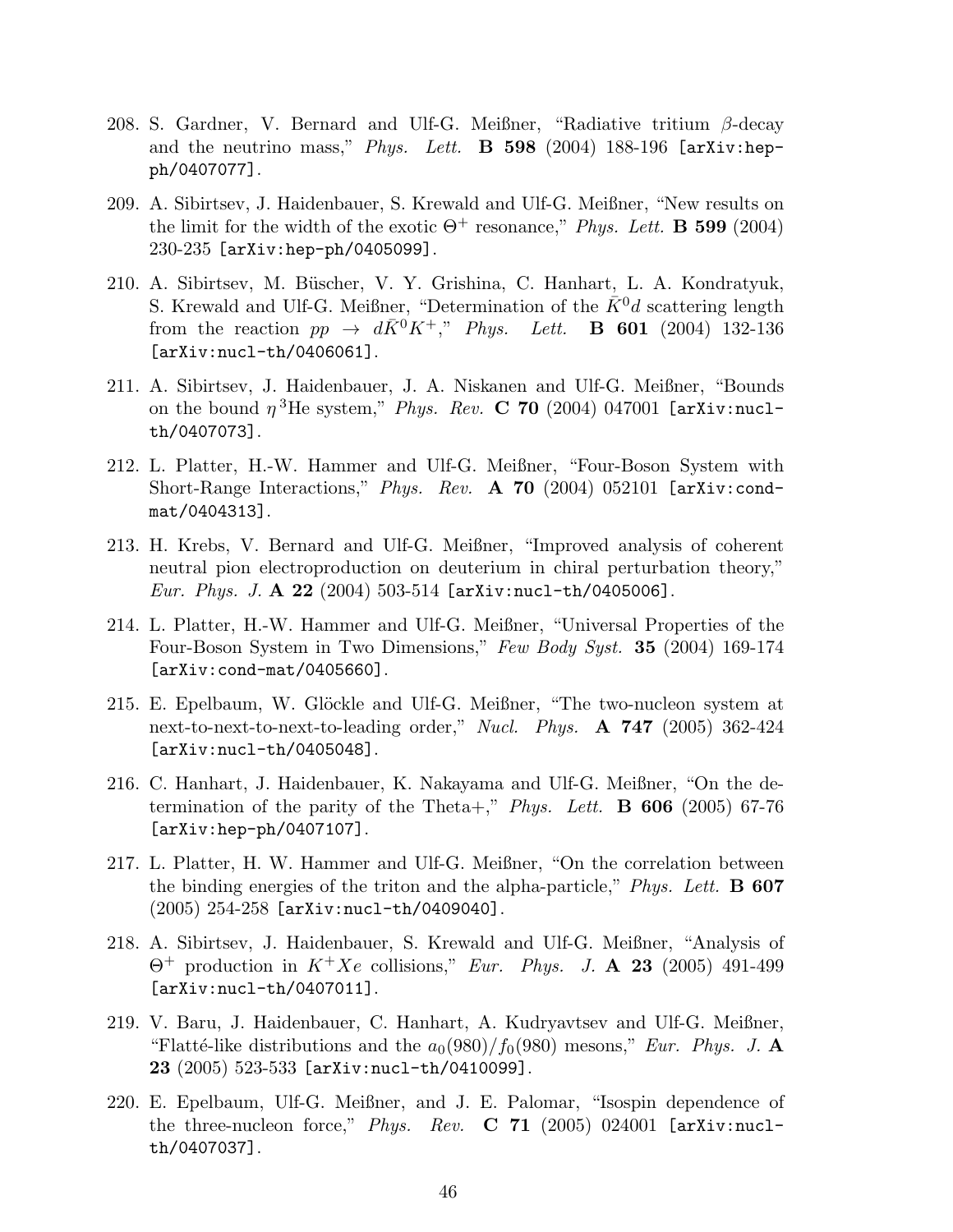- 221. H. Krebs, V. Bernard and Ulf-G. Meißner, "Orthonormalization procedure for chiral effective nuclear field theory,"  $Ann. Phys.$  **316** (2005) 160-186 [arXiv:nucl-th/0407078].
- 222. P. C. Bruns and Ulf-G. Meißner, "Infrared regularization for spin-1 fields," *Eur. Phys. J.*  $C$  40 (2005) 97-119 [arXiv:hep-ph/0411223].
- 223. A. Sibirtsev, J. Haidenbauer, S. Krewald, Ulf-G. Meißner and A. W. Thomas, "Near threshold enhancement of the  $p\bar{p}$  mass spectrum in J/psi decay," Phys.  $Rev.$   $D 71 (2005) 054010$  [arXiv:hep-ph/0411386].
- 224. U. T. Yakhshiev, Ulf-G. Meißner, A. Wirzba, A. M. Rakhimov and M. M. Musakhanov, "Nucleon-nucleon potential in finite nuclei," Phys. Rev.  $C 71 (2005) 034007$  [arXiv:nucl-th/0409002].
- 225. Ulf-G. Meißner, U. Raha and A. Rusetsky, "The pion–nucleon scattering lengths from pionic deuterium,"  $Eur.$  Phys. J.  $\bf{C}$  41 (2005) 213-232 [arXiv:nucl-th/0501073].
- 226. A. Sibirtsev, Ulf-G. Meißner and A. W. Thomas, "Okubo-Zweig-Iizuka rule violation in photoproduction," Phys. Rev. D 71 (2005) 094011 [arXiv:hepph/0503276].
- 227. M. Frink, Ulf-G. Meißner and I. Scheller, "Baryon masses, chiral extrapolations, and all that," Eur. Phys. J.  $\mathbf{A}$  24 (2005) 395-409 [arXiv:hep-lat/0501024].
- 228. V. Y. Grishina, L. A. Kondratyuk, A. Sibirtsev, M. Büscher, S. Krewald, Ulf-G. Meißner and F. P. Sassen, 'The  $K^-$ - $\alpha$  scattering length and the reaction  $dd \rightarrow \alpha K^+ K^-$ ," Eur. Phys. J. A 25 (2005) 159-164 [arXiv:nuclth/0503076].
- 229. V. Bernard, T. R. Hemmert and Ulf-G. Meißner, "Chiral extrapolations and the covariant small scale expansion," Phys. Lett.  $\bf{B}$  622 (2005) 141-150 [arXiv:hep-lat/0503022].
- 230. E. Epelbaum and Ulf-G. Meißner, "Isospin-violating nucleon nucleon forces using the method of unitary transformation," *Phys. Rev.*  $C$  72 (2005) 044001 [arXiv:nucl-th/0502052].
- 231. V. Bernard, B. Kubis and Ulf-G. Meißner, "The Fubini-Furlan-Rosetti sum rule and related aspects in light of covariant baryon chiral perturbation theory," *Eur. Phys. J. A* 25 (2005) 419-425 [arXiv:nucl-th/0506023].
- 232. J. Haidenbauer and Ulf-G. Meißner, "Jülich hyperon nucleon model revisited," *Phys. Rev.* **C 72** (2005) 044005 (19 pages)  $[\text{arXiv:nucl-th}/0506019]$ .
- 233. S. Kistryn, ..., Ulf-G. Meißner et al. [25 authors], "Systematic study of threenucleon force effects in the cross section of the deuteron-proton breakup at 130 MeV," Phys. Rev.  $C 72 (2005) 044006 (25 pages)$  [arXiv:nucl-ex/0508012].
- 234. V. Lensky, V. Baru, J. Haidenbauer, C. Hanhart, A. E. Kudryavtsev and Ulf-G. Meißner, "Precision calculation of  $\gamma d \to \pi^+ nn$  within chiral perturbation theory," Eur. Phys. J. A 26 (2005) 107-123 [arXiv:nucl-th/0505039].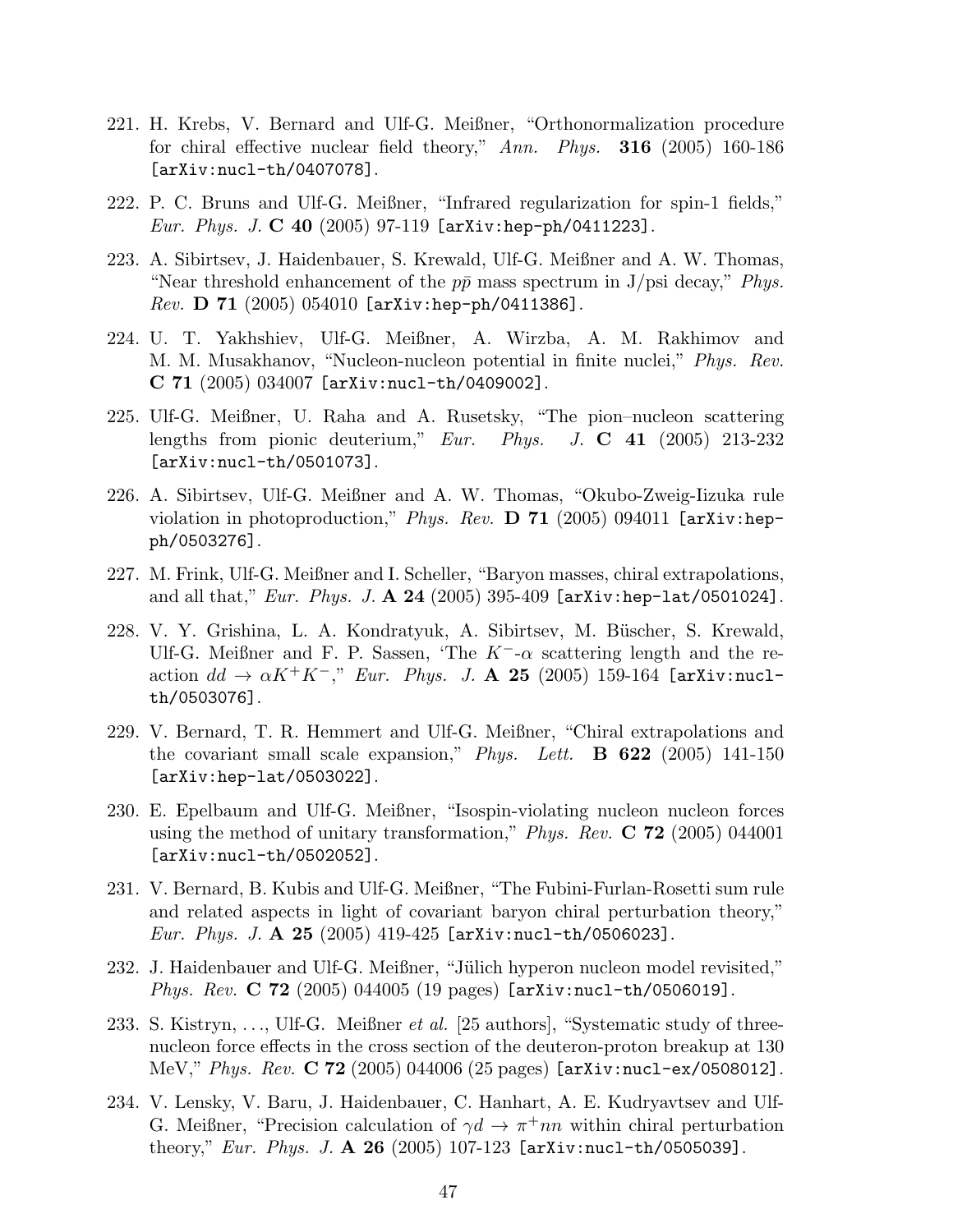- 235. B. Borasoy, P. C. Bruns, Ulf-G. Meißner and R. Nißler, "Gauge invariance in two-particle scattering," Phys. Rev.  $C$  72 (2005) 065201 (8 pages) [arXiv:hep-ph/0508307].
- 236. M. A. Belushkin, H.-W. Hammer and Ulf-G. Meißner, "Novel evaluation of the two-pion contribution to the nucleon isovector form factors," Phys. Lett. **B** 633  $(2006)$  507-511 [arXiv:hep-ph/0510382].
- 237. G. Devidze, A. Liparteliani and Ulf- G. Meißner,  ${}^{\alpha}B_{s,d} \rightarrow \gamma\gamma$  decay in the model with one universal extra dimension," Phys. Lett. **B 634** (2006) 59-62 [arXiv:hep-ph/0510022].
- 238. V. Lensky, V. Baru, J. Haidenbauer, C. Hanhart, A. E. Kudryavtsev and Ulf-G. Meißner, "Towards a field theoretic understanding of  $NN \rightarrow NN\pi$ ," Eur. Phys. J. A 27 (2006) 37 - 45 [arXiv:nucl-th/0511054].
- 239. B. Borasoy, H. Krebs, D. Lee and Ulf-G. Meißner, "The triton and threenucleon force in nuclear lattice simulations," Nucl. Phys. **A 768** (2006) 179-193 [arXiv:nucl-th/0510047].
- 240. A. Sibirtsev, J. Haidenbauer and Ulf- G. Meißner, "Aspects of  $\phi$ -meson production in proton–proton collisions," Eur. Phys. J.  $\mathbf{A}$  **27** (2006) 263 - 268 [arXiv:nucl-th/0512055].
- 241. L. Roca, C. Hanhart, E. Oset and Ulf-G. Meißner, "Testing the nature of the  $\Lambda(1520)$  resonance in proton-induced production," Eur. Phys. J. A 27 (2006) 373 - 380 [arXiv:nucl-th/0602016].
- 242. S. Schneider, S. Krewald and Ulf-G. Meißner, "The reaction  $\pi N \to \pi \pi N$ in a meson-exchange approach," Eur. Phys. J. A 28 (2006) 107 - 113 [arXiv:nucl-th/0603040].
- 243. J. Ley, ..., Ulf-G. Meißner et al. [14 authors], "Cross sections and tensor analyzing powers  $A_{yy}$  of the reaction  ${}^{1}H(\vec{d},pp)n$  in 'symmetric constant relative energy' geometries at  $E_d = 19$  MeV", *Phys. Rev.* **C 73** (2006) 064001.
- 244. A. Kucukarslan and Ulf-G. Meißner, "Omega-phi mixing in chiral perturbation theory," *Mod. Phys. Lett.*  $\bf{A}$  21 (2006) 1423-1430 [arXiv:hep-ph/0603061].
- 245. J. Haidenbauer, Ulf-G. Meißner and A. Sibirtsev, "Near threshold  $p\bar{p}$  enhancement in B and  $J/\psi$  decay," Phys. Rev. **D** 74 (2006) 017501 (4 pages) [arXiv:hep-ph/0605127].
- 246. V. Bernard and Ulf-G. Meißner, "The nucleon axial-vector coupling beyond one  $loop$ ," *Phys. Lett.* **B 639** (2006) 278-282 [arXiv:hep-lat/0605010].
- 247. Ulf-G. Meißner, U. Raha and A. Rusetsky, "Isospin-breaking corrections in the pion–deuteron scattering length," Phys. Lett. **B** 639 (2006) 478-482 [arXiv:nucl-th/0512035].
- 248. Ulf-G. Meißner, U. Raha and A. Rusetsky, "Kaon–nucleon scattering lengths from kaonic deuterium experiments," Eur. Phys. J.  $C$  47 (2006) 473-480 [arXiv:nucl-th/0603029].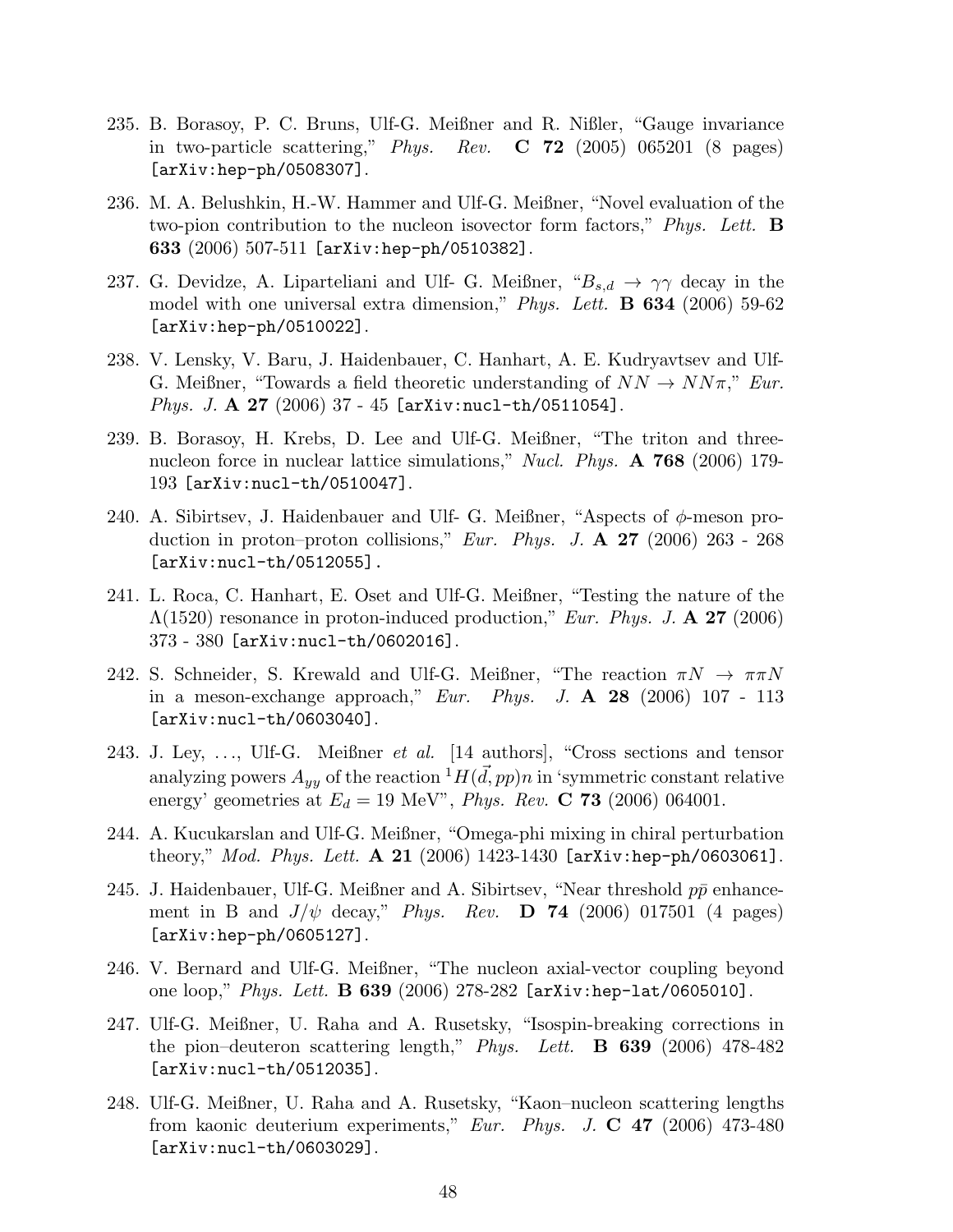- 249. T. A. Lähde and Ulf-G. Meißner, "Improved analysis of  $J/\psi$  decays into a vector meson and two pseudoscalars," Phys. Rev.  $D$  74 (2006) 034021 (17 pages) [arXiv:hep-ph/0606133].
- 250. A. Sibirtsev, H.-W. Hammer, Ulf-G. Meißner and A. W. Thomas, " $\phi$ -Meson Photoproduction From Nuclei," Eur. Phys. J. A 29 (2006) 209-220 [arXiv:nucl-th/0606044].
- 251. B. Borasoy, P. C. Bruns, Ulf-G. Meißner and R. Lewis, "Chiral corrections to the Roper mass," Phys. Lett. **B** 641 (2006) 294-300 [arXiv:heplat/0608001].
- 252. A. Sibirtsev, J. Haidenbauer, H. W. Hammer and Ulf-G. Meißner, "Phenomenology of the  $\Lambda/\Sigma^0$  production ratio in pp collisions," Eur. Phys. J. A 29 (2006) 363-367 [arXiv:hep-ph/0608098].
- 253. M. Frink and Ulf-G. Meißner, "On the chiral effective meson-baryon Lagrangian at third order," Eur. Phys. J.  $\bf{A}$  29 (2006) 255-260 [arXiv:hep-th/0609256].
- 254. A. Sibirtsev, J. Haidenbauer, S. Krewald and Ulf-G. Meißner, "Kaon-Deuteron Scattering at Low Energies," (topical review) J. Phys.  $G$  32 (2006) R395-R416 [arXiv:nucl-th/0608028].
- 255. E. Epelbaum, H.-W. Hammer, Ulf-G. Meißner and A. Nogga, "More on the infrared renormalization group limit cycle in QCD," Eur. Phys. J.  $\bf{C}$  48 (2006) 169-178 [arXiv:hep-ph/0602225].
- 256. H. Polinder, J. Haidenbauer and Ulf-G. Meißner, "Hyperon nucleon interactions: A chiral effective field theory approach," Nucl. Phys.  $\bf{A}$  779 (2006) 244-266 [arXiv:nucl-th/0605050].
- 257. B. Borasoy, Ulf-G. Meißner and R. Nißler, "K<sup>−</sup>p scattering length from scattering experiments," Phys. Rev. C 74 (2006) 055201 (12 pages) [arXiv:hepph/0606108].
- 258. J. Haidenbauer, H.-W. Hammer, Ulf-G. Meißner and A. Sibirtsev, "On the strong energy dependence of the  $e^+e^- \leftrightarrow p\bar{p}$  amplitude near threshold," *Phys.* Lett. B 643 (2006) 29-32 [arXiv:hep-ph/0606064].
- 259. B. Borasoy, Ulf-G. Meißner and R. Nißler, "On the extraction of the quark mass ratio  $(m_d - m_u)/m_s$  from  $\Gamma(\eta' \to \pi^0 \pi^+ \pi^-)/\Gamma(\eta' \to \eta \pi^+ \pi^-)$ ," Phys. Lett. **B** 643 (2006) 41-45 [arXiv:hep-ph/0609010].
- 260. E. H. Müller, B. Kubis and Ulf-G. Meißner, "T-odd correlations in radiative  $K^+_{\ell 3}$  $_{\ell_3}^{+}$  decays and chiral perturbation theory," Eur. Phys. J. **C** 48 (2006) 427-440 [arXiv:hep-ph/0607151].
- 261. A. Sibirtsev, J. Haidenbauer and Ulf-G. Meißner, "Comment on 'Mass and  $K\Lambda$ coupling of the  $N^*(1535)$ '," Phys. Rev. Lett. 98 (2007) 039101 [arXiv:hepph/0607212].
- 262. B. Borasoy, E. Epelbaum, H. Krebs, D. Lee and Ulf-G. Meißner, "Lattice simulations for light nuclei: Chiral effective field theory at leading order," Eur. Phys. J. A 31 (2007) 105-123 [arXiv:nucl-th/0611087].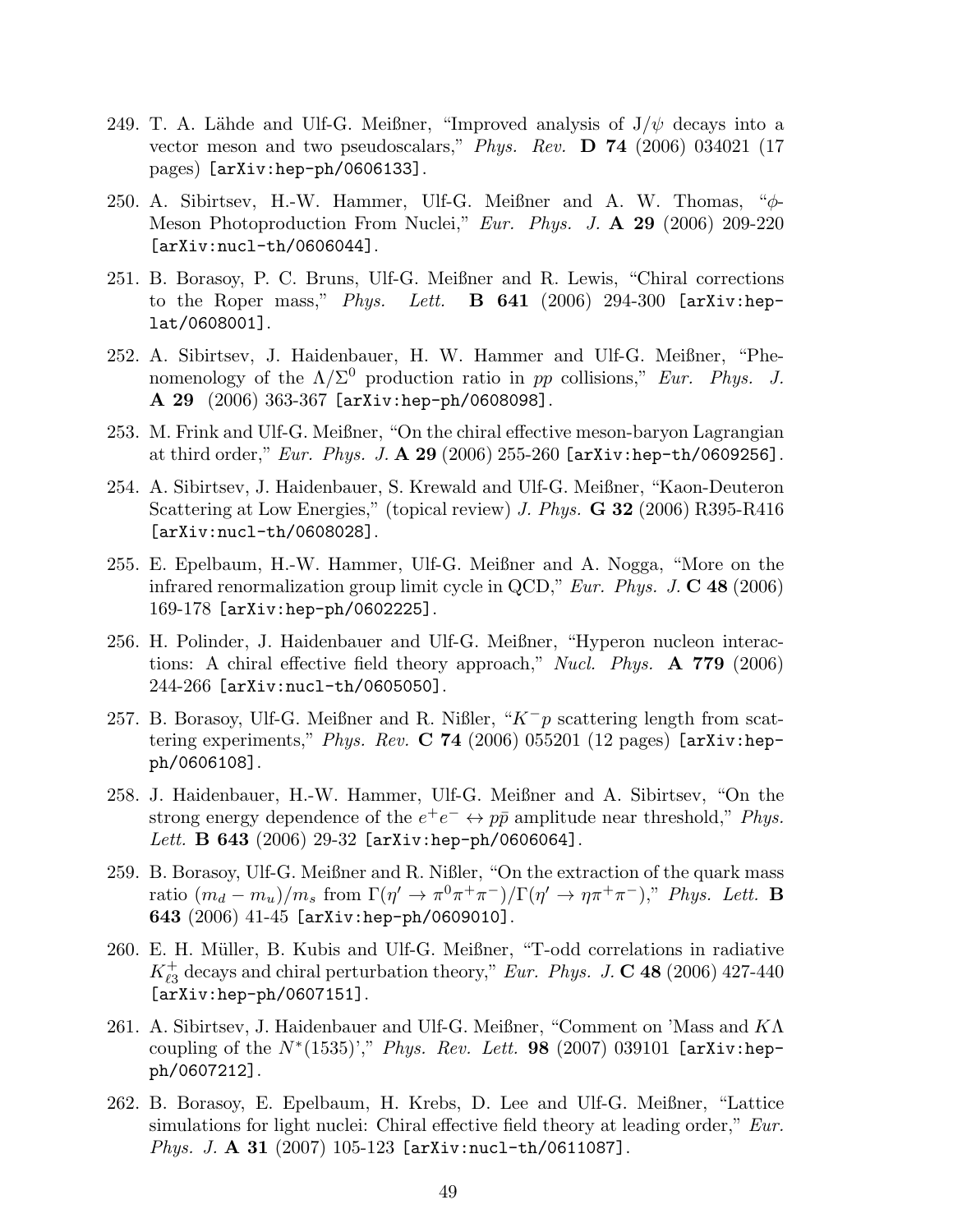- 263. A. Sibirtsev, J. Haidenbauer, S. Krewald, Ulf-G. Meißner and A. W. Thomas, "KK photoproduction from protons," Eur. Phys. J.  $\mathbf{A}$  31 (2007) 221-232 [hep-ph/0509145].
- 264. M. A. Belushkin, H. W. Hammer and Ulf-G. Meißner, "Dispersion analysis of the nucleon form factors including meson continua," *Phys. Rev.* **C** 75 (2007) 035202 (13 pages) [arXiv:hep-ph/0608337].
- 265. Ulf-G. Meißner, A. M. Rakhimov, A. Wirzba and U. T. Yakhshiev, "Neutronproton mass difference in nuclear matter," Eur. Phys. J.  $\mathbf{A}$  31 (2007) 357-364 [arXiv:nucl-th/0611066].
- 266. V. Lensky, V. Baru, J. Haidenbauer, C. Hanhart, A. E. Kudryavtsev and Ulf-G. Meißner, "Dispersive and absorptive corrections to the pion-deuteron scattering length," Phys. Lett. **B 648** (2007) 46-53  $[$ arXiv:nucl-th/0608042].
- 267. H. Krebs, E. Epelbaum and Ulf-G. Meißner, "Nuclear forces with Deltaexcitations up to next-to-next-to-leading order I: peripheral nucleon-nucleon waves," Eur. Phys. J. A 32 (2007) 127-137  $[arXiv:nuc1-th/0703087]$ .
- 268. A. Sibirtsev, J. Haidenbauer, H. W. Hammer and Ulf-G. Meißner, "The  $pp \rightarrow$  $K^+\Sigma^+n$  cross section from missing mass spectra," Eur. Phys. J. A 32 (2007) 229-241 [arXiv:hep-ph/0701269].
- 269. Ulf-G. Meißner, A. M. Rakhimov, A. Wirzba and U. T. Yakhshiev, "Neutronproton mass difference in isospin asymmetric nuclear matter," Eur. Phys. J.  $\mathbf{A}$  $32$  (2007) 299-309 arXiv:0705.1603 [nucl-th].
- 270. J. Haidenbauer, G. Krein, Ulf-G. Meißner and A. Sibirtsev, "Dbar-N interaction from meson-exchange and quark-gluon dynamics," *Eur. Phys. J.*  $\bf{A}$  **33** (2007) 107-117 [arXiv:0704.3668 [nucl-th]].
- 271. H. Polinder, J. Haidenbauer and Ulf-G. Meißner, "Strangeness S=-2 baryonbaryon interactions using chiral effective field theory,"  $Phys. Let.$  **B** 653 (2007) 29-37 [arXiv:0705.3753 [nucl-th]].
- 272. V. Lensky, V. Baru, E. Epelbaum, J. Haidenbauer, C. Hanhart, A. E. Kudryavtsev and Ulf-G. Meißner, "Neutron-neutron scattering length from the reaction  $\gamma d \to \pi^+ nn$  employing chiral perturbation theory," Eur. Phys. J. A 33 (2007) 339-348 [arXiv: 0704.0443 [nucl-th]].
- 273. A. Lacour, B. Kubis and Ulf-G. Meißner, "Hyperon decay form factors in chiral perturbation theory," *JHEP* **0710** (2007) 083 (20 pages) [arXiv:0708.3957 [hep-ph]].
- 274. A. Sibirtsev, J. Haidenbauer, S. Krewald, T. S. Lee, Ulf-G. Meißner and A. W. Thomas, "Regge approach to charged-pion photoproduction at invariant energies above 2 GeV," Eur. Phys. J. A 34 (2007) 49-68 [arXiv: 0706.0183  $[nuc1-th]$ ].
- 275. V. Bernard and Ulf-G. Meißner, "Chiral perturbation theory," Ann. Rev. Nucl. Part. Sci. 57 (2007) 33-60 [arXiv:hep-ph/0611231].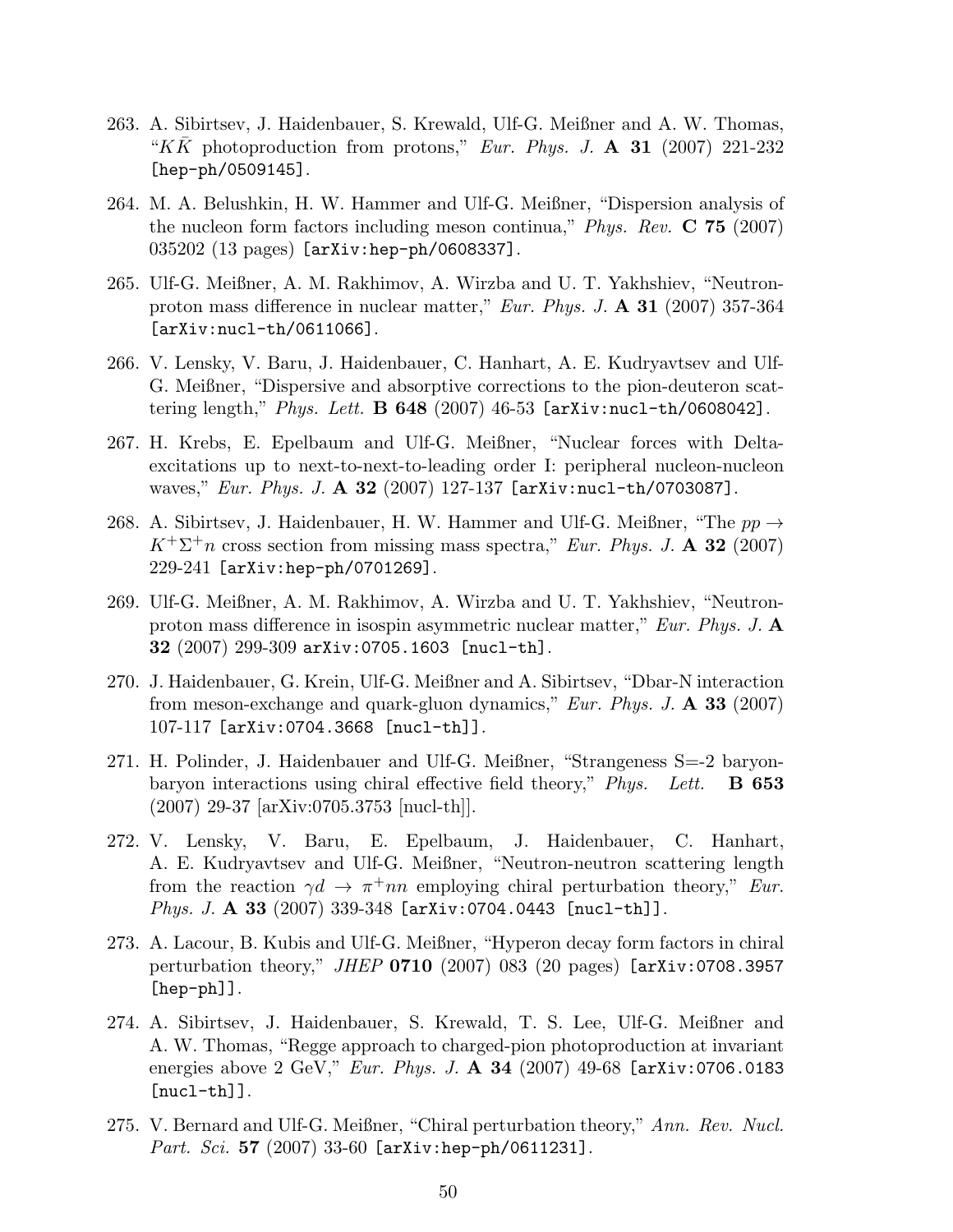- 276. B. Borasoy, P. C. Bruns, Ulf-G. Meißner and R. Nißler, "A gauge invariant chiral unitary framework for kaon photo- and electroproduction on the proton," *Eur. Phys. J. A* 34  $(2007)$  161-183 [arXiv:0709.3181 [nucl-th]].
- 277. B. Borasoy, E. Epelbaum, H. Krebs, D. Lee and Ulf-G. Meißner, "Two-particle scattering on the lattice: Phase shifts, spin-orbit coupling, and mixing angles," Eur. Phys. J. **A 34** (2007) 185-196 arXiv:0708.1780 [nucl-th].
- 278. V. Bernard, Ulf-G. Meißner and A. Rusetsky, "The Delta-resonance in a finite volume,"  $Nucl.$   $Phys.$  **B 788** (2008) 1-20  $\text{[arXiv:hep-lat/0702012]}$ .
- 279. M. A. Belushkin, H. W. Hammer and Ulf-G. Meißner, "Model-independent extraction of two-photon effects in elastic electron-proton scattering," Phys. Lett. B 658  $(2008)$  138-142 [arXiv:0705.3385 [hep-ph]].
- 280. V. Baru, J. Haidenbauer, C. Hanhart, A. Kudryavtsev, V. Lensky and Ulf-G. Meißner, "Role of the Delta(1232) in pion-deuteron scattering at threshold within chiral effective field theory," Phys. Lett. **B** 659 (2008) 184-191 [arXiv:0706.4023 [nucl-th]].
- 281. V. Bernard, M. Lage, Ulf-G. Meißner and A. Rusetsky, "Analysis of the ∆ resonance in a finite volume," Eur. Phys. J.  $\mathbf{A}$  35 (2008) 281-285
- 282. B. Borasoy, E. Epelbaum, H. Krebs, D. Lee and Ulf-G. Meißner, "Chiral effective field theory on the lattice at next-to-leading order," Eur. Phys. J. A 35  $(2008)$  343-355 [arXiv:0712.2990 [nucl-th]].
- 283. B. Borasoy, E. Epelbaum, H. Krebs, D. Lee and Ulf-G. Meißner, "Dilute neutron matter on the lattice at next-to-leading order in chiral effective field theory," Eur. Phys. J.  $\bf{A}$  35 (2008) 357-367 [arXiv:0712.2993 [nucl-th]].
- 284. E. Epelbaum, H. Krebs and Ulf-G. Meißner, "Isospin-breaking two-nucleon force with explicit Delta-excitations," Phys. Rev.  $C$  77 (2008) 034006 (8) pages) [arXiv:0801.1299 [nucl-th]].
- 285. Ulf-G. Meißner, A. M. Rakhimov, A. Wirzba and U. T. Yakhshiev, "Neutronproton mass difference in finite nuclei and the Nolen-Schiffer anomaly," Eur. Phys. J. A 36 (2008) 37-48 [arXiv:0802.1455 [nucl-th]].
- 286. E. Epelbaum, H. Krebs and Ulf-G. Meißner, "Delta-excitations and the threenucleon force," Nucl. Phys.  $\bf{A} 806$  (2008) 65-78 [arXiv:0712.1969 [nuclth]].
- 297. Feng-Kun Guo, Christoph Hanhart and Ulf-G. Meißner, "Evidence that the  $Y(4660)$  is a f0(980)psi' bound state," *Phys.* Lett. **B 665** (2008) 26-29 [arXiv:0803.1392 [hep-ph]].
- 298. V. Bernard, E. Epelbaum, H. Krebs and Ulf-G. Meißner, "Subleading contributions to the chiral three-nucleon force I: long-range terms," Phys. Rev.  $\bf{C}$ 77 (2008) 064004 (13 pages) [arXiv:0712.1967 [nucl-th]].
- 299. F. K. Guo, S. Krewald and Ulf-G. Meißner, "Hadronic-loop induced mass shifts in scalar heavy-light mesons," *Phys.* Lett.  $\bf{B}$  665 (2008) 157-163 [arXiv:0712.2953 [hep-ph]].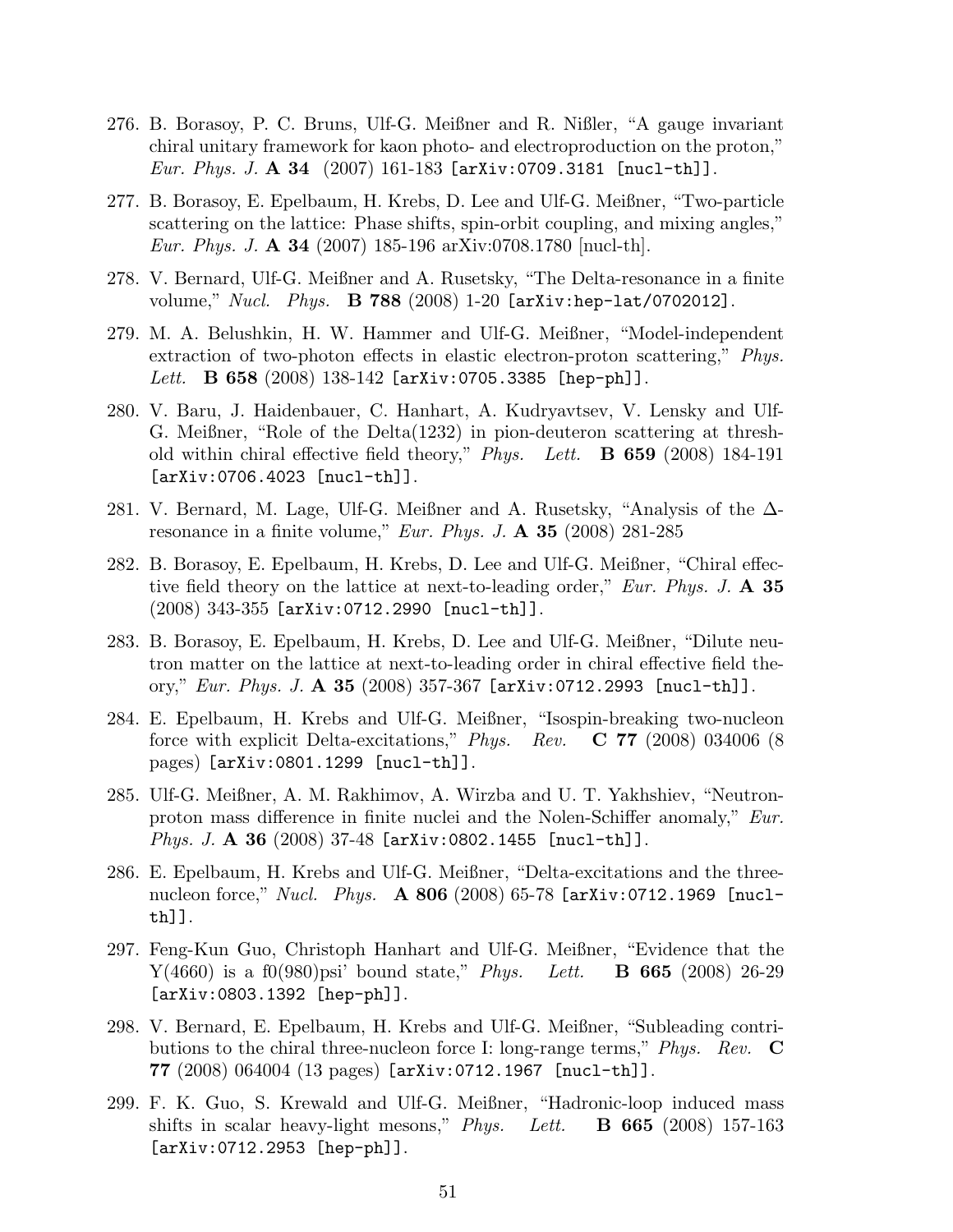- 300. J. Haidenbauer, G. Krein, Ulf-G. Meißner and A. Sibirtsev, "Charmed meson rescattering in the reaction pbar d to D Dbar N," Eur. Phys. J.  $\bf{A}$  37 (2008) 55-67 [arXiv:0803.3752 [hep-ph]].
- 301. F. K. Guo, C. Hanhart, S. Krewald and Ulf-G. Meißner, "Subleading contributions to the width of the  $D_{s0}^{*}(2317)$ ," Phys. Lett. **B 666** (2008) 251-255 [arXiv:0806.3374 [hep-ph]].
- 302. V. Bernard, M. Lage, Ulf-G. Meißner and A. Rusetsky, "Resonance properties from the finite-volume energy spectrum," JHEP 0808 (2008) 024 (27 pages) [arXiv:0806.4495 [hep-lat]].
- 303. J. Haidenbauer, Ulf-G. Meißner and A. Sibirtsev, "Near threshold ppbar enhancement in the J/psi  $\rightarrow$  omega ppbar decay," Phys. Lett. **B 666** (2008) 352-354 [arXiv:0804.1469 [hep-ph]].
- 304. A. Sibirtsev, H.-W. Hammer and Ulf-G. Meißner, "A-dependence of phi-meson production in  $p+A$  collisions," Eur. Phys. J.  $\bf{A}$  37 (2008) 287-301 [arXiv:0802.3373 [nucl-th]].
- 305. F. K. Guo, C. Hanhart and Ulf-G. Meißner, "Mass splittings within heavy baryon isospin multiplets in chiral perturbation theory," JHEP 0809 (2008) 136 (17 pages) [arXiv:0809.2359 [hep-ph]].
- 306. I. I. Bigi, G. G. Devidze, A. G. Liparteliani and Ulf-G. Meißner, " $B \to \gamma\gamma$  in an ACD model," Phys. Rev. D 78 (2008) 097501 (3 pages)  $[arXiv:0806.1541]$ [hep-ph]].
- 307. P. C. Bruns and Ulf-G. Meißner, "Infrared regularization with vector mesons and baryons," *Eur. Phys. J.*  $C$  58 (2008) 407-422 [arXiv:0808.3174 [hepph]].
- 308. C. Ditsche, B. Kubis and Ulf-G. Meißner, "Electromagnetic corrections in eta to 3 pi decays," Eur. Phys. J.  $C$  60 (2009) 83-105 [arXiv:0812.0344 [hepph]].
- 309. A. Sibirtsev, J. Haidenbauer, F. Huang and Ulf-G. Meißner, "Backward pion photoproduction," Eur. Phys. J. A 40 (2009) 65-75 [arXiv:0903.0535 [hepph]].
- 310. F. Huang, A. Sibirtsev, S. Krewald, C. Hanhart, J. Haidenbauer and Ulf-G. Meißner, "Pion-nucleon charge-exchange amplitudes above 2 GeV," Eur. Phys. J. A 40 (2009) 77-87 [arXiv:0810.2680 [hep-ph]].
- 311. F. K. Guo, C. Hanhart and Ulf-G. Meißner, "Interactions between heavy mesons and Goldstone bosons from chiral dynamics," Eur. Phys. J. A 40 (2009) 171-179 [arXiv:0901.1597 [hep-ph]].
- 312. E. Epelbaum, H. Krebs, D. Lee and Ulf-G. Meißner, "Ground state energy of dilute neutron matter at next-to-leading order in lattice chiral effective field theory," *Eur. Phys. J.* A 40  $(2009)$  199-213 [arXiv:0812.3653 [nucl-th]].
- 313. C. Adolph, ..., Ulf-G. Meißner, et al. [WASA-at-COSY Collaboration], "Measurement of the eta  $\rightarrow$  3pi0 Dalitz Plot Distribution with the WASA Detector at COSY," Phys. Lett. B 677 (2009) 24 [arXiv:0811.2763 [nucl-ex]].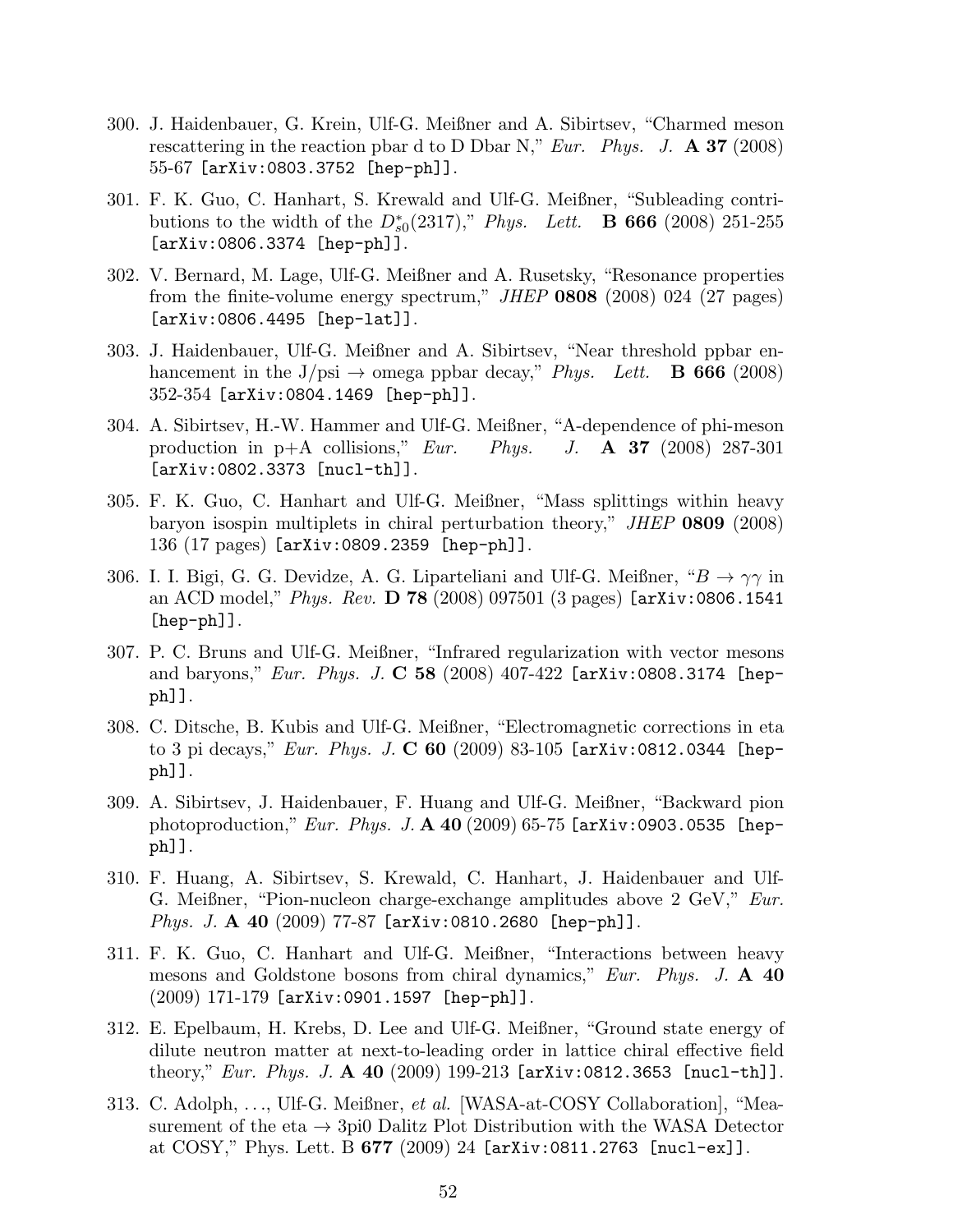- 314. A. Sibirtsev, J. Haidenbauer, S. Krewald, Ulf-G. Meißner and A. W. Thomas, "Neutral pion photoproduction at high energies," Eur. Phys. J.  $\mathbf{A}$  41 (2009) 71-84 [arXiv:0902.1819 [hep-ph]].
- 315. E. Epelbaum, H. Krebs, D. Lee and Ulf-G. Meißner, "Lattice chiral effective field theory with three-body interactions at next-to-next-to-leading order," Eur. Phys. J. A 41  $(2009)$  125-139 [arXiv:0903.1666 [nucl-th]].
- 316. M. Hoferichter, B. Kubis and Ulf-G. Meißner, "Isospin breaking in the pion-nucleon scattering lengths,"  $Phys.$  Lett. **B** 678 (2009) 65-71 [arXiv:0903.3890 [hep-ph]].
- 317. F. K. Guo, C. Hanhart, F. J. Llanes-Estrada and Ulf-G. Meißner, "Quark mass dependence of the pion vector form factor," *Phys. Lett.* **B** 678 (2009) 90-96 [arXiv:0812.3270 [hep-ph]].
- 318. F. K. Guo, C. Hanhart and Ulf-G. Meißner, "Implications of heavy quark spin symmetry on heavy meson hadronic molecules," Phys. Rev. Lett.  $102$  (2009) 242004 (4 pages) [arXiv:0904.3338 [hep-ph]].
- 319. V. Bernard, D. Hoja, Ulf-G. Meißner and A. Rusetsky, "The mass of the Delta resonance in a finite volume: fourth-order calculation," J. High Energy Physics 0906 (2009) 061 (22 pages) [arXiv:0902.2346 [hep-lat]].
- 320. H. Krebs, E. Epelbaum and Ulf-G. Meißner, "On-shell consistency of the Rarita-Schwinger field formulation," *Phys. Rev.* **C 80** (2009) 028201 (4 pages) [arXiv:0812.0132 [hep-th]].
- 321. F. K. Guo, C. Hanhart and Ulf-G. Meißner, "On the extraction of the light quark mass ratio from the decays  $\psi' \to J/\psi \pi^0(\eta)$ ," Phys. Rev. Lett. 103  $(2009)$  082003  $(4 \text{ pages})$  [arXiv:0907.0521 [hep-ph]].
- 322. B. Liu, M. Buescher, F. K. Guo, C. Hanhart and Ulf-G. Meißner, "Final state interactions in the decays  $J/psi \rightarrow VPP$ ," Eur. Phys. J. C 63 (2009) 93-99 [arXiv:0901.1185 [hep-ph]].
- 323. M. Döring, C. Hanhart, F. Huang, S. Krewald and U. G. Meißner, "Analytic properties of the scattering amplitude and resonances parameters in a meson exchange model," *Nucl. Phys.* **A 829** (2009) 170-209 arXiv:0903.4337 [nucl-th].
- 324. A. Martinez Torres, K. P. Khemchandani, Ulf-G. Meißner and E. Oset, "Searching for signatures around 1920 MeV of a  $N^*$  state of three hadron nature," Eur. Phys. J. A 41 (2009) 361-368 arXiv:0902.3633 [nucl-th].
- 325. M. Döring, C. Hanhart, F. Huang, S. Krewald and Ulf-G. Meißner, "The role of the background in the extraction of resonance contributions from meson-baryon scattering," Phys. Lett. **B** 681 (2009) 26-31 [arXiv:0903.1781 [nucl-th]].
- 326. V. Baru, E. Epelbaum, J. Haidenbauer, C. Hanhart, A. E. Kudryavtsev, V. Lensky and Ulf-G. Meißner, "p-wave pion production from nucleon-nucleon collisions," *Phys. Rev.* **C** 80 (2009) 044003 (16 pages)  $[\text{arXiv:}0907.3911]$  $[nuc1-th]$ ].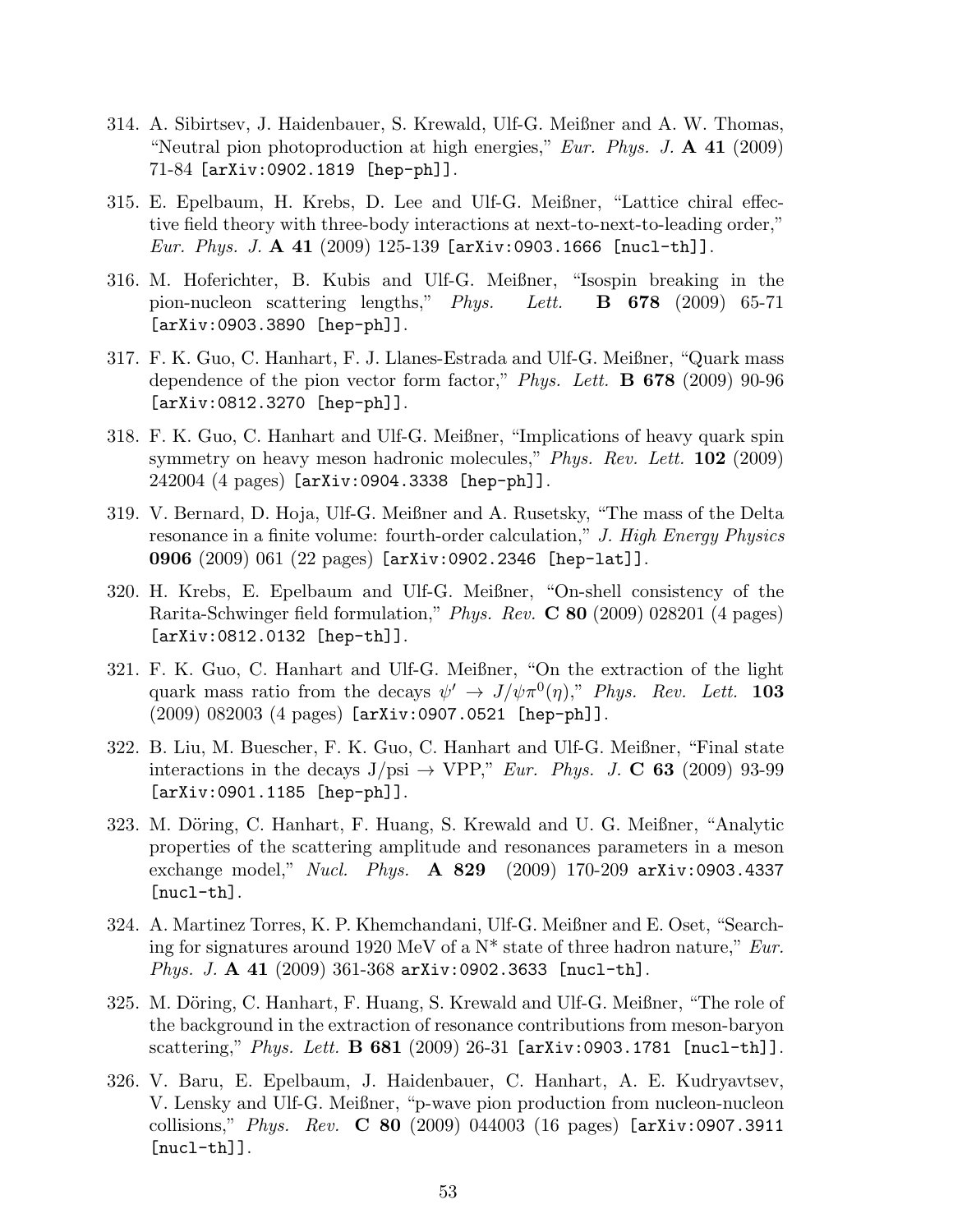- 327. S. Kölling, E. Epelbaum, H. Krebs and Ulf-G. Meißner, "Two-pion exchange electromagnetic current in chiral effective field theory using the method of unitary transformation," Phys. Rev.  $C$  80 (2009) 045502 (14 pages) arXiv:0907.3437 [nucl-th].
- 328. A. Filin, V. Baru, E. Epelbaum, J. Haidenbauer, C. Hanhart, A. Kudryavtsev and Ulf-G. Meißner, "Extraction of the strong neutron-proton mass difference from the charge symmetry breaking in pn  $\rightarrow$  d pi0," Phys. Lett.. **B** 681 (2009) 423-427 [arXiv:0907.4671 [nucl-th]].
- 329. M. Lage, Ulf-G. Meißner and A. Rusetsky, "A method to measure the antikaonnucleon scattering length in lattice QCD," *Phys. Lett.*. **B** 681 (2009) 439-443 [arXiv:0905.0069 [hep-lat]].
- 330. M. Mai, P. C. Bruns, B. Kubis and Ulf-G. Meißner, "Aspects of meson-baryon scattering in three- and two-flavor chiral perturbation theory,"  $Phys. Rev.$  D 80 (2009) 094006 (21 pages) [arXiv:0905.2810 [hep-ph]].
- 331. E. Epelbaum, H.-W. Hammer and Ulf-G. Meißner, "Modern theory of nuclear forces,"  $Rev.$  Mod. Phys.  $81$  (2009) 1773-1825 [arXiv:0811.1338 [nuclth]].
- 332. J. A. Oller, A. Lacour and Ulf-G. Meißner, "Chiral Effective Field Theory for Nuclear Matter with long- and short-range Multi-Nucleon Interactions," J. Phys. G 37 (2010) 015106 (15 pages) [arXiv:0902.1986 [nucl-th]].
- 333. M. Hoferichter, B. Kubis and Ulf-G. Meißner, "Isospin violation in low-energy pion-nucleon scattering revisited," Nucl. Phys.  $\bf{A}$  833 (2010) 18 - 103 [arXiv:0909.4390 [hep-ph]].
- 334. H. Krebs, E. Epelbaum and Ulf-G. Meißner, "Redundancy of the off-shell parameters in chiral effective field theory with explicit spin-3/2 degrees of freedom," Phys. Lett. **B 683** (2010) 222-228  $[array:103]$ . 2744  $[hep-th]$ .
- 335. J. Haidenbauer and Ulf-G. Meißner, "Predictions for the strangeness S=-3 and -4 baryon-baryon interactions in chiral effective field theory," Phys. Lett. B 684 (2010) 275-280 [arXiv:0907.1395 [nucl-th]].
- 336. K. Ottnad, B. Kubis, Ulf-G. Meißner and F. K. Guo, "New insights into the neutron electric dipole moment," Phys. Lett.  $\bf{B}$  687 (2010) 42-47 [arXiv:0911.3981 [hep-ph]]..
- 337. F. Huang, A. Sibirtsev, J. Haidenbauer, S. Krewald and Ulf-G. Meißner, "Backward pion-nucleon scattering," Eur. Phys. J.  $\bf{A}$  44 (2010) 81-92 [arXiv:0910.4275 [nucl-th]].
- 338. E. Epelbaum, H. Krebs, D. Lee and Ulf-G. Meißner, "Lattice effective field theory calculations for  $A = 3,4,6,12$  nuclei," *Phys. Rev. Lett.* **104** (2010) 142501 (4 pages) [arXiv:0912.4195 [nucl-th]].
- 339. D. Hoja, Ulf-G. Meißner and A. Rusetsky, "Resonances in an external field: the  $1+1$  dimensional case," J. High Energy Physics **1004** (2010) 050 (14 pages) [arXiv:1001.1641 [hep-lat]].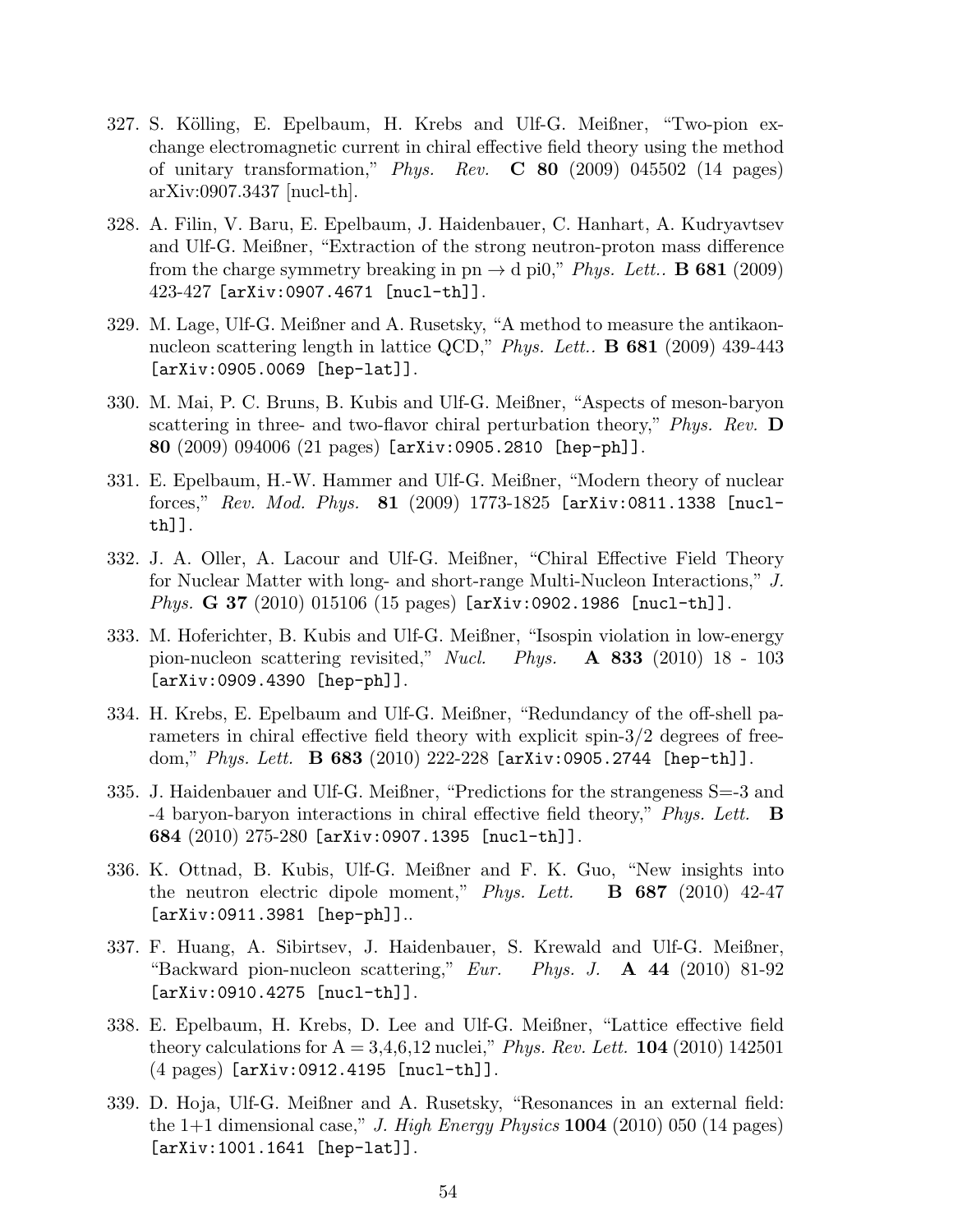- 340. A. Sibirtsev, J. Haidenbauer, S. Krewald and Ulf-G. Meißner, "Primakoff effect in eta-photoproduction off protons," Eur. Phys. J.  $\mathbf{A}$  44 (2010) 169-173 [arXiv:1001.0646 [hep-ph]].
- 341. A. A. Filin, A. Romanov, V. Baru, C. Hanhart, Yu.S. Kalashnikova, A.E. Kudryavtsev, Ulf-G. Meißner, A.V. Nefediev, "Comment on 'Possibility of Deeply Bound Hadronic Molecules from Single Pion Exchange'," Phys. Rev. Lett. 105  $(2010)$  019101  $(1$  page) [arXiv:1004.4789 [hep-ph]].
- 342. F. K. Guo, C. Hanhart, G. Li, Ulf-G. Meißner and Q. Zhao, "Novel analysis of the decays  $\psi' \to h_c p i^0$  and  $\eta'_c \to \chi_{c0} \pi^0$ ," Phys. Rev. **D 82** (2010) 034025 (7 pages) [arXiv:1002.2712 [hep-ph]].
- 343. E. Epelbaum, H. Krebs, D. Lee and Ulf-G. Meißner, "Lattice calculations for  $A=3,4,6,12$  nuclei using chiral effective field theory," Eur. Phys. J. A 45  $(2010)$  335 - 352 [arXiv:1003.5697 [nucl-th]]
- 344. A. Sibirtsev, J. Haidenbauer, H. W. Hammer, S. Krewald and Ulf-G. Meißner, "Proton-proton scattering above 3 GeV/c," Eur. Phys. J.  $\bf{A}$  45 (2010) 357-372 [arXiv:0911.4637 [hep-ph]].
- 345. F. K. Guo, C. Hanhart and U.-G. Meißner, "Extraction of the light quark mass ratio  $m_u/m_d$  from bottomonia transitions," Phys. Rev. Lett. **105** (2010) 162001 [4 pages] [arXiv:1007.4682 [hep-ph]].
- 346. M. Döring, E. Oset and Ulf-G. Meißner, "Evaluation of the polarization observables  $I^S$  and  $I^C$  in the reaction  $\gamma p \to \pi^0 \eta p$ ," Eur. Phys. J. 46 (2010) 315 - 323 [arXiv:1003.0097 [nucl-th]].
- 347. F. K. Guo, J. Haidenbauer, C. Hanhart and Ulf-G. Meißner, "Reconciling the  $X(4630)$  with the  $Y(4660)$ ," *Phys. Rev.* **D** 82 (2010) 094008 (5 pages) [arXiv:1005.2055 [hep-ph]].
- 348. A. Lacour, J. A. Oller and U.-G. Meißner, "The chiral quark condensate and pion decay constant in nuclear matter at next-to-leading order," J. Phys. G  $37$  (2010) 125002 (21 pages) [arXiv:1007.2574 [nucl-th]].
- 349. A. Sibirtsev, J. Haidenbauer, S. Krewald and U.-G. Meißner, "Analysis of recent eta photoproduction data," Eur. Phys. J. 46  $(2010)$  359 - 371 [arXiv:1007.3140 [nucl-th]].
- 350. V. Bernard, M. Lage, Ulf-G. Meißner and A. Rusetsky, "Scalar mesons in a finite volume," J. High Energy Phys.  $1101$  (2011) 019 (19 pages) arXiv:1010.6018 [hep-lat]].
- 351. A. Lacour, J. A. Oller and Ulf-G. Meißner, "Non-perturbative methods for a chiral effective field theory of finite density nuclear systems," Ann. Phys.  $(NY)$ 326 (2011) 241 - 306 [arXiv:0906.2349 [nucl-th]].
- 352. Ulf-G. Meißner, K. Polejaeva and A. Rusetsky, "Extraction of the resonance parameters at finite times," *Nucl. Phys.* **B 846** (2011) 1-20  $[\text{arXiv:1007.0860}]$ [hep-lat]].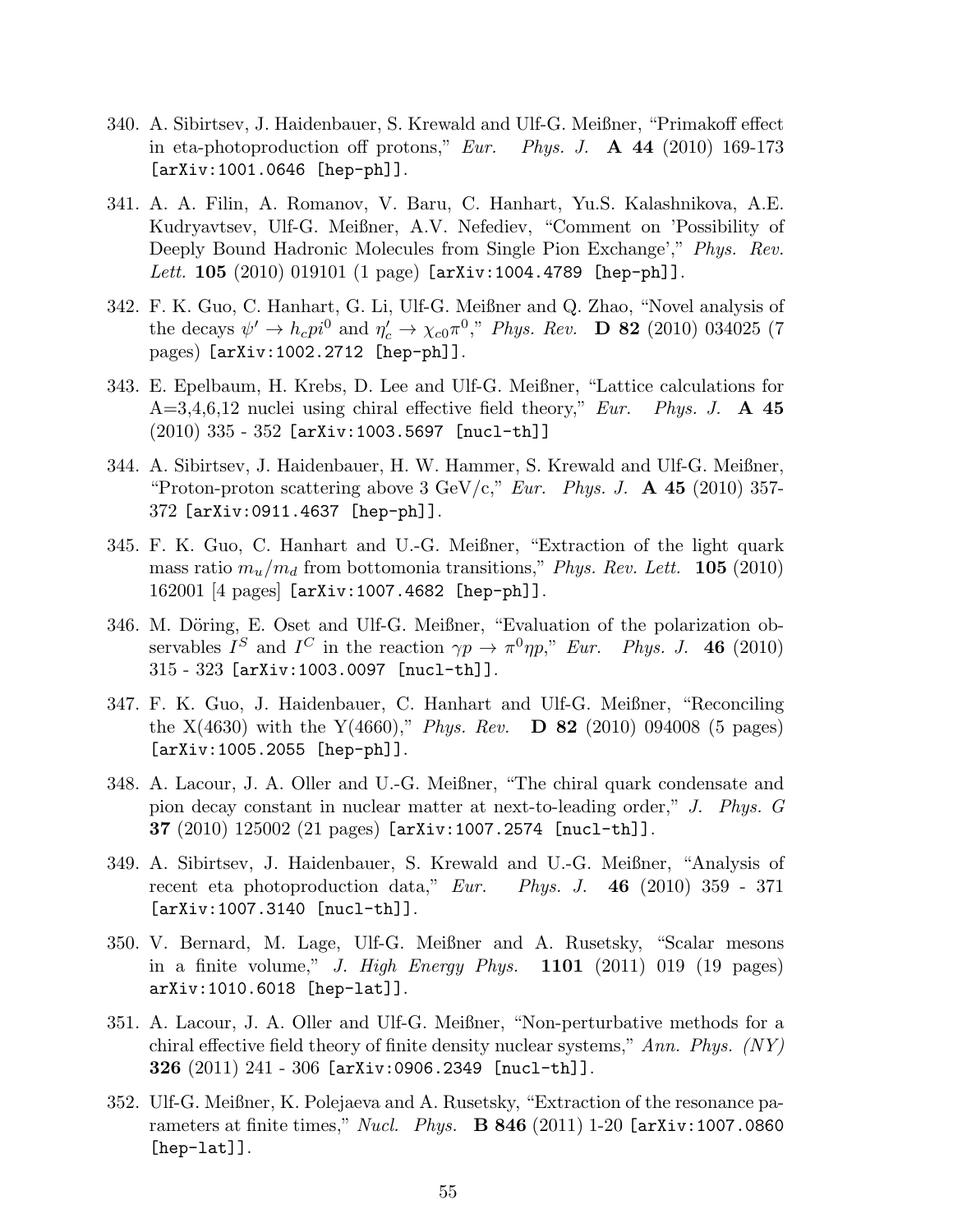- 353. J. Haidenbauer, G. Krein, Ulf-G. Meißner and L. Tolos, "DN interaction from meson exchange," Eur. Phys. J. A47 (2011) 18 (16 pages) [arXiv:1008.3794  $[nuc1-th]$ ].
- 354. M. Cleven, F. K. Guo, C. Hanhart and Ulf-G. Meißner, "Light meson mass dependence of the positive parity heavy-strange mesons," Eur. Phys. J.  $\mathbf{A47}$ (2011) 19 (9 pages) [arXiv:1009.3804 [hep-ph]].
- 355. M. Döring, C. Hanhart, F. Huang, S. Krewald, Ulf-G. Meißner and D. Rönchen, "The reaction  $\pi^+p \to K^+\Sigma^+$  in a unitary coupled-channels model," Nucl. Phys. A 851 (2011) 58-98 [arXiv:1009.3781 [nucl-th]].
- 356. F. K. Guo, C. Hanhart, G. Li, Ulf-G. Meißner and Q. Zhao, "Effect of charmed meson loops on charmonium transitions," Phys. Rev. **D 83** (2011) 034013 (29 pages) [arXiv:1008.3632 [hep-ph]].
- 357. P. C. Bruns, M. Mai and Ulf-G. Meißner, "Chiral dynamics of the S11(1535) and  $S11(1650)$  resonances revisited," *Phys.* Lett. **B 697** (2011) 254-259. [arXiv:1012.2233 [nucl-th]].
- 358. S. J. Brodsky, F. K. Guo, C. Hanhart and Ulf-G. Meißner, "Isospin splittings of doubly heavy baryons," *Phys. Lett.* **B** 698 (2011) 251-255. [arXiv:1101.1983 [hep-ph]].
- 359. E. Epelbaum, H. Krebs, D. Lee and Ulf-G. Meißner, "Ab initio calculation of the Hoyle state," *Phys. Rev. Lett.*  $106$  (2011) 192501 (4 pages) [arXiv:1101.2547 [nucl-th]].
- 360. M. Lenkewitz, E. Epelbaum, H. W. Hammer and Ulf-G. Meißner, "Neutral pion photoproduction off 3H and 3He in chiral perturbation theory," Phys. Lett. **B 700** (2011) 365-368 [arXiv:1103.3400 [nucl-th]].
- 361. S. Bour, X. Li, D. Lee, Ulf-G. Meißner and L. Mitas, "Precision benchmark calculations for four particles at unitarity," Phys. Rev.  $\bf{A}$  83 (2011) 063619 (9 pages) [arXiv:1104.2102 [cond-mat.quant-gas]].
- 362. F. K. Guo and Ulf-G. Meißner, "More kaonic bound states and a comprehensive interpretation of the  $D_{sJ}$  states," Phys. Rev. **D** 84 (2011) 014013 (5 pages) [arXiv:1102.3536 [hep-ph]].
- 363. S. Ceci, M. Döring, C. Hanhart, S. Krewald, Ulf-G. Meißner and A. Svarc, "Relevance of complex branch points for partial wave analysis," *Phys. Rev.*  $\bf{C}$ 84 (2011) 015205 (7 pages) [arXiv:1104.3490 [nucl-th]].
- 364. F. K. Guo, C. Hanhart, F. J. Llanes-Estrada and Ulf-G. Meißner, "When hadrons become unstable: a novel type of non-analyticity in chiral extrapolations," *Phys. Lett.* **B 703** (2011) 510-515 [arXiv:1105.3366 [hep-lat]].
- 365. D. Ruic, M. Mai, Ulf-G. Meißner, "Eta-photoproduction in a gaugeinvariant chiral unitary framework," Phys. Lett.  $\bf{B}$  704 (2011) 659-662 [arXiv:1108.4825 [nucl-th]].
- 366. M. Döring, Ulf-G. Meißner, "Kaon-nucleon scattering lengths from kaonic deuterium experiments revisited," Phys. Lett.  $\bf{B}$  704 (2011) 663-666 [arXiv:1108.5912 [nucl-th]].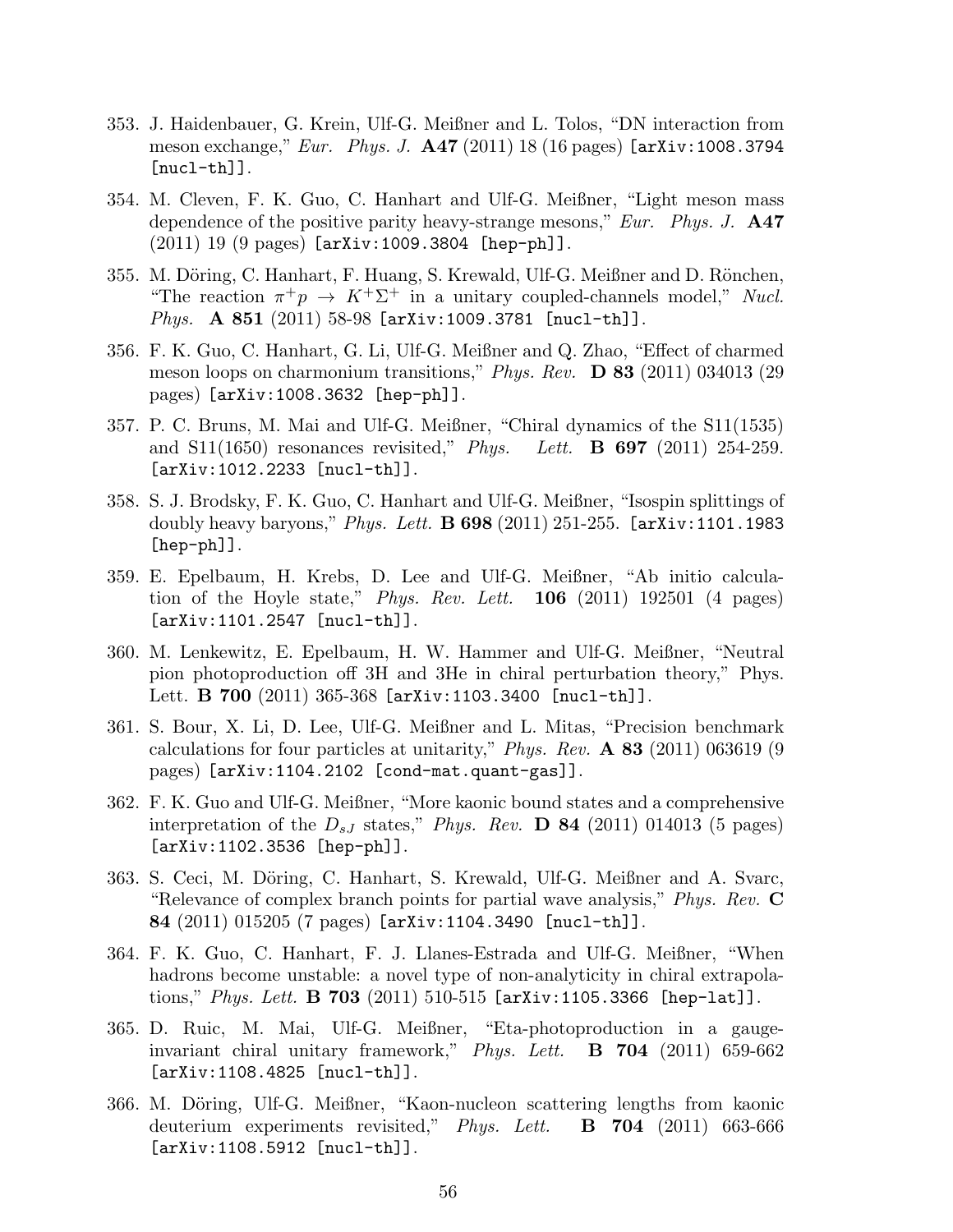- 367. M. Cleven, F. K. Guo, C. Hanhart and Ulf-G. Meißner, "Bound state nature of the exotic  $Z_b$  states," Eur. Phys. J.  $\mathbf{A47}$  (2011) 120 (8 pages) [arXiv:1107.0254 [hep-ph]].
- 368. V. Bernard, E. Epelbaum, H. Krebs, Ulf-G. Meißner, "Subleading contributions to the chiral three-nucleon force II: Short-range terms and relativistic corrections," Phys. Rev. C 84 (2011) 054001 (12 pages) [arXiv:1108.3816  $[nuc1-th]$ ].
- 369. J. Haidenbauer, Ulf-G. Meißner, " To bind or not to bind: The H-dibaryon in light of chiral effective field theory," Phys. Lett.  $\bf{B}$  706 (2011) 100-105 [arXiv:1109.3590 [hep-ph]].
- 370. M. Döring, Ulf G. Meißner, E. Oset and A. Rusetsky, "Unitarized Chiral Perturbation Theory in a finite volume: scalar meson sector," Eur. Phys. J.  $\mathbf{A}$ 47 (2011) 139 [15 pages] [arXiv:1107.3988 [hep-lat]].
- 371. S. Bour, S. König, D. Lee, H.-W. Hammer, Ulf-G. Meißner, "Topological phases for bound states moving in a finite volume," Phys. Rev.  $\bf{D} 84$  (2011) 091503(R) [5 pages] [arXiv:1107.1272 [nucl-th]].
- 372. S. Koelling, E. Epelbaum, H. Krebs, Ulf-G. Meißner, "Two-nucleon electromagnetic current in chiral effective field theory: one-pion exchange and short-range contributions," Phys. Rev.  $C 84 (2011) 054008 [18 pages]$  [arXiv:1107.0602  $[nuc1-th]$ ].
- 373. M. Döring, J. Haidenbauer, Ulf-G. Meißner, A. Rusetsky, "Dynamical coupledchannel approaches on a momentum lattice," Eur. Phys. J.  $\bf{A}$  47 (2011) 163 [8 pages] [arXiv:1108.0676 [hep-lat]].
- 374. F. Stollenwerk, C. Hanhart, A. Kupsc, Ulf-G. Meißner, A. Wirzba, "Modelindependent approach to eta to pi+ pi- gamma and eta' to pi+ pi- gamma," Phys. Lett. B707 (2012) 184-190 [arXiv:1108.2419 [nucl-th]].
- 375. P. Adlarson, . . ., Ulf-G. Meißner, et al. [WASA-at-COSY Collaboration], "Exclusive Measurement of the  $\eta \to \pi^+ \pi^- \gamma$  Decay," Phys. Lett. **B** 707 (2012) 243-249 [arXiv:1107.5277 [nucl-ex]].
- 376. M. Döring, Ulf-G. Meißner, "Finite volume effects in pion-kaon scattering and reconstruction of the kappa(800) resonance," J. High Energy Phys.  $1201$ (2012) 009 [31 pages] [arXiv:1111.0616 [hep-lat]].
- 377. F.-K. Guo, Ulf-G. Meißner, "Examining coupled-channel effects in radiative charmonium transitions," *Phys. Rev.* Lett. **108** (2012) 112002 [4 pages] [arXiv:1111.1151 [hep-ph]].
- 378. J. Haidenbauer and Ulf-G. Meißner, "Exotic bound states of two baryons in light of chiral effective field theory," Nucl. Phys.  $\bf{A} 811$  (2012) 44 - 61 [arXiv:1111.4069 [nucl-th]].
- 379. F. Huang, M. Döring, H. Haberzettl, J. Haidenbauer, C. Hanhart, S. Krewald, U.-G. Meißner, K. Nakayama, "Pion photoproduction in a dynamical coupled-channels model," *Phys. Rev.*  $\bf{C}$  85 (2012) 054003 [25 pages] [arXiv:1110.3833 [nucl-th]].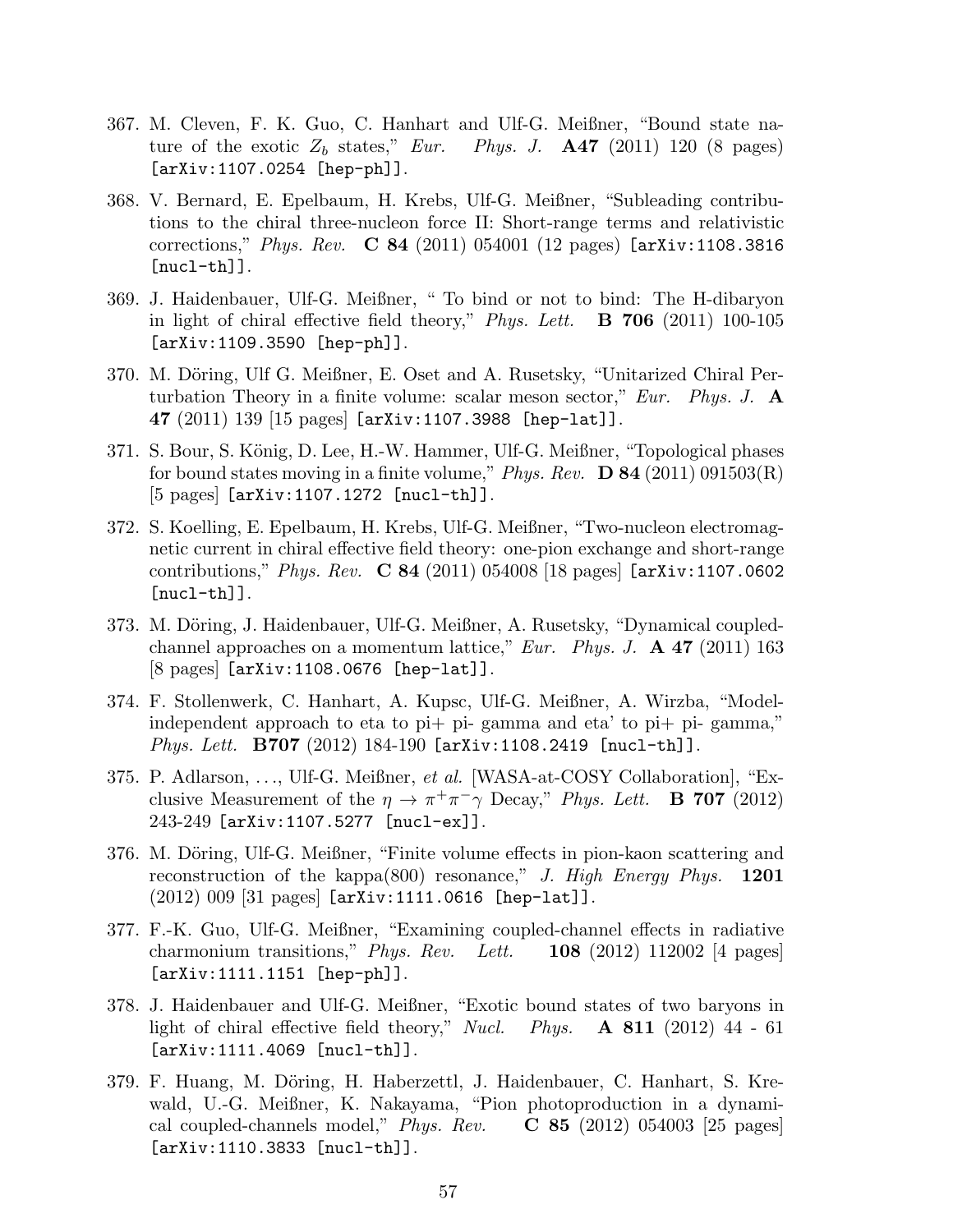- 380. C. Ditsche, M. Hoferichter, B. Kubis and Ulf-G. Meißner, "Roy-Steiner equations for pion-nucleon scattering," J. High Energy Phys.  $1206$  (2012) 043 [119] pages] [arXiv:1203.4758 [hep-ph]].
- 381. M. Hoferichter, C. Ditsche, B. Kubis and Ulf-G. Meißner, "Dispersive analysis of the scalar form factor of the nucleon," J. High Energy Phys.  $1206$  (2012) 063 [28 pages] [arXiv:1204.6251 [hep-ph]].
- 382. F.-K. Guo and Ulf-G. Meißner, "Light quark mass dependence in heavy quarkonium physics," *Phys. Rev.* Lett.  $\blacksquare$  109 (2012) 062001 [5 pages] [arXiv:1203.1116 [hep-ph]].
- 383. M. Döring, Ulf-G. Meißner, E. Oset and A. Rusetsky, "Scalar mesons moving in a finite volume and the role of partial wave mixing," Eur. Phys. J.  $\bf{A}$  48: 114 (2012) [18 pages] [arXiv:1205.4838 [hep-lat]].
- 384. V. Bernard, D. Hoja, Ulf-G. Meißner and A. Rusetsky, "Matrix elements of unstable states," J. High Energy Phys.  $1209$  (2012) 023 [29 pages] [arXiv:1205.4642 [hep-lat]].
- 385. S. Bour, H.-W. Hammer, D. Lee and Ulf-G. Meißner,  $Phys. Rev.$   $C 86$ (2012) 034003 [10 pages] "Benchmark calculations for elastic fermion-dimer scattering," [arXiv:1206.1765 [nucl-th]].
- 386. E. Epelbaum and Ulf-G. Meißner, "Chiral dynamics of few- and many-nucleon systems", Ann. Rev. Nucl. Part. Sci. 62 (2012) 159-185 [arXiv:1201.2136  $[nuc1-th]$ ].
- 387. J. Haidenbauer and Ulf-G. Meißner, "The proton-antiproton mass threshold structure in psi(3686) radiative decay revisited," Phys. Rev.  $\bullet$  **D** 86 (2012) 077503 [3 pages] [arXiv:1208.3343 [hep-ph]].
- 388. I. T. Lorenz, H.-W. Hammer and U.-G. Meißner, "The size of the proton closing in on the radius puzzle," Eur. Phys. J.  $\bf{A}$  48:151 (2012) [5 pages] [arXiv:1205.6628 [hep-ph]].
- 389. F.-K. Guo and Ulf-G. Meißner, "Where is the  $\chi_{c0}(2P)$  ?," Phys. Rev.  $\Box$  86  $(2012)$   $091501(R)$  [4 pages] [arXiv:1208.1134 [hep-ph]].
- 390. M. Mai, P.C. Bruns and Ulf-G. Meißner, "Pion photoproduction off the proton in a gauge-invariant chiral unitary framework," Phys. Rev.  $\bullet$  D 86 (2012) 094033 [22 pages] [arXiv:1207.4923 [nucl-th]]
- 391. M. G¨ockeler, R. Horsley, M. Lage, Ulf-G. Meißner, P. E. L. Rakow, A. Rusetsky, G. Schierholz and J. M. Zanotti, "Scattering phases for meson and baryon resonances on general moving-frame lattices," Phys. Rev.  $\bf{D} 86$  (2012) 094513 [19 pages] [arXiv:1206.4141 [hep-lat]].
- 392. E. Epelbaum, H. Krebs, T. L¨ahde, D. Lee and Ulf-G. Meißner, "Structure and rotations of the Hoyle state," *Phys. Rev.* Lett.  $109$  (2012) 252501 [4 pages] [arXiv:1208.1328 [nucl-th]].
- 393. F.-K. Guo and Ulf-G. Meißner, "Baryon electric dipole moments from strong CP violation," *J. High Energy Phys.*  $1212$  (2012) 097 [31 pages] [arXiv:1210.5887 [hep-ph]].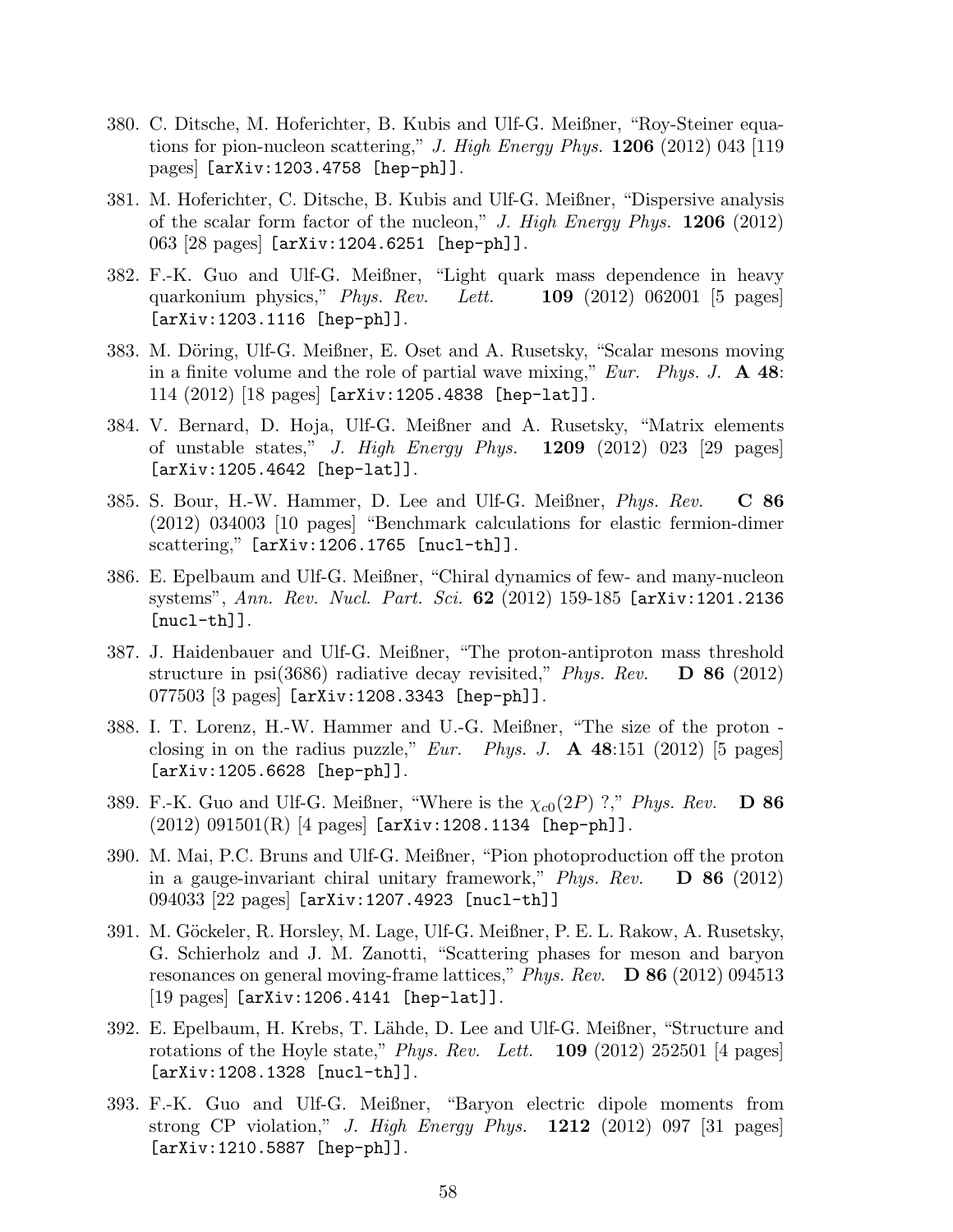- 394. J. T. Daub, H. K. Dreiner, C. Hanhart, B. Kubis and Ulf-G. Meißner, "Improving the Hadron Physics of Non-Standard-Model Decays: Example Bounds on R-parity Violation," J. High Energy Phys. 1301 (2013) 179 [18 pages] [arXiv:1212.4408 [hep-ph]].
- 395. L. Liu, K. Orginos, F.-K. Guo, C. Hanhart and Ulf-G. Meißner, "Interactions of Charmed Mesons with Light Pseudoscalar Mesons from Lattice QCD and Implications on the Nature of the  $D_{s0}^*(2317)$ ," Phys. Rev. **D 87** (2013) 014508 [12 pages] [arXiv:1208.4535 [hep-lat]].
- 396. M. Lenkewitz, E. Epelbaum, H.-W. Hammer and Ulf-G. Meißner, "Threshold neutral pion photoproduction off the tri-nucleon to  $O(q^4)$ ," Eur. Phys. J. A. 49: 20 (2013) [11 pages] [arXiv:1209.2661 [nucl-th]].
- 397. M. Mai and Ulf-G. Meißner, "New insights into antikaon-nucleon scattering and the structure of the Lambda(1405)," Nucl. Phys.  $\bf{A}$  **900** (2013) 51 - 64 [arXiv:1202.2030 [nucl-th]].
- 398. J. Bsaisou, C. Hanhart, S. Liebig, Ulf-G. Meißner, A. Nogga and A. Wirzba, "The electric dipole moment of the deuteron from the QCD  $\theta$ -term," Eur. *Phys. J.* A 49:31 (2013) [14 pages]  $[\texttt{arXiv:1209.6306} \texttt{[hep-ph]}.$
- 399. E. Epelbaum, H. Krebs, T. A. L¨ahde, D. Lee and Ulf-G. Meißner, "Viability of carbon-based life as a function of the light quark mass," Phys. Rev. Lett. 110 (2013) 112502 [5 pages] [arXiv:1212.4181 [nucl-th]].
- 400. V. Bernard, E. Epelbaum, H. Krebs and Ulf-G. Meißner, "New insights into the spin structure of the nucleon," Phys. Rev.  $\bf{D} 87$  (2013) 054032 [9 pages] [arXiv:1209.2523 [hep-ph]].
- 401. D. Rönchen, M. Döring, F. Huang, H. Haberzettl, J. Haidenbauer, C. Hanhart, S. Krewald, Ulf-G. Meißner, K. Nakayama, "Coupled-channel dynamics in the reactions  $\pi N \to \pi N, \eta N, K\Lambda, K\Sigma$ ," Eur. Phys. J. **A 49**: 44 (2013) [50 pages] [arXiv:1211.6998 [nucl-th]].
- 402. M. Cleven, Q. Wang, F.-K. Guo, C. Hanhart, Ulf-G. Meißner and Q. Zhao, "Confirming the molecular nature of the  $Z_b(10610)$  and the  $Z_b(10650)$ ," Phys.  $Rev.$  D 87 (2013) 074006 [12 pages] [arXiv:1301.6461 [hep-ph]].
- 403. J. C. Berengut, E. Epelbaum, V. V. Flambaum, C. Hanhart, Ulf-G. Meißner, J. Nebreda and J. R. Pelaez, "Varying the light quark mass: impact on the nuclear force and Big Bang nucleosynthesis," Phys. Rev.  $\bullet$  **D** 87 (2013) 085018 [17 pages] [arXiv:1301.1738 [nucl-th]].
- 404. M. Döring, M. Mai and Ulf-G. Meißner, "Finite volume effects and quark mass dependence of the N(1535) and N(1650)," *Phys. Lett.*  $\bf{B}$  **722** (2013) 185-192 [arXiv:1302.4065 [hep-lat]].
- 405. C.-D. Lü, Ulf-G. Meißner, W. Wang and Q. Zhao, "Hunting for a scalar glueball in exclusive B decays,"  $Eur$ . Phys. J. A 49: 58 (2013) [5 pages] [arXiv:1301.0225 [hep-ph]].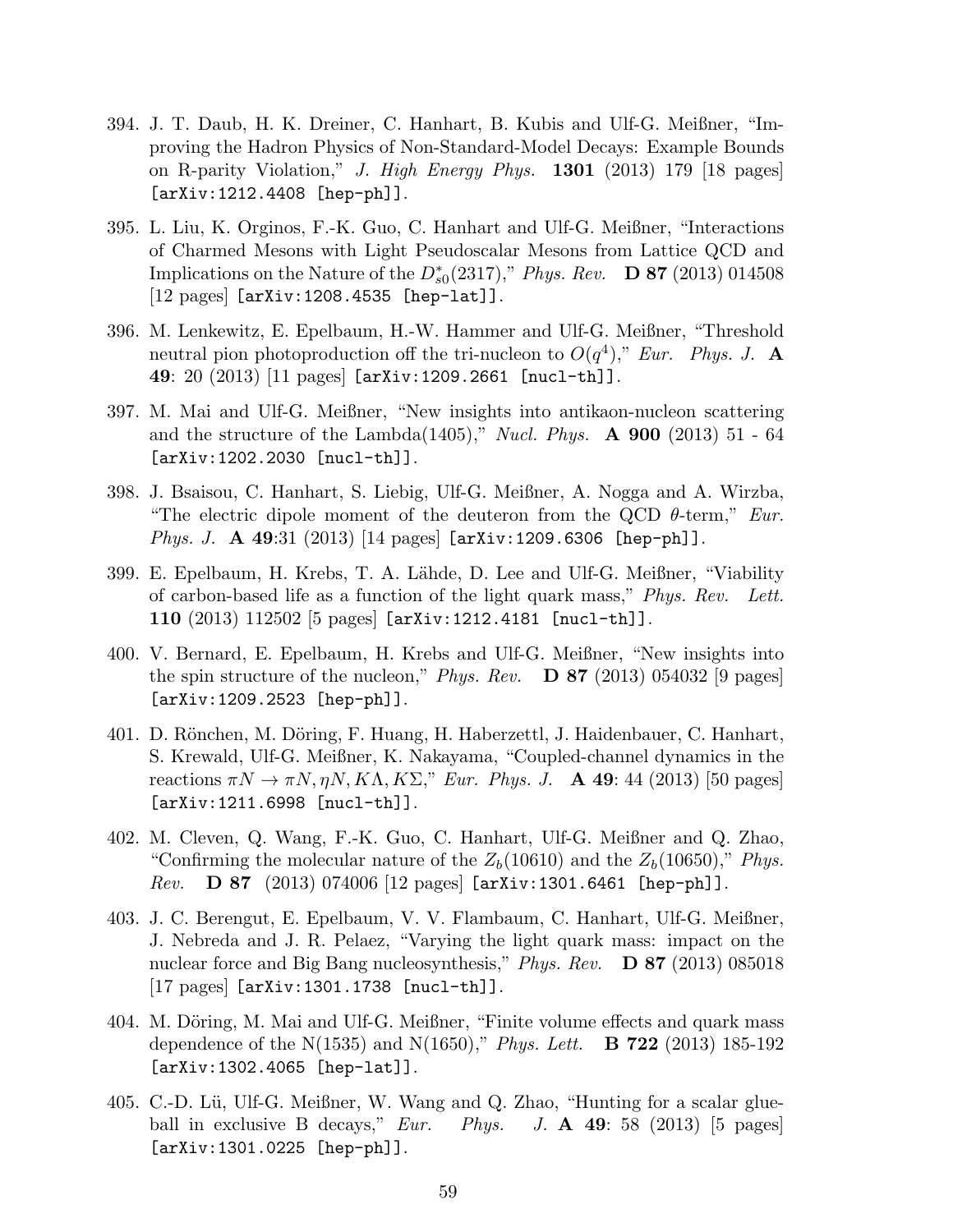- 406. J. Haidenbauer, S. Petschauer, N. Kaiser, Ulf-G. Meißner, A. Nogga and W. Weise, "Hyperon-nucleon interaction at next-to-leading order in chiral effective field theory," Nucl. Phys. A  $915$  (2013) 24 - 58 [arXiv:1304.5339  $[nuc1-th]$ ].
- 407. E. Epelbaum, H. Krebs, T. A. L¨ahde, D. Lee and Ulf-G. Meißner, "Dependence of the triple-alpha process on the fundamental constants of nature," Eur. Phys. J. A 49:82 (2013) [15 pages] [arXiv:1303.4856 [nucl-th]].
- 408. F.-K. Guo, C. Hanhart, Ulf-G. Meißner, Q. Wang and Q. Zhao, "Production of the  $X(3872)$  in charmonia radiative decays," Phys. Lett. **B** 725 (2013) 127 - 133 [arXiv:1306.3096 [hep-ph]].
- 409. P. Adlarson, . . ., Ulf-G. Meißner, . . .,et al. [WASA-at-COSY Collaboration], "Search for a dark photon in the  $\pi^0 \to e^+e^- \gamma$  decay," Phys. Lett. **B** 726 (2013) 187 - 193 [arXiv:1304.0671 [hep-ex]].
- 410. E. Wilbring, H.-W. Hammer and Ulf-G. Meißner, "Electromagnetic Structure of the  $Z_c(3900)$ ," Phys. Lett. **B** 726 (2013) 326 - 329 [arXiv:1304.2882 [hep-ph]].
- 411. V. Baru, E. Epelbaum, A. A. Filin, C. Hanhart, Ulf-G. Meißner and A. V. Nefediev, "Quark mass dependence of the X(3872) binding energy," Phys. Lett. B 726 (2013) 537 -543 [arXiv:1306.4108 [hep-ph]].
- 412. M. Döring, Ulf-G. Meißner and W. Wang, "Chiral Dynamics and S-wave Contributions in Semileptonic B decays," J. High Energy Phys. **1310** 011 (2013) [34 pages] [arXiv:1307.0947 [hep-ph]].
- 413. F.-K. Guo, L. Liu, Ulf-G. Meißner and P. Wang, "Tetraquarks, hadronic molecules, meson-meson scattering and disconnected contributions in lattice  $QCD$ ," Phys. Rev. **D 88** (2013) 074506 [5 pages]  $[array:1308.2545$   $[hep$ lat]].
- 414. E. Epelbaum and Ulf-G. Meißner, "On the renormalization of the one-pion exchange potential and the consistency of Weinberg's power counting," Few *Body Syst.*  $54$  (2013) 2175 - 2190 [arXiv:nucl-th/0609037].
- 415. J. de Vries, Ulf-G. Meißner, E. Epelbaum and N. Kaiser, "Parity violation in proton-proton scattering from chiral effective field theory," Eur. Phys. J.  $49:149$   $(2013)$   $[16$  pages  $[arXiv:1309.4711$   $[nuc1-th]]$ .
- 416. C. Hanhart, A. Kupsc, Ulf-G. Meißner, F. Stollenwerk and A. Wirzba, "Dispersive analysis for  $\eta \to \gamma \gamma^*$ ," Eur. Phys. J. C 73:2668 (2013) [11 pages] [arXiv:1307.5654 [hep-ph]].
- 417. A. Rokash, E. Epelbaum, H. Krebs, D. Lee and Ulf-G. Meißner, "Finite volume effects in low-energy neutron-deuteron scattering," J. Phys.  $G. 41$  (2014) 015105 [14 pages] [arXiv:1308.3386 [nucl-th]].
- 418. D. Agadjanov, Ulf-G. Meißner and A. Rusetsky, "Partial twisting for scalar mesons," *J. High Energy Phys.*  $1401$  (2014) 103 [37 pages] [arXiv:1310.7183 [hep-lat]].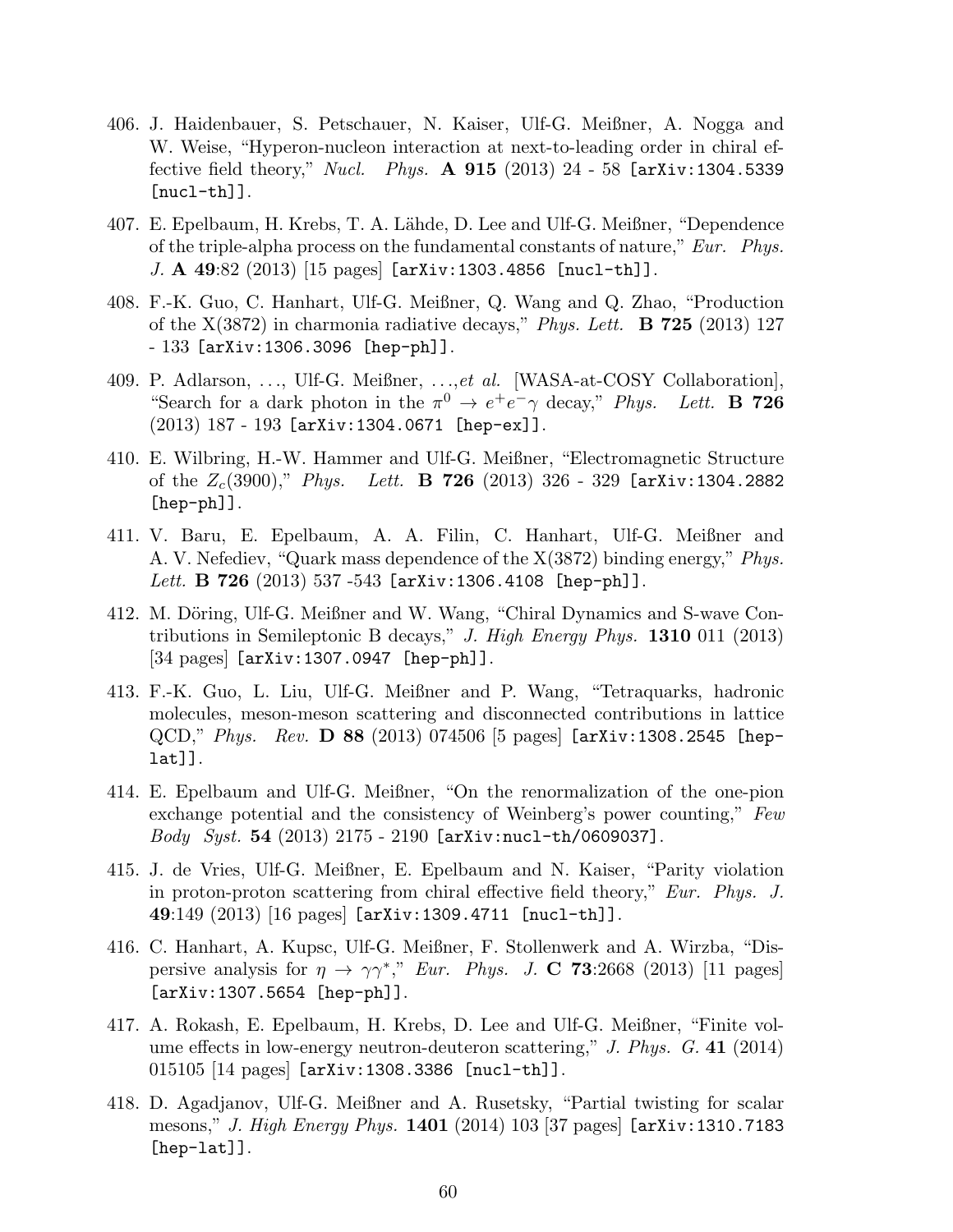- 419. Ulf-G. Meißner and W. Wang,  ${}^{\alpha}B_s \to K^{(*)}\ell\bar{\nu}$ , Angular Analysis, S-wave Contributions and  $|V_{ub}|$ ," J. High Energy Phys. 1401 (2014) 107 [31 pages] [arXiv:1311.5420 [hep-ph]].
- 420. D. Djukanovic, E. Epelbaum, J. Gegelia and Ulf-G. Meißner, "The magnetic moment of the  $\rho$ -meson," *Phys.* Lett. **B** 730 (2014) 115 - 121 [arXiv:1309.3991 [hep-ph]].
- 421. Q. Wang, M. Cleven, F.-K. Guo, C. Hanhart, Ulf-G. Meißner, X.-G. Wu and Q. Zhao, "Y(4260): hadronic molecule versus hadro-charmonium interpretation," Phys. Rev. **D 89** (2014) 034001 [4 pages]  $[\text{arXiv:1309}.4303$  [hepph]].
- 422. Ulf-G. Meißner and W. Wang, "Generalized Heavy-to-Light Form Factors in Light-Cone Sum Rules" *Phys. Lett.* **B 730** (2014) 336 - 341 [arXiv:1312.3087 [hep-ph]].
- 423. X.-W. Kang, J. Haidenbauer and U.-G. Meißner, "Antinucleon-nucleon interaction in chiral effective field theory," J. High Energy Phys.  $1402$  (2014) 113 [25 pages] [arXiv:1311.1658 [hep-ph]].
- 424. E. Epelbaum, H. Krebs, T. A. Lähde, D. Lee, Ulf-G. Meißner and G. Rupak, "Ab initio calculation of the spectrum and structure of  ${}^{16}O$ ," Phys. Rev. Lett. 112 (2014) 102501 [5 pages] [arXiv:1312.7703 [nucl-th]].
- 425. T. A. Lähde, E. Epelbaum, H. Krebs, D. Lee, Ulf-G. Meißner and G. Rupak, "Lattice Effective Field Theory for Medium-Mass Nuclei," Phys. Lett. **B** 732  $(2014)$  110 - 115 [arXiv:1311.0477 [nucl-th]].
- 426. F.-K. Guo, Ulf-G. Meißner and W. Wang, "Production of charged heavy quarkonium-like states at the LHC and the Tevatron," Commun. Theor. Phys. 61 (2014) 354 - 358 [arXiv:1308.0193 [hep-ph]].
- 427. X.-W. Kang, B. Kubis, C. Hanhart and Ulf-G. Meißner, " $B_{l4}$  decays and the extraction of  $|V_{ub}|$ ," Phys. Rev. **D** 89 (2014) 053015 [12 pages] [arXiv:1312.1193 [hep-ph].
- 428. F.-K. Guo, U.-G. Meißner, W. Wang and Z. Yang, "Production of charmstrange hadronic molecules at the LHC,"  $J.$  High Energy Phys. 1405 (2014) 138 [18 pages] [arXiv:1403.4032 [hep-ph]].
- 429. D. Rönchen, M. Döring, F. Huang, H. Haberzettl, J. Haidenbauer, C. Hanhart, S. Krewald and Ulf-G. Meißner and K. Nakayama, "Photocouplings at the Pole from Pion Photoproduction," Eur. Phys. J. A 50: 101 (2014) [35 pages] [arXiv:1401.0634 [nucl-th]].
- 430. J. Haidenbauer, X.-W. Kang and Ulf-G. Meißner, "The electromagnetic form factors of the proton in the timelike region," *Nucl. Phys.*  $\bf{A}$  929 (2014) 102 -118 [arXiv:1405.1628 [nucl-th]].
- 431. D. Siemens, V. Bernard, E. Epelbaum, H. Krebs and U.-G. Meißner, "The reaction  $\pi N \to \pi \pi N$  in chiral effective field theory with explicit Delta(1232) degrees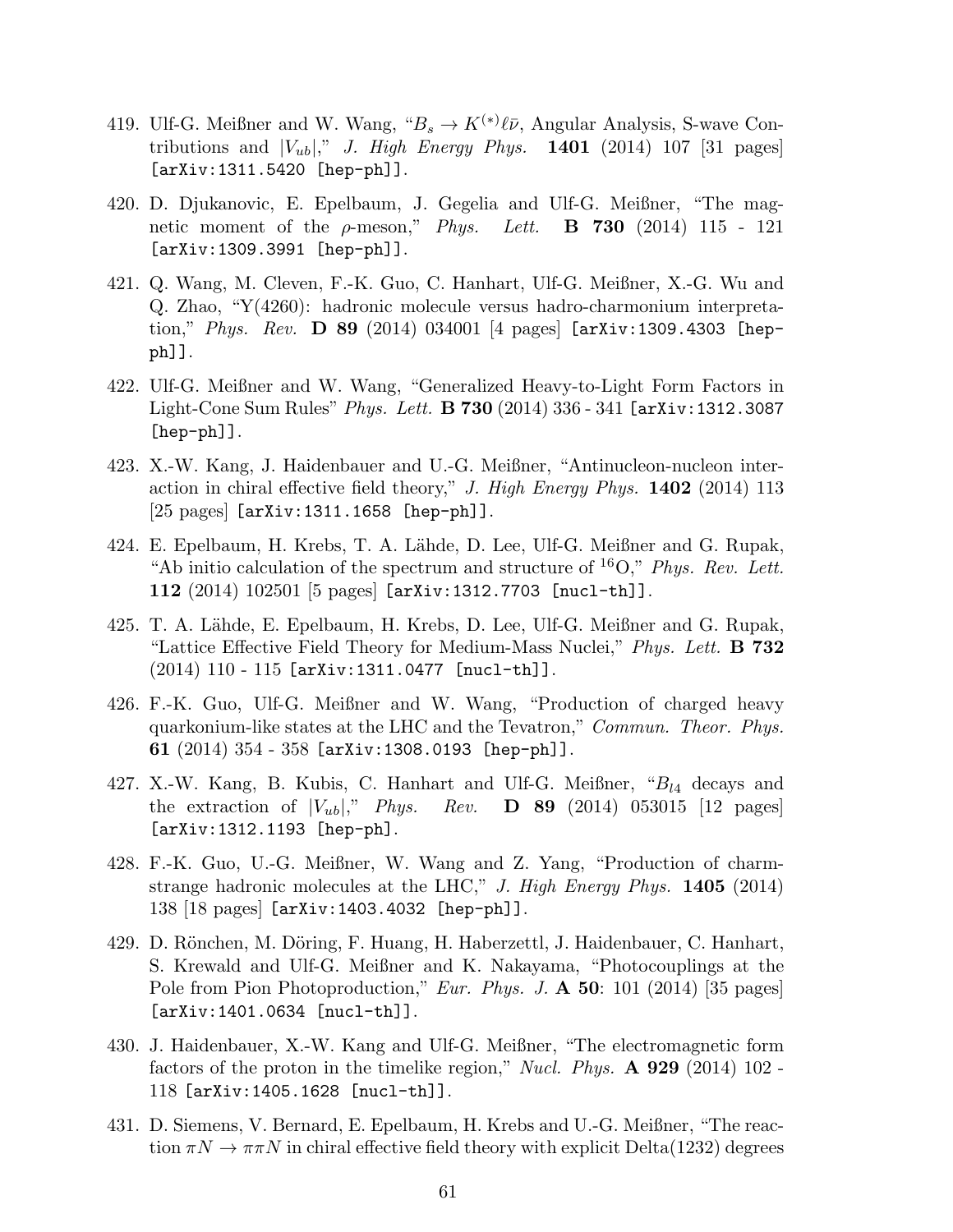of freedom," *Phys. Rev.* **C 89** (2014) 065211 [19 pages] [arXiv:1403.2510  $[nuc1-th]$ ].

- 432. J. de Vries, N. Li, Ulf-G. Meißner, N. Kaiser, X.-H. Liu and S.-L. Zhu, "A study of the parity-odd nucleon-nucleon potential," Eur. Phys. J.  $\mathbf{A}$  50:108  $(2014)$  [13 pages] [arXiv:1404.1576 [nucl-th]].
- 433. W. Dekens, J. de Vries, J. Bsaisou, W. Bernreuther, C. Hanhart, Ulf-G. Meißner, A. Nogga and A. Wirzba, "Unraveling models of CP violation through electric dipole moments of light nuclei," J. High Energy Phys.  $1407$  $(2014)$  069 [57 pages]  $[arXiv:1404.6082$   $[hep-ph]$ ].
- 434. T. Akan, F.-K. Guo and Ulf-G. Meißner, "Finite volume corrections to the CP-odd nucleon matrix elements of the electromagnetic current from the QCD vacuum angle," Phys. Lett. **B 736** (2014) 163 - 168 [arXiv:1406.2882 [hepph]].
- 435. A. Agadjanov, V. Bernard, Ulf-G. Meißner and A. Rusetsky, "A framework for the calculation of the  $\Delta N \gamma^*$  transition form factors on the lattice," Nucl. Phys. **B 886** (2014) 1199 - 1222 [arXiv:1405.3476 [hep-lat]].
- 436. B.-N. Lu, T. A. Lähde, D. Lee and U.-G. Meißner, "Breaking and restoration" of rotational symmetry on the lattice for bound state multiplets," Phys. Rev. D 90 (2014) 034507 [10 pages] [arXiv:1403.8056 [nucl-th]].
- 437. I. T. Lorenz and Ulf-G. Meißner, "Reduction of the proton radius discrepancy by 3 sigma," Phys. Lett.  $\bf{B}$  737 (2014) 57 - 59 [arXiv:1406.2962 [hep-ph]].
- 438. F.-K. Guo, Ulf-G. Meißner, W. Wang and Z. Yang, "Production of the bottom analogues and the spin partner of the  $X(3872)$  at hadron colliders," Eur. Phys. J. C 74:3063 (2014) [8 pages] [arXiv:1402.6236 [hep-ph]].
- 439. M. Cleven, H. W. Grießhammer, F.-K. Guo, C. Hanhart and Ulf-G. Meißner, "Strong and radiative decays of the  $D_{s0}^*(2317)$  and  $D_{s1}(2460)$ ," Eur. Phys. J. **A 50**: 149  $(2014)$  [10 pages] [arXiv:1405.2242 [hep-ph]].
- 440. F.-K. Guo, Ulf-G. Meißner and C.-P. Shen, "Enhanced breaking of heavy quark spin symmetry," Phys. Lett. **B 738** (2014) 172 - 177 [arXiv:1406.6543 [hepph]].
- 441. P. Adlarson, ..., Ulf-G. Meißner, ... et al. [WASA-at-COSY Collaboration], "Measurement of the  $\eta \to \pi^+ \pi^- \pi^0$  Dalitz plot distribution," Phys. Rev. C 90 (2014) 4, 045207 [10 pages] [arXiv:1406.2505 [hep-ex]].
- 442. J. Gegelia and Ulf-G. Meißner, "Properties of effective massive Yang-Mills theory in the limit of vanishing vector boson mass," Eur. Phys. J. A 50:147 (2014) [8 pages] [arXiv:1411.2780 [hep-ph]].
- 443. M. Cleven, Q. Wang, F.-K. Guo, C. Hanhart, Ulf-G. Meißner and Q. Zhao, "Y(4260) as the first S-wave open charm vector molecular state," *Phys. Rev.* D 90 (2014) 074039 [7 pages] [arXiv:1310.2190 [hep-ph]].
- 444. Ulf-G. Meißner, "A new tool in nuclear physics: Nuclear lattice simulations," Nucl. Phys. News 24 (2014) 11 - 15.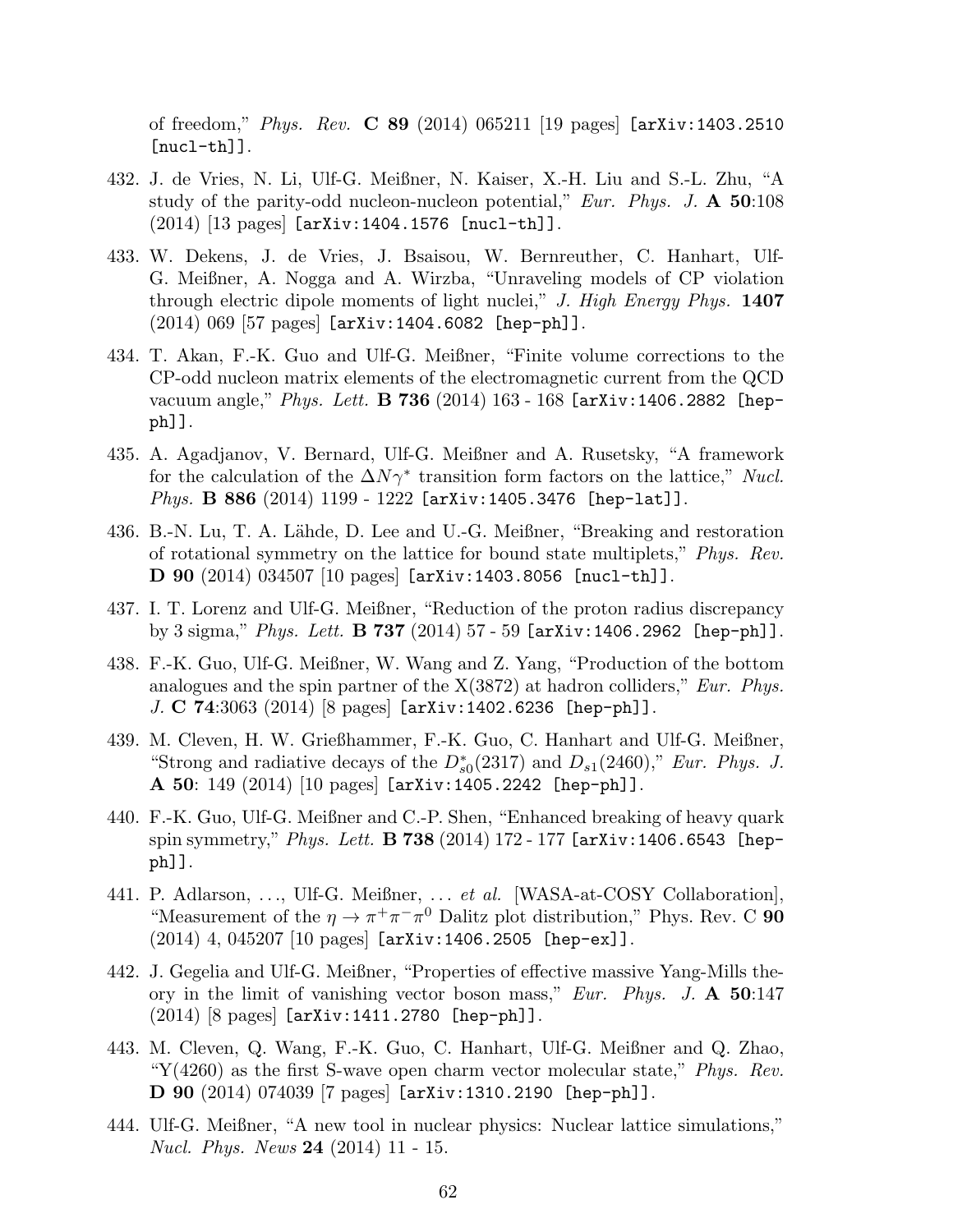- 445. J. Golak, R. Skibinski, K. Topolnicki, H. Witala, E. Epelbaum, H. Krebs, H. Kamada and Ulf-G. Meißner et al., "Low-energy neutron-deuteron reactions with N3LO chiral forces," Eur. Phys. J.  $\mathbf{A}$  50:117 (2015) [11 pages] [arXiv:1410.0756 [nucl-th]].
- 446. F.-K. Guo, Ulf-G. Meißner and Z. Yang, "Production of the spin partner of the  $X(3872)$  in  $e^+e^-$  collisions," *Phys. Lett.* **B 740** (2015) 42 - 45 [arXiv:1410.4674 [hep-ph]].
- 447. Ulf-G. Meißner, "Anthropic considerations in nuclear physics," Sci. Bull.  $60(1):43-54(2015)$  [arXiv:1409.2959 [hep-th]].
- 448. J. Haidenbauer and Ulf-G. Meißner, "A study of hyperons in nuclear matter based on chiral effective field theory," Nucl. Phys.  $\bf{A}$  936 (2015) 29 - 44 [arXiv:1411.3114 [nucl-th]].
- 449. I. T. Lorenz, Ulf-G. Meißner, H.-W. Hammer and Y.-B. Dong, "Theoretical Constraints and Systematic Effects in the Determination of the Proton Form Factors," Phys. Rev. D 91 (2015) 014023 [18 pages]  $[\text{arXiv}:1411.1704$  [hepph]].
- 450. V. Baru, E. Epelbaum, A. A. Filin, F.-K. Guo, H.-W. Hammer, C. Hanhart, Ulf-G. Meißner and A. V. Nefediev, "Remarks on the study of the X(3872) from Effective Field Theory with Pion-Exchange Interaction," Phys. Rev. D 91 (2015) 034002 [8 pages] [arXiv:1501.02924 [hep-ph]].
- 451. T. A. L¨ahde, E. Epelbaum, H. Krebs, D. Lee, Ulf-G. Meißner and G. Rupak, "Uncertainties of Euclidean Time Extrapolation in Lattice Effective Field Theory," *J. Phys. G* 42 (2015) 034012 [16 pages] [arXiv:1409.7538 [nucl-th]].
- 452. J. Haidenbauer, Ulf-G. Meißner and S. Petschauer, "Do ΞΞ bound states exist?," Eur. Phys. J.  $\mathbf{A51:}17(2015)$  [9 pages] [arXiv:1412.2991 [nucl-th]].
- 453. F.-K. Guo, C. Hanhart, Y. S. Kalashnikova, Ulf-G. Meißner and A. V. Nefediev, "What can radiative decays of the  $X(3872)$  teach us about its nature?," *Phys.* Lett.  $\bf{B}$  742 (2015) 394 - 398 [arXiv:1410.6712 [hep-ph]].
- 454. M. Mai and Ulf-G. Meißner, "Constraints on the chiral unitary  $\bar{K}N$  amplitude from  $\pi \Sigma K^+$  photoproduction data," Eur. Phys. J. A 51:30 (2015) [10 pages] [arXiv:1411.7884 [hep-ph]].
- 455. Ulf-G. Meißner, G. Rios and A. Rusetsky, "Spectrum of three-body bound states in a finite volume," *Phys. Rev. Lett.* **114** (2015) 091602 [5 pages] [arXiv:1412.4969 [hep-lat]].
- 456. J. Bsaisou, J. de Vries, C. Hanhart, S. Liebig, Ulf-G. Meißner, D. Minossi, A. Nogga and A. Wirzba, "Nuclear Electric Dipole Moments in Chiral Effective Field Theory," J. High Energy Phys.  $1503$  (2015) 104 [25 pages] [arXiv:1411.5804 [hep-ph]].
- 457. X.-W. Kang, J. Haidenbauer and Ulf-G. Meißner, "On the near-threshold  $\bar{p}p$ invariant mass spectrum measured in  $J/\psi$  and  $\psi'$  decays," Phys. Rev. **D** 91 (2015) 7, 074003 [13 pages] [arXiv:1502.00880 [nucl-th]].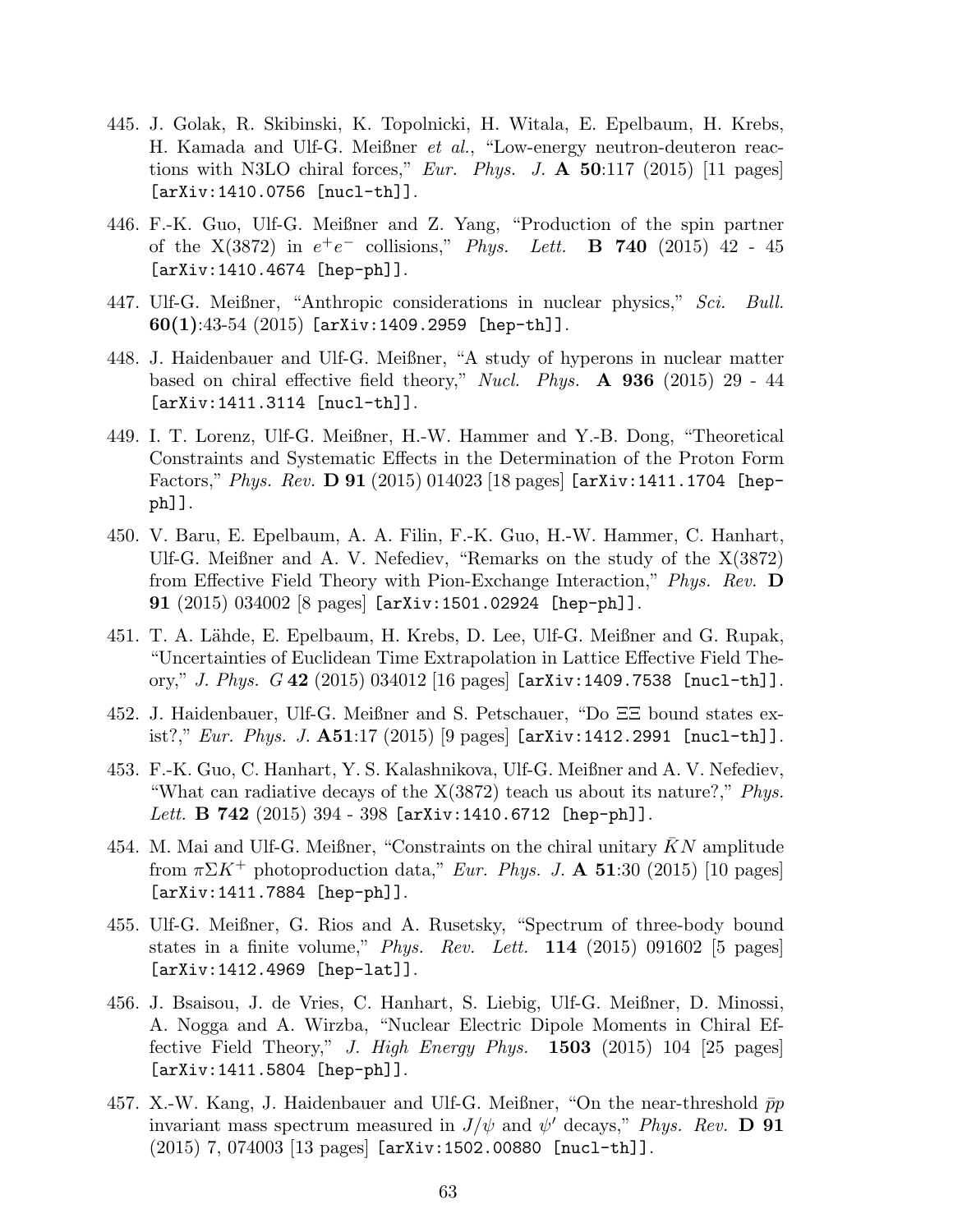- 458. E. Epelbaum, H. Krebs and Ulf-G. Meißner, "Improved chiral nucleon-nucleon potential up to next-to-next-to-next-to-leading order," Eur. Phys. J.  $\mathbf{A}$  51: 53  $(2015)$  [29 pages] [arXiv:1412.0142 [nucl-th]].
- 459. L. Roca, M. Mai, E. Oset and Ulf-G. Meißner, "Predictions for the  $\Lambda_b \to J/\psi \Lambda(1405) \text{ decay}$ ," Eur. Phys. J. C 75: 218 (2015) [9 pages] [arXiv:1503.02936 [hep-ph]].
- 460. J. Bsaisou, Ulf-G. Meißner, A. Nogga and A. Wirzba, "P- and T-Violating Lagrangians in Chiral Effective Field Theory and Nuclear Electric Dipole Moments," Ann. Phys.  $(NY)$  359 (2015) 317 - 370 [arXiv:1412.5471 [hepph]].
- 461. J. de Vries, N. Li, Ulf-G. Meißner, A. Nogga, E. Epelbaum and N. Kaiser, "Parity violation in neutron capture on the proton: determining the weak pionnucleon coupling," Phys. Lett. B 747 (2015) 299 - 304 [arXiv:1501.01832  $[nuc1-th]$ ].
- 462. D. Rönchen, M. Döring, H. Haberzettl, J. Haidenbauer, Ulf-G. Meißner and K. Nakayama, "Eta photoproduction in a combined analysis of pionand photon-induced reactions," Eur. Phys. J.  $\mathbf{A51}$ : 70 (2015) [20 pages] [arXiv:1504.01643 [nucl-th]].
- 463. N. Klein, D. Lee, W. Liu and Ulf-G. Meißner, "Regularization Methods for Nuclear Lattice Effective Field Theory," Phys. Lett. **B 747** (2015) 511 - 516 [arXiv:1505.07000 [nucl-th]].
- 464. B. N. Lu, T. A. L¨ahde, D. Lee and Ulf-G. Meißner, "Breaking and restoration of rotational symmetry for irreducible tensor operators on the lattice," Phys. *Rev.* **D** 92 (2015) 014506 [10 pages] [arXiv:1504.01685 [nucl-th]].
- 465. T. A. Lähde, T. Luu, D. Lee, Ulf-G. Meißner, E. Epelbaum, H. Krebs and G. Rupak, "Nuclear Lattice Simulations using Symmetry-Sign Extrapolation," *Eur. Phys. J.*  $A51: 92 (2015) [13 pages]$  [arXiv:1502.06787 [nucl-th]].
- 466. F.-K. Guo, R. Horsley, Ulf-G. Meißner, Y. Nakamura, H. Perlt, P. E. L. Rakow, G. Schierholz, A. Schiller and J. M. Zanotti, "The electric dipole moment of the neutron from 2+1 flavor lattice QCD," Phys. Rev. Lett. **115** (2015) 062001 [6 pages] [arXiv:1502.02295 [hep-lat]].
- 467. F.-K. Guo and Ulf-G. Meißner, "Cumulants of the QCD topological charge distribution," Phys. Lett. **B 749** (2015) 278 - 282 [arXiv:1506.05487 [hepph]].
- 468. I. T. Lorenz, H.-W. Hammer and Ulf-G. Meißner, "New structures in the proton-antiproton system," Phys. Rev.  $\bf{D}$  92 (2015) 034018 [11 pages] [arXiv:1506.02282 [hep-ph]].
- 469. D. Djukanovic, E. Epelbaum, J. Gegelia, H. Krebs and Ulf-G. Meißner, "Complex-mass renormalization in hadronic EFT: applicability at two-loop order," Eur. Phys. J.  $A51:101$  (2015) [5 pages] [arXiv:1507.06771 [hep-ph]].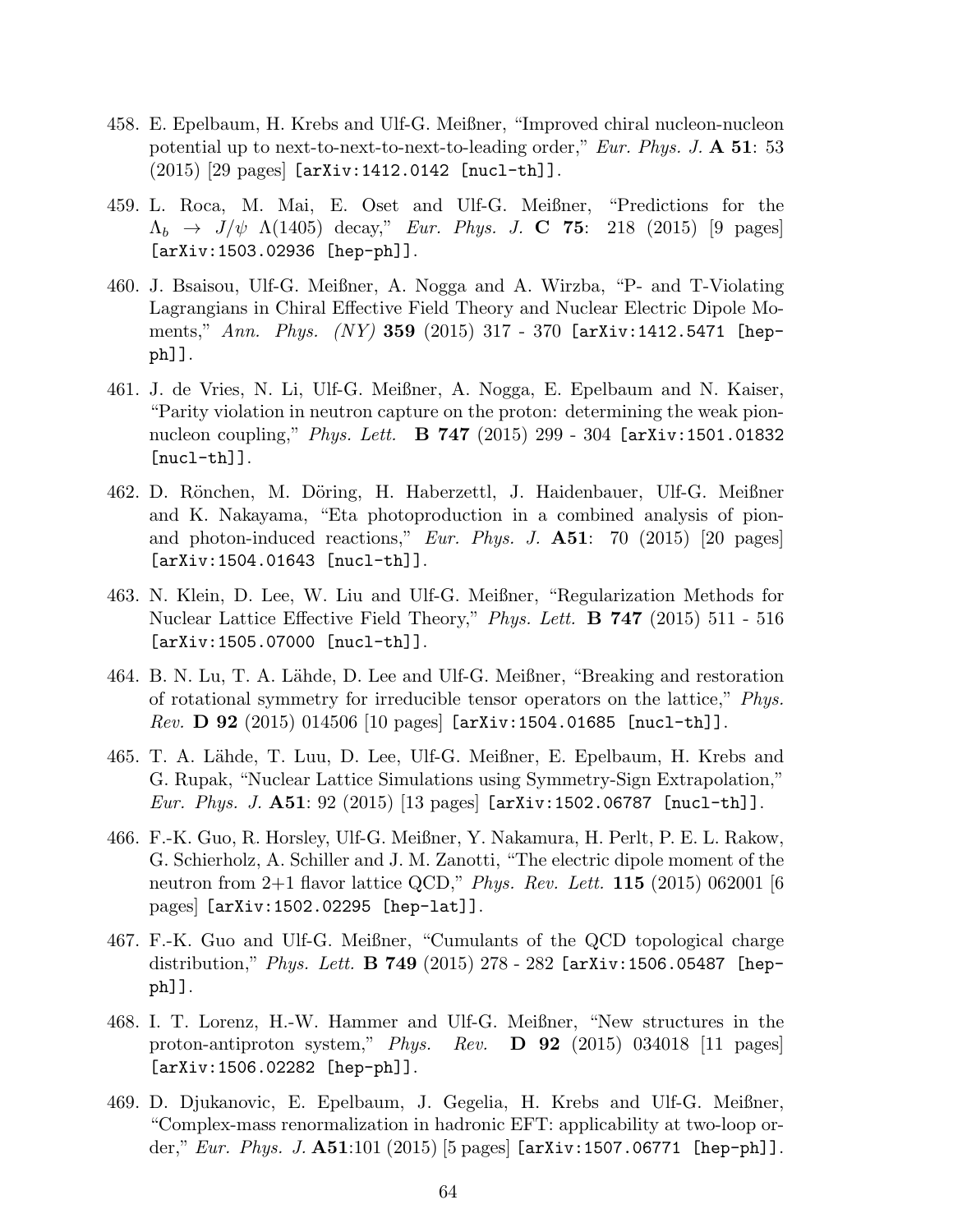- 470. M. Hoferichter, J. R. de Elvira, B. Kubis and Ulf-G. Meißner, "High precision determination of the pion-nucleon  $\sigma$ -term from Roy-Steiner equations," *Phys.* Rev. Lett. 115 (2015) 092301 [5 pages] [arXiv:1506.04142 [hep-ph]].
- 471. D. Eversmann, . . ., Ulf-G. Meißner, et al. [JEDI Collaboration], "New method for a continuous determination of the spin tune in storage rings and implications for precision experiments," Phys. Rev. Lett.  $115$  (2015) 094801 [6 pages] [arXiv:1504.00635 [physics.acc-ph]].
- 472. E. Epelbaum, H. Krebs and Ulf-G. Meißner, "Precision nucleon-nucleon potential at fifth order in the chiral expansion," Phys. Rev. Lett. 115 (2015) 122301 [5 pages] [arXiv:1412.4623 [nucl-th]].
- 473. N. R. Acharya, F. K. Guo, M. Mai and U.-G. Meißner, "θ-dependence of the lightest meson resonances in QCD," Phys. Rev.  $\bf{D}$  92 (2015) 054023 [9 pages] [arXiv:1507.08570 [hep-ph]].
- 474. J. Haidenbauer, C. Hanhart, X.-W. Kang and Ulf-G. Meißner, "Origin of the structures observed in  $e^+e^-$  annihilation into multipion states around the  $\bar{p}p$ threshold," Phys. Rev. **D** 92 (2015) 054032 [8 pages]  $arXiv:1506.08120$ [nucl-th]].
- 475. E. Epelbaum, J. Gegelia, Ulf-G. Meißner and D.-L. Yao, "Baryon chiral perturbation theory extended beyond the low-energy region,"  $Eur$ . Phys. J.  $\bf{C}$ 75:499 (2015) [11 pages] [arXiv:1510.02388 [hep-ph]].
- 476. F. K. Guo, Ulf-G. Meißner, W. Wang and Z. Yang, "How to reveal the exotic nature of the  $P_c(4450)$ ," Phys. Rev. **D** 92 (2015) 071502(R) [6 pages] [arXiv:1507.04950 [hep-ph]].
- 477. Ulf-G. Meißner and J. A. Oller, "Testing the  $\chi_{c1}$  p composite nature of the  $P_c(4450)$ ," Phys. Lett. **B 751** (2015) 59 - 62 [arXiv:1507.07478 [hep-ph]].
- 478. S. Bour, D. Lee, H.-W. Hammer and Ulf-G. Meißner, "Ab initio lattice results for Fermi polarons in two dimensions," *Phys. Rev. Lett.* **115** (2015) 185301 [5] pages] [arXiv:1412.8175 [cond-mat.quant-gas]].
- 479. Z. H. Guo, Ulf-G. Meißner and D. L. Yao, "New insights into the  $D_{s0}^*(2317)$ and other charm scalar mesons," Phys. Rev. D 92 (2015) 094008 [18 pages] [arXiv:1507.03123 [hep-ph]].
- 480. M. Hoferichter, J. R. de Elvira, B. Kubis and Ulf-G. Meißner, "Matching pionnucleon Roy-Steiner equations to chiral perturbation theory," Phys. Rev. Lett. 115 (2015) 192301 [6 pages] [arXiv:1507.07552 [nucl-th]].
- 481. Ulf-G. Meißner, "Charmante Pentaquarks?," Physik Journal 14 (2015) 21 22.
- 482. S. Elhatisari, D. Lee, G. Rupak, E. Epelbaum, H. Krebs, T. A. Lähde, T. Luu and Ulf-G. Meißner, "Ab initio alpha-alpha scattering," Nature 528 (2015) 111 [4 pages] [arXiv:1506.03513 [nucl-th]].
- 483. C. W. Xiao and Ulf-G. Meißner, " $J/\psi(\eta_c)N$  and  $\Upsilon(\eta_b)N$  cross sections," Phys. Rev. D 92 (2015) 114002 [9 pages] [arXiv:1508.00924 [hep-ph]].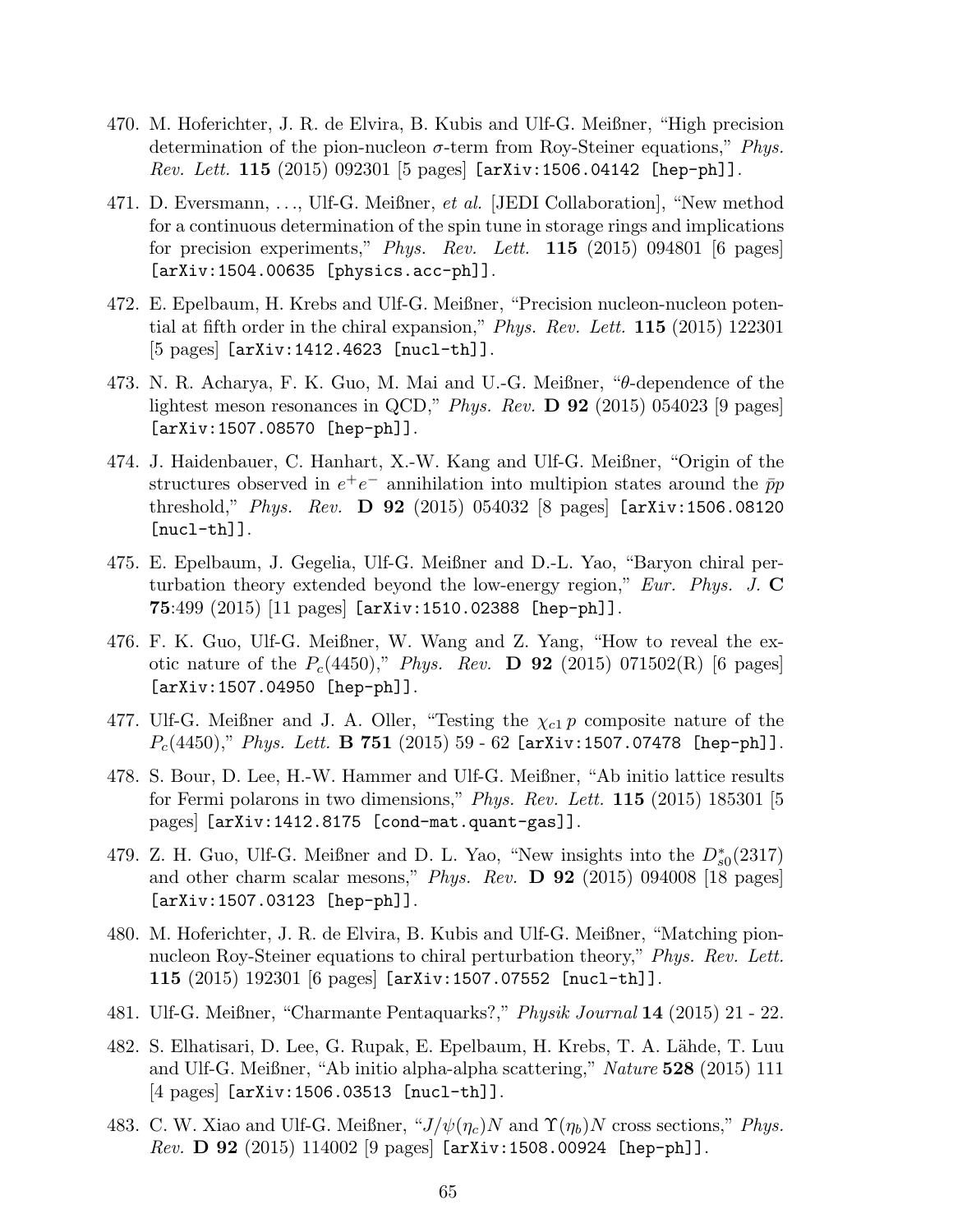- 484. D. L. Yao, M. L. Du, F.-K. Guo and Ulf-G. Meißner, "One-loop analysis of the interactions between charmed mesons and Goldstone bosons," J. High Energy *Phys.* 1511 (2015) 058 [35 pages]  $[\text{arXiv:1502.05981}$   $[\text{hep-ph}]]$ .
- 485. S. Petschauer, N. Kaiser, J. Haidenbauer, Ulf-G. Meißner and W. Weise, "Leading three-baryon forces from  $SU(3)$  chiral effective field theory," *Phys. Rev.*  $\bf{C}$ 93 (2016) 014001 [14 pages] [arXiv:1511.02095 [nucl-th]].
- 486. S. Petschauer, J. Haidenbauer, N. Kaiser, Ulf-G. Meißner and W. Weise, "Hyperons in nuclear matter from  $SU(3)$  chiral effective field theory," Eur. Phys. J.  $\textbf{A52:}$  15 (2016) [13 pages] [arXiv:1507.08808 [nucl-th]].
- 487. Ulf-G. Meißner, "The long and winding road from chiral effective Lagrangians to nuclear structure," Phys. Scr. **91** (2016) 033005 [27 pages] [arXiv:1510.03230 [nucl-th]].
- 488. Y. H. Chen, J. T. Daub, F.-K. Guo, B. Kubis, Ulf-G. Meißner and B.-S. Zou, "The effect of  $Z_b$  states on  $\Upsilon(3S) \to \Upsilon(1S) \pi \pi$  decays," Phys. Rev. **D** 93 (2016) 034030 [11 pages] [arXiv:1512.03583 [hep-ph]].
- 489. M. Hoferichter, J. R. de Elvira, B. Kubis and Ulf-G. Meißner, "Roy-Steinerequation analysis of pion-nucleon scattering," Phys. Rep.  $625$  (2016) 1 - 88. [arXiv:1510.06039 [hep-ph]]
- 490. S. Liebig, Ulf-G. Meißner and A. Nogga, "Jacobi no-core shell model for pshell nuclei," Eur. Phys. J.  $\bf{A}$  52 (2016) 103 [18 pages] [arXiv:1510.06070 [nucl-th]].
- 491. F.-K. Guo, Ulf-G. Meißner and B. S. Zou, "How the X(5568) challenges our understanding of QCD," *Commun. Theor. Phys.* 65 (2016) 593 - 595 [arXiv:1603.06316 [hep-ph]].
- 492. J. de Vries and Ulf-G. Meißner, "Violations of discrete space-time symmetries in chiral effective field theory," *Int. J. Mod. Phys.*  $\mathbf{E}$  25 (2016) 1641008 [32 pages] [arXiv:1509.07331 [hep-ph]].
- 493. S. Binder, . . ., Ulf-G. Meißner, et al. [LENPIC collaboration], "Few-nucleon systems with state-of-the-art chiral nucleon-nucleon forces," Phys. Rev.  $C$  93  $(2016)$  044002 |7 pages [arXiv:1505.07218 [nucl-th]].
- 494. D. L. Yao, D. Siemens, V. Bernard, E. Epelbaum, A. M. Gasparyan, J. Gegelia, H. Krebs and Ulf-G. Meißner, "Pion-nucleon scattering in covariant baryon chiral perturbation theory with explicit Delta resonances," J. High Energy Phys. 1605 (2016) 038 [44 pages] [arXiv:1603.03638 [hep-ph]].
- 495. D. Agadjanov, M. Döring, M. Mai, Ulf-G. Meißner and A. Rusetsky, "The Optical Potential on the Lattice," J. High Energy Phys.  $1606$  (2016) 043 [29] pages] [arXiv:1603.07205 [hep-lat]].
- 496. S. Elhatisari, D. Lee, Ulf-G. Meißner and G. Rupak, "Nucleon-deuteron scattering using the adiabatic projection method," Eur. Phys. J.  $\mathbf{A52:}174$  (2016) [17 pages] [arXiv:1603.02333 [nucl-th]].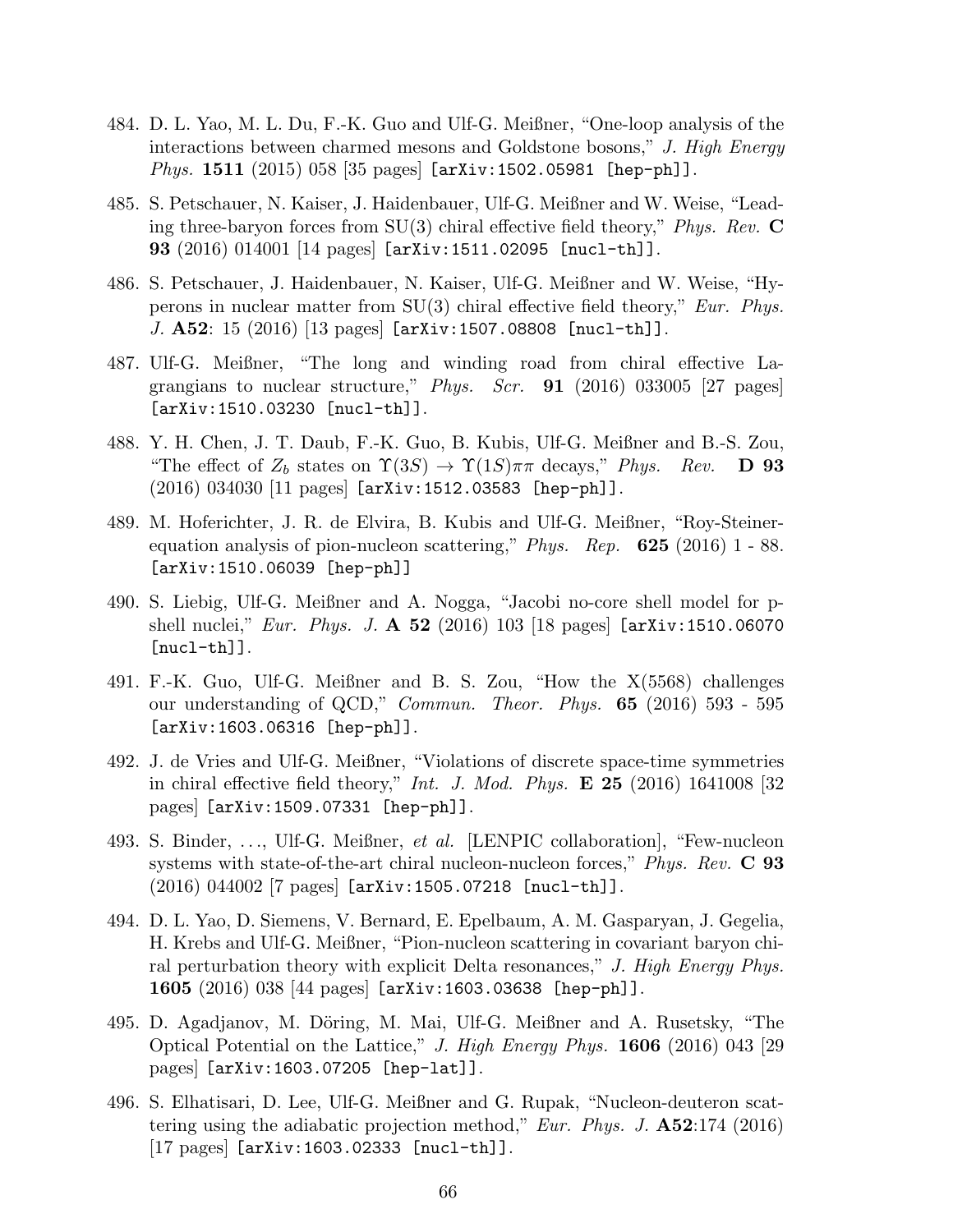- 497. R. Skibinski, J. Golak, K. Topolnicki, H. Witala, E. Epelbaum, H. Kamada, H. Krebs, Ulf-G. Meißner and A. Nogga, "Testing semi-local chiral two-nucleon interaction in selected electroweak processes," Phys. Rev. C 93 (2016) 064022 [14 pages] [arXiv:1604.03395 [nucl-th]].
- 498. M. Hoferichter, J. R. de Elvira, B. Kubis and Ulf-G. Meißner, "Remarks on the pion-nucleon sigma-term," Phys. Lett.  $\bf{B}$  760 (2016) 74 - 78 [arXiv:1602.07688 [hep-lat]].
- 499. B.-N. Lu, T. A. Lähde, D. Lee and Ulf-G. Meißner, "Precise determination of lattice phase shifts and mixing angles," *Phys. Lett.* **B** 760 (2016) 309 - 313 [arXiv:1506.05652 [nucl-th]].
- 500. J. Haidenbauer, Ulf-G. Meißner and S. Petschauer, "Strangeness S=-2 baryonbaryon interaction at next-to-leading order in chiral effective field theory," Nucl. Phys. A 954 (2016) 273 - 293 [arXiv:1511.05859 [nucl-th]].
- 501. A. Cieply, M. Mai, Ulf-G. Meißner and J. Smejkal, "On the pole content of coupled channels chiral approaches used for the KN system," Nucl. Phys.  $\mathbf{A}$ 954 (2016) 17 -40 [arXiv:1603.02531 [hep-ph]].
- 502. F.-K. Guo, Ulf-G. Meißner and Z. Yang, "Hindered magnetic dipole transitions between P-wave bottomonia," Phys. Lett. **B** 760 (2016) 417 - 421 [arXiv:1604.00770 [hep-ph]].
- 503. A. Agadjanov, V. Bernard, Ulf-G. Meißner and A. Rusetsky, "The  $B \to$  $K^*$  form factors on the lattice," Nucl. Phys. **B** 910 (2016) 387 - 409 [arXiv:1605.03386 [hep-lat]].
- 504. G. Guidoboni, ..., Ulf-G. Meißner, ..., et al. [JEDI collaboration], "How to reach a thousand-second in-plane polarization lifetime with  $0.97 \text{ GeV}/c$ deuterons in a storage ring," *Phys. Rev. Lett.*  $117$  (2016) 054801 [5 pages]
- 505. D. Siemens, V. Bernard, E. Epelbaum, A. Gasparyan, H. Krebs and Ulf-G. Meißner, "Elastic pion-nucleon scattering in chiral perturbation theory: A fresh look," Phys. Rev.  $C 94 (2016) 014620 [27 pages]$  [arXiv:1602.02640] [nucl-th]].
- 506. J. Gegelia, Ulf-G. Meißner and D. L. Yao, "The width of the Roper resonance in baryon chiral perturbation theory," Phys. Lett.  $\bf{B}$  **760** (2016) 736 - 741 [arXiv:1606.04873 [hep-ph]].
- 507. J. Haidenbauer and Ulf-G. Meißner, "The electromagnetic form factors of the  $\Lambda$  in the timelike region," Phys. Lett. **B** 761 (2016) 456 - 461 [arXiv:1608.02766 [nucl-th]].
- 508. A. V. Anisovich, R. Beck, ..., Ulf-G. Meißner, ..., et al., "The Impact of New Polarization Data from Bonn, Mainz and Jefferson Laboratory on  $\gamma p \to \pi N$ Multipoles," Eur. Phys. J. **A52** : 284 (2016) [18 pages] [arXiv:1604.05704  $[nuc1-th]$ ].
- 509. S. Elhatisari, N. Li, A. Rokash, J. M. Alarcon, D. Du, N. Klein, B.-N. Lu, Ulf-G. Meißner, E. Epelbaum, H. Krebs, T. A. Lähde, D. Lee and G. Rupak,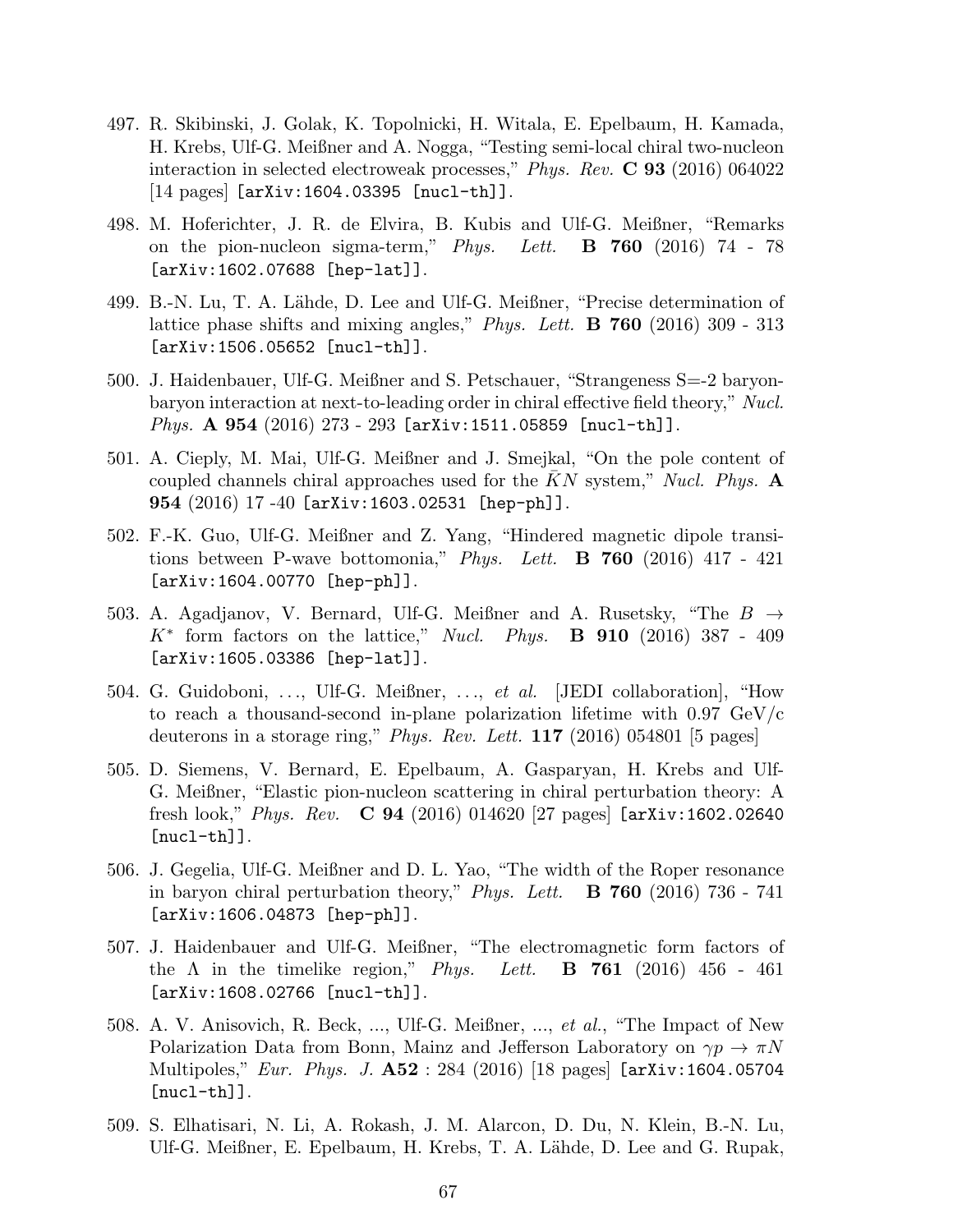"Nuclear binding near a quantum phase transition," Phys. Rev. Lett. 117 (2016) 132501 [5 pages] [arXiv:1602.04539 [nucl-th]].

- 510. J. Behrendt, E. Epelbaum, J. Gegelia, Ulf-G. Meißner and A. Nogga, "Two-nucleon scattering in a modified Weinberg approach with a symmetrypreserving regularization," Eur. Phys. J. A52: 296 (2016) [11 pages] [arXiv:1606.01489 [nucl-th]].
- 511. C. Patrignani, . . ., Ulf-G. Meißner, et al. [Particle Data Group], "Review of Particle Physics," Chin. Phys. C 40 (2016) 100001 [1808 pages].
- 512. J. Gegelia, Ulf-G. Meißner, D. Siemens and D. L. Yao, "The width of the ∆ resonance at two loop order in baryon chiral perturbation theory," *Phys. Lett.* **B 763** (2016)  $1 - 8$  [arXiv:1608.00517 [hep-ph]].
- 513. V. Baru, E. Epelbaum, A. A. Filin, C. Hanhart, Ulf-G. Meißner and A. V. Nefediev, "Heavy-quark spin symmetry partners of the  $X(3872)$  revisited," *Phys. Lett.* **B 763** (2016) 20 -28  $[ary:1605.09649$   $[hep-ph]$ .
- 514. F.-K. Guo, Ulf-G. Meißner, J. Nieves and Z. Yang, "Remarks on the  $P_c$  structures and triangle singularities," Eur. Phys. J.  $\mathbf{A}$  52: 318 (2016) [6 pages] [arXiv:1605.05113 [hep-ph]].
- 515. M. L. Du, F.-K. Guo and U.-G. Meißner, "Subtraction of power counting breaking terms in chiral perturbation theory: spinless matter fields," J. High Energy *Phys.* 1610 (2016) 122 [15 pages]  $[arXiv:1609.06134$   $[hep-ph]$ ].
- 516. H. Witala, J. Golak, R. Skibinski, K. Topolnicki, E. Epelbaum, K. Hebeler, H. Kamada, H. Krebs, Ulf-G. Meißner, A. Nogga, "Role of the total isospin  $3/2$  component in three-nucleon reactions," Few-Body Syst. 57 (2016) 1213 -1225 [arXiv:1605.02011 [nucl-th]].
- 517. M. L. Du, Ulf-G. Meißner and Q. Wang, "P-wave coupled channel effects in electron-positron annihilation," *Phys. Rev.* **D** 94 (2016) 096006 [11 pages] [arXiv:1608.02537 [hep-ph]].
- 518. M. Hoferichter, B. Kubis, J. Ruiz de Elvira, H.-W. Hammer and Ulf-G. Meißner, "On the pi pi continuum in the nucleon form factors and the proton radius puzzle," *Eur. Phys. J.* A 52:  $331 (2016) [10 \text{ pages}]$  [arXiv:1609.06722 [hep-ph]].
- 519. M.-L. Du, F.-K. Guo, Ulf-G. Meißner and D.-L. Yao, "Aspects of the lowenergy constants in the chiral Lagrangian for charmed mesons,"  $Phys. Rev.$  D 94 (2016) 094037 [16 pages] [arXiv:1610.02963 [hep-ph]].
- 520. S. Petschauer, J. Haidenbauer, N. Kaiser, Ulf-G. Meißner and W. Weise, "Density-dependent effective baryon-baryon interaction from chiral threebaryon forces," Nucl. Phys. A 957 (2017) 347 - 378 [arXiv:1607.04307 [nucl-th]].
- 521. M. L. Du, F.-K. Guo and Ulf-G. Meißner, "One-loop renormalization of the chiral Lagrangian for spinless matter fields in the  $SU(N)$  fundamental representation," J. Phys. **G** 44 (2017) 014001 [12 pages]  $arXiv:1607.00822$ [hep-ph]].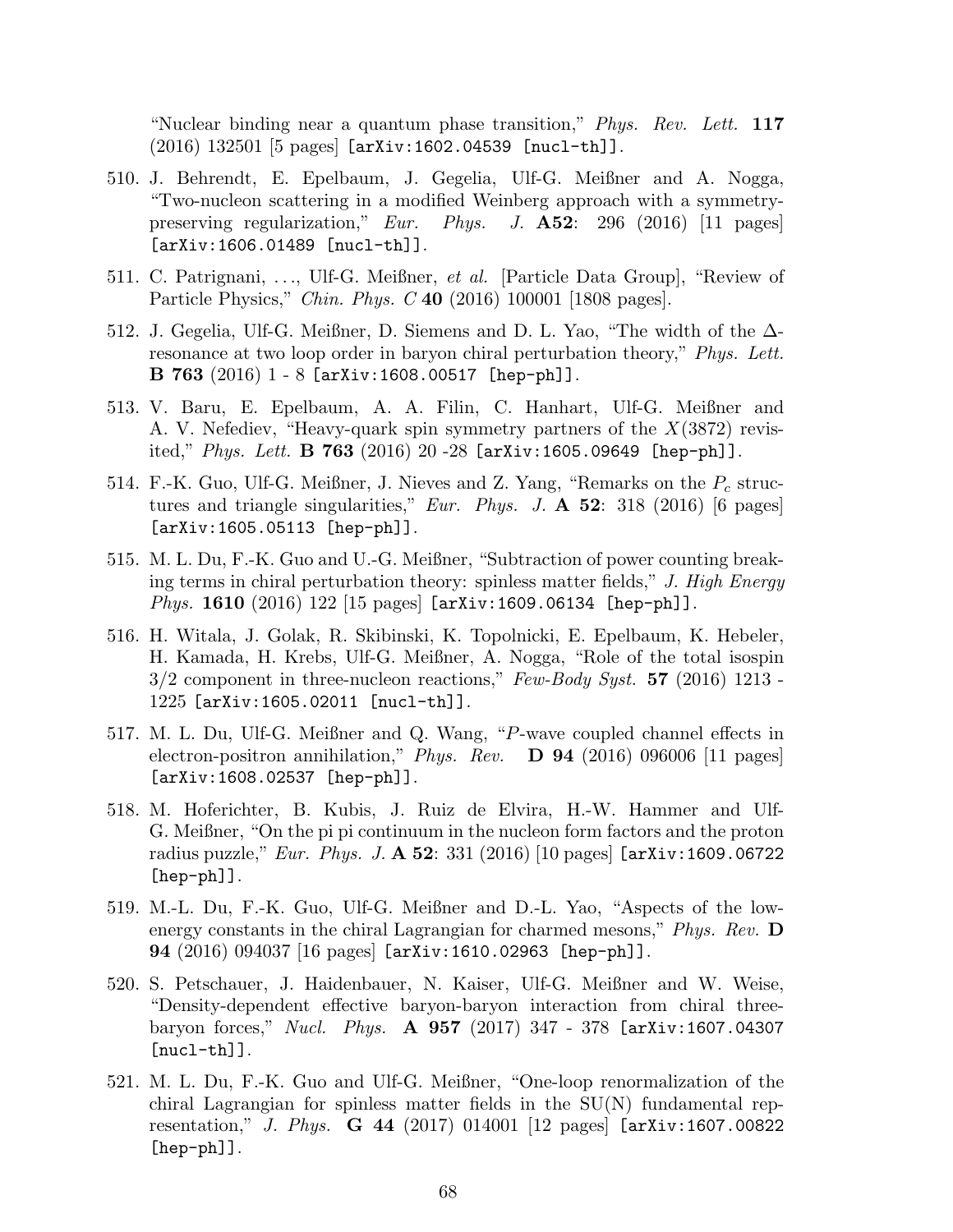- 522. F.-K. Guo, Ulf-G. Meißner and W. Wang, "On the constituent counting rules for hard exclusive processes involving multiquark states," Chin. Phys.  $C$  41  $(2017)$  053108 [10 pages] [arXiv:1607.04020 [hep-ph]].
- 523. A. Agadjanov, Ulf-G. Meißner and A. Rusetsky, "The nucleon in a periodic magnetic field," Phys. Rev.  $\bf{D}$  95 (2017) 031502(R) [6 pages] [arXiv:1610.05545 [hep-lat]].
- 524. Y. H. Chen, M. Cleven, J. T. Daub, F. K. Guo, C. Hanhart, B. Kubis, Ulf-G. Meißner and B. S. Zou, "Effects of  $Z_b$  states and bottom meson loops on  $\Upsilon(4S) \to \Upsilon(1S, 2S) \pi^+ \pi^-$  transitions," Phys. Rev. D 95 (2017) 034022 [14 pages] [arXiv:1611.00913 [hep-ph]].
- 525. Z.-H. Guo, L. Liu, Ulf-G. Meißner, J. A. Oller and A. Rusetsky, "A chiral study of the  $a_0(980)$  resonance and  $\pi\eta$  scattering phase shifts in light of a recent lattice simulation," *Phys. Rev.* **D 95** (2017) 054004 [22 pages]  $[\texttt{arXiv:1609.08096}]$ [hep-ph]].
- 526. H. Krebs, E. Epelbaum and Ulf-G. Meißner, "Nuclear axial current operators to fourth order in chiral effective field theory," Annals Phys. 378 (2017) 317-395 [arXiv:1610.03569 [nucl-th]].
- 527. Z. Yang, Q. Wang and Ulf-G. Meißner, "Where does the X(5568) structure come from?," Phys. Lett. **B** 767 (2017) 470-473 [arXiv:1609.08807 [hepph]].
- 528. S. Elhatisari, K. Katterjohn, D. Lee, Ulf-G. Meißner and G. Rupak, "Universal dimer-dimer scattering in lattice effective field theory," Phys. Lett. **B** 768 (2017) 337-344 [arXiv:1610.09095 [nucl-th]].
- 529. Ulf-G. Meißner and J. Haidenbauer, "Foundations of Strangeness Nuclear Physics derived from chiral Effective Field Theory," Int. J. Mod. Phys. E 26 (2017) 1740019 [19 pages] [arXiv:1603.06429 [nucl-th]].
- 530. D. Siemens, J. Ruiz de Elvira, E. Epelbaum, M. Hoferichter, H. Krebs, B. Kubis and Ulf-G. Meißner, "Reconciling threshold and subthreshold expansions for pion-nucleon scattering," *Phys. Lett.* **B** 770 (2017) 27 - 34 [arXiv:1610.08978 [nucl-th]].
- 531. R. Skibinski, J. Golak, K. Topolnicki, H. Witala, E. Epelbaum, H. Kamada, H. Krebs, Ulf-G. Meißner and A. Nogga, "Modern Chiral Forces Applied to the Nucleon-Deuteron Radiative Capture," Few-Body Syst. 58 (2017) no.2, 28.
- 532. J. M. Alarcón, D. Du, N. Klein, T. A. Lähde, D. Lee, N. Li, B.-N. Lu, T. Luu and Ulf-G. Meißner, "Neutron-proton scattering at next-to-next-to-leading order in Nuclear Lattice Effective Field Theory," Eur. Phys. J.  $\mathbf{A}$  53: 83 (2017) [21 pages] [arXiv:1702.05319 [nucl-th]].
- 533. E. Epelbaum, J. Gegelia, Ulf-G. Meißner and D. L. Yao, "Renormalization of the three-boson system with short-range interactions revisited," Eur. Phys. J. A 53:98 (2017) [5 pages] [arXiv:1611.06040 [nucl-th]].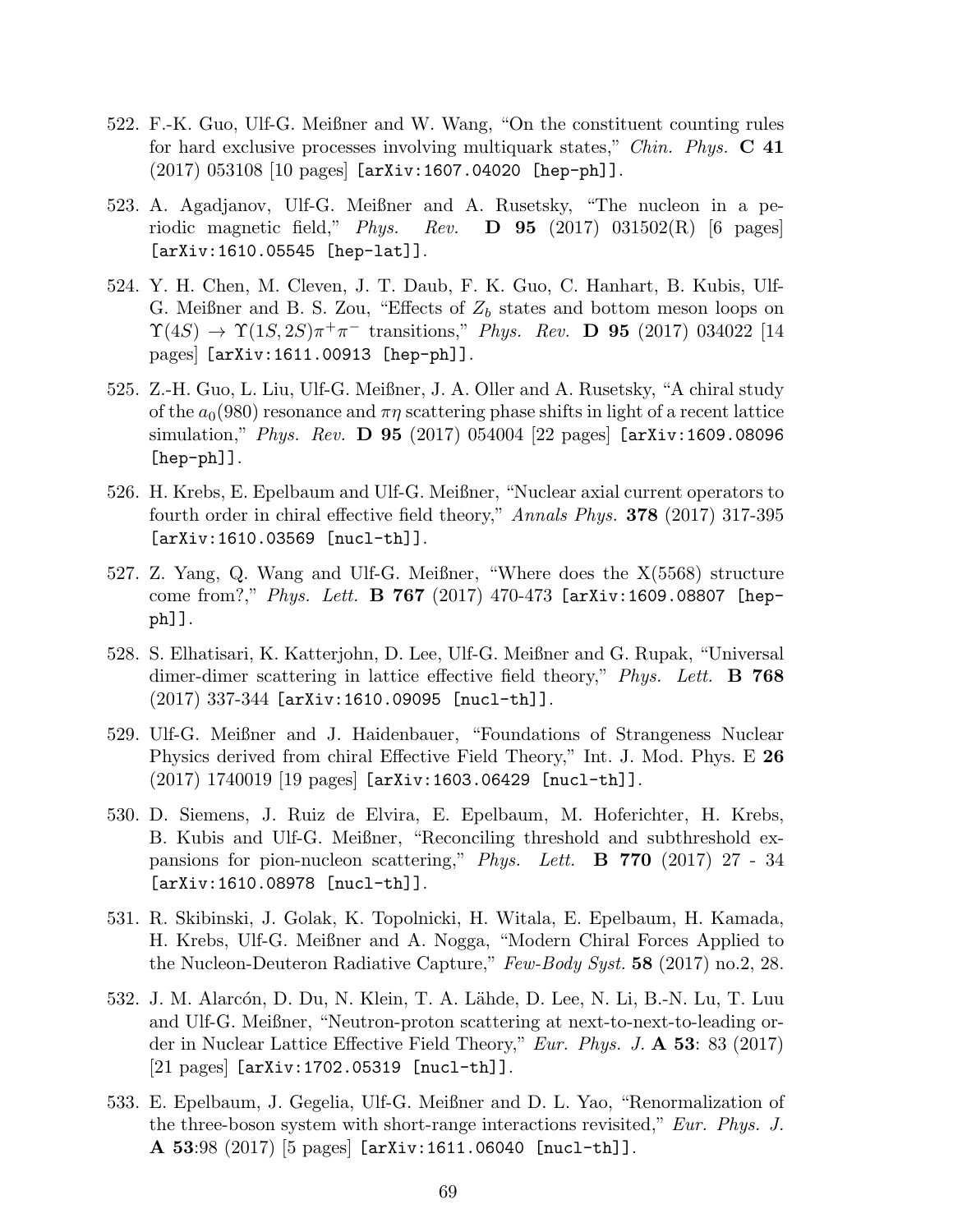- 534. J. Haidenbauer, Ulf-G. Meißner, N. Kaiser and W. Weise, "Lambda-nuclear interactions and hyperon puzzle in neutron stars," Eur. Phys. J.  $\mathbf{A}$  53:121  $(2017)$  [5 pages] [arXiv:1612.03758 [nucl-th]].
- 535. D. Gülmez, Ulf-G. Meißner and J. A. Oller, "A chiral covariant approach to  $\rho \rho$ scattering," Eur. Phys. J. C 77: 460 (2017) [21 pages]  $[\texttt{arXiv:1611.00168}]$ [hep-ph]].
- 536. L. Y. Dai, J. Haidenbauer and Ulf-G. Meißner, "Antinucleon-nucleon interaction at next-to-next-to-next-to-leading order in chiral effective field theory," J. *High Energy Phys.* 1707 (2017) 078 [49 pages]  $[\arXiv:1702.02065$   $[nuc1$ th]].
- 537. N. R. Acharya, F.-K. Guo, Ulf-G. Meißner and C. Y. Seng, "Connected and Disconnected Contractions in Pion-Pion Scattering," Nucl. Phys. B 922 (2017) 480 - 498 [arXiv:1704.06754 [hep-lat]].
- 538. J. Hu, Y. Zhang, E. Epelbaum, Ulf-G. Meißner and J. Meng, "Nuclear matter properties with nucleon-nucleon forces up to fifth order in the chiral expansion," Phys. Rev. C 96 (2017) 034307 [7 pages] [arXiv:1612.05433 [nucl-th]].
- 539. J. Ruiz de Elvira, Ulf-G. Meißner, A. Rusetsky and G. Schierholz, "Feynman-Hellmann theorem for resonances and the quest for QCD exotica," Eur. Phys. J. C 77:659 (2017) [13 papes] [arXiv:1706.09015 [hep-lat]].
- 540. Q. B. Chen, N. Kaiser, Ulf-G. Meißner and J. Meng, "Effective field theory for triaxially deformed nuclei," Eur. Phys. J.  $\bf{A}$  53:204 (2017) [10 pages] [arXiv:1707.04353 [nucl-th]].
- 541. E. Epelbaum, J. Gegelia and Ulf-G. Meißner, "Wilsonian renormalization group versus subtractive renormalization in effective field theories for nucleon–nucleon scattering," Nucl. Phys.  $\bf{B}$  925 (2017) 161 - 185 [arXiv:1705.02524 [nuclth]].
- 542. Z. Yang, Q. Wang and Ulf-G. Meißner, "Isospin analysis of  $B \to D^* D K$  and the absence of the  $Z_c(3900)$  in B decays," Phys. Lett. **B 775** (2017) 50 - 53 [arXiv:1706.00960 [hep-ph]].
- 543. M. L. Du, F.-K. Guo, Ulf-G. Meißner and D. L. Yao, "Study of open-charm  $0<sup>+</sup>$  states in unitarized chiral effective theory with one-loop potentials," *Eur*. Phys. J. C77:728 (2017) [16 pages] [arXiv:1703.10836 [hep-ph]].
- 544. M. Albaladejo, F. K. Guo, C. Hanhart, U.-G. Meißner, J. Nieves, A. Nogga and Z. Yang, "Note on X(3872) production at hadron colliders and its molecular structure," *Chin. Phys.* **C** 41 (2017) 121001 [3 pages]  $[\texttt{arXiv:1709.09101}]$ [hep-ph]].
- 545. D. Siemens, V. Bernard, E. Epelbaum, A. M. Gasparyan, H. Krebs and Ulf-G. Meißner, "Elastic and inelastic pion-nucleon scattering to fourth order in chiral perturbation theory," Phys. Rev.  $C$  96 (2017) 055205 [24 pages] [arXiv:1704.08988 [nucl-th]].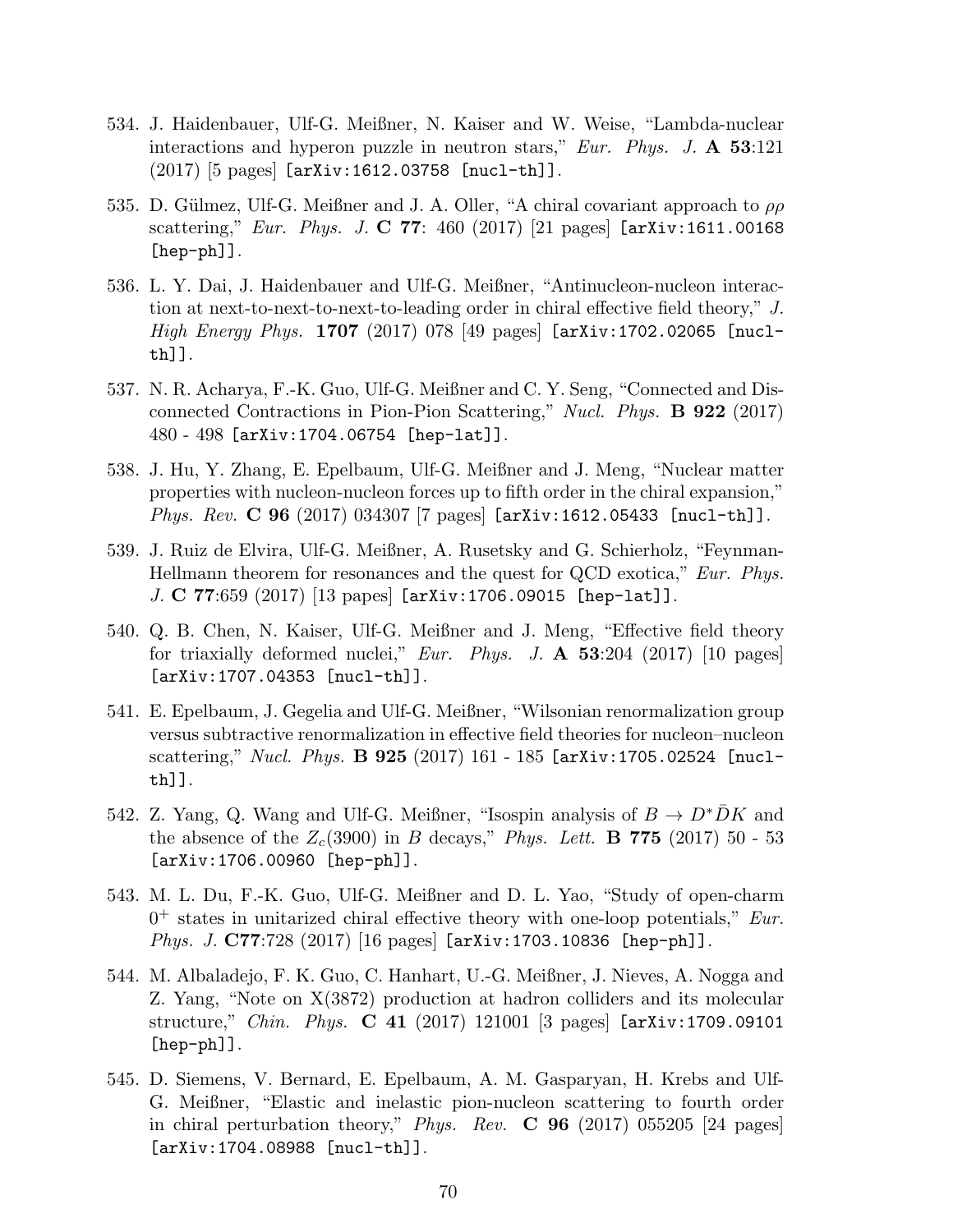- 546. J. Haidenbauer, S. Petschauer, N. Kaiser, Ulf-G. Meißner and W. Weise, "Scattering of decuplet baryons in chiral effective field theory," Eur. Phys. J.  $\bf{C}$  $77:760 (2017)$   $[25 \text{ pages}]$   $[\text{arXiv}:1708.08071$   $[\text{nucl-th}]]$ .
- 547. X. H. Liu and Ulf-G. Meißner, "Generating a resonance-like structure in the reaction  $B_c \rightarrow B_s \pi \pi$ ," Eur. Phys. J. C 77:816 (2017) [8 pages] [arXiv:1703.09043 [hep-ph]].
- 548. S. Elhatisari, E. Epelbaum, H. Krebs, T. A. Lähde, D. Lee, N. Li, B.-N. Lu, Ulf-G. Meißner and G. Rupak, "Ab initio calculations of the isotopic dependence of nuclear clustering," *Phys. Rev. Lett.* **119** (2017) 222505  $[6+12 \text{ pages}]$ [arXiv:1702.05177 [nucl-th]].
- 549. L. Y. Dai, J. Haidenbauer and Ulf-G. Meißner, "Re-examining the  $X(4630)$ resonance in the reaction  $e^+e^- \to \Lambda_c^+\bar{\Lambda}_c^-$ ," Phys. Rev. **D** 96 (2017) 116001 [xx pages] [arXiv:1710.03142 [hep-ph]].
- 550. J. Ruiz de Elvira, M. Hoferichter, B. Kubis and Ulf-G. Meißner, "Extracting the sigma-term from low-energy pion-nucleon scattering," J. Phys. G 45 (2018) 024001 [16 pages] [arXiv:1706.01465 [hep-ph]].
- 551. C. W. Shen, D. Rönchen, Ulf-G. Meißner and B. S. Zou, "Exploratory study of possible resonances in the heavy meson - heavy baryon coupled-channel interactions," *Chin. Phys.*  $C$  42 (2018) 023106 [10 pages] [arXiv:1710.03885 [hep-ph]].
- 552. F.-K. Guo, C. Hanhart, Ulf-G. Meißner, Q. Wang, Q. Zhao and B. S. Zou, "Hadronic molecules,"  $Rev.$  Mod. Phys. **90** (2018) 015004 [61 pages] [arXiv:1705.00141 [hep-ph]].
- 553. D. Djukanovic, J. Gegelia and Ulf-G. Meißner, "Triviality of quantum electrodynamics revisited," Comm. Theo. Phys. 69 (2018) 263 - 265 [arXiv:1706.10039 [hep-th]].
- 554. E. Epelbaum, J. Gegelia and Ulf-G. Meißner, "Wilsonian renormalization group and the Lippmann-Schwinger equation with a multitude of cutoff parameters," Comm. Theo. Phys. 69 (2018) 303 - 307 [arXiv:1710.04178 [nucl-th]].
- 555. L. Y. Dai, X. W. Kang, Ulf-G. Meißner, X. Y. Song and D. L. Yao, "Amplitude analysis of the anomalous decay  $\eta' \to \pi^+\pi^-\gamma$ ," Phys. Rev. **D 97** (2018) 036012 [12 pages] [arXiv:1712.02119 [hep-ph].
- 556. D. Rönchen, M. Döring and Ulf-G. Meißner, "The impact of  $K^+\Lambda$  photoproduction on the resonance spectrum," Eur. Phys. J.  $\mathbf{A}$  54: 110 (2018) [20 pages] [arXiv:1801.10458 [nucl-th]].
- 557. Y. Xiao, X. L. Ren, J. X. Lu, L. S. Geng and Ulf-G. Meißner, "Octet baryon magnetic moments at next-to-next-to-leading order in covariant chiral perturbation theory," Eur. Phys. J. C 78: 489 (2018) [12 pages]  $[$ arXiv:1803.04251 [hep-ph]].
- 558. Q. B. Chen, N. Kaiser, Ulf-G. Meißner and J. Meng, "Effective field theory for collective rotations and vibrations of triaxially deformed nuclei," Phys. Rev.  $C 97 (2018) 064320 [13 pages]$  [arXiv:1803.05683 [nucl-th]].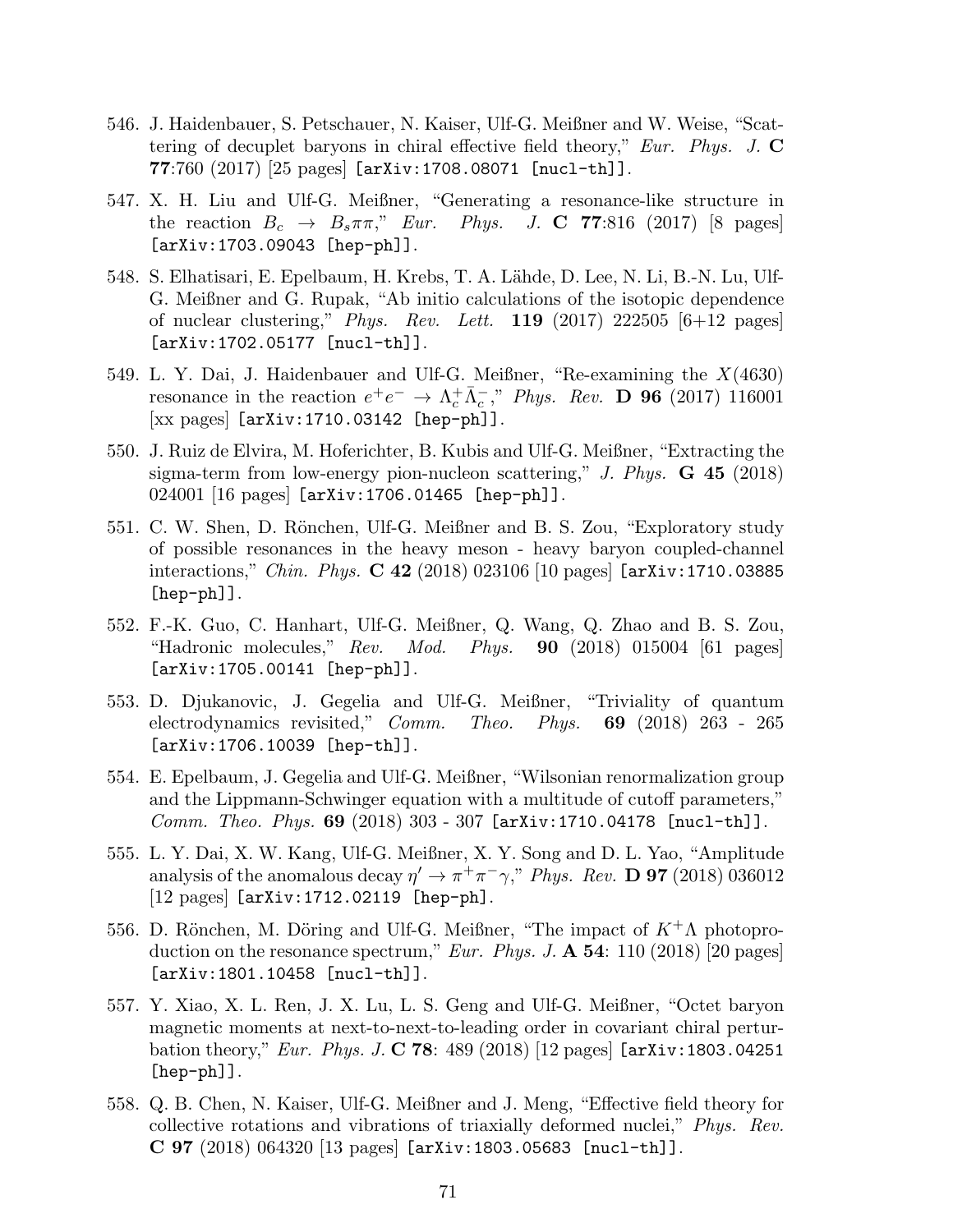- 559. J. Gegelia and Ulf-G. Meißner, "Once more on the Higgs decay into two photons,"  $Nucl.$   $Phys.$   $\bf{B}$   $934$   $(2018)$   $1$  -  $6$  [arXiv:1804.04852 [hep-ph]].
- 560. L. Y. Dai, J. Haidenbauer and Ulf-G. Meißner,  $J/\psi \to \gamma \eta' \pi^+ \pi^-$  and the structure observed around the  $\bar{p}p$  threshold," Phys. Rev. **D** 98 (2018) 014005 [9 pages] [arXiv:1804.07077 [hep-ph]].
- 561. N. Klein, S. Elhatisari, T. A. Lähde, D. Lee and Ulf-G. Meißner, "The Tjon Band in Nuclear Lattice Effective Field Theory," Eur. Phys. J. A 54: 121 (2018) [15 pages] [arXiv:1803.04231 [nucl-th]].
- 562. Y. Meng, C. Liu, Ulf-G. Meißner and A. Rusetsky, "Three-particle bound states in a finite volume: unequal masses and higher partial waves,"  $Phys. Rev.$  **D** 98 (2018) 014508 [9 pages] [arXiv:1712.08464 [hep-lat]].
- 563. L. Y. Dai and Ulf-G. Meißner, "A new method to study the number of colors in the final-state interactions of hadrons," Phys. Lett. B 783 (2018) 294 - 300 [arXiv:1706.10123 [hep-ph]].
- 564. S. Binder, A. Calci, E. Epelbaum, R.J. Furnstahl, J. Golak, K. Hebeler, T. Hüther, H. Kamada, H. Krebs, P. Maris, Ulf-G. Meißner, A. Nogga, R. Roth, R. Skibinski, K. Topolnicki, J.P. Vary, K. Vobig and H. Witala, "Few- and many-nucleon systems with semilocal coordinate-space regularized chiral nucleon-nucleon forces," *Phys. Rev.*  $C$  **98** (2018) 014002 [30 pages] [arXiv:1802.08584]].
- 565. M. Tanabashi et al., . . ., Ulf-G. Meißner, et al. [Particle Data Group], "Review of Particle Physics," Phys. Rev. D 98 (2018) 030001 [1898 pages].
- 566. M. Freer, H. Horiuchi, Y. Kanada-En'yo, D. Lee and Ulf-G. Meißner, "Microscopic Clustering in Light Nuclei",  $Rev.$  Mod. Phys.  $90$  (2018) 035004 (2018) [46 pages] [arXiv:1705.06192 [nucl-th]].
- 567. D. Djukanovic, J. Gegelia and Ulf-G. Meißner, "Derivation of spontaneously broken gauge symmetry from the consistency of effective field theory I: Massive vector bosons coupled to a scalar field," *Phys. Lett.* **B** 785 (2018) 543 - 550 [arXiv:1803.08283 [hep-th]].
- 568. E. Streck, Q. B. Chen, N. Kaiser and Ulf-G. Meißner, "Behavior of the collective rotor in wobbling motion," Phys. Rev.  $C$  98 (2018) 044314 [10 pages] [arXiv:1805.03633 [nucl-th]].
- 569. N. Li, S. Elhatisari, E. Epelbaum, D. Lee, B. N. Lu and Ulf-G. Meißner, "Neutron-proton scattering with lattice chiral effective field theory at nextto-next-to-next-to-leading order," Phys. Rev.  $C$  98 (2018) 044002 [18 pages] [arXiv:1806.07994 [nucl-th]].
- 570. E. Epelbaum, A. Gasparyan, J. Gegelia and Ulf-G. Meißner, "How (not) to renormalize integral equations with singular potentials in effective field theory," *Eur. Phys. J.* A 54:186 (2018) [11 pages] [arXiv:1810.02646 [nucl-th]]
- 571. L. Y. Dai, X. W. Kang and Ulf-G. Meißner, "Test of semi-local duality in a large  $N_C$  framework," Phys. Rev. **D 98** (2018) 074033 [8 pages] [arXiv:1808.05057 [hep-ph]].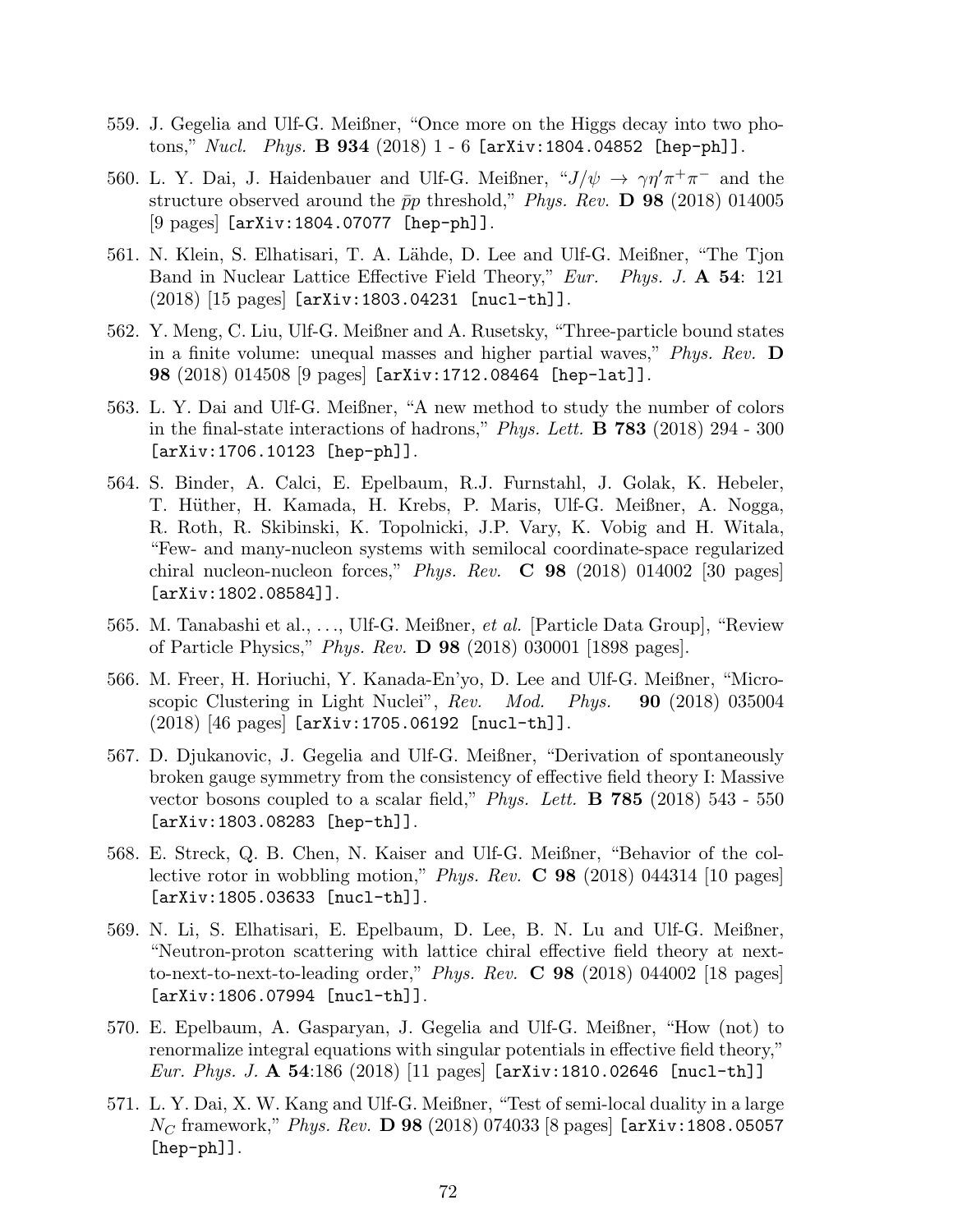- 572. M. L. Du, M. Albaladejo, P. Fernández-Soler, F. K. Guo, C. Hanhart, Ulf-G. Meißner, J. Nieves and D. L. Yao, "A new paradigm for heavy-light meson spectroscopy," Phys. Rev. **D 98** (2018) 094018 [8 pages]  $[\text{arXiv}:1712.07957]$ [hep-ph]].
- 573. M. J. Yan, X. H. Liu, S. Gonzalez-Solis, F. K. Guo, C. Hanhart, Ulf-G. Meißner and B. S. Zou, "New spectrum of negative parity doubly charmed baryons: Possibility of two quasi-stable states," Phys. Rev. **D** 98 (2018) 091502(R) [6 pages] [arXiv:1805.10972 [hep-ph]].
- 574. M.-L. Du, D. G¨ulmez, F.-K. Guo, Ulf-G. Meißner and Q. Wang, "Interactions between vector mesons and dynamically generated resonances," Eur. Phys. J.  $C$  78:988 (2018) [15 pages] [arXiv:1808.09664 [hep-ph]].
- 575. G. Stellin, S. Elhatisari and Ulf-G. Meißner, "Breaking and restoration of rotational symmetry in the low-energy spectrum of light alpha-conjugate nuclei on the lattice I:  ${}^{8}$ Be and  ${}^{12}$ C," *Eur. Phys. J.* **A 54**: 232 (2018) [31 pages] [arXiv:1809.06109 [nucl-th]].
- 576. N. Klein, D. Lee and Ulf-G. Meißner, "Lattice Improvement in Lattice Effective Field Theory," Eur. Phys. J.  $\bf{A}$  54: 233 (2018) [8 pages] [arXiv:1807.04234 [hep-lat]].
- 577. D. Djukanovic, J. Gegelia and Ulf-G. Meißner, "Derivation of spontaneously broken gauge symmetry from the consistency of effective field theory II: Scalar field self-interactions and the electromagnetic interaction," *Phys. Lett.* **B** 788  $(2019)$  436-441 [arXiv:1811.06316 [hep-ph]].
- 578. Z. H. Guo, L. Liu, Ulf-G. Meißner, J. A. Oller and A. Rusetsky, "Towards a precise determination of the scattering amplitudes of the charmed and lightflavor pseudoscalar mesons," Eur. Phys. J. C 79: 13 (2019) [20 pages] [arXiv:1811.05585 [hep-ph]].
- 579. L. Ma, Q. Wang and Ulf-G. Meißner, "Double heavy tri-hadron bound state via delocalized  $\pi$  bond," *Chin.* Phys. **C** 43 (2019) 014102 [7 pages] [arXiv:1711.06143 [hep-ph]].
- 580. V. Baru, E. Epelbaum, J. Gegelia, C. Hanhart, Ulf-G. Meißner and A. V. Nefediev, 1"Remarks on the Heavy-Quark Flavour Symmetry for doubly heavy hadronic molecules," *Eur.* Phys. J. **C 79**: 46 (2019) [7 pages] [arXiv:1810.06921 [hep-ph]].
- 581. M. Durante, P. Indelicato, B. Jonson, V. Koch, K. Langanke, Ulf-G. Meißner, E. Nappi, T. Nilsson, T. Stöhlker, E. Widmann and M. Wiescher, "All the fun of the FAIR: Fundamental physics at the Facility for Antiproton and Ion Research", *Phys. Scr.* 94 (2019) 033001 [29 pages] [arXiv:1903.05693 [nucl-th]].
- 582. J. Haidenbauer and Ulf-G. Meißner, "In-medium properties of a ΞN interaction derived from chiral effective field theory," Eur. Phys. J.  $\mathbf{A}$  55: 23 (2019) [9 pages] [arXiv:1810.04883 [nucl-th]].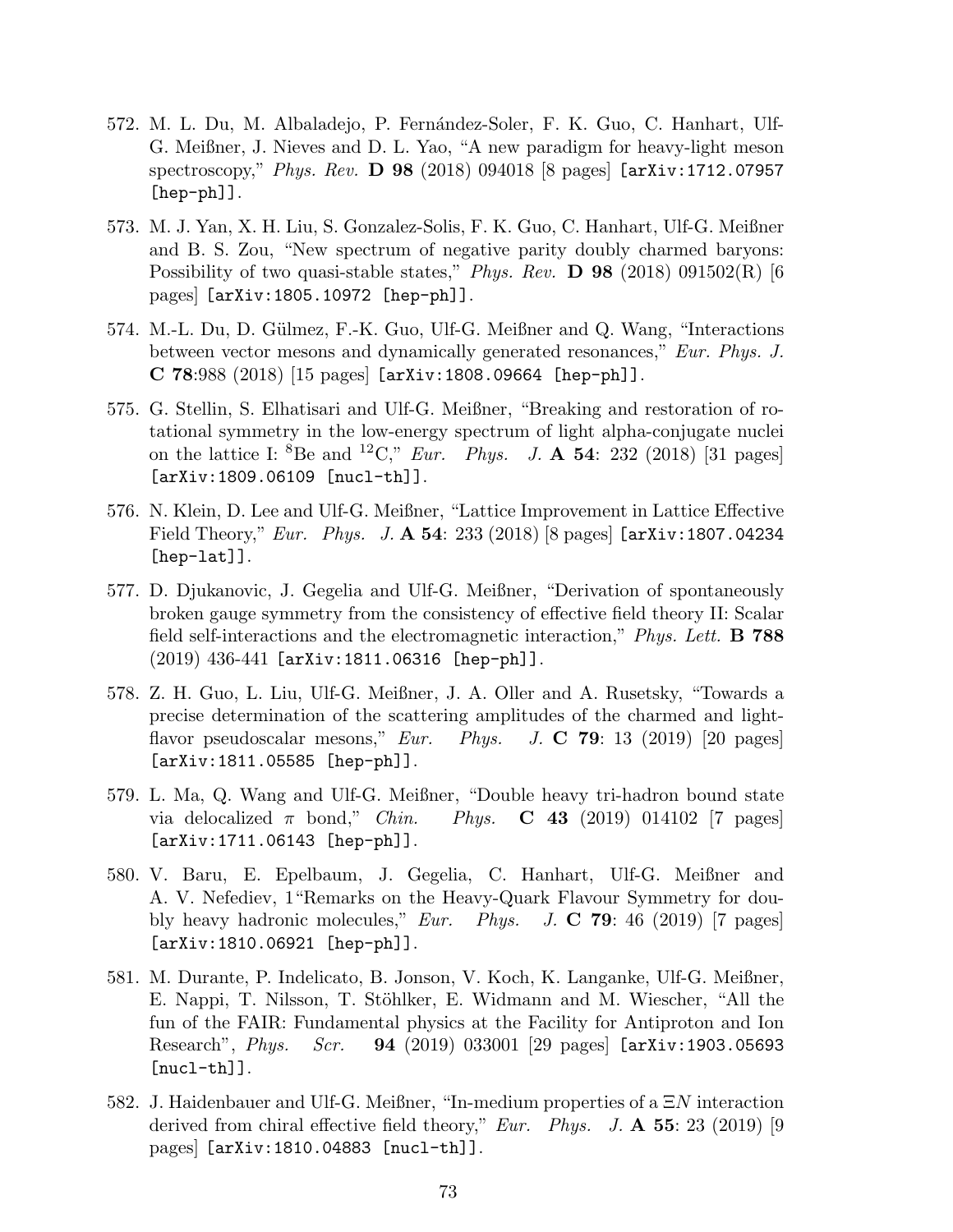- 583. E. Epelbaum, J. Golak, K. Hebeler, T. Hüther, H. Kamada, H. Krebs, P. Maris, Ulf-G. Meißner, A. Nogga, R. Roth, R. Skibinski, K. Topolnicki, J. P. Vary, K. Vobig and H. Witala, "Few- and many-nucleon systems with semilocal coordinate-space regularized chiral two- and three-body forces," Phys. Rev. C 99 (2019) 024313 [13 pages] [arXiv:1807.02848 [nucl-th]].
- 584. H. Witala, J. Golak, R. Skibinski, K. Topolnicki, E. Epelbaum, K. Hebeler, H. Kamada, H. Krebs, Ulf-G. Meißner and A. Nogga, "Application of Semilocal Coordinate-Space Regularized Chiral Forces Applied to Elastic Nd Scattering and Breakup,"  $Few-Body Syst.$  60 (2019) 19 [11 pages].
- 585. A. Agadjanov, Ulf-G. Meißner and A. Rusetsky, "Nucleon in a periodic magnetic field: finite-volume aspects," Phys. Rev. D 99 (2019) 054501 [21 pages] [arXiv:1812.06013 [hep-lat]].
- 586. D. Severt, Ulf-G. Meißner and J. Gegelia, "Flavor decomposition of the pion-nucleon  $\sigma$ -term," J. High Energy Phys. 1903 (2019) 202 [29 pages] [arXiv:1902.10508 [hep-ph]].
- 587. E. Epelbaum, A. M. Gasparyan, J. Gegelia and Ulf-G. Meißner, Reply to "Comment on "How (not) to renormalize integral equations with singular potentials in effective field theory"," Eur. Phys. J.  $\mathbf{A}$  55: 56 (2019) [2 pages] [arXiv:1903.01273 [nucl-th]].
- 588. H. Krebs, E. Epelbaum and Ulf-G. Meißner, "Nuclear electromagnetic currents to fourth order in chiral effective field theory,"  $Few-Body System$  Syst. 60: 31 (2019) [13 pages] [arXiv:1902.06839 [nucl-th]].
- 589. J. Y. Pang, J. J. Wu, H.-W. Hammer, Ulf-G. Meißner and A. Rusetsky, "Energy shift of the three-particle system in a finite volume," Phys. Rev.  $\bf{D}$  99 (2019) 074513 [27 pages] [arXiv:1902.01111 [hep-lat]].
- 590. N. R. Acharya, F. K. Guo, Ulf-G. Meißner and C. Y. Seng, "Constraints on Disconnected Contributions in  $\pi\pi$  Scattering," J. High Energy Phys. 1904 (2019) 165 [16 pages] [arXiv:1902.10290 [hep-lat]].
- 591. F. K. Guo, H. J. Jing, Ulf-G. Meißner and S. Sakai, "Isospin breaking decays as a diagnosis of the hadronic molecular structure of the  $P_c(4457)$ ," Phys. Rev. D 99 (2019) 091501(R) [5 pages] [arXiv:1903.11503 [hep-ph]].
- 592. J. Haidenbauer and Ulf-G. Meißner, "Phenomenological view on baryon-baryon potentials from lattice QCD simulations," Eur. Phys. J.  $\mathbf{A}$  55: 70 (2019) [8 pages] [arXiv:1901.01801 [nucl-th]].
- 593. C. Y. Seng and Ulf-G. Meißner, "Towards a First-Principle Calculation of Electroweak Boxes," *Phys. Rev. Lett.*  $122$  (2019) 211802 [6 pages] [arXiv:1903.07969 [hep-ph]].
- 594. Y. Unal and Ulf-G. Meißner, "Chiral constraints on the isoscalar electromagnetic spectral functions of the nucleon from leading order vector meson couplings," Phys. Lett. **B 794** (2019) 103-108 [arXiv:1902.03143 [hep-ph]].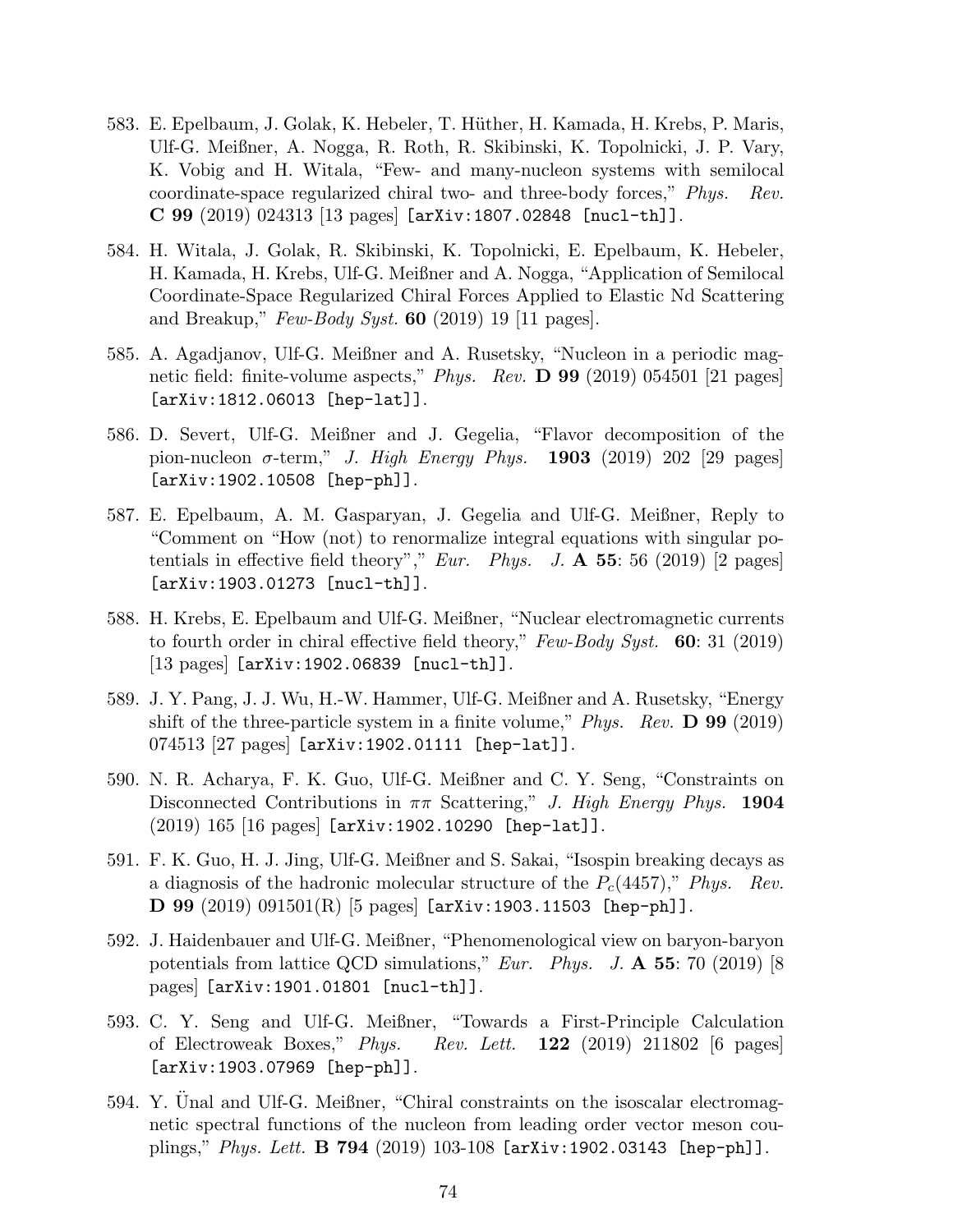- 595. M. L. Du, F. K. Guo and Ulf-G. Meißner, "Implications of chiral symmetry on S-wave pionic resonances and the scalar charmed mesons," Phys. Rev. D 99 (2019) 114002 [16 pages] [arXiv:1903.08516 [hep-ph]].
- 596. T. Vonk, F. K. Guo and Ulf-G. Meißner, "Aspects of the QCD  $\theta$ -vacuum," J. High Energy Phys. 1906 (2019) 106 [34 pages] [arXiv:1905.06141 [hepth]], [Addendum: *J. High Energy Phys.* **1910** (2019) 028 [2 pages]].
- 597. Q. B. Chen, N. Kaiser, Ulf-G. Meißner and J. Meng, "Behavior of the collective rotor in nuclear chiral motion," Phys. Rev.  $\bf{C}$  99 (2019) 064326 [12 pages] [arXiv:1904.02507 [nucl-th]].
- 598. N. Li, S. Elhatisari, E. Epelbaum, D. Lee, B. N. Lu and Ulf-G. Meißner, "Galilean invariance restoration on the lattice," Phys. Rev.  $\bf{C}$  99 (2019) 064001 [11 pages] [arXiv:1902.01295 [nucl-th]].
- 599. L. Ma, Q. Wang and Ulf-G. Meißner, "Tri-meson bound state BBB<sup>∗</sup> via delocalized  $\pi$  Bond," Phys. Rev. **D** 100 (2019) 014028 [21 pages] [arXiv:1812.09750 [hep-ph]].
- 600. Ulf-G. Meißner, "Charmante Verletzung," Physik Journal 18 (2019) 22-23.
- 601. B. N. Lu, N. Li, S. Elhatisari, D. Lee, E. Epelbaum and Ulf-G. Meißner, "Essential elements for nuclear binding," Phys. Lett. **B** 797 (2019) 134863 [5 pages] [arXiv:1812.10928 [nucl-th]].
- 602. J. Gegelia and Ulf-G. Meißner, "Vacuum energy in the effective field theory of general relativity," *Phys.* Rev.  $\bf{D}$  100 (2019) 046021 [11 pages] [arXiv:1904.03433 [hep-th]].
- 603. Y. Unal and Ulf-G. Meißner, "A note on scalar meson dominance," Chin. Phys. C 43 (2019) 103105 [4 pages] [arXiv:1906.10961 [hep-ph]].
- 604. L. Y. Dai, X. W. Kang, T. Luo and Ulf-G. Meißner, "A study on the correlation between poles and cuts in  $\pi\pi$  scattering," *Comm. Theo. Phys.* **71** (2019) 1309 - 1318 [arXiv:1903.01685 [hep-ph]].
- 605. J. Gegelia and Ulf-G. Meißner, "Vacuum energy in the effective field theory of general relativity II: Inclusion of fermions and a comment on the QCD contribution," Phys. Rev. D 100 (2019) 124002 [8 pages] [arXiv:1909.02733 [hep-th]].
- 606. H. Le, J. Haidenbauer, Ulf-G. Meißner and A. Nogga, "Implications of an increased  $\Lambda$ -separation energy of the hypertriton," Phys. Lett. **B** 801 (2020) 135189 [7 pages] [arXiv:1909.02882 [nucl-th]].
- 607. H.-W. Hammer and Ulf-G. Meißner, "The proton radius: From a puzzle to precision", Sci. Bull. 65 (2020) 257 - 258 [arXiv:1912.03881 [hep-ph]].
- 608. S. Petschauer, J. Haidenbauer, N. Kaiser, Ulf-G. Meißner and W. Weise, "Hyperon-nuclear interactions from  $SU(3)$  chiral effective field theory," Front. Phys. 8:12 (2020) [35 pages] [arXiv:2002.00424 [nucl-th]].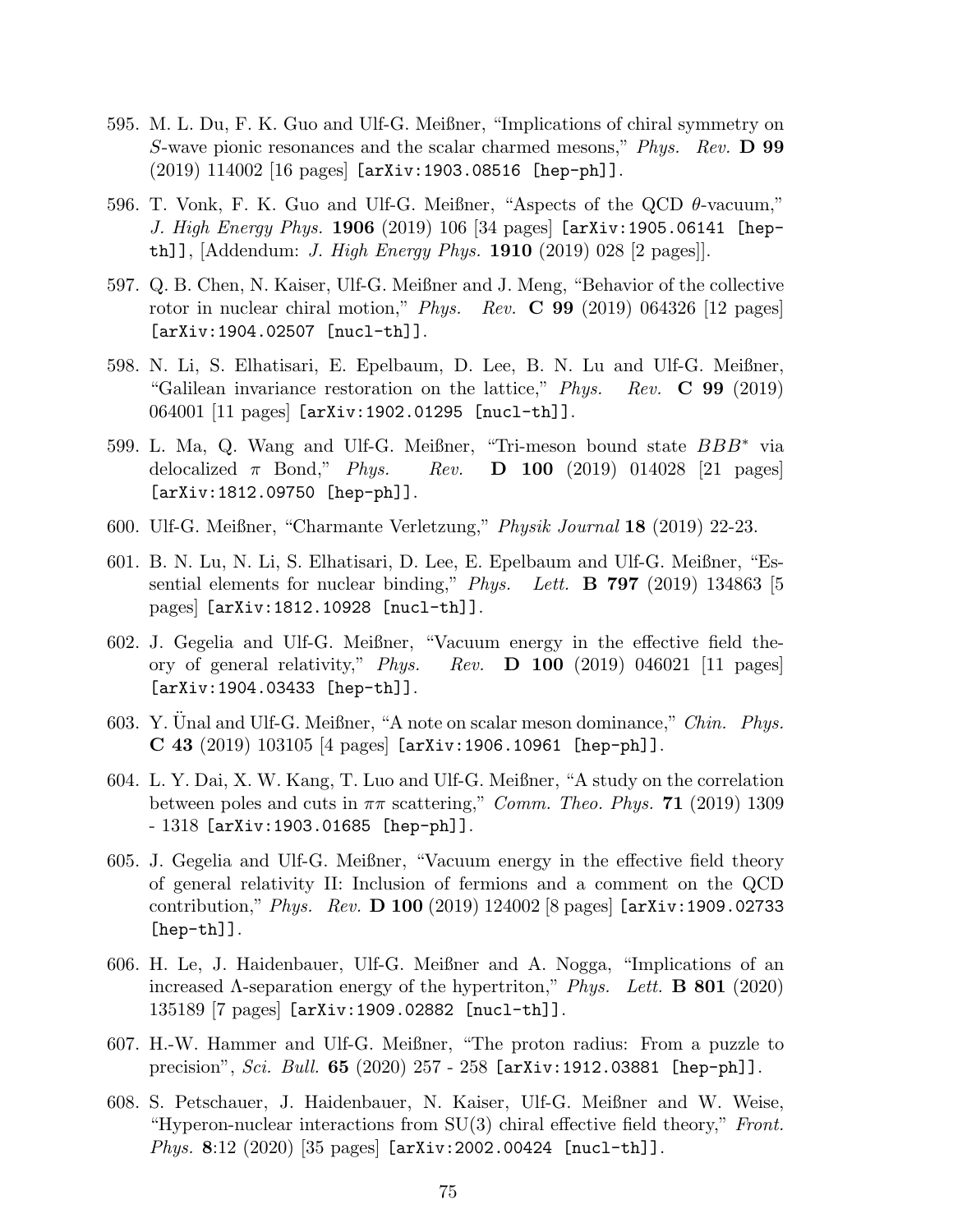- 609. C. W. Xiao, Ulf-G. Meißner and J. A. Oller, "Investigation of  $J/\psi \rightarrow$  $\gamma \pi^0 \eta(\pi^+ \pi^-, \pi^0 \pi^0)$  radiative decays including final-state interactions," Eur. *Phys.* J. A 56:23 (2020) [15 pages]  $[\text{arXiv:1907.09072}$   $[\text{hep-ph}]]$ .
- 610. C. Y. Seng, D. Galviz and Ulf-G. Meißner, "A New Theory Framework for the Electroweak Radiative Corrections in  $K_{13}$  Decays," J. High Energy Phys. 2002 (2020) 069 [31 pages] [arXiv:1910.13208 [hep-ph]].
- 611. J. Haidenbauer and Ulf-G. Meißner, "Neutron-antineutron oscillations in the deuteron studied with  $NN$  and  $NN$  interactions based on chiral effective field theory," *Chin.* Phys. **C** 44 (2020) 033101 [5 pages]  $[\text{arXiv:1910.14423}]$ [hep-ph]].
- 612. M. L. Du, V. Baru, F. K. Guo, C. Hanhart, Ulf-G. Meißner, J. A. Oller and Q. Wang, "Evidence that the LHCb  $P_c$  states are hadronic molecules and the existence of a narrow  $P_c(4380)$ ," Phys. Rev. Lett. 124 (2020) 072001 [7+6 pages] [arXiv:1910.11846 [hep-ph]].
- 613. T. A. Lähde, Ulf-G. Meißner and E. Epelbaum, "An update on fine-tunings in the triple-alpha process,"  $Eur.$  Phys. J. A 56:89 (2020) [10 pages] [arXiv:1906.00607 [nucl-th]].
- 614. J. Haidenbauer, Ulf-G. Meißner and A. Nogga, "Hyperon-nucleon interaction within chiral effective field theory revisited," Eur. Phys. J.  $\mathbf{A}$  56:91 (2020) [22 pages] [arXiv:1906.11681 [nucl-th]].
- 615. E. Epelbaum, J. Golak, K. Hebeler, H. Kamada, H. Krebs, Ulf-G. Meißner, A. Nogga, P. Reinert, R. Skibinski, K. Topolnicki, Y. Volkotrub and H. Witala, "Towards high-order calculations of three-nucleon scattering in chiral effective field theory," Eur. Phys. J. A  $56:92$  (2020) [14 pages] [arXiv:1907.03608 [nucl-th]].
- 616. T. Vonk, F.-K. Guo and Ulf-G. Meißner, "Precision calculation of the axionnucleon coupling in chiral perturbation theory," J. High Energy Phys. 2003 (2020) 138 [19 pages] [arXiv:2001.05327 [hep-ph]].
- 617. H. Krebs, E. Epelbaum and Ulf-G. Meißner, "Box diagram contribution to the axial two-nucleon current," *Phys. Rev.* **C** 101 (2020) 055502 [11 pages] [arXiv:2001.03904 [nucl-th]].
- 618. Z. Y. Lu, M. L. Du, F. K. Guo, Ulf-G. Meißner and T. Vonk, "QCD θ-vacuum energy and axion properties," J. High Energy Phys. 2005 (2020)  $1$  [23 pages] [arXiv:2003.01625 [hep-ph]].
- 619. Y. J. Shi, W. Wang, Z. X. Zhao and Ulf-G. Meißner, "Towards a Heavy Diquark Effective Theory for Weak Decays of Doubly Heavy Baryons," Eur. Phys. J. C 80:398 (2020) [16 pages] [arXiv:2002.02785 [hep-ph]].
- 620. X. Ren, E. Epelbaum, J. Gegelia and Ulf-G. Meißner, "Meson-baryon scattering in resummed baryon chiral perturbation theory using time-ordered perturbation theory," Eur. Phys. J. C 80:406 (2020) [9 pages]  $arXiv:2003.06272$ [hep-ph]].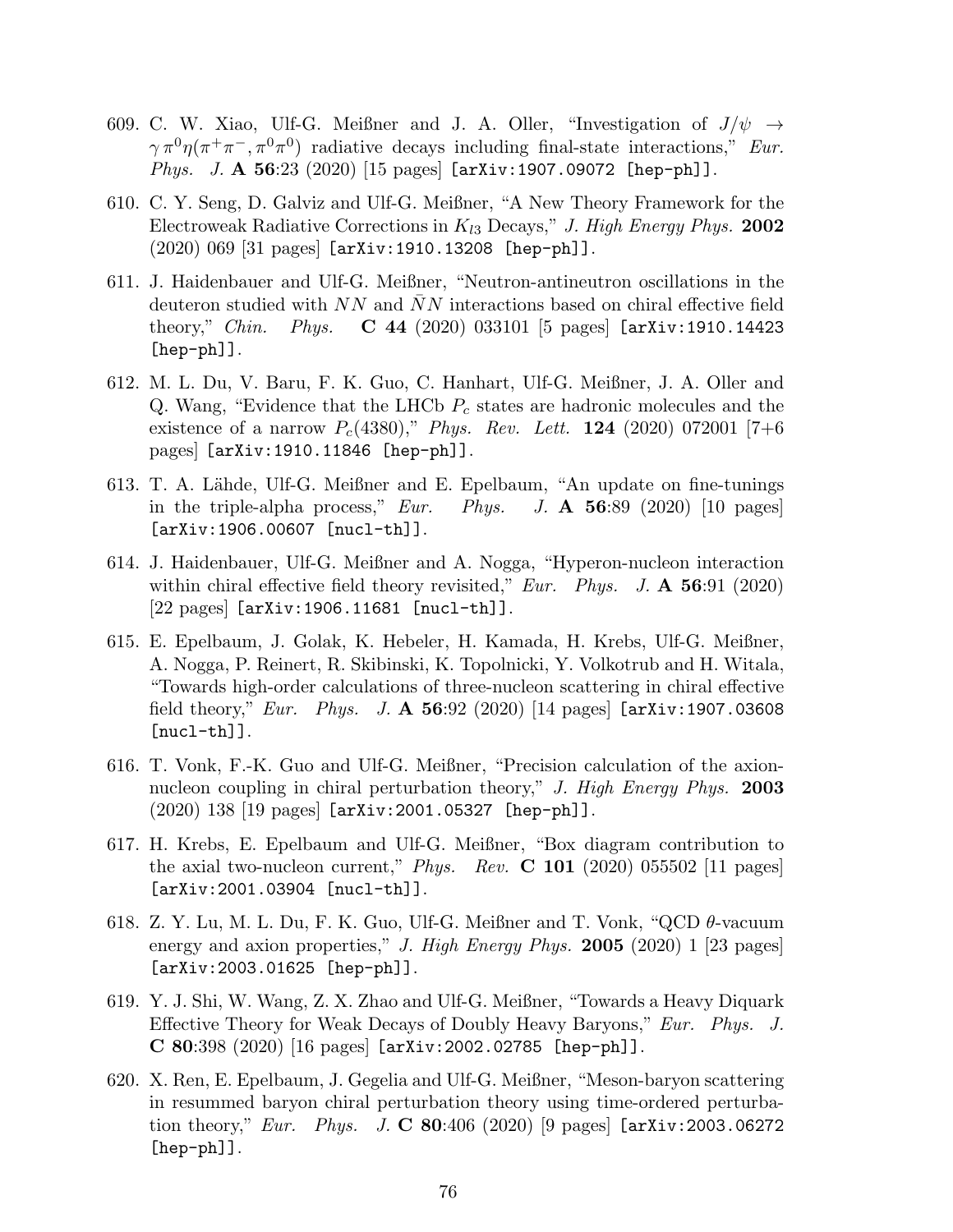- 621. E. Epelbaum, A. M. Gasparyan, J. Gegelia, Ulf-G. Meißner and X.-L. Ren, "How to renormalize integral equations with singular potentials in effective field theory," Eur. Phys. J.  $\Delta$  56:152 (2020) [8 pages] [arXiv:2001.07040  $[nuc1-th]$ ].
- 622. Ulf-G. Meißner, "Two-pole structures in QCD: Facts, not fantasy!," Symmetry 12 (2020) 981 [22 pages] [arXiv:2005.06909 [hep-ph]].
- 623. D. Severt and Ulf-G. Meißner, "The Roper resonance in a finite volume," Comm. Theo. Phys. 72 (2020) 075201 [11 pages] [arXiv:2003.05745 [heplat]].
- 624. C. K. Guruswamy, Ulf-G. Meißner and C. Y. Seng, "Contraction Diagram Analysis in Pion-Kaon Scattering," Nucl. Phys. **B 957** (2020) 115091 [12 pages] [arXiv:2002.01763 [hep-lat]].
- 625. Ulf-G. Meißner, "Precision predictions", Nucl. Phys. News 30 (2020) 17 20 [arXiv:2001.05213 [nucl-th]]
- 626. Q. B. Chen, N. Kaiser, Ulf-G. Meißner and J. Meng, "Static quadrupole moments of nuclear chiral doublet bands," *Phys. Lett.* **B** 807 (2020) 135568 [6 pages] [arXiv:2005.03865 [nucl-th].
- 627. Q. B. Chen, S. Frauendorf, N. Kaiser, Ulf-G. Meißner and J. Meng, "g-factor and static quadrupole moment for the wobbling mode in  $^{133}$ La," *Phys. Lett.* B 807 (2020) (2020) 135596 [6 pages] [arXiv:2006.00259 [nucl-th]].
- 628. P. A. Zyla, . . ., Ulf-G. Meißner, et al. [Particle Data Group], "Review of Particle Physics," *Prog. Theor. Exp. Phys.* **2020** (2020) 083C01 [2093 pages]
- 629. D. Lee, Ulf-G. Meißner, K. A. Olive, M. Shifman and T. Vonk, "θ-dependence of light nuclei and nucleosynthesis," *Phys. Rev. Research* 2 (2020) 033392 [14 pages] [arXiv:2006.12321 [hep-ph]].
- 630. H. Krebs, E. Epelbaum and Ulf-G. Meißner, "Subleading contributions to the nuclear scalar isoscalar currents,"  $Eur$ . Phys. J.  $\mathbf{A}$  56:240 (2020) [11 pages] [arXiv:2005.07433 [nucl-th]].
- 631. D. Frame, T. A. L¨ahde, D. Lee and Ulf-G. Meißner, "Impurity Lattice Monte Carlo for Hypernuclei,"  $Eur.$  Phys. J.  $\bf{A}$  56:248 (2020) [10 pages] [arXiv:2007.06335 [nucl-th]].
- 632. F. Afzal, Y. Wunderlich, ..., Ulf-G. Meißner, ... [CBELSA/TAPS collaboration], "Observation of the  $p\eta'$  Cusp in the New Precise Beam Asymmetry Σ Data for  $\gamma p \to p \eta$ ," Phys. Rev. Lett. 125 (2020) 152002 [6 pages] [arXiv:2009.06248 [nucl-ex]].
- 633. C. Y. Seng, X. Feng, M. Gorchtein, L. C. Jin and Ulf-G. Meißner, "New method for calculating electromagnetic effects in semileptonic beta-decays of mesons," J. High Energy Phys. 2010 179 (2020) [27 pages] [arXiv:2009.00459 [heplat]].
- 634. B. N. Lu, N. Li, S. Elhatisari, D. Lee, J. E. Drut, T. A. Lähde, E. Epelbaum and Ulf-G. Meißner, "Ab initio nuclear thermodynamics," Phys. Rev. Lett. 125 (2020) 192502 [6 pages] [arXiv:1912.05105 [nucl-th]].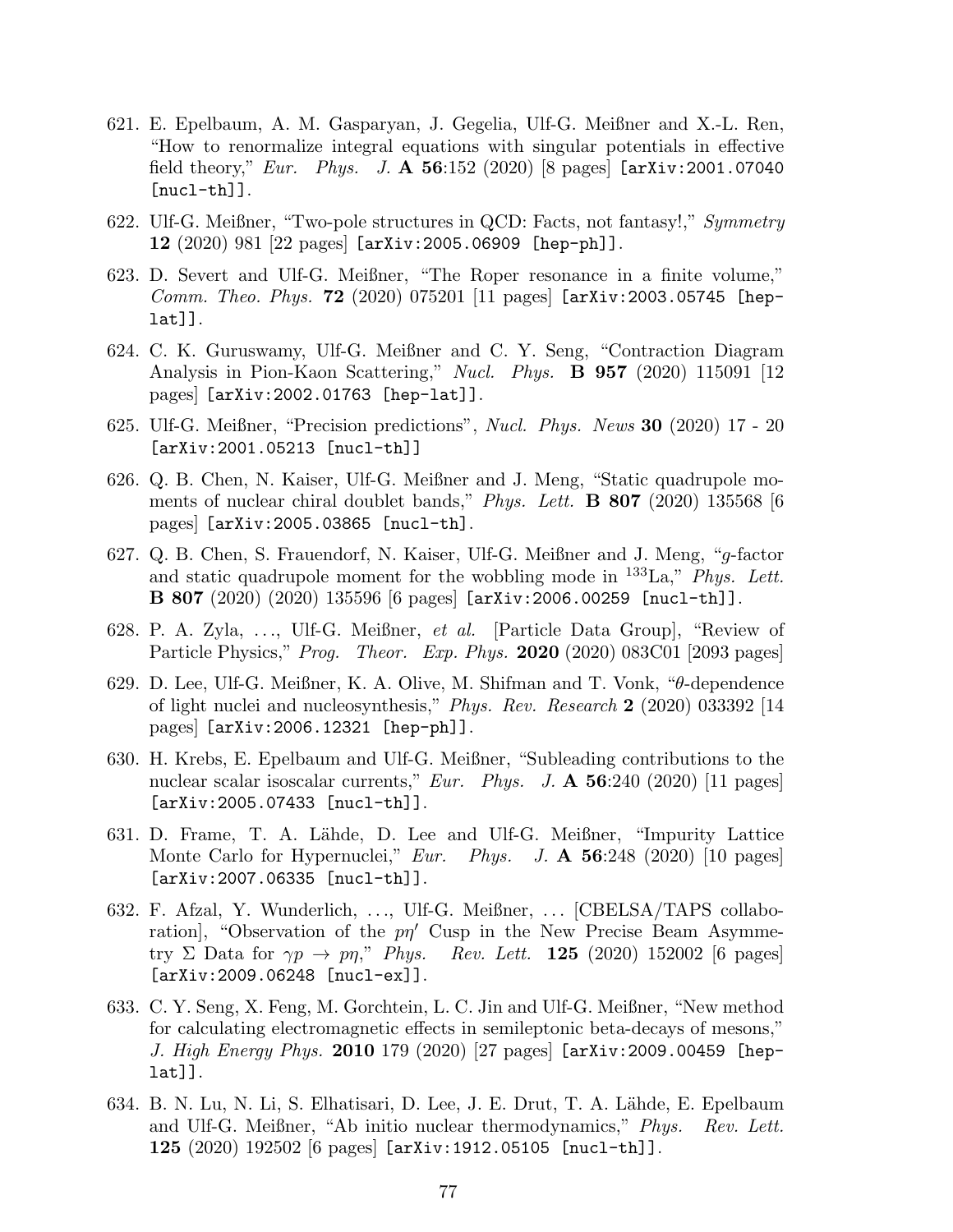- 635. M. L. Du, V. Baru, F. K. Guo, C. Hanhart, Ulf-G. Meißner, A. Nefediev and I. Strakovsky, "Deciphering the mechanism of near-threshold  $J/\psi$  photoproduction," Eur. Phys. J. C 80:1053 (2020) [6 pages]  $[arXiv:2009.08345]$ [hep-ph]].
- 636. J. J. Wu and Ulf-G. Meißner, "Towards the continuum coupling in nuclear lattice effective field theory I: A three-particle model," *Chin. Phys.*  $\bf{C}$  44 (2020) 124109 [7 pages] [arXiv:2007.09907 [nucl-th]].
- 637. H. Le, J. Haidenbauer, Ulf-G. Meißner and A. Nogga, "Jacobi no-core shell model for p-shell hypernuclei," Eur. Phys. J.  $\mathbf{A}$  56:301 (2020) [20 pages] [arXiv:2008.11565 [nucl-th]].
- 638. G. Stellin and Ulf-G. Meißner, "P-Wave Two-Particle Bound and Scattering States in a Finite Volume including QED," Eur. Phys. J.  $\mathbf{A}$  57:26 (2021) [47 pages] [arXiv:2008.06553 [hep-lat]].
- 639. Y. Unal and Ulf-G. Meißner, "Strong CP violation in spin- $1/2$  singly charmed baryons," J. High Energy Phys.  $2101$  (2021) 115 [17 pages] [arXiv:2008.01371 [hep-ph]].
- 640. J. Haidenbauer, Ulf-G. Meißner and L. Y. Dai, "Hyperon electromagnetic form factors in the timelike region," Phys. Rev.  $\bf{D}$  103 (2021) 014028 [12 pages] [arXiv:2011.06857 [nucl-th]].
- 641. B. Kaspschak and Ulf-G. Meißner, "How machine learning conquers the unitary  $\limit''$ , *Comm. Theo. Phys.* **73** (2021) 035101 [9 pages]  $\text{[arXiv:2003.09137]}$ [physics.comp-ph]].
- 642. J. Lozano, A. Agadjanov, J. Gegelia, Ulf-G. Meißner and A. Rusetsky, "Finite volume corrections to forward Compton scattering off the nucleon," Phys. Rev. D 103 (2021) 034507 [33 pages] [arXiv:2010.10917 [hep-lat]].
- 643. Y. H. Lin, H. W. Hammer and Ulf-G. Meißner, "High-precision determination of the electric and magnetic radius of the proton," Phys. Lett.  $\bf{B} 816$  (2021) 136254 [5 pages] [arXiv:2102.11642 [hep-ph]].
- 644. Y. J. Shi, C. Y. Seng, F. K. Guo, B. Kubis, Ulf-G. Meißner and W. Wang, "Two-Meson Form Factors in Unitarized Chiral Perturbation Theory," J. High *Energy Phys.* 2104 (2021) 086 [53 pages]  $[\text{arXiv:}2011.00921$   $[\text{hep-ph}]]$ .
- 645. P. Maris, E. Epelbaum, R. J. Furnstahl, J. Golak, K. Hebeler, T. Hüther, H. Kamada, H. Krebs, Ulf-G. Meißner, J. A. Melendez, A. Nogga, P. Reinert, R. Roth, R. Skibinski, V. Soloviov, K. Topolnicki, J. P. Vary, Yu. Volkotrub, H. Witala and T. Wolfgruber, "Light nuclei with semilocal momentum-space regularized chiral interactions up to third order," Phys. Rev.  $C$  103 (2021) 054001 [20 pages] [arXiv:2012.12396 [nucl-th]].
- 646. C. Broocks, Q.-B. Chen, N. Kaiser and Ulf-G. Meißner, "g-factor and static quadrupole moment of  $^{135}Pr$ ,  $^{105}Pd$ , and  $^{187}Au$  in wobbling motion," *Eur*. Phys. J. A 57:161 (2021) [7 pages] [arXiv:2103.13174 [nucl-th]].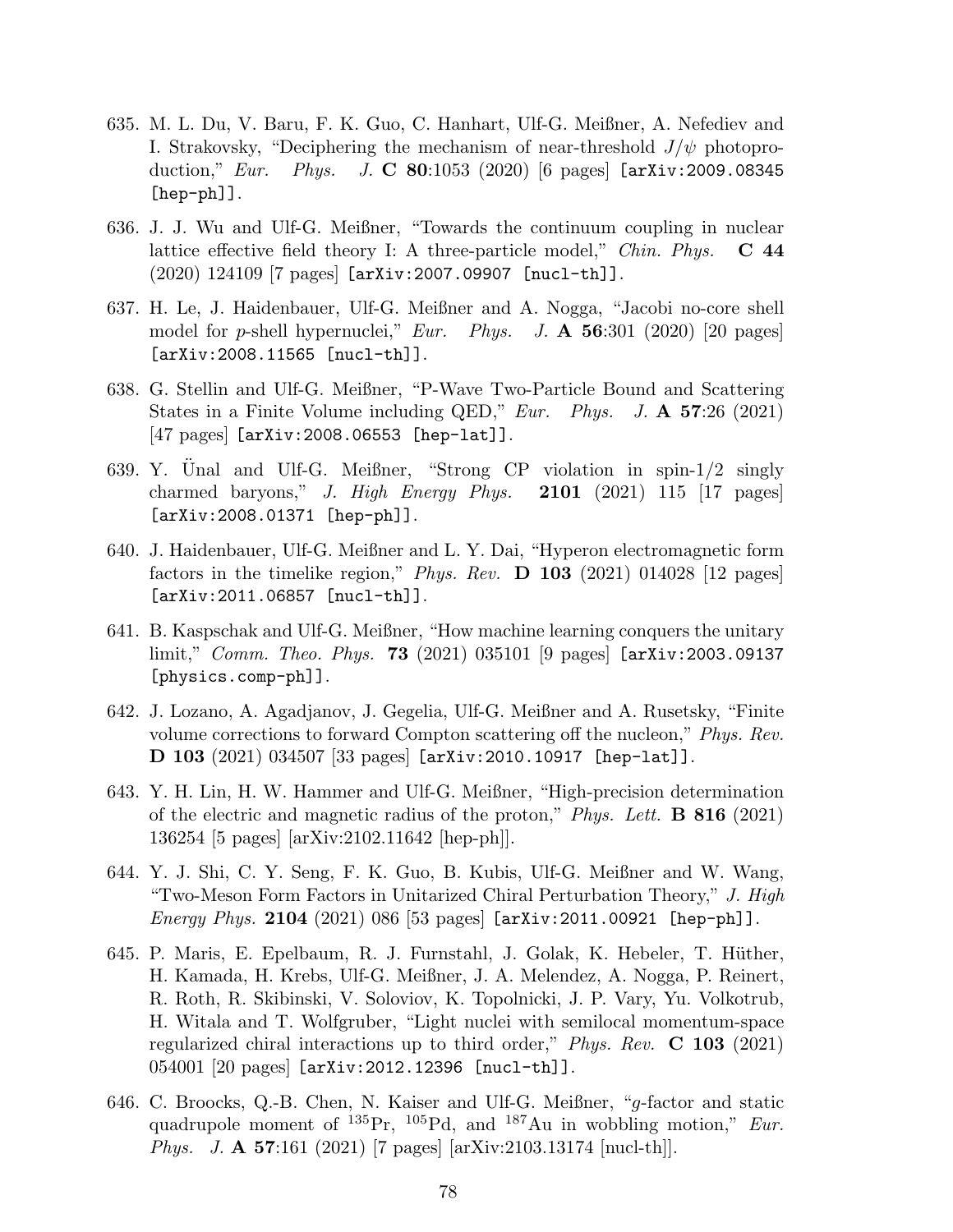- 647. Y.-J. Shi and Ulf-G. Meißner, "Chiral dynamics and S-wave contributions in  $\bar{B}^0/D^0 \rightarrow \pi^{\pm} \eta$  l<sup>∓</sup> $\nu$  decays," Eur. Phys. J. C 81:412 (2021) [12 pages] [arXiv:2103.12977 [hep-ph]].
- 648. M.-L. Du, F.-K. Guo, C. Hanhart, B. Kubis and Ulf-G. Meißner, "Where is the lightest charmed scalar meson?" Phys. Rev. Lett. 126 (2021) 192001 [9 pages] [arXiv:2012.04599 [hep-ph]].
- 649. B. Kaspschak and Ulf-G. Meißner, "A Neural Network Perturbation Theory Based on the Born Series," Phys. Rev. Res. 3 (2021) 023223 [20 pages] [arXiv:2009.03192 [cs.LG]].
- 650. M. Mai, M. Döring, C. Granados, H. Haberzettl, Ulf-G. Meißner, D. Rönchen, I. Strakovsky and R. Workman, "Jülich-Bonn-Washington Model for Pion Electroproduction Multipoles," *Phys. Rev.* **C** 103 (2021) 065204 [22 pages] [arXiv:2104.07312 [nucl-th]].
- 651. H. Le, J. Haidenbauer, Ulf-G. Meißner, A. Nogga, "S-shell ΛΛ hypernuclei based on chiral interactions," Eur. Phys. J.  $\mathbf{A}$  57:217 (2021) [21 pages] [arXiv:2103.08395 [nucl-th]].

## II. Papers to appear

- A1 E. Epelbaum, J. Gegelia, H. P. Huesmann, Ulf-G. Meißner and X. L. Ren, "Effective field theory for shallow P-wave states,"  $Few-Body Syst.$  (2021) in print. [arXiv:2104.01823 [nucl-th]].
- A2 J. Haidenbauer and Ulf-G. Meißner, "On the structure in the ΛN cross section at the  $\Sigma N$  threshold," *Chin.* Phys. **C** (2021) in print. [arXiv:2105.00836 [nucl-th]].
- A3 D. Lee, S. Bogner, B. A. Brown, S. Elhatisari, E. Epelbaum, H. Hergert, M. Hjorth-Jensen, H. Krebs, N. Li, B. N. Lu and Ulf-G. Meißner, "Hidden spin-isospin exchange symmetry," Phys. Rev. Lett. (2021) in print [arXiv:2010.09420 [nucl-th]].
- A4 X. L. Ren, E. Epelbaum, J. Gegelia and Ulf-G. Meißner, "The Λ(1405) in resummed chiral effective field theory," Eur. Phys. J.  $C$  (2021) in print [arXiv:2102.00914 [hep-ph]].

### III. Commissioned articles

- Co1 Ulf-G. Meißner, M. Mai, C. Urbach, "Towards a theory of hadron resonances," commissioned review article for Physics Reports (2022).
- Co2 D. J. Lee and Ulf-G. Meißner, "Ab initio nuclear lattice simulations," commissioned review article for *Physics Reports* (2022).

### IV. Submitted papers

S1 P. Saviankou, S. Krewald, E. Epelbaum and Ulf-G. Meißner, "Saturation of nuclear matter in effective field theory," arXiv:0802.3782 [nucl-th].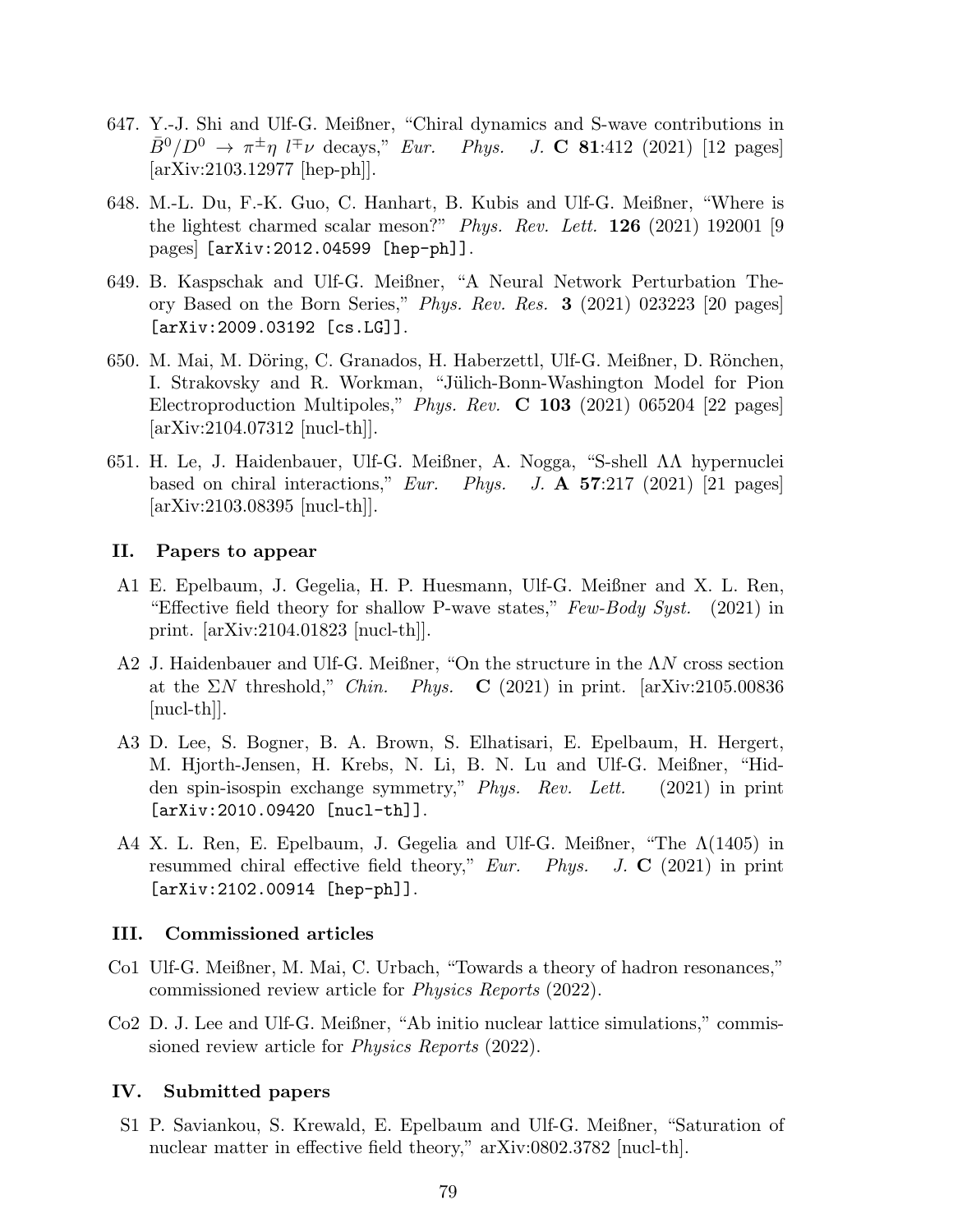- S2 S. Holz, J. Plenter, C. W. Xiao, T. Dato, C. Hanhart, B. Kubis, Ulf-G. Meißner and A. Wirzba, "Towards an improved understanding of  $\eta \rightarrow$  $\gamma^* \gamma^*,$ " [arXiv:1509.02194 [hep-ph]].
- S3 X. Xiong, T. Luu and Ulf-G. Meißner, "Quasi-Parton Distribution Function in Lattice Perturbation Theory," [arXiv:1705.00246 [hep-ph]].
- S4 E. Wilbring, H.-W. Hammer and Ulf-G. Meißner, "Three-body universality in the B meson sector," [arXiv:1705.06176 [hep-ph]].
- S5 Q. B. Chen, N. Kaiser, Ulf-G. Meißner and J. Meng, "Effective field theory for triaxially deformed odd-mass nuclei," [arXiv:2003.04065 [nucl-th]].
- S6 C. Kalmahalli Guruswamy, Ulf-G. Meißner and C. Y. Seng, "Extracting the low-energy constant  $L_0^r$  at three flavors from pion-kaon scattering," [arXiv:2102:03059 [hep-lat]].
- S7 M. L. Du, V. Baru, F. K. Guo, C. Hanhart, Ulf-G. Meißner, J. A. Oller and Q. Wang, "Revisiting the nature of the  $P_c$  pentaquarks," [arXiv:2102.07159] [hep-ph]].
- S8 C. Y. Seng, D. Galviz, M. Gorchtein and Ulf-G. Meißner, "High-precision determination of the  $K_{e3}$  radiative corrections," [arXiv:2103.00975 [hep-ph]].
- S9 C. Y. Seng, D. Galviz, M. Gorchtein and Ulf-G. Meißner, "Improved  $K_{e3}$  radiative corrections sharpen the  $K_{\mu2}$ – $K_{l3}$  discrepancy," [arXiv:2103.04843 [hepph]].
- S10 T. Vonk, F. K. Guo and Ulf-G. Meißner, "The axion-baryon coupling in SU(3) heavy baryon chiral perturbation theory," [arXiv:2104.10413 [hep-ph]].
- S11 S. Shen, T. A. Lähde, D. Lee and Ulf-G. Meißner, "Wigner SU(4) symmetry, clustering, and the spectrum of  ${}^{12}C$ ," [arXiv:2106.04834 [nucl-th]].
- S12 Y. H. Lin, H.-W. Hammer and Ulf-G. Meißner, "Dispersion-theoretical analysis of the electromagnetic form factors of the nucleon: Past, present and future," [arXiv:2106.06357 [hep-ph]].
- S13 J. Haidenbauer, Ulf-G. Meißner and A. Nogga, "Constraints on the Λ-neutron interaction from charge symmetry breaking in the  $^{4}_{\Lambda}$ He- $^{4}_{\Lambda}$ H hypernuclei,"  $\arXiv:2107.01134$   $\vert \text{nucl-th} \vert$ .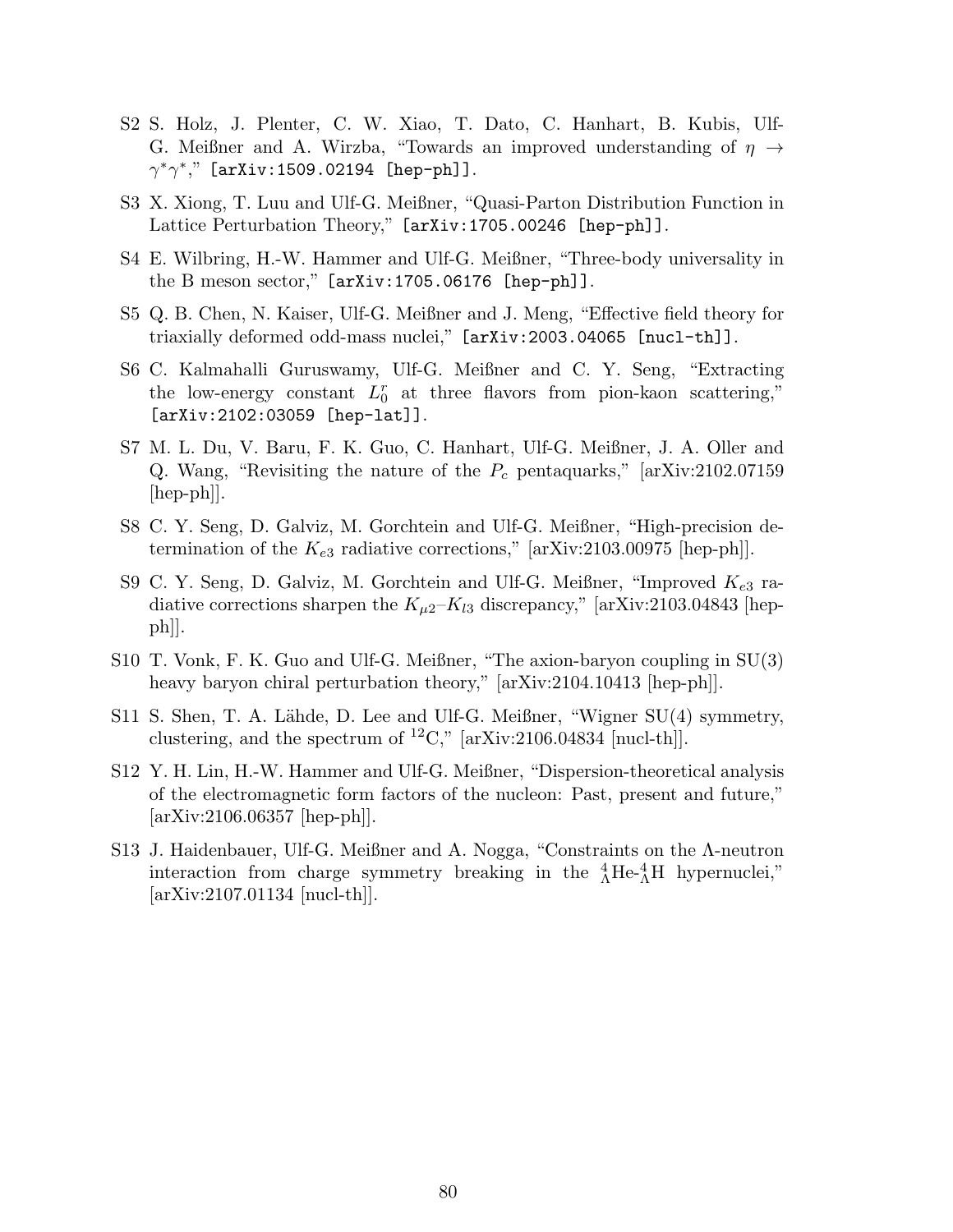#### V. Conference Proceedings, Schools and Invited Talks

- B1 Ulf-G. Meißner, "Relativistic Surface Motion of the Bag and Construction of Meson-Nucleon Form Factors," in Proceedings of the Tenth International Conference on Few-Body Problems in Physics, Karlsruhe, West Germany, 1983.
- B2 Ulf-G. Meißner, "The Electroweak Structure of the Nucleon," invited talk presented at the Workshop on Intermediate Energy Physics, Heiligenstadt, West Germany, 1986
- B3 Ulf-G. Meißner, "Vector Mesons Never Miss or A New Look at Physics of the Sixties," invited talk presented at the Workshop on Skyrmions and Anomalies, Mogilany, Poland, 1987.
- B4 Ulf-G. Meißner, N. Kaiser and W. Weise, "Nucleons as Skyrmions with Vector Mesons," in *Proceedings of PANIC 1987*, Kyoto, Japan, 1987.
- B5 Ulf-G. Meißner and W. Weise, "Quantum Chromodynamics at Nuclear Length Scales," invited talk presented at the Workshop on Low-Energy Effective Theory of QCD, Nagoya, Japan, 1987.
- B6 N. Kaiser and Ulf-G. Meißner, "Meson Nucleon Form Factors from Chiral Solitons with Vector Mesons," invited talk presented at the Nucleon Structure Workshop, Frascati, Italy, 1988.
- B7 V. Bernard and Ulf-G. Meißner, "Chiral Symmetry and Charge Independence of the Pion-Nucleon Coupling Constants," Nucl. Phys. **A508** (1990) 361c, invited talk, Few Body XII, Vancouver, Canada, July 1989.
- B8 Ulf-G. Meißner, "Recent Developments in Nuclear Parity Violation," invited talk presented at the XI Autumn School in Physics, Lisbon, Portugal (October 1989).
- B9 Ulf-G. Meißner, "Axial Form Factors of the Nucleon and Strange Matrix– Elements," invited talk, Caltech Workshop on Parity–Violation in Electron Scattering, Pasadena, USA (February 1990).
- B10 Ulf-G. Meißner, "Pion Form Factors from Chiral Perturbation Theory to Two– Loop–Order," invited talk, IX International Conference on the Problems of Quantum Field Theory, Dubna, USSR (April 1990).
- B11 Ulf-G. Meißner, "Chiral Perturbation Theory Beyond One Loop," invited talk, International Workshop on Strong Coupling Gauge Theories and Beyond, Nagoya, Japan (July 1990).
- B12 Ulf-G. Meißner, "Parity–Violation in Few–Nucleon Systems," invited talk,  $14^{th}$ Europhysics Conference on Nuclear Physics, Bratislava, CSFR (October 1990).
- B13 Ulf-G. Meißner, "The  $\pi N$  Vertex: All that Confusion," in  $\pi N(2)$  (Pion– Nucleon Newsletter No.2), eds. H. Kluge, B. Nefkens, and G. Höhler, Karlsruhe, 1990.
- B14 Ulf-G. Meißner, "Towards an Understanding of Final State Interactions in  $QCD$ ", invited talk,  $5<sup>th</sup>$  Workshop on "Perspectives in Nuclear Physics at Intermediate Energies," Trieste, Italy (May 1991).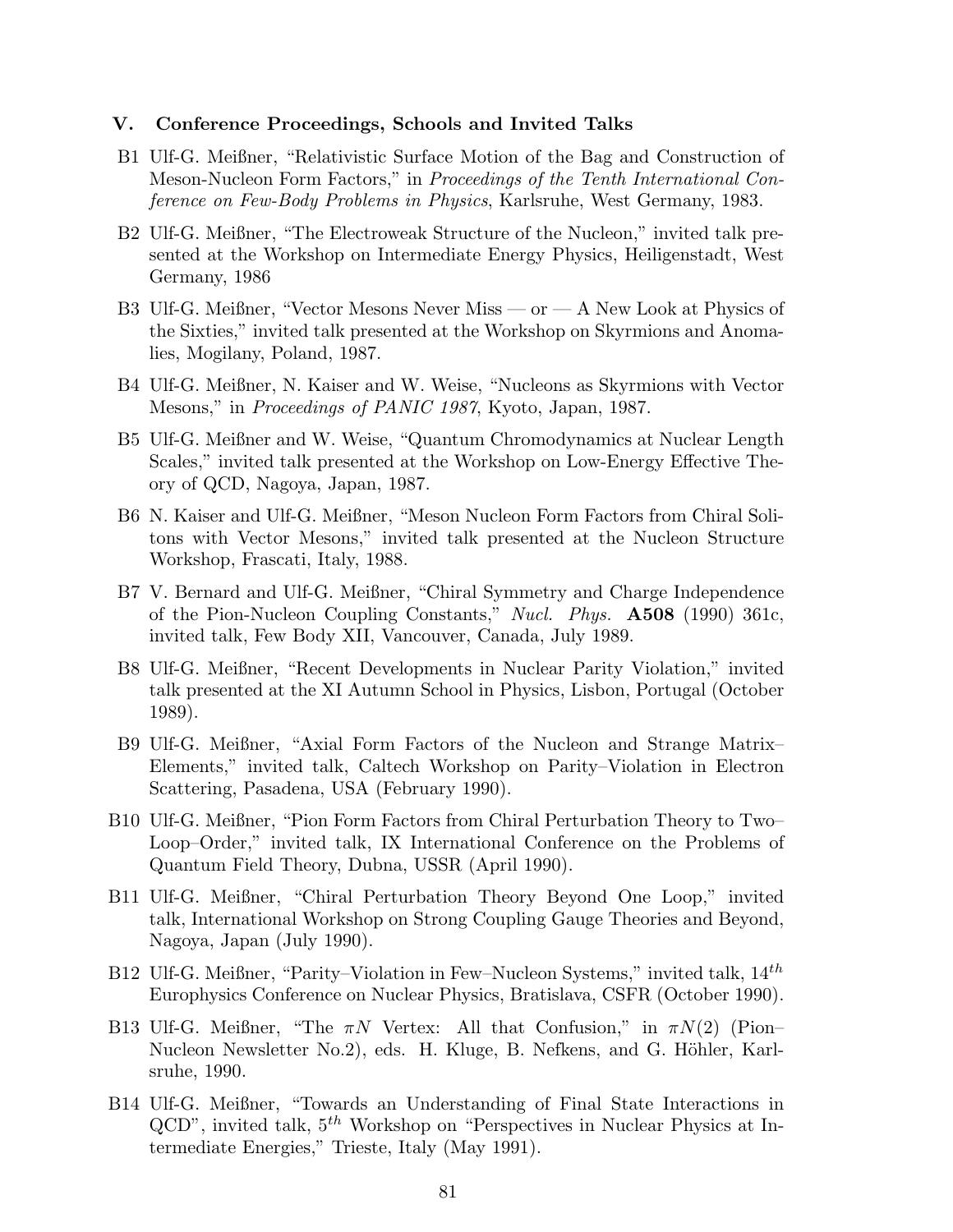- B15 Ulf-G. Meißner, "Chiral Perturbation Theory with Nucleons", lectures delivered at the Summer School for Advanced Students at the Institute for Nuclear Theory, University of Washington, Seattle, USA (July 1991).
- B16 Ulf-G. Meißner, "Chiral Symmetry in Nuclear Physics", invited talk, International Symposium on "Clusters in Hadrons and Nuclei," Tübingen, Germany (July 1991).
- B17 Ulf-G. Meißner, "Photo-Nucleon Processes in Chiral Perturbation Theory", invited talk, International Workshop on "Effective Field Theories of the Standard Model," Dobogókö, Hungary (August 1991).
- B18 J. Gasser and Ulf-G. Meißner, "On the phase of epsilon'," Prepared for Joint International Lepton Photon Symposium at High Energies (15th) and European Physical Society Conference on High-energy Physics, Geneva, Switzerland, 25 Jul - 1 Aug 1991.
- B19 Ulf-G. Meißner, "Structure of the Nucleon", invited lectures, RIKEN winter school on "Quarks and Gluons in Nucleons and Nuclei," Yuzawa, Japan (January 1992).
- B20 Ulf-G. Meißner, "Selected Topics in Chiral Perturbation Theory," lectures delivered at Tokyo Metropolitan University, Tokyo, Japan (January 1992).
- B21 Ulf-G. Meißner, "Chiral Symmetry and Nucleon Polarizabilities", invited talk, International Workshop on "Hadron Structure from Photo–Reactions at Intermediate Energies," Brookhaven, USA (May 1992).
- B22 Ulf-G. Meißner, "Photo-Nucleon Processes in Chiral Perturbation Theory", invited talk, International Conference, "QCD – 20 years later," Aachen, Germany (June 1992).
- B23 Ulf-G. Meißner, "Chiral Structure of the Nucleon", invited talk, XXVI International Conference on High Energy Physics (ICHEP 92), Dallas, USA (August 1992).
- B24 V. Bernard, N. Kaiser and Ulf-G. Meißner, "Testing nuclear QCD:  $\gamma p \to \pi^0 p$ at threshold" in  $\pi N(7)$  (Pion–Nucleon Newsletter No.7), eds. R. Cutkowsky, H. Kluge, B. Nefkens, and G. Höhler, Karlsruhe, 1992.
- B25 Ulf-G. Meißner, "Neuere Ergebnisse der chiralen Störungstheorie", invited talk, Arbeitstreffen Mittelenergiephysik, Manderscheid, FRG (September 1992).
- B26 Ulf-G. Meißner, "Chiral symmetry and parity–violating meson nucleon vertices", invited talk, Workshop on "Baryons as Skyrme solitons", Siegen, FRG (September 1992).
- B27 Ulf-G. Meißner, "Electroweak reactions in the non–perturbative regime of QCD", invited lectures given at XXXII. Internationale Universitätswochen für Kern- und Teilchenphysik, Schladming, Austria (February 1993).
- B28 Ulf-G. Meißner, "Thermal Pions", Nucl. Phys. A566 (1994) 141c, plenary talk, International Conference "Quark Matter 93", Borlaenge, Sweden (June 1993).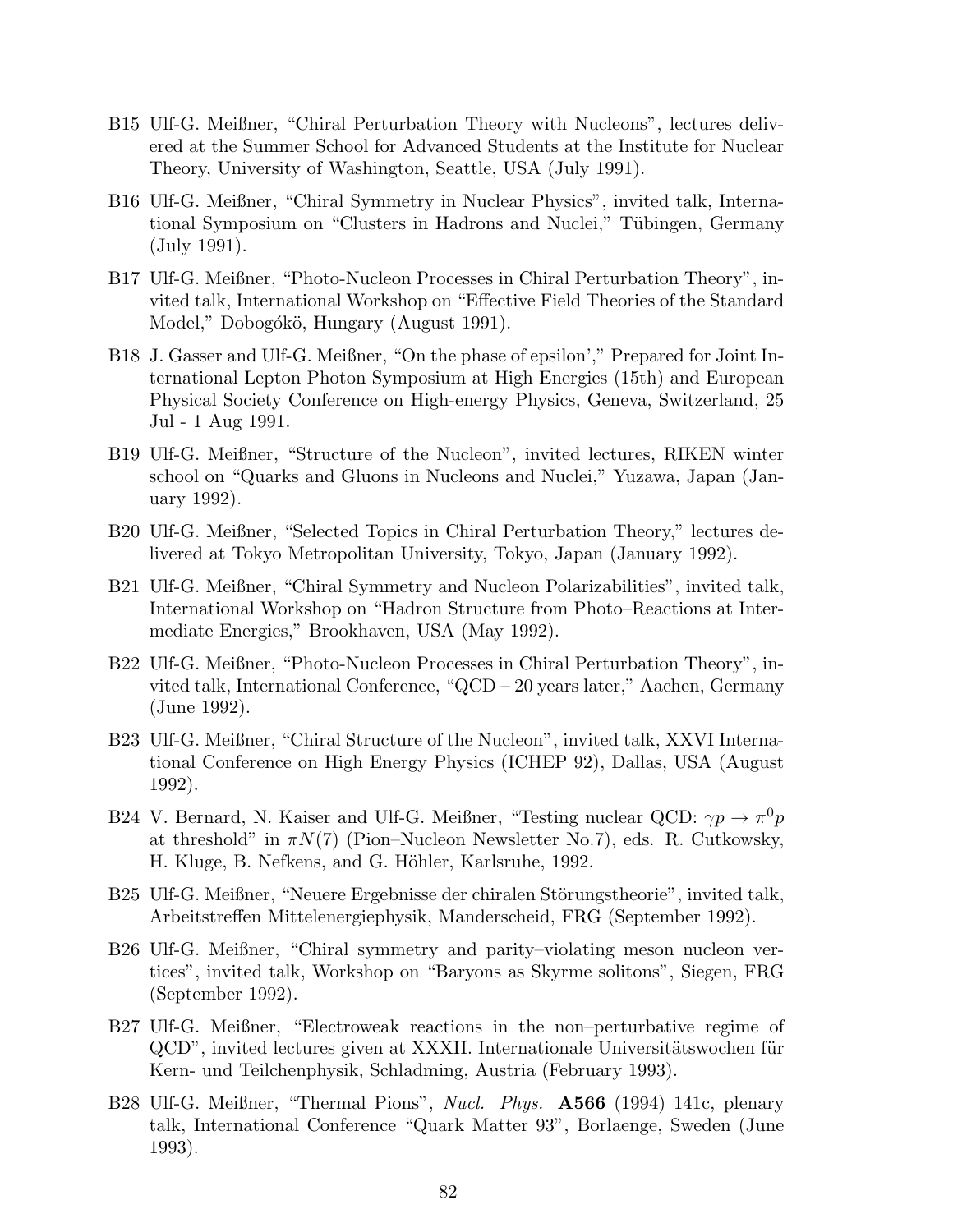- B29 Ulf-G. Meißner, "Aspects of Baryon Chiral Perturbation Theory" invited talk, Gordon Research Conference on "QCD in Nuclear Physics", Tilton, N.H., USA (July 1993).
- B30 Ulf-G. Meißner, "Properties of the Hot Pion Gas", invited talk, workshop on "Meson-Nucleus Dynamics at Intermediate and Very High Energies", Argonne National Laboratory, USA (August 1993).
- B31 Ulf-G. Meißner, "Chiral Symmetry and Low Energy Processes", lectures given at the 10th Students Workshop on Electromagnetic Interactions, Bosen, FRG (September 1993).
- B32 Ulf-G. Meißner, "Chiral Structure of the Nucleon", invited talk, Rencontres de Physique des Particules, Strasbourg, France (December 1993).
- B33 Ulf-G. Meißner, "Topics in Chiral Perturbation Theory", review talk, Third Workshop on High Energy Particle Physics, Madras, India (January 1994).
- B34 Ulf-G. Meißner, "Non–perturbative Structure of the Nucleon as seen with real and virtual Photons", invited talk,  $31^{st}$  Nuclear Physics Spring Meeting, Holzhau, Germany (April 1994).
- B35 Ulf-G. Meißner, "Pion–Nucleon Scattering and Photopion Production in CHPT", invited talk, Workshop on "Mesons in Nuclei and Kaon Condensate", NORDITA, Copenhagen, Denmark (April 1994).
- B36 Ulf-G. Meißner, "Aspects of Nucleon Chiral Perturbation Theory", invited talk, Workshop on "Chiral Dynamics: Theory and Experiments", MIT, Cambridge, USA (July 1994).
- B37 Ulf-G. Meißner and B. Schoch, "Summary of the working group on Threshold Photo (Electro) Pion and Kaon Production", invited talk, Workshop on "Chiral Dynamics: Theory and Experiments", MIT, Cambridge, USA (July 1994).
- B38 Ulf-G. Meißner, "On LETs and NOLETs" invited talk, Gordon Research Conference on "Photonuclear Physics", Tilton, N.H., USA (July 1994).
- B39 Ulf-G. Meißner, "Chiral Perturbation Theory", invited lectures given at the Zuoz Summer School on "Hadronic Aspects of Collider Physics", Zuoz, Switzerland (July 1994).
- B40 Ulf-G. Meißner, "The Standard Model at Low Energies: Structure of the Nucleon", invited lectures given at the  $7<sup>th</sup>$  Indian Summer School on Intermediate Energy Physics "Electron Scattering from Nucleons and Nuclei", Prag, Czech Republic (September 1994).
- B41 Ulf-G. Meißner, "Chiral Perturbation Theory with Baryons", invited lectures given at the School and Workshop on "Chiral Perturbation Theory", Bratislava, Slovakia (September 1994).
- B42 Ulf-G. Meißner, "Chirale Störungstheorie", invited lecture given at the DPG Schule für Physik "Struktur des Nukleons", Bad Honnef, Germany (September 1994).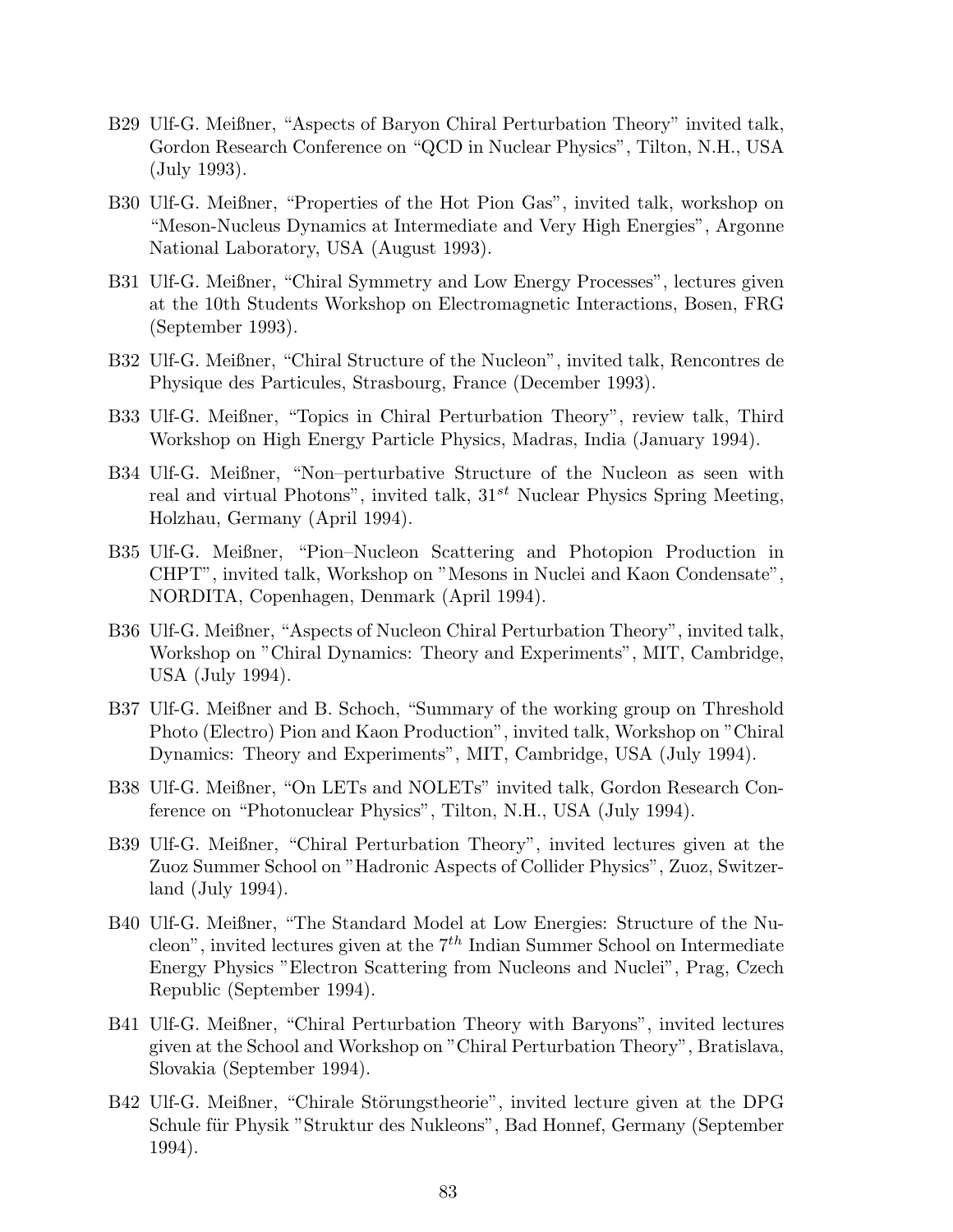- B43 Ulf-G. Meißner, "Chiral Perturbation Theory and Photo–Nucleon Reactions", invited lecture given at the TUNL–FELL Workshop on The Development of a Polarized Gamma–Ray Beam for Nuclear Physics Studies, Durham, North Carolina, USA (December 1994).
- B44 Ulf-G. Meißner, "Testing QCD in Pion Photoproduction", plenary talk, Spring Meeting of the German Physical Society, Section Hadrons and Nuclei, Köln, Germany (March 1995).
- B45 Ulf-G. Meißner, "Non–perturbative structure of the nucleon", plenary talk, Sixth International Symposium on Meson–Nucleon Physics and the Structure of the Nucleon, Blaubeuren, Germany (July 1995).
- B46 Ulf-G. Meißner, "Nucleon Structure in Chiral Perturbation Theory", plenary talk, EPS Research Conference on Polarization in Electron Scattering, Santorini, Greece (September 1995).
- B47 Ulf-G. Meißner, "Strange Twists in Pion Photo/Electro–Production", plenary talk, Baryons' 95, Santa Fe, USA (October 1995).
- B48 Ulf-G. Meißner, "Nucleon Form Factors from Dispersion Theory", invited talk, Baryons' 95, Santa Fe, USA (October 1995).
- B49 Ulf-G. Meißner, "The Reaction  $\pi N \to \pi \pi N$  at Threshold", invited talk, Baryons' 95, Santa Fe, USA (October 1995).
- B50 Ulf-G. Meißner, "Effective Field Theory of the Standard Model: Structure of the Nucleon," lectures delivered at Duke University, Durham, USA (October 1995).
- B51 Ulf-G. Meißner, "Introduction to Effective Field Theories," introductory talk at the workshop "The Standard Model at Low Energies", ECT\*, Trento, Italy (April 1996).
- B52 Ulf-G. Meißner, "Future tests of chiral symmetry," invited talk at the workshop on "Electromagnetic Interactions", Bosen, Germany (September 1996).
- B53 Ulf-G. Meißner, "The role of resonances in chiral perturbation theory," invited talk at the CEBAF/INT  $N^*$  workshop, INT, Seattle, USA (September 1996).
- B54 Ulf-G. Meißner, "Nucleon form factors: From the time–like to the space–like region", Nucl. Phys.  $\mathbf{A623}$  (1997) 340c, invited talk,  $\mathbf{DA\Phi}$ CE96, Frascati, Italy (November 1996).
- B55 Ulf-G. Meißner, "Recent developments in heavy baryon chiral perturbation theory: Selected topics", plenary talk, YITP International Workshop on "Recent Developments in QCD and Hadron Physics", Kyoto, Japan (December 1996).
- B56 Ulf-G. Meißner, "Theorie photonuklearer Prozesse", Plenarvortrag, DPG Physikertreffen, Sektion "Hadronen und Kerne," Göttingen, Germany (March 1997).
- B57 Ulf-G. Meißner, "Chiral structure of the nucleon and strange aspects", invited talk, International Workshop on the "Strange Structure of the Nucleon", CERN, Geneva, Switzerland (March 1997).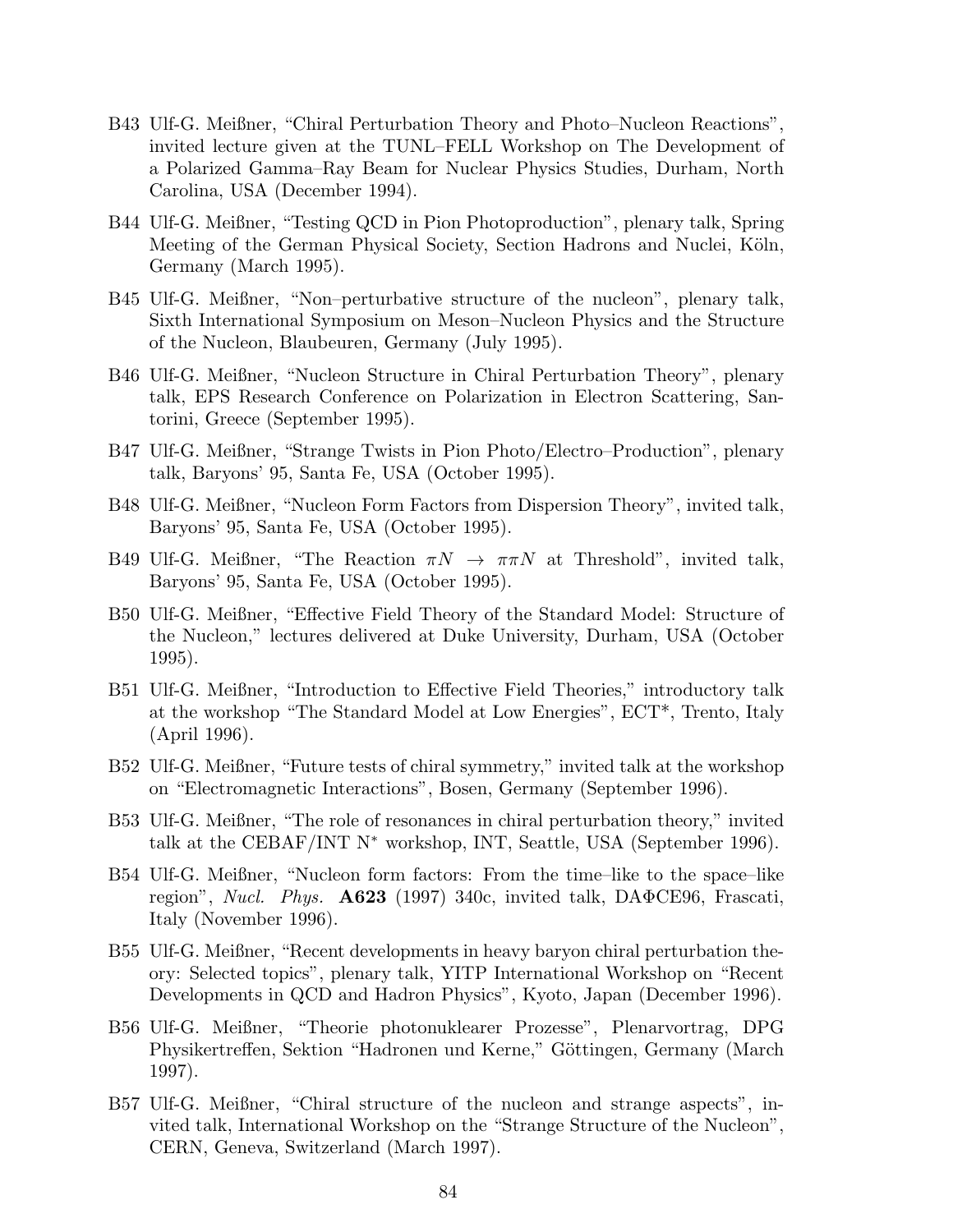- B58 Ulf-G. Meißner, "Hadron Structure in the Non–Perturbative Regime of QCD: Isospin Symmetry and its Violation", Nucl. Phys. A629 (1998) 72c, plenary talk, International Conference on "Quark–Lepton Nuclear Physcics - QULEN '97", Osaka, Japan (May 1997).
- B59 Ulf-G. Meißner, "Chiral Structure of the Nucleon", invited lectures given at The Hampton University Graduate Studies at CEBAF (HUGS XII), Jefferson Laboratory, Newport News, USA (June 1997).
- B60 Ulf-G. Meißner, "Chiral Symmetry: Theory," plenary talk, Second International Symposium on Symmetries in Subatomic Physics, Seattle, USA (June 1997).
- B61 Ulf-G. Meißner, "Baryon Chiral Perturbation Theory", plenary talk, Seventh International Symposium on Meson–Nucleon Physics and the Structure of the Nucleon, Vancouver, Canada (July 1997),  $\pi N$  Newsletter 13 (1997) 7-15.
- B62 Ulf-G. Meißner, "Status of Chiral Dynamics", invited talk, workshop on "Hadron Systems at High Density and/or High Temperature", Argonne National Laboratory, USA (August 1997).
- B63 Ulf-G. Meißner, "Three Flavor Chiral Perturbation Theory", plenary talk, Workshop on "Chiral Dynamics: Theory and Experiments", Mainz, Germany (September 1997).
- B64 Ulf-G. Meißner and M. Sevior, "Summary of the working group on Pion–Pion and Pion–Nucleon Interactions", invited talk, Workshop on "Chiral Dynamics: Theory and Experiments", Mainz, Germany (September 1997).
- B65 Ulf-G. Meißner, "Electromagnetic corrections in chiral perturbation theory", invited talk, Workshop on "The Low–Energy Pion–Nucleon Interaction", PSI, Villigen, Switzerland (September 1997).
- B66 Ulf-G. Meißner, "Pion–nucleon scattering and isospin violation," invited talk, Workshop on "Future Directions in Quark–Nuclear Physics," Adelaide, Australia (March 1998).
- B67 Ulf-G. Meißner, "Low momentum effective theory for few–nucleon sytems," plenary talk, International Workshop on the Structure of Mesons, Baryons and Nuclei (Meson '98), Krakow, Poland (May 1998).
- B68 Ulf-G. Meißner, "Chiral Symmetry and PV Meson–Nucleon Interaction," invited talk, Workshop on "Parity Violations in Hadronic and Nuclear Systems," Seattle, USA (June 1998).
- B69 Ulf-G. Meißner, "Thougths on pion and eta production in proton-proton collisions," invited talk, workshop on "Meson production in proton–proton collisions," Argonne National Laboratory, USA (August 1998).
- B70 Ulf-G. Meißner, "Chiral dynamics: Status and perspectives," plenary talk, 8th International Conference on the Structure of Baryons (Baryons 98), Bonn, Germany (September 1998)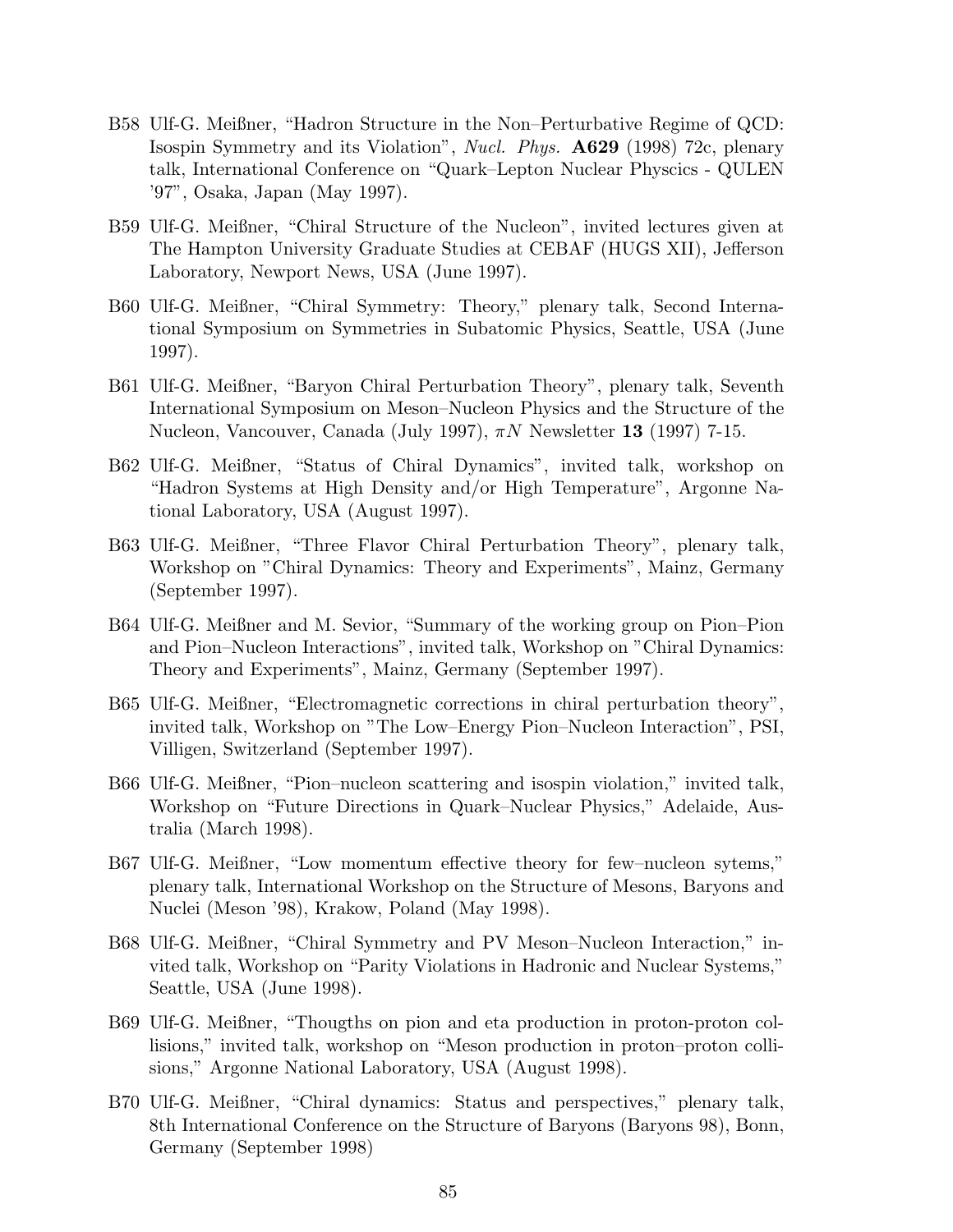- B71 Ulf-G. Meißner, "Effective field theory approaches to pion production in proton–proton collisions," plenary talk, 8th International Conference on the Structure of Baryons (Baryons 98), Bonn, Germany (September 1998)
- B72 Ulf-G. Meißner, "Lectures on Chiral Perturbation Theory," invited lectures, IXth Jorge Andre Swieca School on Nuclear Physics, Sao Paulo, Brasil (January 1999).
- B73 Ulf-G. Meißner, "Isospin violation in the two–nucleon system," Invited talk, INT Workshop on Nuclear Physics with Effective Field Theory, Seattle, USA (February 1999).
- B74 Ulf-G. Meißner, "Isospin violation in the NN system," Invited talk, International Workshop on Nucleon–Nucleon Interaction, Bad Honnef, Germany (May 1999).
- B75 Ulf-G. Meißner, "Baryon form factors: Model–independent results," Nucl. Phys. A666&667 (2000) 51c, Plenary talk, Workshop on "The Structure of the Nucleon" (Nucleon '99), Frascati, Italy (June 1999).
- B76 Ulf-G. Meißner, "Chiral Dynamics in the Two–Nucleon System," Invited talk, Workshop on "Leptons and Hadrons as Complimentary Probes of Strong QCD," Jülich, Germany (June 1999).
- B77 Ulf-G. Meißner, "Chiral Dynamics in the Two–Nucleon System," Invited talk, Workshop on "The Nuclear Interaction: Modern Developments," ECT\*, Trento, Italy (June 1999).
- B78 Ulf-G. Meißner, "Effective Field Theory for the Two–Nucleon System", plenary talk, Eigth International Symposium on Meson–Nucleon Physics and the Structure of the Nucleon, Zuoz, Switzerland (August 1999),  $\pi N$  Newsletter. 15 (1999) 65.
- B79 Ulf-G. Meißner, "Working group summary: Isospin violation", working group summary talk, Eigth International Symposium on Meson–Nucleon Physics and the Structure of the Nucleon, Zuoz, Switzerland (August 1999),  $\pi N$  Newsletter. 15 (1999) 127.
- B80 Ulf-G. Meißner, "Chiral QCD dynamics: recent results," invited talk, International workshop on Hadron Physics, Coimbra, Portugal, (September 1999).
- B81 Ulf-G. Meißner, "Applications of Effective Field Theory Methods in Nuclear and Particle Physics," invited lecture, 21th International School on Nuclear Physics, Erice, Italy (September 1999), Prog. Nucl. Part. Phys. 44 (2000) 223-242.
- B82 Ulf-G. Meißner, "Pion–Kaon Scattering," invited talk, Workshop on "Hadronic Atoms (HadAtom 99)", Bern, Switzerland (October 1999), in the Mini-Proceedings hep-ph/9911339.
- B83 Ulf-G. Meißner, "Hadronic Physics," Summary talk, Third Workshop on "Physics and Detectors for DAPHNE", Frascati, Italy (November 1999).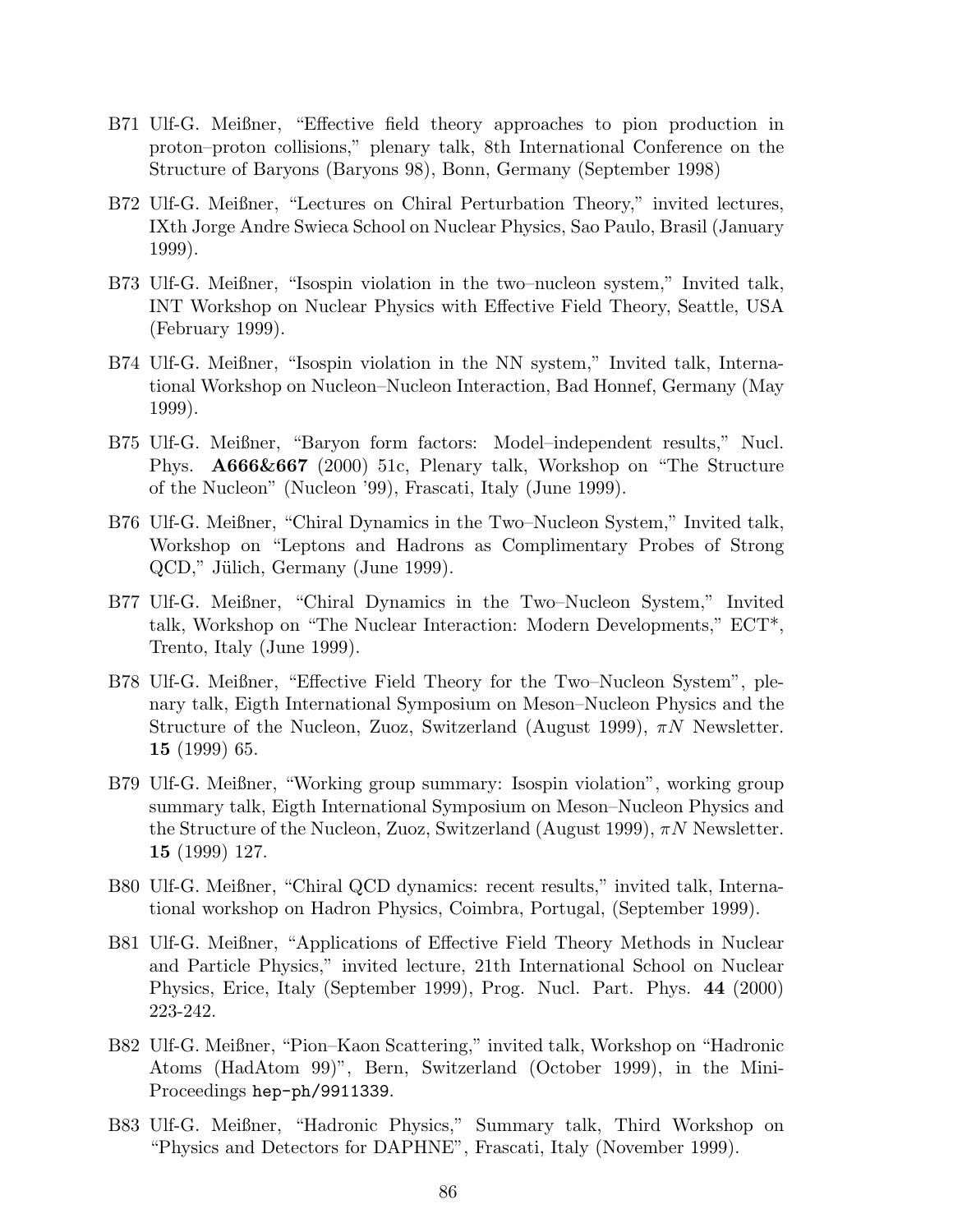- B84 Ulf-G. Meißner, "Chiral Nucleon Dynamics," invited talk, German–Taiwanese Symposium on "The Structure of the Nucleon", Taipeh, Taiwan (March 2000).
- B85 Ulf-G. Meißner, "The nucleon–nucleon interaction from effective field theory," invited talk, XVIth International Conference on Few–Body Problems in Physics (FB 16), Taipeh, Taiwan (March 2000).
- B86 Ulf-G. Meißner, "The spin polarizabilities of the nucleon and related aspects," plenary talk, International Conference GDH2000, Mainz, Germany (June 2000).
- B87 Ulf-G. Meißner, "2N, 3N and 4N systems from a chiral effective field theory," working group talk, International Conference on "Chiral Dynamics: Theory and Experiments", Jefferson Lab, USA (July 2000).
- B88 Ulf-G. Meißner, "Goldstone boson-nucleon dynamics: theory summary," working group summary talk, International Conference on "Chiral Dynamics: Theory and Experiments", Jefferson Lab, USA (July 2000).
- B89 Ulf-G. Meißner, "Low energy analysis of the nucleon electromagnetic form factors," invited talk, Gordon Research Conference on "Photonuclear Physics", Tilton, N.H., USA (July 2000).
- B90 Ulf-G. Meißner, "Chiral dynamics with strange quarks," Invited lectures at the 17th students' Workshop on "Electromagnetic Interactions", Bosen, BRD (September 2000).
- B91 Ulf-G. Meißner, "Chiral QCD: baryon dynamics," contribution to the Boris Ioffe Festschrift, in "At the Frontier of Particle Physics - Handbook of QCD," Vol. 1, pp 417-506, M. Shifman (ed.), World Scientific, Singapore, 2001.
- B92 Ulf-G. Meißner, "Chiral dynamics," invited talk, April meeting of the American Physical Society, Washington D.C., USA, 4/28-5/1, 2001.
- B93 Ulf-G. Meißner,"Theory of axial form factors," invited talk, International Workshop on Hadron form factors, Physikzentrum Bad Honnef, April 17-19, 2001.
- B94 Ulf-G. Meißner,"Few–nucleon systems: New results from chiral effective field theory," invited talk, International Workshop on Nuclear Forces and Few– Nucleon Systems, Institute for Nuclear Theory, Seattle, USA, June 11-16, 2001.
- B95 Ulf-G. Meißner, "Progress in Meson-Nucleon Physics: Status and Perspectives," opening talk, Ninth International Symposium on Meson-Nucleon Physics and the Structure of the Nucleon, Center for Nuclear Studies, The George Washington University, Washington D.C., USA, July 26-31, 2001,  $\pi N$ Newsletter 16 (2001) 1.
- B96 Ulf-G. Meißner, "Pion production in chiral perturbation theory," invited talk, International Workshop on Chiral Fluctuations in Hadronic Matter, IPN Orsay, France, September 26-28, 2001.
- B97 Ulf-G. Meißner, "Theory of low–energy pion–nucleon scattering," invited talk, Workshop on Hadronic Atoms "HadAtom01", Universität Bern, Octokter 11-12, 2001, miniproceedings [arXiv:hep-ph/0112293].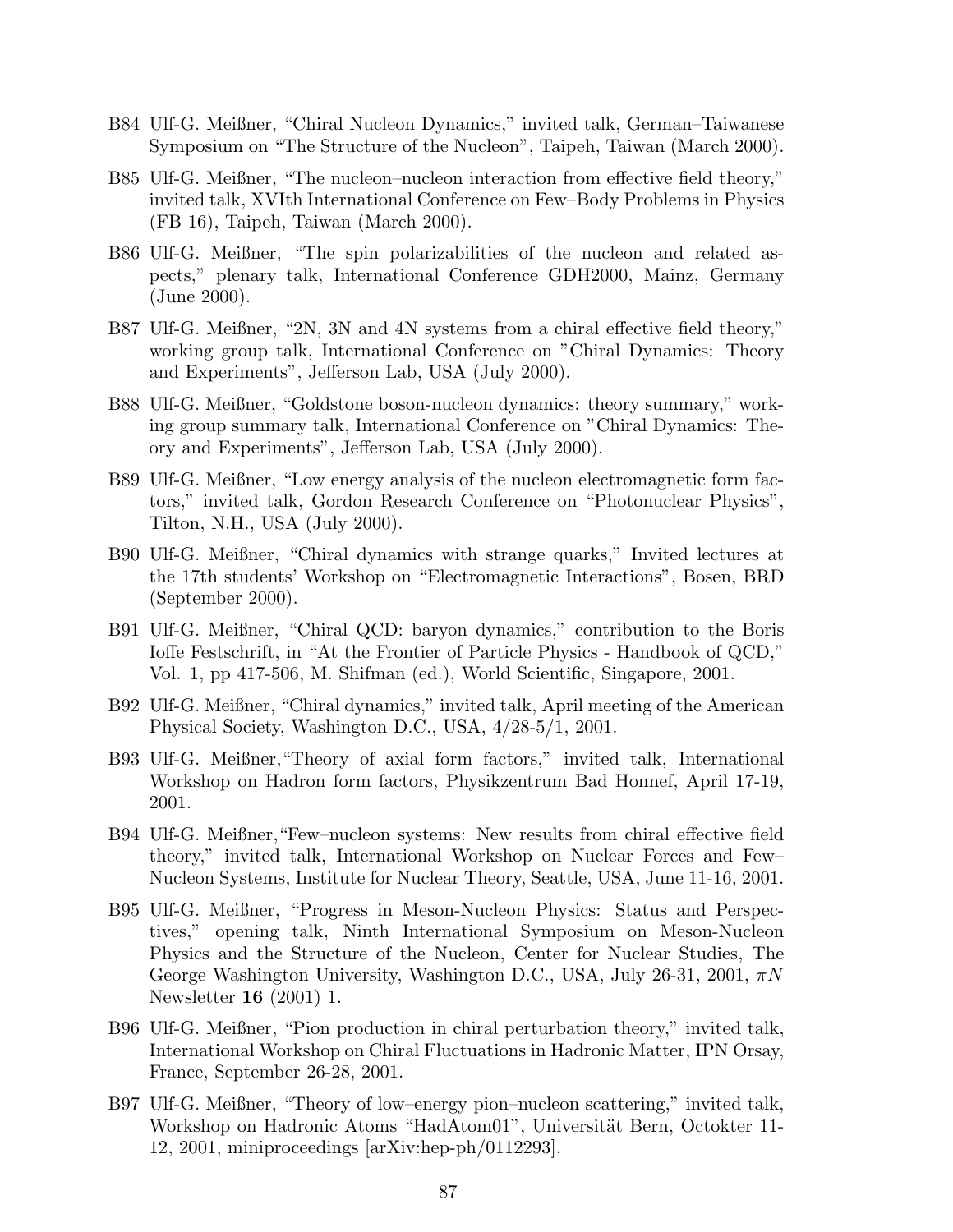- B98 Ulf-G. Meißner, "Chiral dynamics with strange quarks: Mysteries and opportunities," contribution to the "Eta Physics Handbook", Workshop on Eta Physics, Uppsala, Sweden, Oct. 2001, Phys.Scripta T99 (2002) 68-83.
- B99 Ulf-G. Meißner, "Chiral dynamics and  $B \to 3\pi$  decay," invited talk, International Workshop on Heavy Quarks and Leptons (HQL 2002), Vietri sul Mare, Salerno, Italy, 27 May - 1 Jun 2002, in: Frascati Phys.Ser. 28 (2002) 157-168.
- B100 Ulf-G. Meißner, "Chiral dynamics, rescattering and  $B \to 3\pi$  decay," invited talk, International Conference on Quark Nuclear Physics (QNP 2002), Jülich, Germany, June 2002, Eur. J. Phys. A 18 (2003) 543-546.
- B101 Ulf-G. Meißner, "Recent developments in baryon chiral perturbation theory," invited talk, International Conference on Quark Nuclear Physics (QNP 2002), Jülich, Germany, June 2002, Eur. J. Phys. **A 18** (2003) 487-490.
- B102 Ulf-G. Meißner, "The S-wave pion nucleon scattering lengths from pionic atoms using effective field theory," invited talk, 24th International School on Nuclear Physics, Erice, Italy (September 2002).
- B103 Ulf-G. Meißner, "Nuclear forces from effective field theory," invited talk , International Workshop on Strong Coupling Gauge Theories and Effective Field Theories (SCGT'02), Nagoya, Japan, Dec. 10-13, 2002.
- B104 Ulf-G. Meißner, A. Wirzba and J. A. Oller, "In-Medium Chiral Perturbation Theory," AIP Conf. Proc. 623 (2002) 216.
- B105 Ulf-G. Meißner, "Modern Theory of Nuclear Forces", plenary talk, Spring Meeting of the German Physical Society, Section Hadrons and Nuclei, Tübingen, Germany (March 2003).
- B106 E. Epelbaum, A. Nogga, H. Witala, H. Kamada, W. Glöckle and Ulf-G. Meißner, "Neutron-deuteron scattering in chiral effective field theory," Proceedings of the 7th Conference on Electron-Nucleus Scattering, Elba, Itaky, Jun. 2002, Eur. Phys. J. A 17 (2003) 4125-418.
- B107 Ulf-G. Meißner, "Spin structure of the nucleon at low energies," invited talk, International Workshop on "Compton scattering from low to high momentum transfer," ECT\*, Trento, March 31 - April 4, 2003.
- B108 Ulf-G. Meißner, "Unification of the physics of nucleons and nuclei," invited talk, XVIIth International Conference on Few–Body Problems in Physics (FB 17), Duke University, Durham, USA (June 2003), Nucl. Phys. A737 (2004) 110-118.
- B109 Ulf-G. Meißner, "Chiral dynamics with strange quarks," pleanry talk, X. International Conference on Hadron Spectroscopy (HADRON '03), Aschaffenburg, Germany (August 2003), AIP Conf. Proc. 717 (2004) 656-664.
- B110 Ulf-G. Meißner, "Cut-off schemes in chiral perturbation theory and the quark mass expansion of the nucleon mass," invited talk given at the 4th International Workshop on Chiral Dynamics: Theory and Experiment (CD 2003), Bonn, Germany (September 2003), proceedings hep-ph/0311212.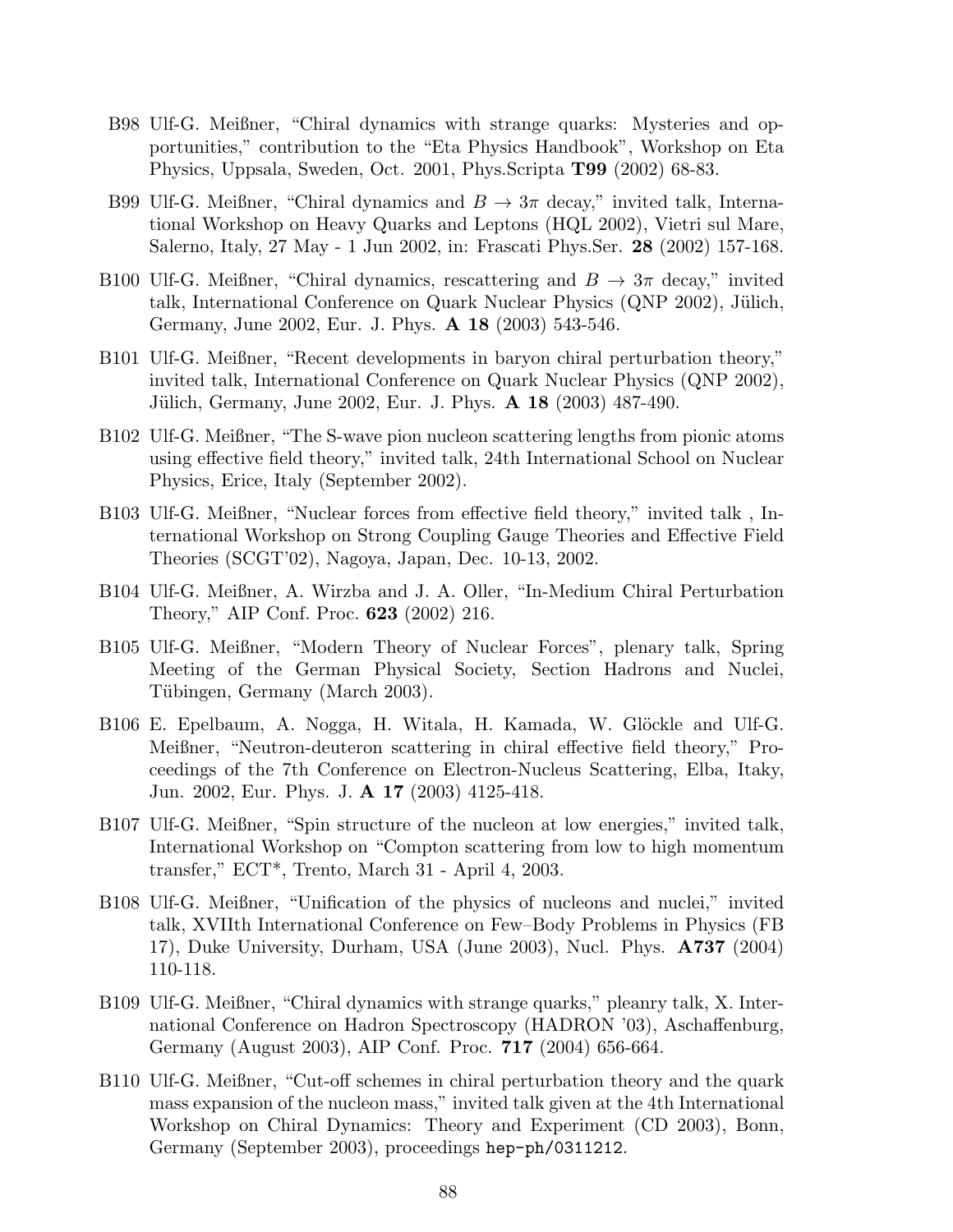- B111 Ulf-G. Meißner, "From quark to hadron masses," invited lectures given at the DPG-Schule für Physik on "Hadron masses," Bad Honnef, Germany (October 2003).
- B112 Ulf-G. Meißner, "Status of isospin violation in the pion-nucleon system", Invited talk, International Workshop on "Experimental and Theoretical Aspects of Charge Symmetry Breaking," INT, Seattle, USA (October 2003).
- B113 Ulf-G. Meißner, "Physics Opportunities", Invited talk, 21. CANU Workshop, Physikzentrum, Bad Honnef (December 2003).
- B114 Ulf-G. Meißner, "Isospin violation", Invited talk, FINUPHY Workshop on "Advanced Electromagnetic Calorimetry and its Applications: Physics with a 4pi Detector at COSY," (FEMC04), FZ Jülich (January 2004).
- B115 Ulf-G. Meißner, "Neue Ergebnisse der chiralen Störungstheorie", Invited talk, Arbeitstreffen Kernphysik, Schleching (February 2004)
- B116 Ulf-G. Meißner, "Modern Theory of Nuclear Forces", Invited talk, International Workshop "From Nuclear to Nucleon Structure," Helsinki, Finnland (April 2004).
- B117 Ulf-G. Meißner, "Prospects for WASA at COSY", Invited talk, CELSIUS Workshop "CELSUIS - past, present and future," Uppsala, Sweden (May 2004).
- B118 Ulf-G. Meißner, "Structure of the nucleon: Spin observables", Plenary talk, The 3rd International Symposium on the Gerasimov-Drell-Hearn Sum Rule and its extensions, Old Dominion University, Norfolk, Virginia. USA (June 2004).
- B119 Ulf-G. Meißner, "Challenges in Hadron Physics", Outlook talk, 8th International Workshop on Meson Production, Properties and Interaction (MESON 2004), Krakow, Poland (June 2004), Int. J. Mod. Phys. A 20 (2005) 514.
- B120 Ulf-G. Meißner, "Modern theory of nuclear forces," Plenary talk, International Nuclear Physics Conference INPC 2004, Göteborg, Sweden (June 2004), Nucl. Phys. A 751 (2005) 149-166.
- B121 Ulf-G. Meißner, "Chiral Extrapolations: Uses and Misuses of Chiral Perturbation Theory," invited talk, Lattice Summer at Berkeley, Berkeley, USA (July 2004).
- B122 Ulf-G. Meißner, "Chiral dynamics with spin-3/2 fields: Foundations and applications", invited talk, Workshop on Hadron Deformation, MIT, Cambridge, USA (August 2004).
- B123 Ulf-G. Meißner, "QCD in the chiral limit and above," plenary talk, 10th International Conference on the Structure of Baryons (Baryons 2004), Palaiseau, France (October 2004); Nucl. Phys. A 755 (2005) 161-170.
- B124 W. Glöckle, E. Epelbaum, H. Kamada, Ulf-G. Meißner, A. Nogga and H. Witala, "Few-nucleon physics based on chiral dynamics," Eur. Phys. J. A 19 (2004) SUPPL. 1, 159.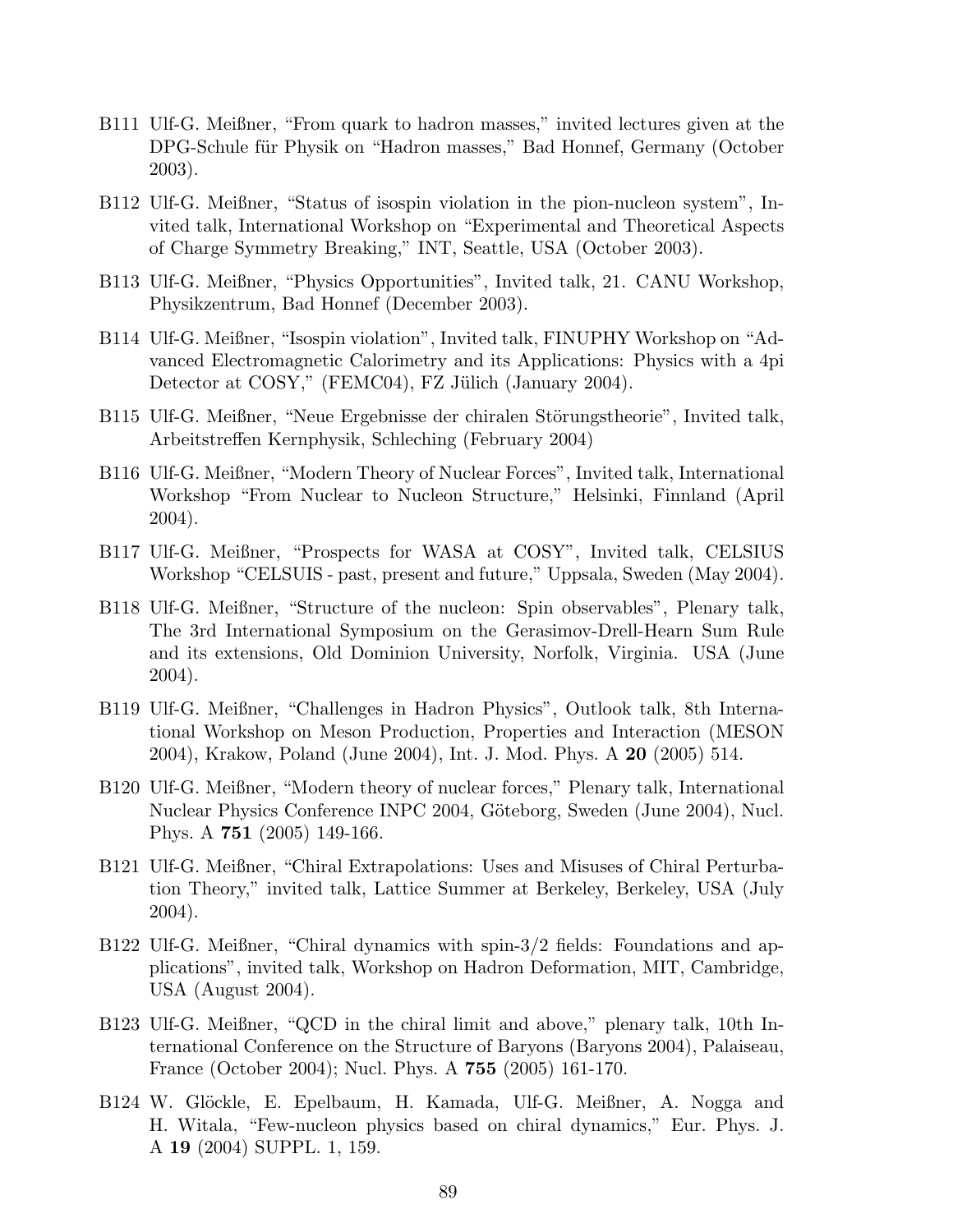- B125 Ulf-G. Meißner, "The  $\Lambda(1405)$  an old story with a new twist," invited talk, International Workshop on Exotic States: Challenges for QCD, Physikzentrum Bad Honnef, Germany (Jan. 2005).
- B126 Ulf-G. Meißner, "Hadronic atoms in effective field theory and related aspects," invited talk, International Conference on Exotic Atoms (EXA 2005), Austrian Academy of Sciences, Vienna, Austria (February 2005).
- B127 Ulf-G. Meißner, "Challenges in hadron and nuclear physics," outlook talk, 6th International Conference on Nuclear Physics at Storage Rings (STORI 05), Gustav-Stresemann-Institute, Bonn, Germany (May 2005).
- B128 Ulf-G. Meißner, "Modern theory of nuclear forces," invited talk, International Workshop on Effective Field Theories in Physics: From Nano to Tera, Ohio Center for Theoretical Studies, Columbus, Ohio (June 2005).
- B129 Ulf-G. Meißner, "Quark mass dependence of baryon properties," plenary talk, The XXIII International Symposium on Lattice Field Theory (Lattice 2005), Trinity College, Dublin, Ireland (July 2005), PoS LATT2005 (2005) 009 [arXiv:hep-lat/0509029].
- B130 Ulf-G. Meißner, "Chiral extrapolations for baryons: foundations and applications," invited talk, Workshop on Computational Hadron Physics, Hadron Physics I3 Topical Workshop, University of Cyprus, Cyprus (September 2005) Nucl. Phys. B - Proc. Suppl. 153 (2006) 170-184.
- B131 Ulf-G. Meißner, "Tests of Effective Field Theory," invited talk, Topical Workshop on "Physics and Technology Frontiers of Facilities for Hadron Physics", Milos, Greece (September 2005).
- B132 Ulf-G. Meißner, "What do we know about the width of the  $\Theta^+$ ?," invited talk, Topical Workshop on "New Hadrons: Facts and Fancy", Milos, Greece (September 2005).
- B133 Ulf-G. Meißner, "Novel dispersion-theoretical analysis of the nucleon electromagnetic form factors," plenary talk, Workshop on "Nucleon Form Factors" (Nucleon 05), Laboratori Nazionali di Frascati, Italy (October 2005).
- B134 J. Haidenbauer, S. Krewald, Ulf-G. Meißner, A. Sibirtsev and A. W. Thomas, "Analysis of the p anti-p mass spectrum from J/psi decay," AIP Conf. Proc. 796 (2005) 137.
- B135 Ulf-G. Meißner, "Major Challenges in QCD," plenary talk, Sino-German Symposium on "Hadron Physics at COSY and CSR" (HPC2), Institute of Modern Physiscs, Lanzhou, China (January 2006).
- B136 Ulf-G. Meißner, Summary Talk, Sino-German Symposium on "Hadron Physics at COSY and CSR" (HPC2), Institute of Modern Physiscs, Lanzhou, China (January 2006).
- B137 Ulf-G. Meißner, "Charmless B-decays and the scalar sector of QCD," invited talk, Workshop on "Three-Body Charmless B Decays", LPNHE, Jussieu, Paris, France (February 2006).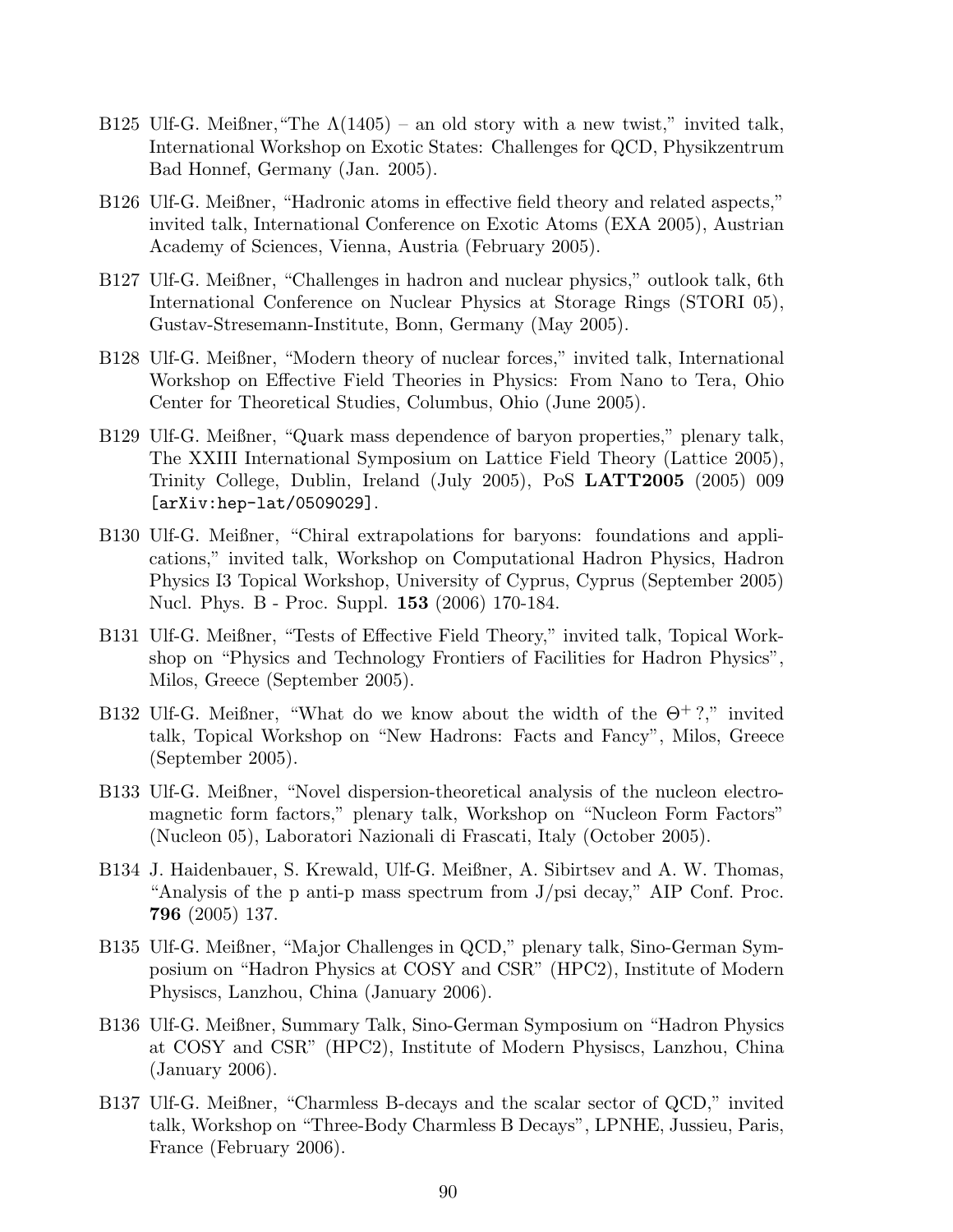- B138 Ulf-G. Meißner, "B-decays and the scalar sector of QCD," invited talk, Workshop on "Scalar Mesons", Bonn University, Bonn, Germany (March 2006).
- B139 Ulf-G. Meißner, "Form factors of the nucleon and its pion cloud," invited talk, Workshop on "Shape of Hadrons", Athens, Greece (April 2006), AIP Conf. Proc. 904 (2007) 142-150.
- B140 P. Saviankou, F. Grümmer, E. Epelbaum, S. Krewald, and Ulf-G. Meißner, "Effective Field Theory Approach to Nuclear Matter," Physics of Atomic Nuclei 60 (2006) 1119-1123
- B141 Ulf-G. Meißner, "Modern theory of nuclear forces A.D. 2006," plenary talk, IVth International Conference on Quarks and Nuclear Physics, (QNP 06), Madrid, Spain (June 2006), *Eur. Phys. J.* **A 31** (2007) 397.
- B142 Ulf-G. Meißner, "Quark mass dependence of the nucleon mass and axial-vector coupling," invited talk, Workshop on Soft-Pions in Hard Processes, Regensburg, Germany (August 2006).
- B143 Ulf-G. Meißner, "Modern theory of nuclear forces: Status and perspectives," plenary talk, 18th International IUPAP Conference on Few-Body Problems in Physics (FB 18), Santos, Brazil (August 2006), Nucl. Phys.  $\bf{A}$  790 (2007) 129c-135c
- B144 Ulf-G. Meißner, "Hadronic atoms," invited talk, HadronTH'06 Workshop, Peniscola, Spain (September 2006).
- B145 Ulf-G. Meißner, "Recent developments in chiral perturbation theory," plenary talk given at the 5th International Workshop on Chiral Dynamics: Theory and Experiment (CD 06), Chapel Hill, USA (September 2006).
- B146 Ulf-G. Meißner, "On the consistency of Weinberg's power counting," invited talk given at the 5th International Workshop on Chiral Dynamics: Theory and Experiment (CD 06), Chapel Hill, USA (September 2006).
- B147 Ulf-G. Meißner, "Thoughts on chiral extrapolations for excited states," talk given at the ECT\* – I3HP Workshop on Lattice QCD, Chiral Perturbation Theory, and Hadron Phenomenology, Trento, Italy (October 2006).
- B148 Ulf-G. Meißner, "Modern theory of nuclear forces: Status and perspectives," invited talk, Workshop of the SFB 634, Paradeismühle, Germany (December 2006).
- B149 Ulf-G. Meißner, "On the low-energy constants of the chiral effective pionnucleon Lagrangian," invited talk, Workshop on Three-Nucleon Interactions from Few- to Many-Body Systems, TRIUMF, Vamcouver, Canada (March 2007).
- B150 Ulf-G. Meißner, "HadronTH: Structure and dynamics of hadrons," invited talk, I3HP Collaboration Committee Meeting, Frascati, Italy (May 2007).
- B151 Ulf-G. Meißner, "Nucleon form factors from dispersion theory," invited talk, Jefferson Lab User Group Meeting 2007, Newport News, USA (June 2007).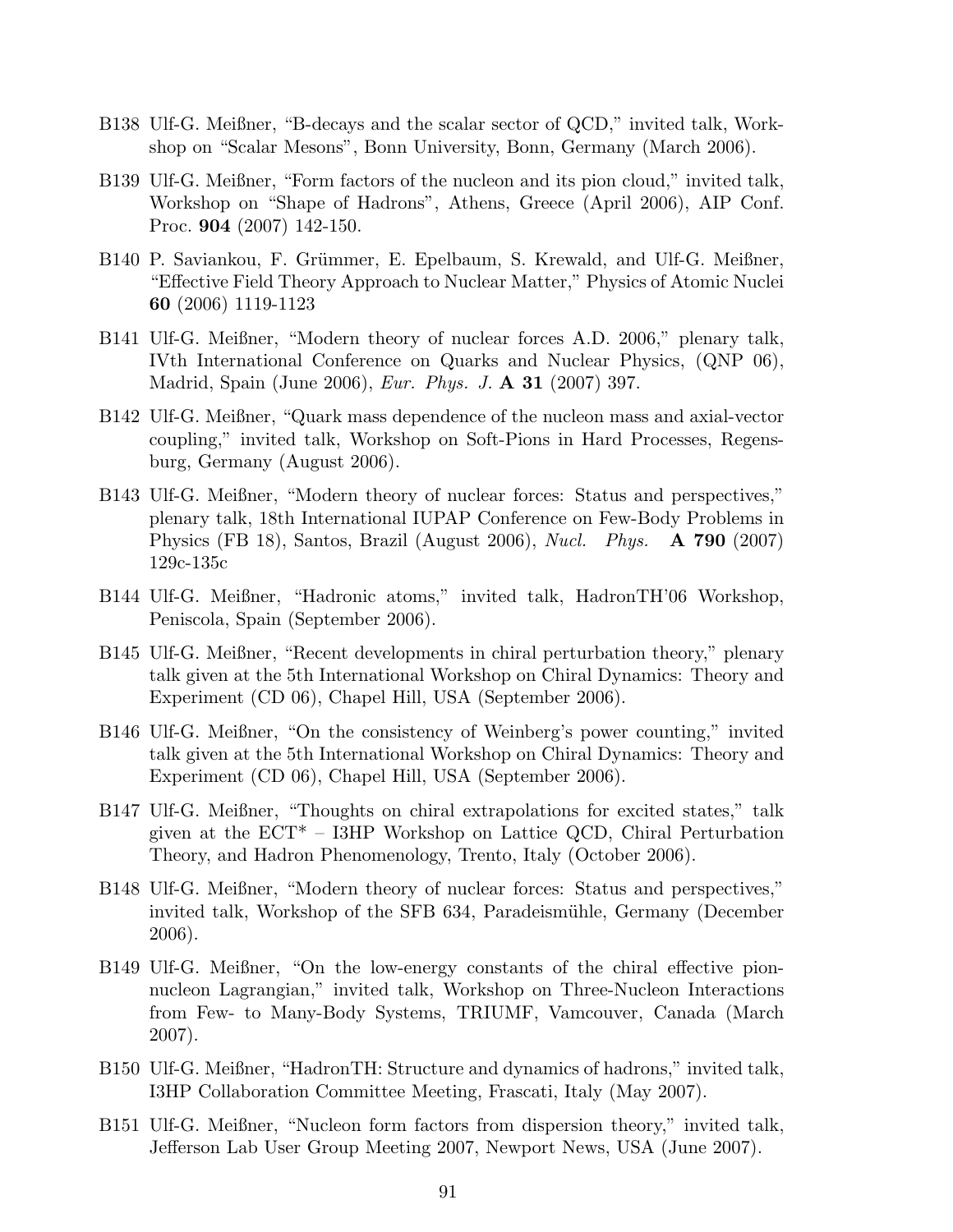- B152 Ulf-G. Meißner, "Hadronic atoms," invited talk, International Conference on Hadron Physics TROIA'07 Canakkale, Turkey (August 2007)
- B153 Ulf-G. Meißner, "QCDnet: Hadron physics with light and heavy quarks," invited talk, I3 HadronPhysics2 Opening Meeting, Frascati, Italy (September 2007).
- B154 Ulf-G. Meißner, "Quark mass dependence of baryons," invited talk, HadronTH'07 Workshop, Barcelona, Spain (September 2007).
- B155 Ulf-G. Meißner, "Three-nucleon forces from effective field theory: Why Fujita and Miyazawa were not just lucky," invited talk, International Symposium on New Facet of Three Nucleon Force – 50 years of Fujita-Miyazawa Three Nucleon Force (FM50), Tokyo, Japan (October 2007), AIP Conf. Proc. 1011 49-58.
- B156 H. Kamada, E. Epelbaum, A. Nogga, Ulf-G. Meißner, H. Witala, J. Golak, R. Skibinski and W. Glöckle, "Partial wave decomposition of  $2\pi$ -1π exchange three-nucleon force in chiral effective field theory," contribution, International Symposium on New Facet of Three Nucleon Force – 50 years of Fujita-Miyazawa Three Nucleon Force (FM50), Tokyo, Japan (October 2007), AIP Conf. Proc. 1011 59-68
- B157 J. Haidenbauer, U.-G. Meißner, A. Nogga and H. Polinder, "The hyperon nucleon interaction: Conventional versus effective field theory approach," Lect. Notes Phys. 724 (2007) 113 [arXiv:nucl-th/0702015].
- B158 Ulf-G. Meißner, "Nuclear physics from simulations," invited talk, CEA-FZJ workshop on High Performance Computing, Jülich (February 2008)
- B159 Ulf-G. Meißner, "Nucleon form factors from dispersion theory," invited talk, Workshop on "Hadron Electromagnetic Form Factors," ECT\*, Trento, Italy (May 2008)
- B160 Ulf-G. Meißner, "Photo-nucleon/nuclear processes in CHPT/chiral EFT," invited talk, INT workshop on "Soft Photons and Light Nuclei", INT Seattle, USA (June 2008)
- B161 Ulf-G. Meißner, "Nuclear lattice simulations," invited talk, 410. WE-Heraeus Seminar "Ab-initio Nuclear Structure - Where do we stand?", Bad Honnef (July 2008)
- B162 Ulf-G. Meißner, "Theory of nuclear forces," invited lectures, The 7th CNS-EFES Summer School, RIKEN, Toyo, Japan (August 2008).
- B163 Ulf-G. Meißner, "Topics in baryon chiral perturbation theory," plenay talk, IIXth International Conference on Quark Confinement and the Hadron Spectrum (Confinement08), Mainz, Germany PoS (CONFINEMENT8) (2008) 027 (September 2008).
- B164 Ulf-G. Meißner, "Gauge invariance and chiral coupled-channel dynamics," invited talk, Workshop on Quark Hadron Dynamics, Almunecar, Spain (September 2008).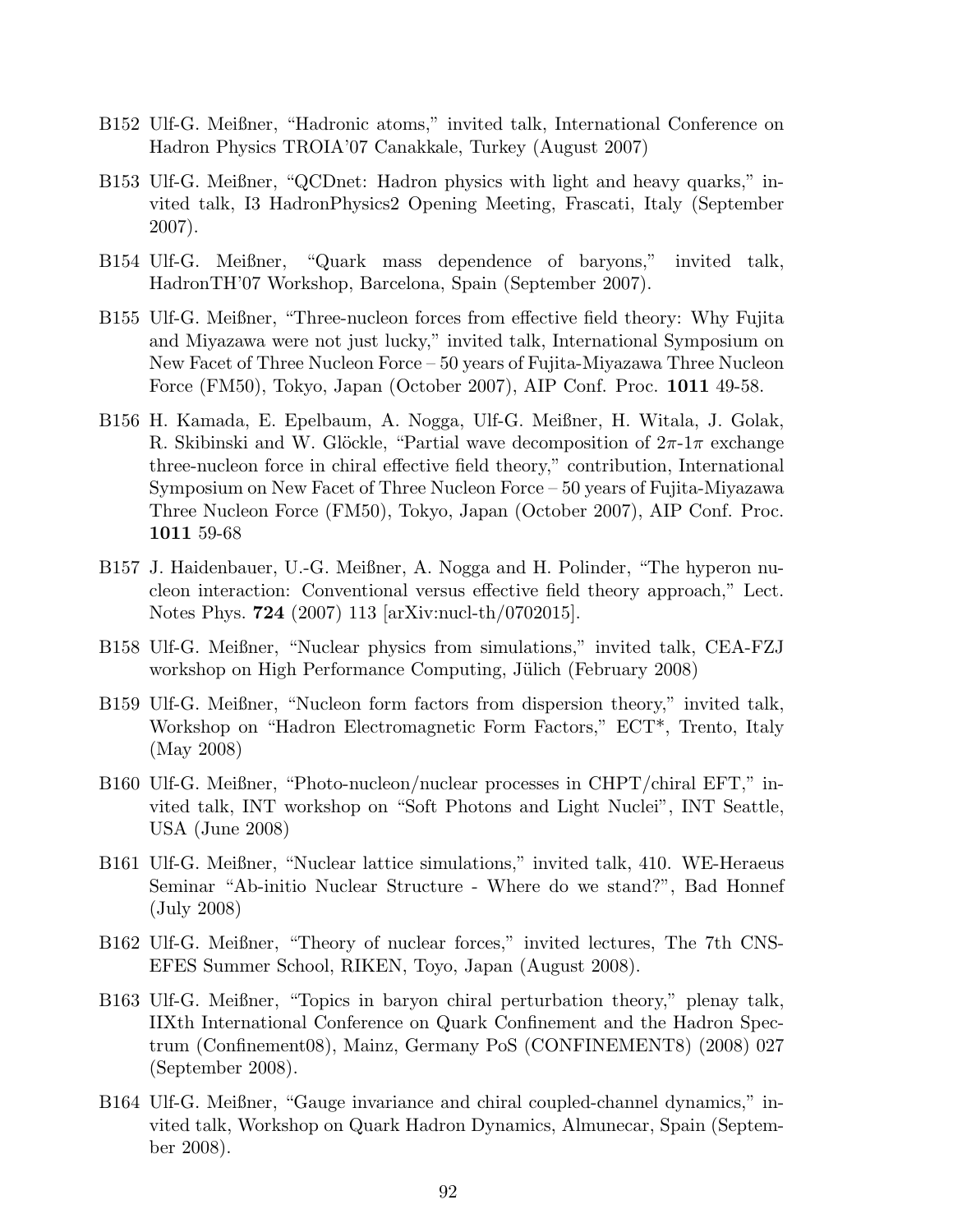- B165 Ulf-G. Meißner, "An introduction to chiral perturbation theory," invited lectures, XXI Heidelberg Physics Graduate Days of the Graduate School of Fundamental Physics, University of Heidelberg, Germany (October 2008).
- B166 H. Krebs, B. Borasoy, E. Epelbaum, D. Lee and U.-G. Meißner, "Nuclear effective field theory on the lattice," PoS(LATTICE 2008)023, (October 2008).
- B167 Ulf-G. Meißner, "Isopsin violation: from COSY to FAIR" invited talk, CANU & FFE Workshop 2008, Bad Honnef, Germany (December 2008).
- B168 Ulf-G. Meißner, "EFT for nuclear physics," invited talk, International Workshop on Effective Field Theories (EFT09), Valencia, Spain (February 2009).
- B169 Ulf-G. Meißner, "Hadron physics theory," talk, POF review on the "Structure of Matter Program" at FZJ and GSI, HSD panel, Darmstadt, Germany (February 2009).
- B170 Ulf-G. Meißner, "Hadron Physics at the 1 GeV scale and its impact," invited talk, International Workshop "MAMI and beyond", Schloß Waldthausen, Germany (March/April 2009).
- B171 H. Krebs, E. Epelbaum and Ulf-G. Meißner, "Chiral Effective Potential With Delta Degrees Of Freedom," Int. J. Mod. Phys. A 24 (2009) 511.
- B172 Ulf-G. Meißner, "Theory of nuclear forces," invited lectures, 1<sup>st</sup> Lecture-Week of the SFB/TR-16 "Subnuclear structure of matter", Bonn, Germany (August 2009).
- B173 Ulf-G. Meißner, "Resonances in a finite volume," invited talk, Workshop on Hadron Structure and Dynamics, Bad Honnef, Germany (August 2009).
- B174 Ulf-G. Meißner, "Baryon-baryon interactions from effective field theory," invited talk, PANDA workshop, Forschungszentrum Jülich, Germany (September 2009).
- B175 Ulf-G. Meißner, "Theory of nuclear forces," invited lectures, Guangxi Normal University, Guilin, China (September 2009).
- B176 Ulf-G. Meißner, "Isospin violation, light quark masses and all that," plenary talk, Vth International Conference on Quarks and Nuclear Physics, (QNP 09), Beijing, China (September 2009), Chin. Phys. C 34 (2010) 1-6.
- B177 Ulf-G. Meißner, "Excited hadrons in a box," invited talk, Colloquium in memory of Jan Stern, Instiut Henri Poincar´e, Paris, France (October 2009).
- B178 Ulf-G. Meißner, "Hadrons in a box," invited talk, First Bethe Center Workshop, Bad Honnef, Germany (October 2009).
- B179 H. Krebs, V. Bernard, E. Epelbaum and Ulf-G. Meißner, "Nucleon spin structure at low energies," AIP Conf. Proc.  $1155$  (2009) 42.
- B180 M. Döring, C. Hanhart, F. Huang, S. Krewald and Ulf-G. Meißner, "Strategies for baryon resonance analysis," Chin. Phys. C 33 (2009) 1127-1131.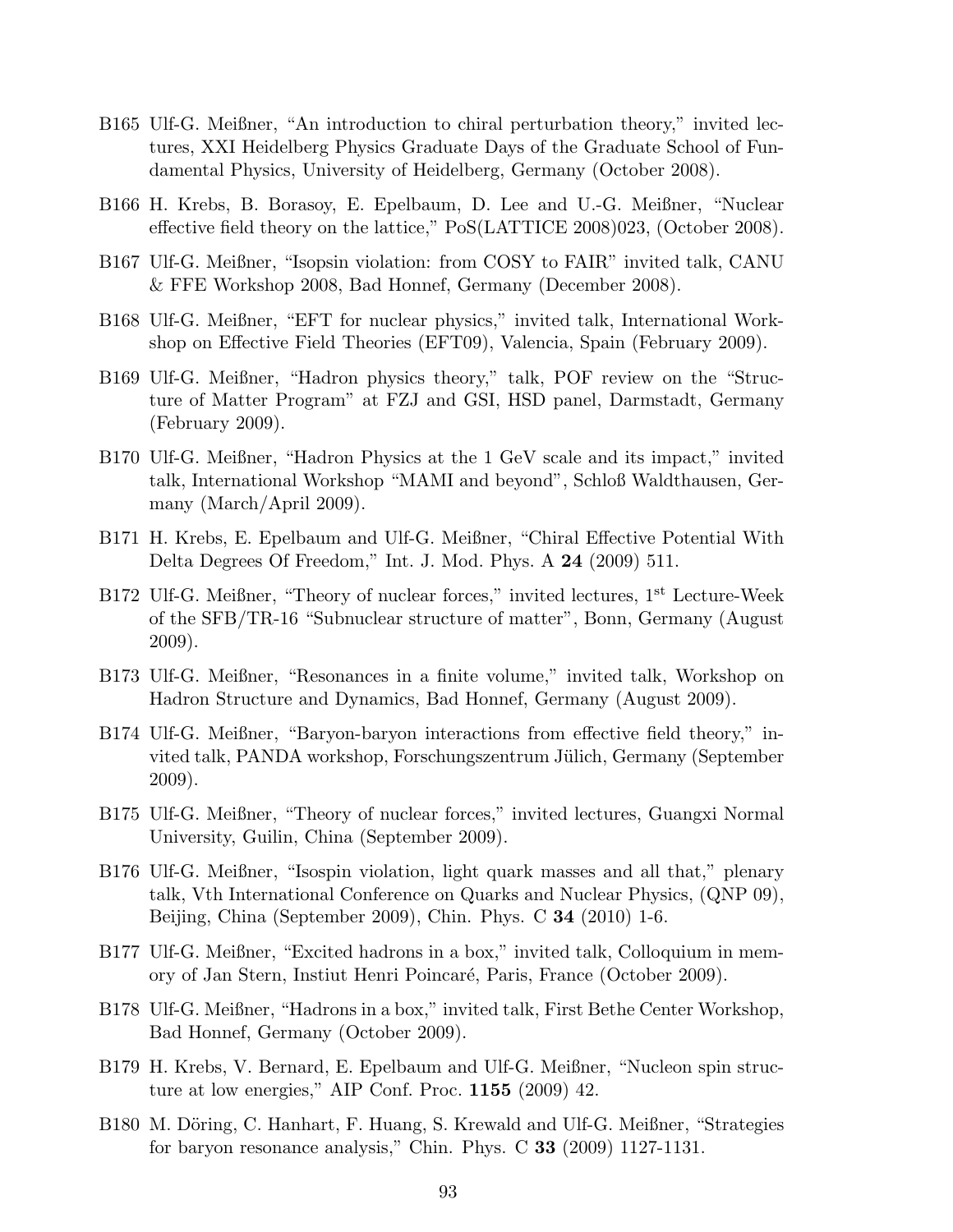- B181 M. Döring, C. Hanhart, F. Huang, S. Krewald and Ulf-G. Meißner, "Resonance properties from a coupled channel meson exchange model," Chin. Phys. C 33 (2009) 1273-1278.
- B182 F. Huang, A. Sibirtsev, S. Krewald, C. Hanhart, J. Haidenbauer and Ulf-G. Meißner, "Forward pion-nucleon charge exchange reaction and Regge constraints," Chin. Phys. C 33 (2009) 1318-1322.
- B183 M. Lage, Ulf-G. Meißner and A. Rusetsky, "Antikaon-nucleon scattering lengths," Hyperfine Interact. 193 (2009) 69-74.
- B184 Ulf-G. Meißner, "Theory of Nuclear Forces", lecture at the BCGS intensive week "hands-on shell model", Univ. Köln (March 2010).
- B185 Ulf-G. Meißner, "Chiral extrapolations for baryons", talk at the ETM collaboration meeting, Univ. Bonn (March 2010).
- B186 Ulf-G. Meißner, "Loop effects in charmonium transitions", invited talk, Chiral10 workshop, IFIC, Valencia, Spain (June 2010) AIP Conf. Proc. 1322 (2010) 266-274.
- B187 Ulf-G. Meißner, "Continuous and discrete effective nuclear field theory," plenary talk, IXth International Conference on Quark Confinement and the Hadron Spectrum (Confinement09), Madrid, Spain (August 2010) AIP Conf. Proc. 1343 (2011) 39-44.
- B188 Ulf-G. Meißner, "Nuclear physics from simulations," plenary talk, 21st European Few-Body Conference (EFB21), Salamanca, Spain (September 2010) Few-Body. Syst. 50 (2011) 91-96.
- B189 Ulf-G. Meißner, "Hadrons at varying quark masses new results," invited talk, workshop on "Hadrons, Lattice QCD and Chiral Perturbation theory," Graz University, Graz, Austria (September 2010).
- B190 Ulf-G. Meißner, "The beauty of spin," opening talk, 19th International Spin Physics Symposium (SPIN2010), Forschungszentrum Jülich., Germany (September 2010) J. Phys. Conf. Ser. 295 (2011) 012001.
- B191 Ulf-G. Meißner, "Charmonium and bottomonium transitions from effective field theories," plenary talk, 4th International Workshop on Charm Physics "CHARM2010", IHEP, Beijing, China (October 2010), Int. J. Mod. Phys: Conf. Series 2 (2011) 56-60.
- B192 Ulf-G. Meißner, "Nuclear lattice simulations," invited talk, EMMI workhop on strongly coupled systems, GSI, Darmstadt, Germany (November 2010).
- B193 Ulf-G. Meißner, "Chiral symmetry, nuclear forces and all that," invited contribution to the Festschrift in honor of Gerry Brown's  $85^{th}$  birthday, Sabine Lee (ed.) (World Scientific, Singapore, 2011).
- B194 Ulf-G. Meißner, "Ab initio calculation of the Hoyle state," invited talk, Workhop on Nuclear Many-Body Open Quantum Systems: Continuum and correlations in light nuclei, ECT\*, Trento, Italy (June 2011).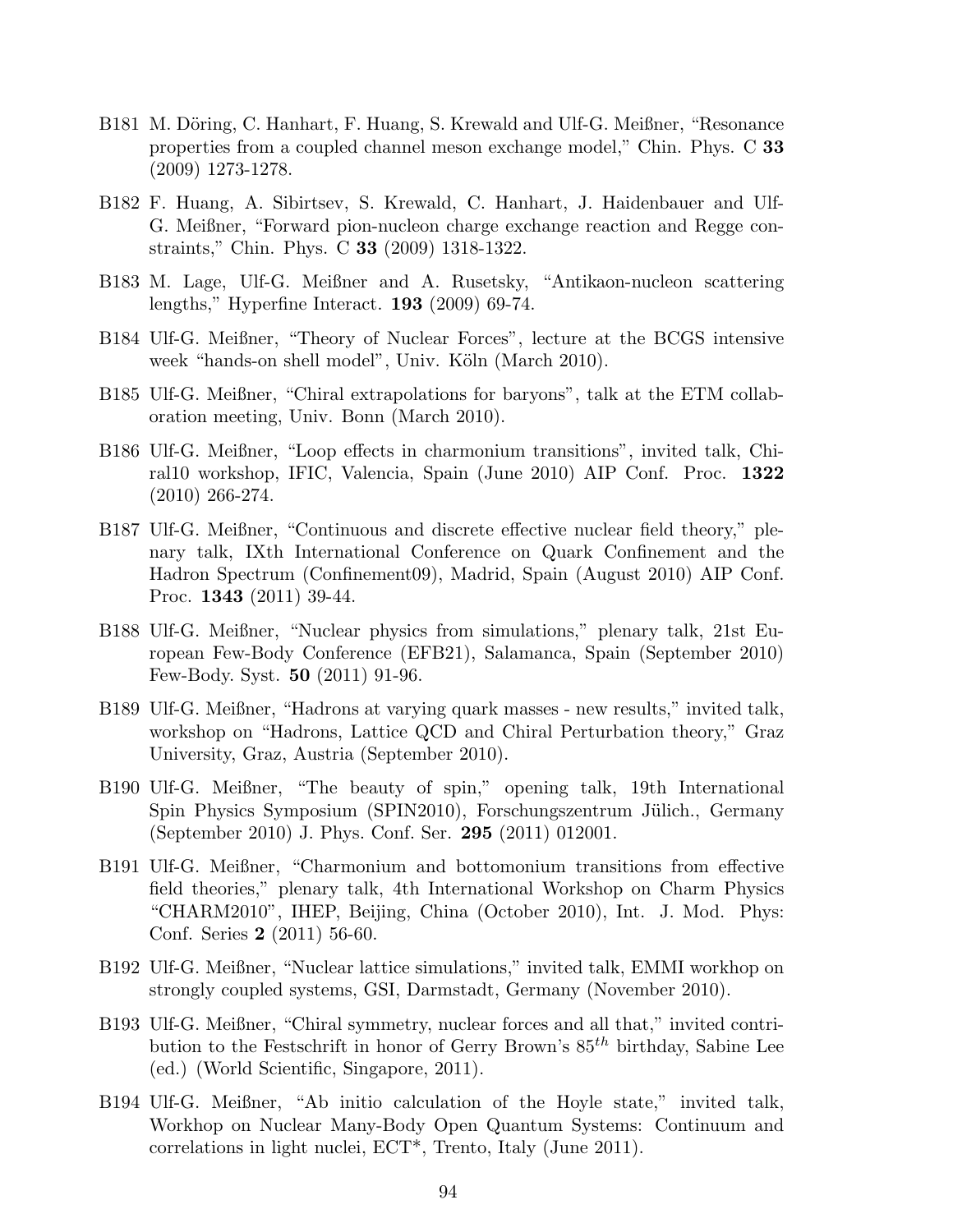- B195 Ulf-G. Meißner, "Theory of the nucleon EDM new insights," invited talk, Workhop on Search for Electric Dipole Moments (EDMs) at Storage Rings, Physikzentrum Bad Honnef, Germany (July 2011).
- B196 Ulf-G. Meißner, "Theory of Nuclear Forces," lectures at the course Temas actuales en Fisica nuclear, Universidad Internacional del Mar, Aguiles, Spain (July 2011).
- B197 Ulf-G. Meißner, "Two-photon corrections from dispersion relations," invited talk, Workshop on Radiative Corrections, MIT, Cambridge, USA (July 2011).
- B198 Ulf-G. Meißner, "Ab initio calculation of the Hoyle state," plenary talk, Rutherford Centennial Conference on Nuclear Physics, Manchester, United Kingdom (August 2011).
- B199 Ulf-G. Meißner, "Theory of kaonic deuterium in view of SIDDHARTA," plenary talk, International Conference on Exotic Atoms and Related Topics – EXA2011, Austrian Academy of Sciences, Wien, Austria (September 2011).
- B200 Ulf-G. Meißner, "Das Anthrophische prinzip oder Physik mit dem Supercomputer," invited talk, workshop on "Normativität und Ethik," Universität Bonn (October 2011).
- B201 Ulf-G. Meißner, "Nuclear Physics from Lattice Simulations," invited talk, NIC Symposium 2012, Jülich Supercomputer Center, Forschungszentrum Jülich, Germany (Februar 2012).
- B202 Ulf-G. Meißner, "Nuclear Physics from Lattice Simulations," invited talk, Workhop on Nuclear Ground-State Properties of the Lightest Nuclei: Status and Perspectives, Physikzentrum Bad Honnef, Germany (March 2012).
- B203 Ulf-G. Meißner, "Hadron resonances in a finite volume," plenary talk, VIth International Conference on Quarks and Nuclear Physics, (QNP 12), Palaiseau, France (April 2012).
- B204 Ulf-G. Meißner, "Roy-Steiner equations for pion-nucleon scattering," invited talk, VIth International Conference on Quarks and Nuclear Physics, (QNP 12), Palaiseau, France (April 2012).
- B205 Ulf-G. Meißner, "Hadron-hadron scattering: Lessons from chiral symmetry  $+,$ " outlook talk, 12th International Workshop on Meson Production, Properties and Interaction (MESON 2012), Cracow, Poland (June 2012).
- B207 Ulf-G. Meißner, "Symmetries and the emergence of structure in QCD Introduction to the CRC 110," plenary talk, KITPC program "From nucleon structure to nuclear structure and compact astrophysical objects", Kavli Institute, Beijing, China (July 2012).
- B208 Ulf-G. Meißner, "Nuclear lattice simulations," plenary talk, KITPC program "From nucleon structure to nuclear structure and compact astrophysical objects", Kavli Institute, Beijing, China (July 2012).
- B209 Ulf-G. Meißner, "Effective Field Theories," lectures given at the School on High Energy Physics (TAE 2012), Universidad Complutense, Madrid, Spain (July 2012).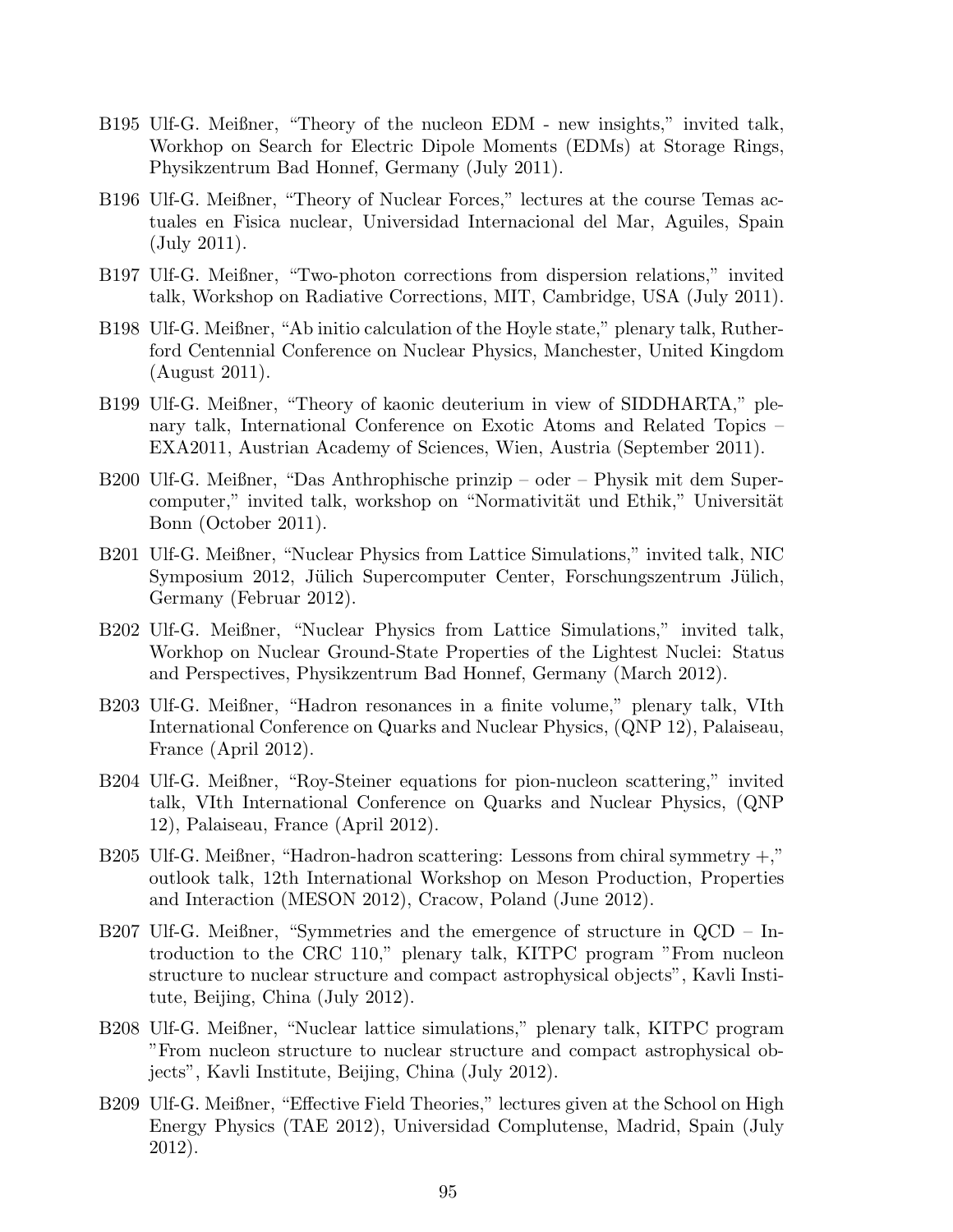- B210 Ulf-G. Meißner, "A walk through the world of chiral dynamics," plenary talk, The 7th International Workshop on Chiral Dynamics Jefferson Lab, Newport News, USA (August 2012), published in PoS(CD12)012.
- B211 C. Ditsche, M. Hoferichter, B. Kubis and Ulf-G. Meißner, "Roy-Steiner equations for pi N scattering,", PoS(CD12)064.
- B212 M. Hoferichter, C. Ditsche, B. Kubis and Ulf-G. Meißner, "Improved dispersive analysis of the scalar form factor of the nucleon," PoS(CD12)069.
- B213 Ulf-G. Meißner, "Theory of baryon EDMs new insights –," invited talk, Workshop on EDM Searches at Storage Rings, ECT\*, Trento, Italy (October 2012).
- B214 Ulf-G. Meißner, "Testing the anthropic principle with lattice simulations," invited talk, Workshop on Light nuclei from first principles, INT, Seattle, USA (October 2012).
- B215 Ulf-G. Meißner, "Symmetries and the emergence of structure in QCD," talk, 7th COSY-FFE Workshop, Physikzentrum Bad Honnef, Germany (December 2012).
- B216 Ulf-G. Meißner, "Nuclear Physics from Lattice Simulations," in NIC Symposium 2012, K. Binder, G. Münster, M. Kremer (Editors), NIC Series, Vol. 45  $(Jülich, 2012).$
- B217 Ulf-G. Meißner, "Hadrons and nuclei: Mass without Higgs," plenary talk, Symposium "Ursprung der Masse", DPG Tagung, Dresden (March 2013).
- B218 Ulf-G. Meißner, "Introduction to Bonn University, BCTP, BCGS and Forschungszentrum Jülich." Inaugural Meeting, Regional Training Network in Theoretical Physics Bonn-Tbilisi-Yerevan, Tbilisi, Georgia (March 2013).
- B219 Ulf-G. Meißner, "Hadrons and nuclei: Mass without Higgs," Inaugural Meeting, Regional Training Network in Theoretical Physics Bonn-Tbilisi-Yerevan, Tbilisi, Georgia (March 2013).
- B220 Ulf-G. Meißner, "Thresholds on the lattice," talk, CRC 110 workshop on "Threshold phenomena", Institute of High-Energy Physics, Beijing, China (April 2013).
- B221 Ulf-G. Meißner, "Resonances in a finite volume," plenary talk, The 9th international workshop on the physics of excited nucleons (NSTAR 2013), Peniscola, Spain (May 2013).
- B222 Ulf-G. Meißner, "Nuclear physics from lattice simulations," plenary talk and EPJA sponsored lecture, International Nuclear Physics Conference (IPNC 2013), Firenze, Italy (June 2013) EPJ Web Conf. 66 (2014) 01012.
- B223 Ulf-G. Meißner, "Life on earth an accident?", invited talk, workshop on "Nuclear Dynamics with Effective Field Theories," Ruhr-Universität Bochum, Germany (July 2013).
- B224 Ulf-G. Meißner, "Theory of baryon and nuclear EDMs," invited talk, workshop on "Nucleon matrix elements for new physics searches," ECT\*, Trento, Italy (July 2013).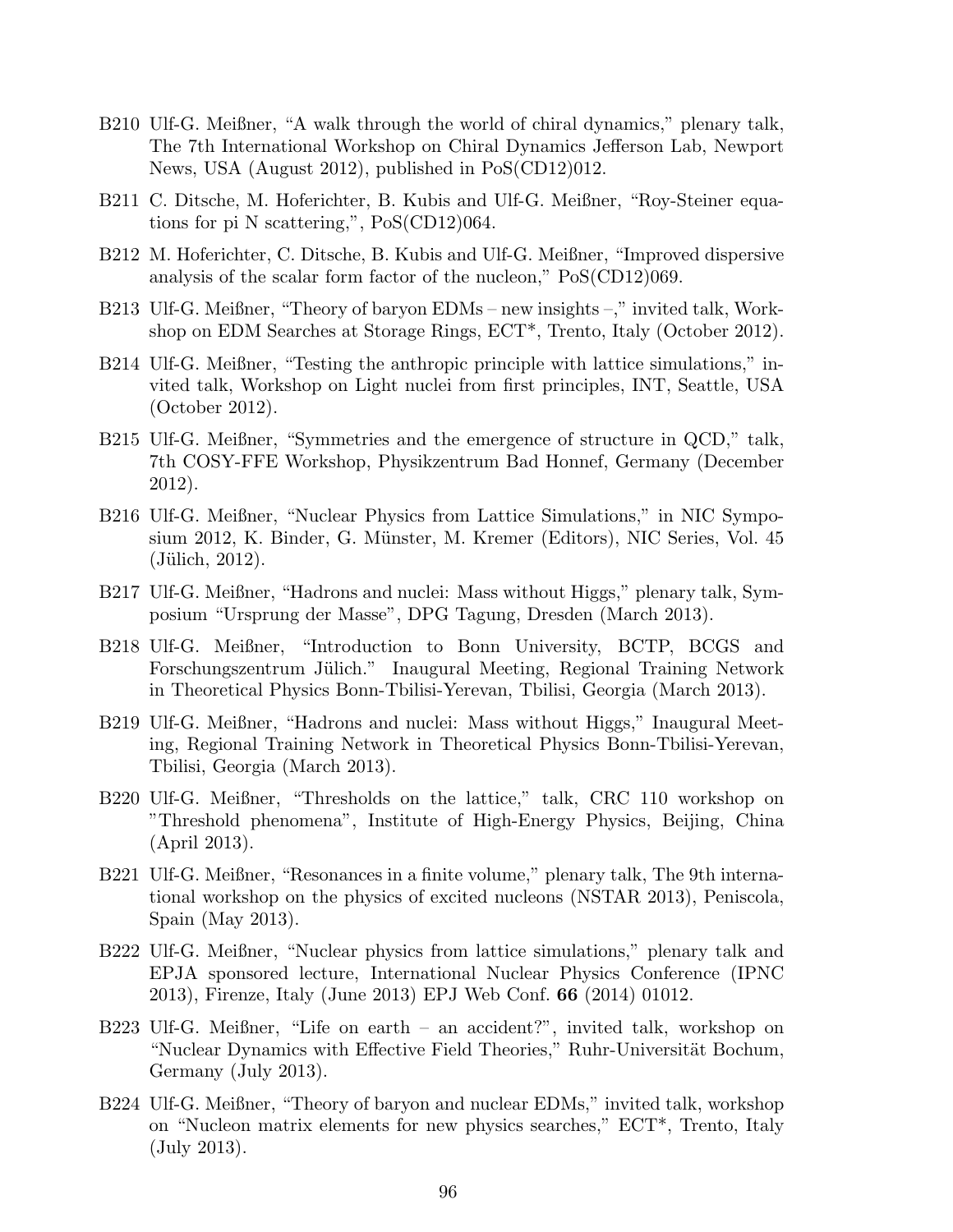- B225 Ulf-G. Meißner, "Effective Field Theories," lectures given at North Carolina State University and Duke University, Raleigh, USA (August 2013).
- B226 Ulf-G. Meißner, "Theory of baryon EDMs," invited talk, First Workshop and School on Particle Physics Phenomenology, Tiflis, Georgia (September 2013).
- B227 Ulf-G. Meißner, "A lecture on Effective Field Theories," invited lecture, First Workshop and School on Particle Physics Phenomenology, Lake Bazaleti, Georgia (September 2013).
- B228 Ulf-G. Meißner, "Life on earth an accident?", plenary talk, The Seventh International Symposium on Chiral Symmetry in Hadrons and Nuclei (CHIRAL 13), Beihang University, Beijing, China (October 2013), Int. J. Mod. Phys. E23 (2014) 1461005.
- B229 Ulf-G. Meißner, "Nuclear forces & ab initio calculations of atomic nuclei", invited talk, 45 Years of Nuclear Theory at Stony Brook: A Tribute to Gerald E. Brown, Stony Brook University, Stony Brook, USA (November 2013), Nucl. Phys. A 928 (2014) 64 - 72.
- B230 Ulf-G. Meißner, "Nuclear Lattice Simulations: Status and Perspectives", talk, NAVI annual meeting, GSI, Darmstadt (December 2013).
- B231 T. A. Lähde, E. Epelbaum, H. Krebs, D. Lee, Ulf-G. Meißner and G. Rupak, "Lattice effective field theory for nuclei from  $A = 4$  to  $A = 28$ ," PoS(LATTICE 2013)231.
- B232 Ulf-G. Meißner, "Parity violation in proton-proton scattering," invited talk, workshop on "Photonuclear Physics at the Intensity Frontier", Savannah, Georgia, USA (April 2014).
- B233 Ulf-G. Meißner, "Quark mass variations of nuclear forces, BBN, and all that," Beller lecture, APS April Meeting 2014, Savannah, Georgia, USA (April 2014).
- B234 J. R. d. Elvira, C. Ditsche, M. Hoferichter, B. Kubis and Ulf-G. Meißner, "Roy-Steiner equations for piN scattering," EPJ Web Conf. **73** (2014) 05002.
- B235 Ulf-G. Meißner, "Structure of Nuclei from Lattice Simulations," plenary talk, The 2nd Conference on "Advances in Radioactive Isotope Science" (ARIS2014), University of Tokyo, Tokyo, Japan (June 2014), JPS Conf. Proc. 6 (2015) 010005.
- B236 Ulf-G. Meißner, "Anthropic Considerations in Nuclear Physics," talk, general meeting and workshop of the CRC 110, Weihai, China (July 2014).
- B237 Ulf-G. Meißner, "Anthropic Considerations in Nuclear Physics," invited talk, KITPC program "Present Status of the Nuclear Interaction Theory." Kavli Institute for Theoretical Physics, CAS, Beijing, China (August 2014).
- B238 Ulf-G. Meißner, "Baryon resonances in a finite volume," Annual Meeting of the Transregio 16, Universität Bonn, Germany (September 2014).
- B239 Ulf-G. Meißner, "Fine-tuning and the anthropic principle in nuclear physics," workshop on "Fine-Tuning, Anthropics and the String Landscape", IFT, Univ. Autonoma de Madrid, Madrid, Spain (October 2014).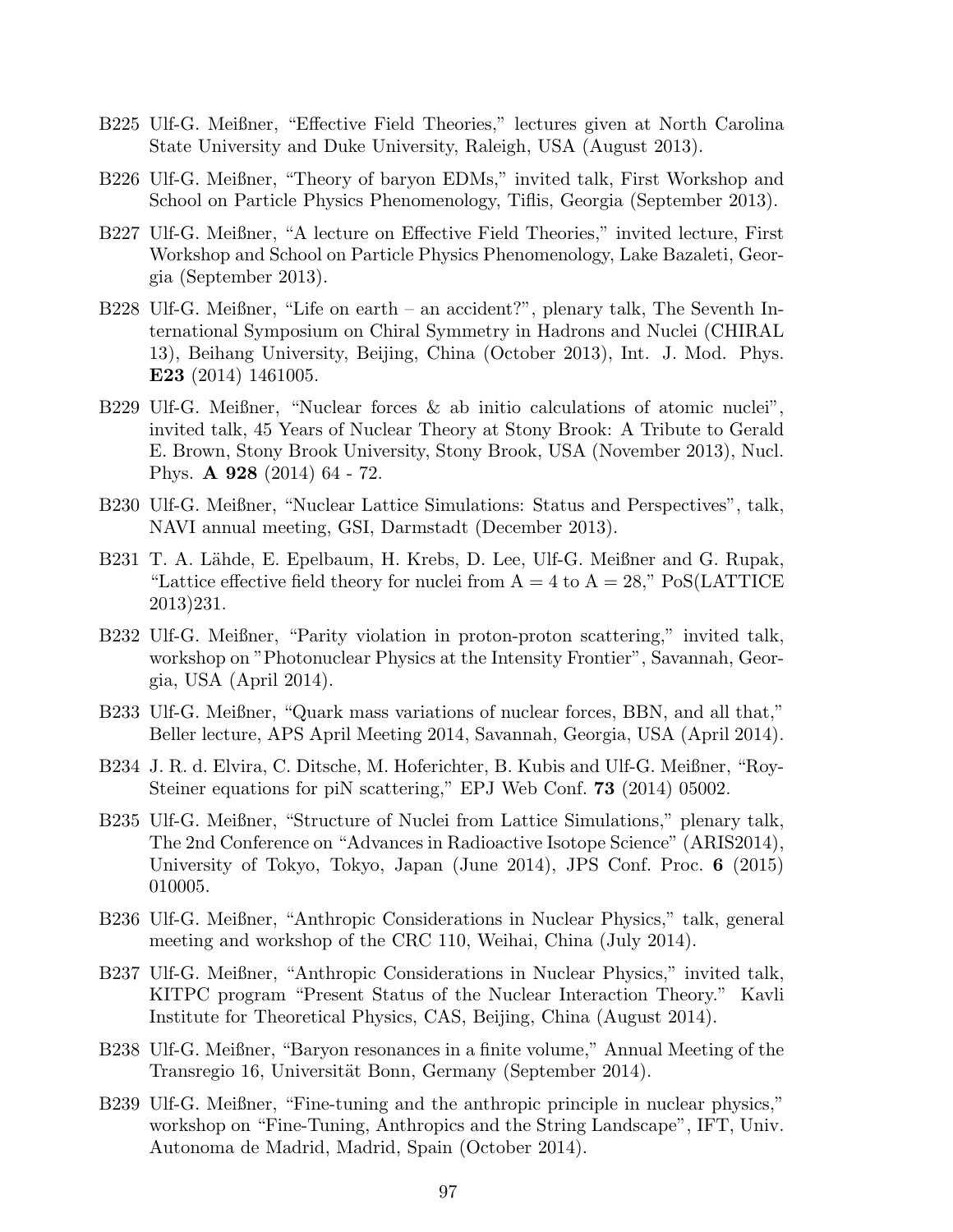- B240 Ulf-G. Meißner, "Strangeness on the lattice a challenge," workshop on "Achievements and Perspectives in Low-Energy QCD with Strangeness," ECT\*, Trento, Italy (October 2014).
- B241 V. Baru, E. Epelbaum, A. A. Filin, C. Hanhart, A. E. Kudryavtsev, Y. S. Kalashnikova, Ulf-G. Meißner and A. V. Nefediev, "Non-perturbative pion dynamics for the  $X(3872)$ ," EPJ Web Conf. **81** (2014) 05005.
- B242 T. A. Lähde, E. Epelbaum, H. Krebs, D. Lee, Ulf-G. Meißner and G. Rupak, "The Hoyle state in nuclear lattice effective field theory," Pramana 83 (2014) 5, 651 [arXiv:1403.5451 [nucl-th]].
- B243 Ulf-G. Meißner, "Dispersion relations and the proton radius," Fundamental Constants Meeting 2015, Eltville, Germany (February 2015).
- B244 Ulf-G. Meißner, "Chiral nuclear dynamics," invited talk, CRC 634 Concluding Conference, Darmstadt, Germany (June 2015).
- B245 Ulf-G. Meißner, "Clustering in nuclei from ab initio nuclear lattice simulations," invited lead parallel session talk, The 8th International Workshop on Chiral Dynamics (CD 2015), Pisa, Italy (July 2015), PoS(CD15)038.
- B246 Bastian Kubis, Jacobo Ruiz de Elvira, Martin Hoferichter and Ulf-G. Meißner, "Pion-nucleon scattering: from chiral perturbation theory to Roy-Steiner equations," The 8th International Workshop on Chiral Dynamics (CD 2015), Pisa, Italy (July 2015), PoS(CD15)021.
- B247 Ulf-G. Meißner, "Alpha-cluster physics from ab initio nuclear lattice simulations," Workshop on "Clusters in Nuclear Systems," Rostock, Germany (August 2015).
- B248 Ulf-G. Meißner, "Musings about pentaquarks," Workshop on "Frontiers in hadron and nuclear physics with strangeness and charm,"  $\text{ECT}^*$ , Trento, Italy (October 2015).
- B249 Ulf-G. Meißner, "Pentaquarks from threshold singularities," Workshop on "The power of spectroscopy in QCD," ECT\*, Trento, Italy (February 2016).
- B250 Ulf-G. Meißner, "Towards an understanding of alpha-clustering from first principles," Lecture, Peking University, Beijing, China (March 2016).
- B251 Ulf-G. Meißner, "Clustering in nuclear physics from ab initio nuclear lattice simulations," invited talk, KITPC program "Clustering effects of nucleons in nuclei and quarks in multi-quark states," Kavli Institute for Theoretical Physics, CAS, Beijing, China (March 2016).
- B252 Ulf-G. Meißner, "Towards an understanding of clustering in nuclei," invited talk, INT Program 16-1 on Nuclear Physics from Lattice QCD, INT, Seattle (May, 2016)
- B253 A. Agadjanov, V. Bernard, Ulf-G. Meißner and A. Rusetsky, "Resonance matrix elements on the lattice," EPJ Web Conf. 112 (2016) 01001.
- B254 Ulf-G. Meißner, "Theory of the neutron EDM," Workshop on "Baryons over antibaryons: the nuclear physics of Sakharov," ECT\*, Trento, Italy (July 2016).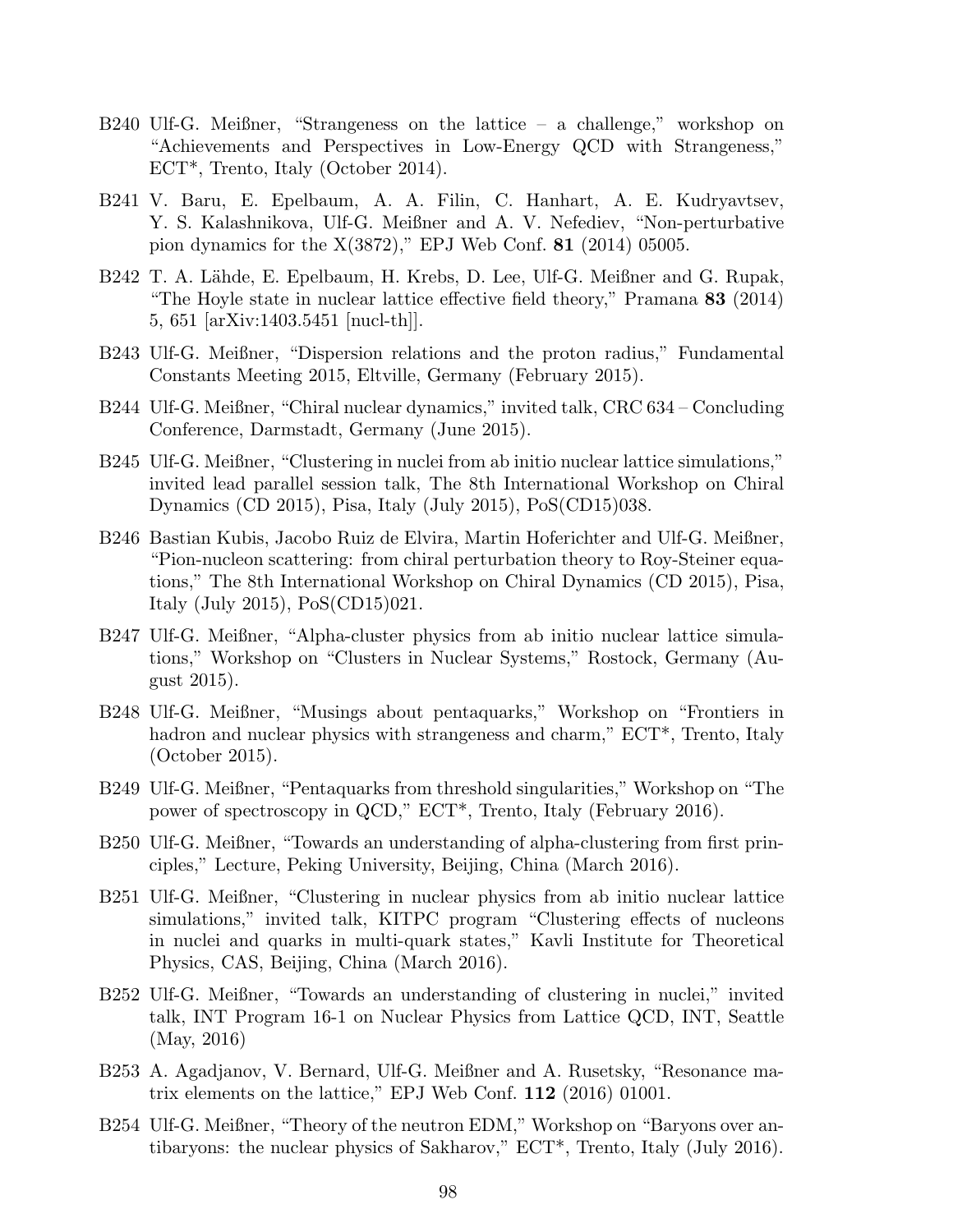- B255 Ulf-G. Meißner, Lectures on "Strong Interactions," Fourth Summer School on High Energy Physics and Quantum Field Theory, Yerevan, Armenia, 20-23 August, 2016.
- B256 Ulf-G. Meißner, "Pion-nucleon interaction: status and impact," plenary talk, XII International Conference "Quark Confinement and the Hadron Spectrum", Thessaloniki, Greece, August 29-September 3, 2016.
- B257 Ulf-G. Meißner, "Hadronic Parity Violation in Chiral EFT," invited talk, miniworkshop on "Hadronic weak physics and new physics with medium energy nucleon beams," ITP, CAS, Beijing, September 20, 2016.
- B258 Ulf-G. Meißner, "Nuclear Structure and Reactions from Nuclear Lattice EFT," invited talk, Workshop on "Covariant Density Functional Theory for Nuclear Structure," Peking University, 19-22 September, 2016.
- B259 H. Witala, J. Golak, R. Skibinski, K. Topolnicki, E. Epelbaum, K. Hebeler, H. Kamada, H. Krebs, Ulf-G. Meißner, A. Nogga, "Role of the total isospin  $3/2$  component in three-nucleon reactions," Few Body Syst. 57 (2016) no.12, 1213.
- B260 B. Kubis, M. Hoferichter, J. Ruiz de Elvira and Ulf-G. Meißner, "Pion-nucleon scattering: from chiral perturbation theory to Roy-Steiner equations," EPJ Web Conf. 130 (2016) 01006.
- B261 Ulf-G. Meißner, "Strong interaction theory," talk, 1<sup>st</sup> IAS Symposium, Forschungszentrum Jülich, Germany, 5-6 December, 2016.
- B262 Ulf-G. Meißner, T. A. Lähde, T. Luu, " Pushing the Boundaries of Nuclear Physics with Lattice Simulations," in NIC Symposium 2016, K. Binder, M. Müller, M. Kremer, A. Schnurpfeil (Edistors), NIC Series, Vol. 48 (Jülich, 2016).
- B263 Ulf-G. Meißner, "Theoretical aspects of exotic hadrons," invited talk, focus session on "Exotic Matter", Physics@Veldhoven 2017, Veldhoven, The Netherlands, January 17-18, 2017.
- B264 Ulf-G. Meißner, "Fine-tuning and the emergence of structure in nuclear physics," invited talk, workshop on "The tower of the effective field theories and the emergence of the nuclear phenomena," ESNT, CEA Sacaly, Paris, France, January 17-20, 2017.
- B265 R. Skibinski, J. Golak, K. Topolnicki, H. Witala, E. Epelbaum, H. Kamada, H. Krebs, Ulf-G. Meißner, A. Nogga, "Modern Chiral Forces Applied to the Nucleon-Deuteron Radiative Capture," Few Body Syst. 58 (2017) no.2, 28.
- B266 Ulf-G. Meißner and A. Rusetsky, "Baryon resonances in a finite volume," EPJ Web Conf. 134 (2017) 02006.
- B267 B. Kubis and Ulf-G. Meißner, "Chiral dynamics with (non)strange quarks," EPJ Web Conf. 134 (2017) 03002.
- B268 E. Epelbaum, H. W. Hammer and Ulf-G. Meißner, "Neutron properties from light nuclei," EPJ Web Conf. 134 (2017) 03005.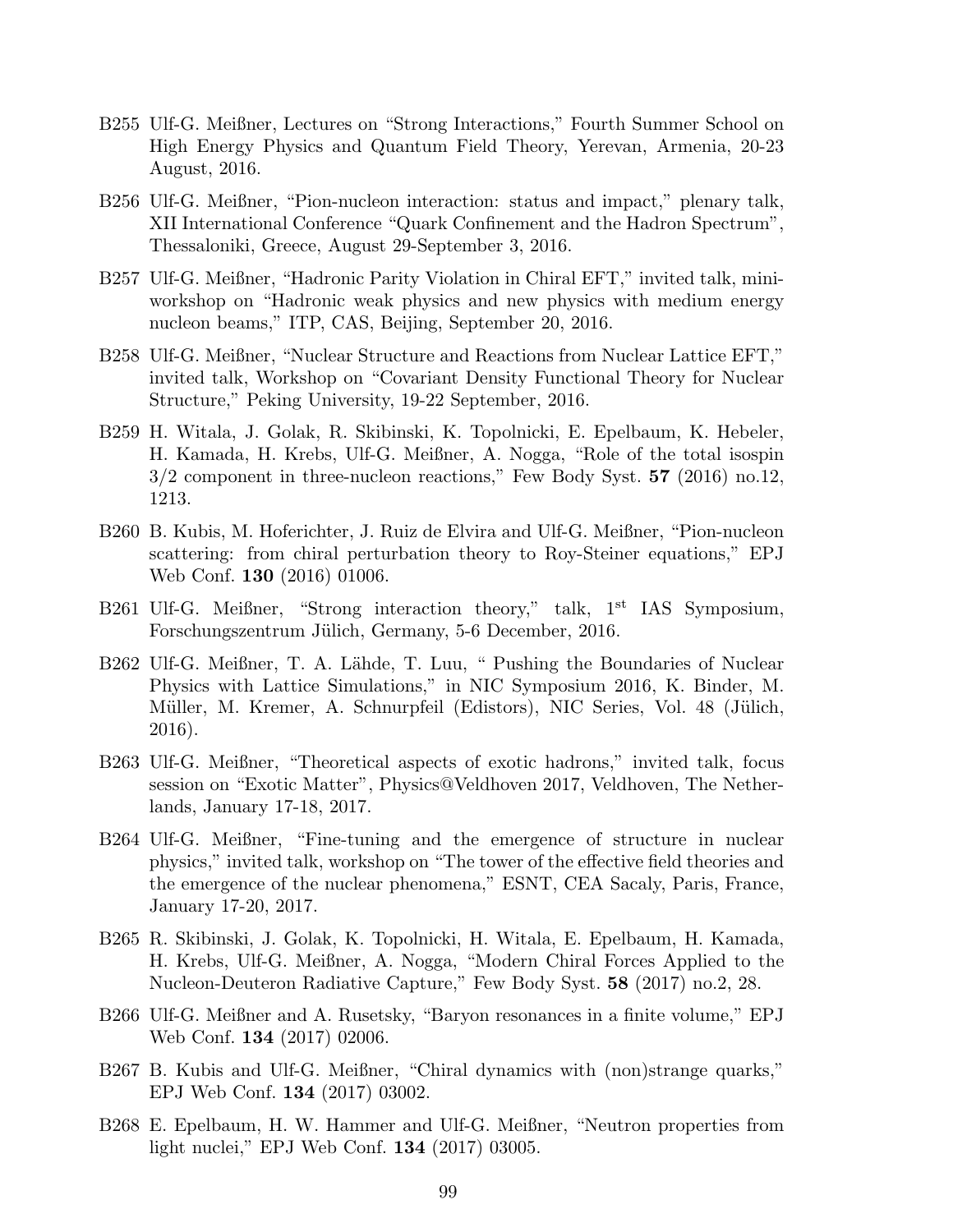- B269 H. W. Hammer and Ulf-G. Meißner, "Dispersion theoretical analysis of the nucleon form factors," EPJ Web Conf. 134 (2017) 04001.
- B270 Ulf-G. Meißner and A. Rusetsky, "Spin structure of the nucleon (theory)," EPJ Web Conf. 134 (2017) 04002.
- B271 E. Epelbaum, H. Krebs and Ulf-G. Meißner, "Chiral dynamics of/with unstable particles," EPJ Web Conf. 134 (2017) 04005.
- B272 Ulf-G. Meißner, J. Ruiz de Elvira, M. Hoferichter and B. Kubis, "Roy-Steinerequation analysis of pion-nucleon scattering," EPJ Web Conf. 137 (2017) 01014.
- B273 Ulf-G. Meißner, "New insights into nuclear clustering," invited talk, workshop on "Probing fundamental interactions by low energy excitations - Advances in nuclear physics," Royal Institute of Technology, Stockholm, Sweden, June 05-09, 2017.
- B274 Ulf-G. Meißner, "Physical Constraints on the Simulation Argument," Workshop on "Science, Metaphysics, and Skepticism," Center for Science and Thought, University of Bonn, June 29, 2017.
- B275 Ulf-G. Meißner, "Nuclear lattice simulations: An introduction," Lectures at the JOINT FGZ-PH Summer School on Methods of Effective Field Theory & Lattice Field Theory, TU München, June 26 - July 7, 2017.
- B276 Ulf-G. Meißner, "Nuclear Physics as Precision Science," plenary talk, XXIX IUPAP Conference on Computational Physics, CCP2017, Paris, France, July 10 -13, 2017, J. Phys.: Conf. Ser. 1136 (2018) 012001.
- B277 Ulf-G. Meißner, "Lattice Nuclear Physics," plenary talk, The 7th Asia-Pacific Conference on Few-Body Problems in Physics Physics, APFB2017, Guilin, China, August 25 - 30, 2017.
- B278 Ulf-G. Meißner, "Status of Project A.5," talk, CRC 110 General Meeting, Peking University, Beijing, China, August 29 - 31, 2017.
- B279 Ulf-G. Meißner, "Theory of nucleon and nuclear EDMs," invited talk, Workshop on "Physics of the Standard Model and Beyond," Tbilisi State University, Tbilisi, Georgia, Sept. 25 - 27, 2017.
- B280 Ulf-G. Meißner, "Theta-term physics," invited talk, Workshop on "Recent Developments in QCD and Quantum Field Theories," National Taiwan University, Taipeh, Taiwan, Nov. 9 - 12, 2017.
- B281 Ulf-G. Meißner, "Recent progress in NLEFT," talk, 4th Meeting of the Low Energy Nuclear Physics International Collaboration (LENPIC), Ruhr-Universität Bochum, Bochum, Feb. 19-20, 2018.
- B282 Ulf-G. Meißner, "Towards a new paradigm in hadron spectroscopy," plenary talk, DPG Symposium "Colorless and colorfull QCD," DPG Frühjahrstagung, Bochum, Feb. 28., 2018.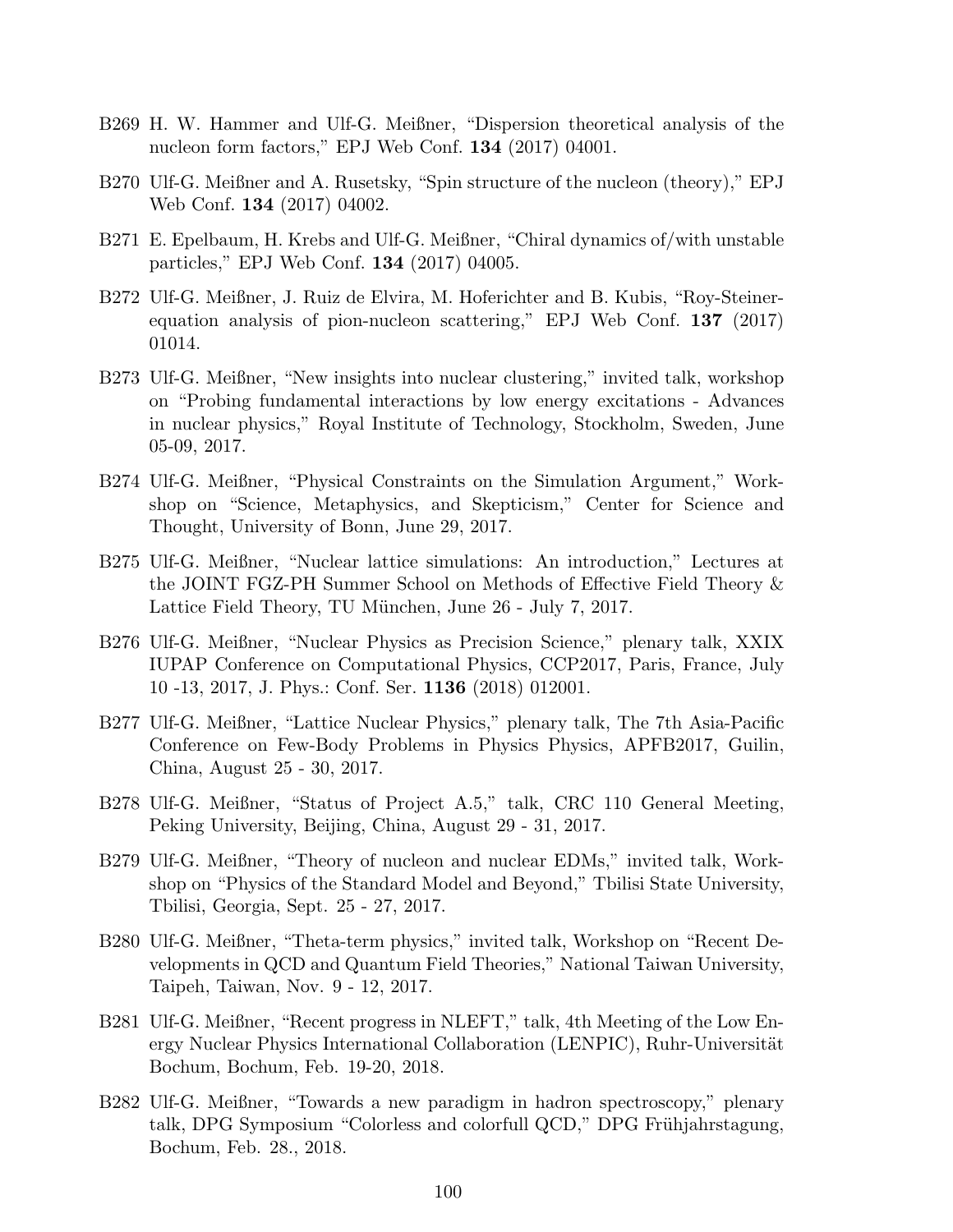- B283 Ulf-G. Meißner, "Towards a new paradigm in hadron spectroscopy," invited talk, 2nd Workshop on Heavy Quark Physics, Institute for High-Energy Physics (IHEP), Beijing, China, April 23-25, 2018.
- B284 Ulf-G. Meißner, "Strong interactions," Lectures at the Institute for Theoretical Physics (ITP), Chinese Academy of Sciences, Beijing, China, April 2-28, 2018.
- B285 Ulf-G. Meißner, "Theory and phenomenology of hadronic molecules," invited talk, Workshop on "Exotic Hadrons and Flavor Physics," Simons Center for Geometry and Physics, Stony Brook, NY, USA, May 28 - June 1, 2018.
- B286 Ulf-G. Meißner, "Life on Earth: An Accident?," plenary talk, 8th Georgian-German School and Workshop in Basic Science (GGSWBS), Tbilisi, Georgia, August 20 - 25, 2018.
- B287 Ulf-G. Meißner, "Another Walk through the World of Chiral Dynamics," opening talk, Ninth International Workshop on Chiral Dynamics (CD2018) Durham, NC, USA, September 17-21, 2018, PoS(CD2018)013.
- B288 M. Hoferichter, J. Ruiz de Elvira, B. Kubis and Ulf-G. Meißner, "Roy-Steiner equations for pion-nucleon scattering and the pion-nucleon  $\sigma$ -term," talk, Ninth International Workshop on Chiral Dynamics (CD2018) Durham, NC, USA, September 17-21, 2018, PoS(CD2018)010.
- B289 N. Li, S. Elhatisari, E. Epelbaum, D. Lee, B.-N. Lu and Ulf-G. Meißner, "NN interaction and spectrum of the light- and medium-mass nuclei using Lattice EFT," talk, Ninth International Workshop on Chiral Dynamics (CD2018) Durham, NC, USA, September 17-21, 2018, PoS(CD2018)099.
- B290 Ulf-G. Meißner, "Theoretical aspects of baryon form factors," symposium talk, EMMI Rapid Reaction Task Force "Electromagnetic Structure of Strange Baryons," GSI, Darmstadt, October 22-24, 2018.
- B291 Ulf-G. Meißner, "Towards nuclear physics as precision science," International Conference Nuclear Theory in the Supercomputing Era, 2018 (NTSE-2018), IBS Headquarters, Daejeon, Korea, October 29 - November 2, 2018.
- B292 Ulf-G. Meißner, "Nuclear physics from lattice simulations," The first workshop of Southern Nuclear Science Computing Center, Shipai Campus, South China Normal University, Guangzhou, China, 8-9 January 2019.
- B293 Ulf-G. Meißner, "Breaking and restauration of symmetries in NLEFT," colloquium talk, ENST program on "Symmetry breaking and symmetry preserving schemes: how to efficiently grasp collective correlations in mesoscopic manybody systems?", CEA Saclay, May 13-17, 2019.
- B294 Ulf-G. Meißner, "Theory of baryon resonances," plenary talk, The 12th International Workshop on the Physics of Excited Nucleons (NSTAR 2019), Bonn, Campus Poppelsdorf, Germany, 10-14 June 2019, EPJ Web Conf. 241 (2020) 02003.
- B295 Ulf-G. Meißner, "Nuclear lattice effective field theory," Lectures at the Summer School on "Frontiers in Lattice QCD," Peking University, Beijing, China, June 24 - July 12, 2019.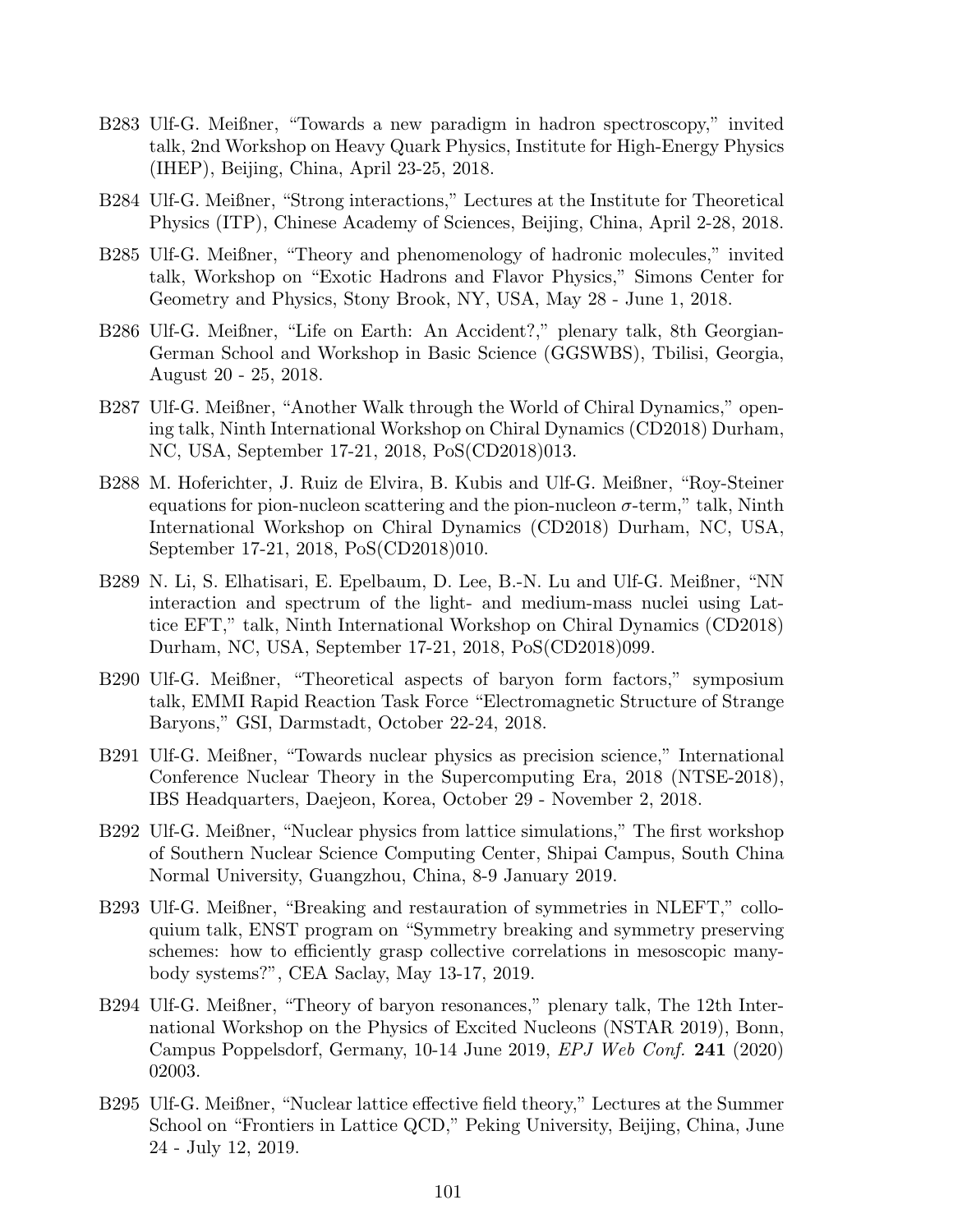- B296 Ulf-G. Meißner, "Introduction to effective field theories for strong interactions," Lectures at the Summer School on "Low-Energy Strong Interactions," ITP/CAS, Beijing, China, Augsut 24 - August 28, 2019.
- B297 Ulf-G. Meißner, "Lectures on Chiral Perturbation Theory," School and Workshop "Frontiers of QCD," Tbilisi State University, Tbilisi, Georgia, September 24-28, 2019.
- B298 Ulf-G. Meißner, "Theory of hadron resonances," invited talk, School and Workshop "Frontiers of QCD," Tbilisi State University, Tbilisi, Georgia, September 24-28, 2019.
- B299 Ulf-G. Meißner, "Theory of hadron resonances," invited talk, Workshop on "Universal physics in Many-Body Quantum Systems From Atoms to Quarks," ECT\*, Trento, Italy, October 7-11, 2019.
- B300 Ulf-G. Meißner, "Precision predictions," Joint ECFA-NuPECC-APPEC Seminar (JENAS), LAL, Orsay, France, October 14-16, 2019.
- B301 Ulf-G. Meißner, "Towards heavy nuclei in nuclear lattice effective field theory," invited talk, workshop on "New generation nuclear density functionals," Peking University, Beijing, China, November 18-22, 2019.
- B302 Ulf-G. Meißner, "Nuclear lattice effective field theory: Status and perspectives," invited talk, 10th NIC Symposium, Jülich Supercomputing Centre, Jülich, Germany, February 27-28, 2020.
- B303 Ulf-G. Meißner, "Two-pole structures in QCD: Facts, not fantasy!," invited talk, 718. WE-Heraeus-Seminar "Vistas in Hadron Spectroscopy", Bad Honnef, Germany, April 14-17, 2020.
- B304 M. L. Du, V. Baru, F. K. Guo, C. Hanhart, Ulf-G. Meißner, J. A. Oller and Q. Wang, "Decoding the nature of the pentaquark states from LHCb," 18th International Conference on Hadron Spectroscopy and Structure (HADRON 2019), pp. 275-280 (2020), doi:10.1142/9789811219313−005
- B305 Ulf-G. Meißner, "Hypernuclear Physics from Nuclear Lattice EFT," invited talk, Joint THEIA-STRONG2020 seminar, Mainz, Germany, online, October 28, 2020.
- B306 Ulf-G. Meißner, "Topics and open issues in hadron physics," invited talk, Workshop on Future Prospects in Hadron Physics, Bonn University, Bonn, Germany, online, December 8, 2020.
- B307 Ulf-G. Meißner, "Two-pole structures in QCD: Facts, not fantasy!," invited talk, Workshop on "Theoretical Aspects of Hadron Spectroscopy and Phenomenology," Valencia, Spain, online, December 15-17, 2020.
- B308 Ulf-G. Meißner, "A view on the proton mass: Sigma terms, the trace anomaly and all that," invited talk, 3rd Proton Mass Workshop: Origin and Perspective, Argonne National Laboratory, USA, online, January 14-16, 2021.
- B309 Ulf-G. Meißner, "Strangeness nuclear physics: Status and perspectives," invited talk, Workshop on "Fundamental Physics at the strangeness frontier at DAΦNE," Frascati, Italy, online, February 25-26, 2021.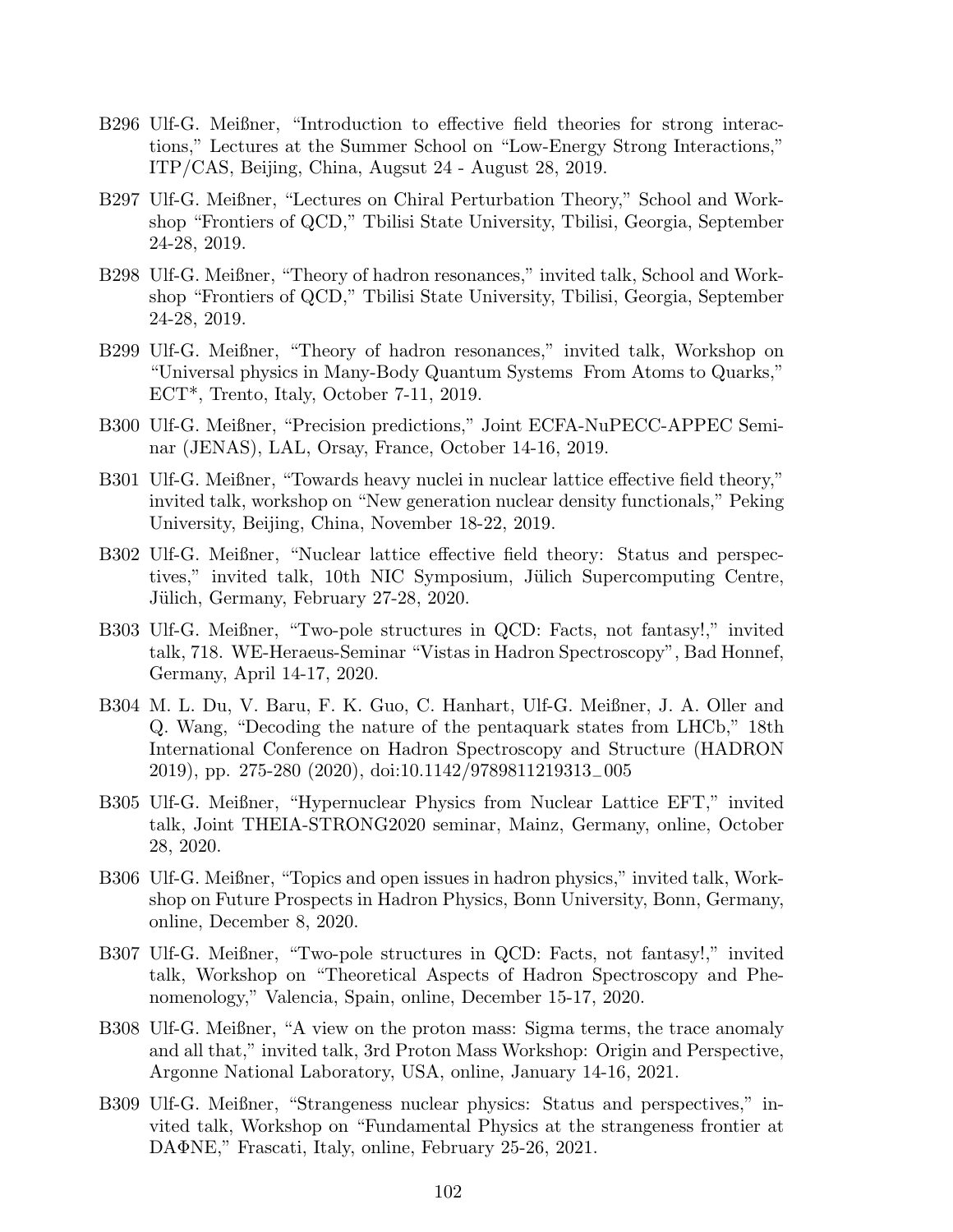- B310 Ulf-G. Meißner, "Molecular structures in hadron and nuclear physics," invited lecture, Online Lectures of the Matter and Cosmos Section, Deutsche Physikalische Gesellschaft, Germany, March 11, 2021.
- B311 Ulf-G. Meißner, "Hadronic molecules," invited talk, Workshop on "Experimental and theoretical status of and perspectives for XYZ states," EMMI, GSI, Darmstadt, Germany, April 12-15, 2021.
- B312 Ulf-G. Meißner, "Two-pole structures in QCD," invited talk, ACHT 2021: Perspectives in Particle, Cosmo- and Astroparticle Theory, Zagreb, Croatia, online, April 21-23, 2021.

### V. PROCEEDINGS and related

- P1 Ulf-G. Meißner, "Effective Field Theories of the Standard Model," World Scientific Publ. Co., Singapore, 1992.
- P2 J. Bijnens and Ulf-G. Meißner, "The Standard Model at Low Energies," Mini– Proceedings, ECT\* workshop, hep-ph/9606301, 1996.
- P3 J. Bijnens and Ulf-G. Meißner, "Chiral Effective Theories," Mini–Proceedings, Bad Honnef workshop, hep-ph/9901381, 1999.
- P4 A.M. Bernstein, J.L. Goity and Ulf-G. Meißner, "Chiral Dynamics: Theory and Experiment III," World Scientific, Singapore, 2001.
- P5 J. Bijnens, Ulf-G. Meißner and A. Wirzba, "Effective Field Theories of QCD," Mini–Proceedings, Bad Honnef Workshop, hep-ph/0201266, 2001.
- P6 Ulf-G. Meißner, H.-W. Hammer and A. Wirzba, Fourth International Conference on "Chiral Dynamics: Theory and Experiment (CD 2003)," Mini– Proceedings, Bonn, Germany, hep-ph/0311212, 2003.
- P7 Ulf-G. Meißner and W. Plessas, "Lectures on Flavor Physics," Proceedings of the 41. Internationale Universitätswochen für Theoretische Physik, Schladming, February 2003, Lecture Notes In Physics 629 (Springer, Berlin-Heidelberg, 2004) .
- P8 J. Bijnens, Ulf-G. Meißner and A. Wirzba, "Effective Field Theories in Nuclear, Particle and Atomic Physics," Mini–Proceedings, Bad Honnef Workshop, hepph/0502008, 2005.
- P9 Ulf-G. Meißner and G. Schierholz, "Lattice QCD, chiral perturbation theory, and hadron phenomenology," Mini–Proceedings, ECT\*–I3HP Workshop, Trento, hep-ph/0611072, 2006.
- P10 Evgeny Epelbaum and Ulf-G. Meißner, "Frontiers in Nuclear Physics," Mini– Proceedings, Symposium, Bad-Honnef, arXiv:0907:1778 [nucl-th], 2009.
- P11 G. Bali, A. Denig, S.I. Eidelman, C. Hanhart, S. Krewald, Ulf-G. Meißner, A. Sibirtsev, U. Wiedner, "Charmed Exotics,", Mini–Proceedings, CHARMEX workshop, Bad Honnef, arXiv:0910.3165 [hep-ph], 2009.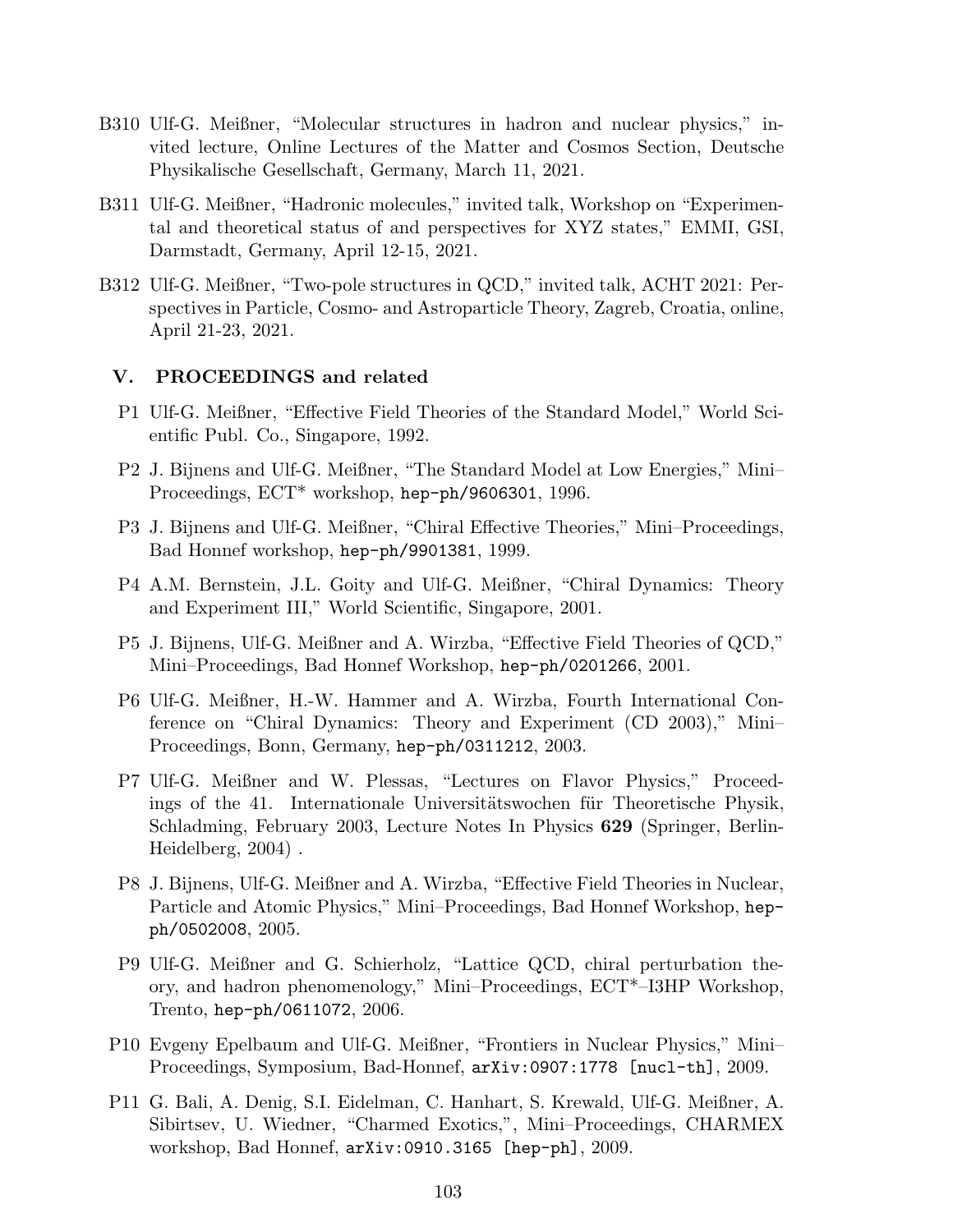- P12 E. Epelbaum, H.-W. Hammer and Ulf-G. Meißner, Proceedings "19th International IUPAP Conference on Few-Body Problems in Physics," EPJ Web of Conferences, Volume 3 (2010).
- P13 N. Brambilla, E. Epelbaum, H. W. Hammer and Ulf-G. Meißner, "Strong interactions: From methods to structures," Mini–Proceedings, Bad Honnef Workshop, arXiv:1104.0847 [hep-ph], 2011.
- P14 F. Klein, Ulf-G. Meißner and U. Thoma, "Subnuclear Structure of Matter: Achievements and Challenges," EPJ Web of Conferences, Volume 134 (2017).
- P15 M. Amaryan, Ulf-G. Meißner, C. Meyer, J. Ritman and I. Strakovsky, "Workshop on Pion-Kaon Interactions (PKI2018): Mini-Proceedings,"  $[arXiv:1804.06528 [hep-ph]], 2018.$
- P16 William Detmold, Andreas Kronfeld, Ulf-G. Meißner, "Topical Issue on Opportunities for Lattice Gauge Theory in the Era of Exascale Computing," Eur. Phys. J. A 55 (2019) 192 - 199.
- P17 C. R. Howell, ..., Ulf-G. Meißner, et al., "International Workshop on Next Generation Gamma-Ray Source," [arXiv:2012.10843 [nucl-ex]]

### VI. TEXTBOOKS

- Bo1 "Nuclear Lattice Effective Field Theory An Introduction," (with T. A. Lähde), Lecture Notes in Physics 957 (2019) 1-396, Springer Verlag, Heidelberg, May 2019.
- Bo2 "Effective Field Theories," (with A. Rusetsky), Cambridge University Press, Cambridge, commissioned monograph, to appear in 2021.

## VII. BOOK CHAPTERS

- Bc1 Ulf-G. Meißner, "Chiral QCD: baryon dynamics," in Shifman, M. (ed.): At the frontier of particle physics, Vol. 1, pp 417-505, World Scientific Publishing, Singapore, 2001 [hep-ph/0007092].
- Bc2 Ulf-G. Meißner, "Nuclear Physics from Lattice Simulations," in K. Binder, G. Münster, M. Kremer (eds.): Publication Series of the John von Neumann Institute for Computing (NIC), Vol. 45, pp 151-158, Forschungszentrum Jülich, 2012.
- Bc3 Ulf-G. Meißner, "Chiral Symmetry in Subatomic Physics," in E. M. Henley, S. D. Ellis (eds): 100 Years of Subatomic Physics, pp 199-229, World Scientific Publishing, Singapore, 2013.
- Bc4 Ulf-G. Meißner, T. A. Lähde, T. Luu, "Pushing the Boundaries of Nuclear Physics with Lattice Simulations," in K. Binder, M. Müller, M. Kremer, A. Schnurpfeil (eds.): Publication Series of the John von Neumann Institute for Computing (NIC), Vol. 48, pp 161-168, Forschungszentrum Jülich, 2016.
- Bc5 Ulf-G. Meißner and J. Haidenbauer, "Foundations of strangeness nuclear physics derived from chiral efective field theory," in J. W. Holt, T. T. S. Kuo,